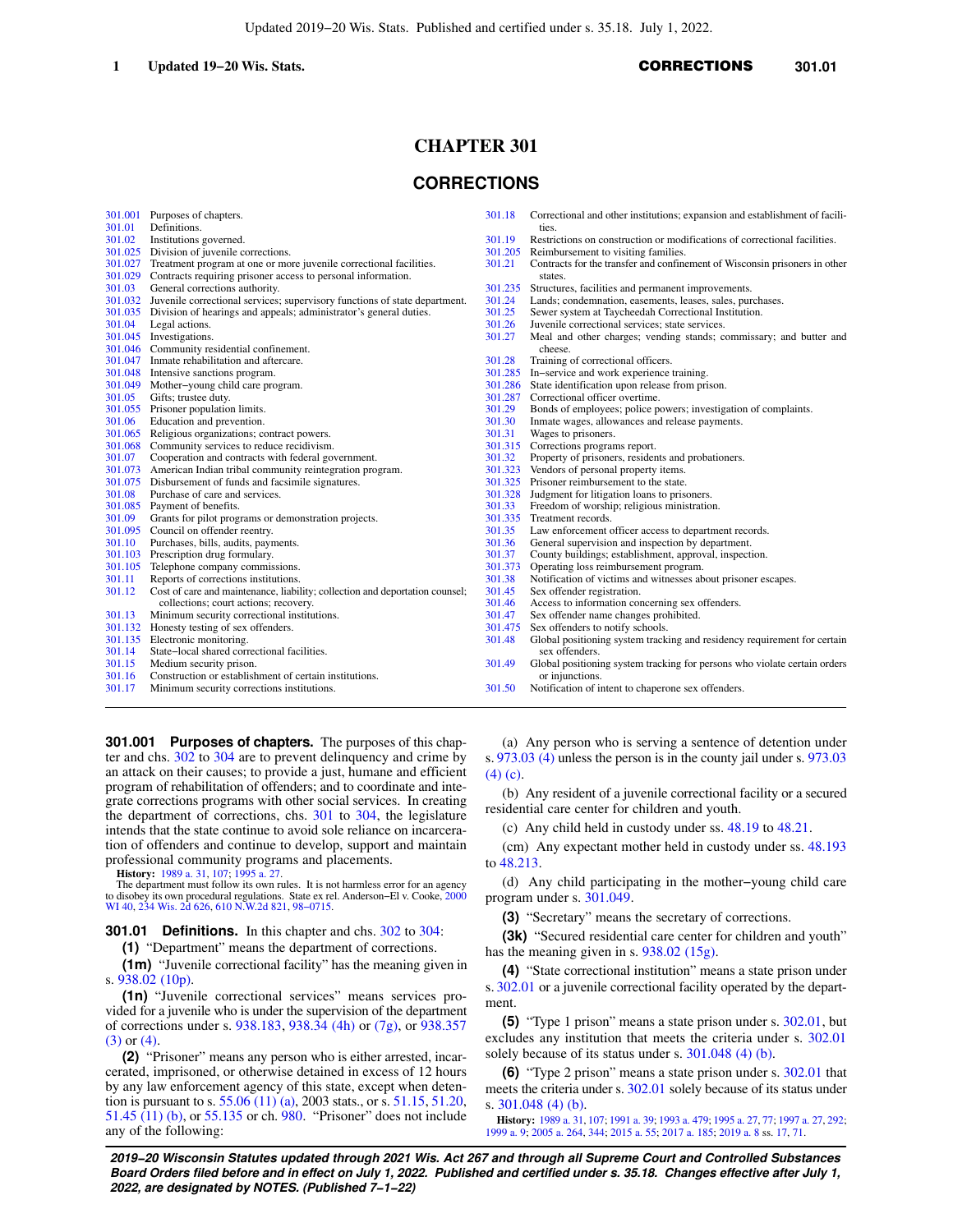# **301.02** CORRECTIONS **Updated 19−20 Wis. Stats. 2**

**301.02 Institutions governed.** The department shall maintain and govern the state correctional institutions.

**History:** [1989 a. 31.](https://docs.legis.wisconsin.gov/document/acts/1989/31) **Cross−reference:** See also ch. [DOC 310](https://docs.legis.wisconsin.gov/document/administrativecode/ch.%20DOC%20310), Wis. adm. code.

**301.025 Division of juvenile corrections.** The division of juvenile corrections shall exercise the powers and perform the duties of the department that relate to juvenile correctional services and institutions, juvenile offender review, community supervision under s. [938.533](https://docs.legis.wisconsin.gov/document/statutes/938.533), and the serious juvenile offender program under s. [938.538](https://docs.legis.wisconsin.gov/document/statutes/938.538).

**History:** [1995 a. 27,](https://docs.legis.wisconsin.gov/document/acts/1995/27) [77](https://docs.legis.wisconsin.gov/document/acts/1995/77); [2003 a. 33;](https://docs.legis.wisconsin.gov/document/acts/2003/33) [2015 a. 55.](https://docs.legis.wisconsin.gov/document/acts/2015/55)

**301.027 Treatment program at one or more juvenile correctional facilities.** The department shall maintain an intensive alcohol and other drug abuse program at one or more juvenile correctional facilities.

**History:** [1995 a. 27;](https://docs.legis.wisconsin.gov/document/acts/1995/27) [1999 a. 9](https://docs.legis.wisconsin.gov/document/acts/1999/9); [2005 a. 344](https://docs.legis.wisconsin.gov/document/acts/2005/344); [2019 a. 8.](https://docs.legis.wisconsin.gov/document/acts/2019/8)

**301.029 Contracts requiring prisoner access to personal information.** (1) In this section, "financial transaction card" has the meaning given in s. [943.41 \(1\) \(em\).](https://docs.legis.wisconsin.gov/document/statutes/943.41(1)(em))

**(2)** (a) The department may not enter into any contract or other agreement if, in the performance of the contract or agreement, a prisoner would perform data entry or telemarketing services and have access to an individual's financial transaction card numbers, checking or savings account numbers or social security number.

(b) The department may not enter into any contract or other agreement if, in the performance of the contract or agreement, a prisoner would perform data entry services or telemarketing services and have access to any information that may serve to identify a minor.

**History:** [1999 a. 9](https://docs.legis.wisconsin.gov/document/acts/1999/9).

### **301.03 General corrections authority.** The department shall:

**(1)** Supervise, manage, preserve and care for the buildings, grounds and other property pertaining to the state correctional institutions and promote the objectives for which they are established.

**(2)** Supervise the custody and discipline of all prisoners and the maintenance of state correctional institutions and the prison industries under s. [303.01](https://docs.legis.wisconsin.gov/document/statutes/303.01).

**(2g)** Provide alcohol or other drug abuse assessments so that a prisoner can receive such an assessment either during his or her initial assessment and evaluation period in the state prison system or at the prison where he or she is placed after the initial assessment and evaluation period.

**(2m)** Provide alcohol or other drug abuse treatment at each state prison except a Type 2 prison, the correctional institution authorized under s. [301.046,](https://docs.legis.wisconsin.gov/document/statutes/301.046) a minimum security correctional institution authorized under s. [301.13](https://docs.legis.wisconsin.gov/document/statutes/301.13) or a state−local shared correctional facility established under s. [301.14.](https://docs.legis.wisconsin.gov/document/statutes/301.14)

**(2r)** Conduct drug testing of prospective parolees or persons to be placed on extended supervision who have undergone treatment while in state prison.

**(3)** Administer parole, extended supervision, and probation matters, except that the decision to grant or deny parole to inmates shall be made by the parole commission and the decision to revoke probation, extended supervision, or parole, in cases in which there is no waiver of the right to a hearing, shall be made by the division of hearings and appeals in the department of administration. The secretary may grant special action parole releases under s. [304.02.](https://docs.legis.wisconsin.gov/document/statutes/304.02) The department shall promulgate rules to do all of the following:

(a) Develop a system of short−term sanctions for violations of conditions of parole, probation, extended supervision, and deferred prosecution agreements that sets forth a list of sanctions to be imposed for the most common violations.

(b) Ensure that the system of short−term sanctions developed under par.  $(a)$  does all of the following:

1. Takes into account the objective to be accomplished by imposing the sanction, considers the level of intensity necessary to achieve the objective, and considers the extent to which sanction imposition is likely to accomplish the objective.

2. Takes into account the goals of protecting the public, correcting the offender's behavior, and holding the offender accountable.

3. Determines when revocation is the required response to the violation.

4. Provides flexibility in imposing sanctions but also provides offenders with clear and immediate consequences for violations.

5. Provides examples of high, medium, and low level sanctions and what factors to consider when determining which level of sanction to apply.

6. Determines how to reward offenders for compliance with conditions of parole, of probation, of extended supervision, or of the agreement.

7. Ensures that efforts to minimize the impact on an offender's employment are made when applying sanctions.

8. Ensures that efforts to minimize the impact on an offender's family are made when applying the sanctions.

(c) Perform reviews of sanctions imposed under the system to assess disparities among sanctions, to evaluate the effectiveness of sanctions, and to monitor the impact of sanctions on the number and type of revocations for violations.

**(3a)** Subject to all of the following, design a form to provide notice under ss. [302.117](https://docs.legis.wisconsin.gov/document/statutes/302.117), [973.09 \(4m\),](https://docs.legis.wisconsin.gov/document/statutes/973.09(4m)) and [973.176 \(2\)](https://docs.legis.wisconsin.gov/document/statutes/973.176(2)) of ineligibility to vote under s.  $6.03$  (1) (b):

(a) The form shall inform the person who is ineligible to vote that he or she may not vote in any election until his or her civil rights are restored.

(b) The form shall inform the person who is ineligible to vote when his or her civil rights are expected to be restored.

(c) The form shall include a place for the person to sign indicating that he or she understands that he or she may not vote in any election until his or her civil rights are restored. The form shall include a place also for a witness signature.

(d) The department shall retain the form, and a copy shall be given to the person.

**(3b)** Establish regulations for persons placed on lifetime supervision under s. [939.615,](https://docs.legis.wisconsin.gov/document/statutes/939.615) supervise and provide services to persons placed on lifetime supervision under s. [939.615](https://docs.legis.wisconsin.gov/document/statutes/939.615) and promulgate rules for the administration of matters relating to lifetime supervision under s. [939.615](https://docs.legis.wisconsin.gov/document/statutes/939.615).

**(3c)** If requested by the department of health services, contract with that department to supervise and provide services to persons who are conditionally transferred or discharged under s. 51.37  $(9)$ , conditionally released under s. 971.17  $(3)$ , or placed on supervised release under s. [980.06 \(2\)](https://docs.legis.wisconsin.gov/document/statutes/1997/980.06(2)), 1997 stats., or s. [980.08.](https://docs.legis.wisconsin.gov/document/statutes/980.08)

**(3d)** If requested by the department of health services, contract with that department to provide a secure mental health unit or facility under s. [980.065 \(2\).](https://docs.legis.wisconsin.gov/document/statutes/980.065(2))

**(3g)** Provide treatment for alcoholics and intoxicated persons on parole or extended supervision.

**(3m)** Monitor compliance with deferred prosecution agreements under s. [971.39.](https://docs.legis.wisconsin.gov/document/statutes/971.39)

**(3r)** If any restitution ordered under s. [973.20 \(1r\)](https://docs.legis.wisconsin.gov/document/statutes/973.20(1r)) remains unpaid at the time that a person's probation or sentence expires, or he or she is discharged by the department, give to the person upon release, or send to the person at his or her last−known address, written notification that a civil judgment may be issued against the person for the unpaid restitution.

**(4)** If requested by the governor, make recommendations as to pardons or commutations of sentence.

**(5)** Examine all institutions authorized by law to receive and detain witnesses, prisoners or convicted persons, and inquire into all matters relating to their management, including the management of witnesses, prisoners or convicted persons, and the condi-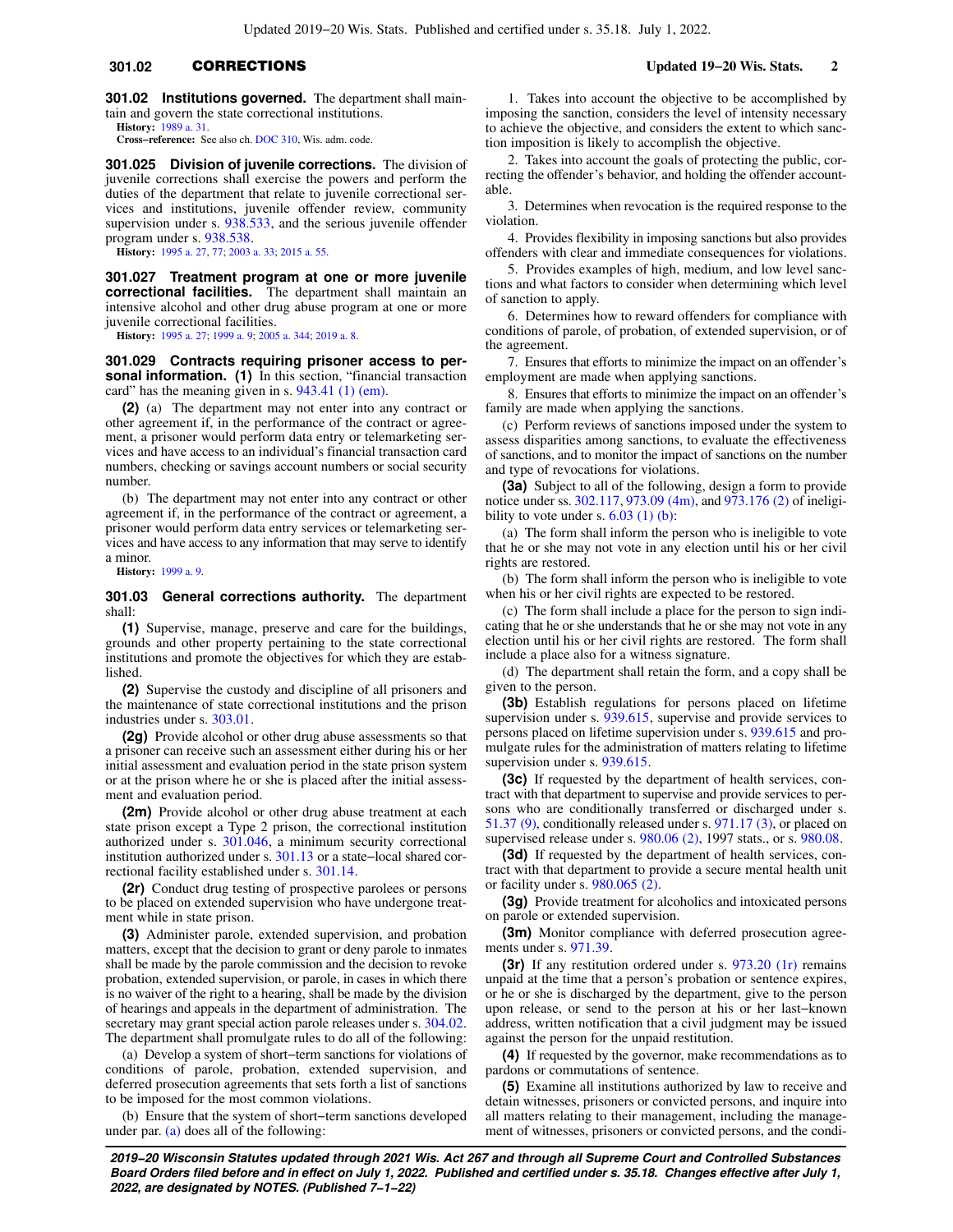tion of buildings and grounds and other property connected with the institutions.

**(5d)** Ensure that the superintendent or other person in charge of each state correctional institution designates a person to meet with correctional officers employed at the institution to discuss potential or ongoing safety concerns at the institution and to develop solutions to the concerns.

**(5f)** Require the superintendent or other person in charge of each state correctional institution to make a record of any alleged violation of s. [940.20 \(1\)](https://docs.legis.wisconsin.gov/document/statutes/940.20(1)) by a prisoner of the institution against a correctional officer or a teacher who is employed by the department. The department shall forward all records under this subsection to the law enforcement agency with jurisdiction over the institution.

**(5h)** Develop, with the assistance of the division of personnel management in the department of administration, a policy for staff assignments that shall consider an employee's seniority when assigning shifts.

**(6)** Direct the correctional psychiatric service in all state correctional institutions.

**(6m)** On or before January 30 of each year, after consultation with the department of health services, report to the joint committee on finance and to the chief clerk of each house of the legislature, for distribution to the appropriate standing committees under s. [13.172 \(3\),](https://docs.legis.wisconsin.gov/document/statutes/13.172(3)) on all of the following:

(a) The number of prisoners transferred to a mental health institute under s.  $51.20(13)(a)$  4. and their average length of stay and the number of prisoners transferred to a mental health institute on a voluntary basis and their average length of stay.

(b) The number of prisoners being treated with psychotropic drugs on both a voluntary and involuntary basis and the types of drugs being used.

(c) A description of the mental health services available to prisoners on both a voluntary and involuntary basis.

**(6r)** By January 30 of each year, submit a report to the joint committee on finance and to the chief clerk of each house of the legislature, for distribution to the appropriate standing committees under s. [13.172 \(3\),](https://docs.legis.wisconsin.gov/document/statutes/13.172(3)) on the number of prisoners that the department considers to be violent and the total number of prisoners.

**(6t)** On or before January 1 of each year, submit a report to the joint committee on finance and to the chief clerk of each house of the legislature on the use of overtime in the state correctional institutions, identifying the state correctional institution, and, for each correctional institution, the amount and costs of overtime and the reason for the overtime at that correctional institution.

**(7)** Direct the educational programs, including an adult basic education program, in all state correctional institutions. The department shall test the reading ability of each prisoner.

**(7m)** Supervise criminal defendants accepted into the custody of the department under s. [969.02 \(3\) \(a\)](https://docs.legis.wisconsin.gov/document/statutes/969.02(3)(a)) or [969.03 \(1\) \(a\).](https://docs.legis.wisconsin.gov/document/statutes/969.03(1)(a)) The department shall charge the county that is prosecuting the defendant a fee for providing this supervision. The department shall set the fee by rule.

**(9)** Supervise all persons placed in a state prison under s. [938.183](https://docs.legis.wisconsin.gov/document/statutes/938.183) and all persons placed under the supervision of the department by the court under ch. [938.](https://docs.legis.wisconsin.gov/document/statutes/ch.%20938)

**(10)** (a) Execute the laws relating to the detention, reformation, and correction of delinquent juveniles placed under its jurisdiction.

(b) Supervise all juveniles under its jurisdiction who have been adjudicated delinquent and exercise such functions as the department considers appropriate for the prevention of delinquency.

(c) Promote the enforcement of laws for the protection of delinquent juveniles under its jurisdiction. To this end, the department shall cooperate with courts assigned to exercise jurisdiction under chs. [48](https://docs.legis.wisconsin.gov/document/statutes/ch.%2048) and [938,](https://docs.legis.wisconsin.gov/document/statutes/ch.%20938) the department of children and families, county departments under ss. [46.215,](https://docs.legis.wisconsin.gov/document/statutes/46.215) [46.22,](https://docs.legis.wisconsin.gov/document/statutes/46.22) and [46.23,](https://docs.legis.wisconsin.gov/document/statutes/46.23) licensed child welfare agencies, and institutions in providing community− based programming, including in−home programming and intensive supervision, for delinquent juveniles under its jurisdiction. The department shall also establish and enforce standards for the development and delivery of services provided by the department under ch. [938](https://docs.legis.wisconsin.gov/document/statutes/ch.%20938) in regard to juveniles who have been adjudicated delinquent and placed under the jurisdiction of the department.

(d) Administer the office of juvenile offender review in the division of juvenile corrections in the department. The office shall be responsible for decisions regarding case planning and the release of juvenile offenders who are under the supervision of the department from juvenile correctional facilities or secured residential care centers for children and youth to aftercare or community supervision placements.

(e) Provide educational programs in all juvenile correctional facilities operated by the department.

(f) Provide health services and psychiatric services for residents of all juvenile correctional facilities operated by the department.

(g) Keep statistics, by race, age and gender, of the number of juveniles over whom the court assigned to exercise jurisdiction under chs. [48](https://docs.legis.wisconsin.gov/document/statutes/ch.%2048) and [938](https://docs.legis.wisconsin.gov/document/statutes/ch.%20938) waives its jurisdiction under s. [938.18](https://docs.legis.wisconsin.gov/document/statutes/938.18) as well as the nature of the waiver that was ordered and annually report those statistics to the governor, and to the appropriate standing committees under s. [13.172 \(3\)](https://docs.legis.wisconsin.gov/document/statutes/13.172(3)).

**(11)** By February 1, 2002, submit a report to the legislature under s. [13.172 \(2\)](https://docs.legis.wisconsin.gov/document/statutes/13.172(2)) concerning the extent to which the department has required pharmacological treatment using an antiandrogen or the chemical equivalent of an antiandrogen as a condition of probation or parole and the effectiveness of the treatment in the cases in which its use has been required.

**(12)** Cooperate and coordinate its activities with other state and local agencies to provide educational, social, health and other services to offenders, except as provided in s. [302.386 \(5\)](https://docs.legis.wisconsin.gov/document/statutes/302.386(5)).

**(13)** Annually notify each person who has been discharged from probation, extended supervision or parole and who owed any supervision fees at the time of discharge of any supervision fees owed by the person to the department.

**(14)** Upon request of the department of revenue, disclose information to the department of revenue concerning a prisoner, probationer or parolee or a person registered under s. [301.45](https://docs.legis.wisconsin.gov/document/statutes/301.45) for the purposes of locating persons, or the assets of persons, who have failed to file tax returns, who have underreported their taxable income or who are delinquent taxpayers, identifying fraudulent tax returns or providing information for tax−related prosecutions

**(15)** On or before August 1 of each even−numbered year, provide to the department of health services an estimate of the total proposed budget that the department of corrections will submit in its biennial budget request under s. [16.42.](https://docs.legis.wisconsin.gov/document/statutes/16.42)

**(16)** At the request of the legislature, submit to the legislature under s. [13.172 \(2\)](https://docs.legis.wisconsin.gov/document/statutes/13.172(2)) a report that includes the following information and post the report on the department's website:

(a) If, since the previous report was submitted or during a date range specified in the request, an individual was pardoned for a crime or was released from a term of imprisonment without completing his or her sentence, the name of the individual, the pertinent crime, and the name of the person who authorized the action.

(b) If an individual who appears on a report submitted under this subsection is convicted of a crime, the name of that individual and the crime for which he or she was convicted.

**(18)** (a) Except as provided in s. [301.12 \(14\) \(b\)](https://docs.legis.wisconsin.gov/document/statutes/301.12(14)(b)) and [\(c\)](https://docs.legis.wisconsin.gov/document/statutes/301.12(14)(c)), establish a uniform system of fees for juvenile correctional services purchased or provided by the department or purchased by a county department under s. [46.215](https://docs.legis.wisconsin.gov/document/statutes/46.215), [46.22](https://docs.legis.wisconsin.gov/document/statutes/46.22), or [46.23](https://docs.legis.wisconsin.gov/document/statutes/46.23), except for services provided to courts; outreach, information and referral services; or when, as determined by the department, a fee is administratively unfeasible or would significantly prevent accomplishing the pur-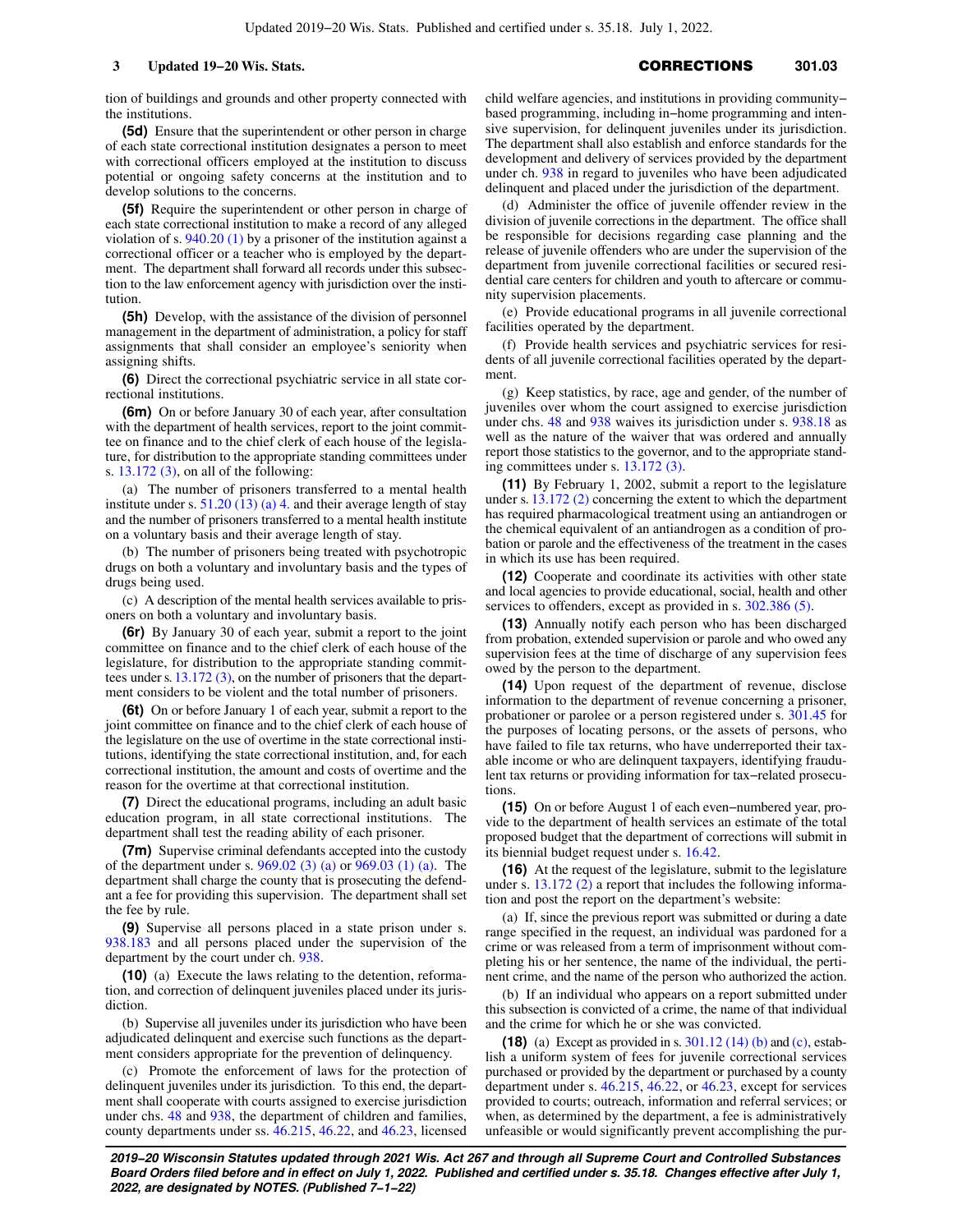# **301.03** CORRECTIONS **Updated 19−20 Wis. Stats. 4**

pose of the service. A county department under s. [46.215](https://docs.legis.wisconsin.gov/document/statutes/46.215), [46.22,](https://docs.legis.wisconsin.gov/document/statutes/46.22) or [46.23](https://docs.legis.wisconsin.gov/document/statutes/46.23) shall apply the fees that it collects under this program to cover the cost of those services.

(b) Except as provided in s.  $301.12$  (14) (b) and [\(c\)](https://docs.legis.wisconsin.gov/document/statutes/301.12(14)(c)), hold liable for the services purchased or provided under par. [\(a\)](https://docs.legis.wisconsin.gov/document/statutes/301.03(18)(a)) in the amount of the fee established under par.  $(a)$  any person receiving those services or the spouse of the person and, in the case of a minor, the parents of the person, and, in the case of a foreign child described in s. [48.839 \(1\)](https://docs.legis.wisconsin.gov/document/statutes/48.839(1)) who became dependent on public funds for his or her primary support before an order granting his or her adoption, the resident of this state appointed guardian of the child by a foreign court who brought the child into this state for the purpose of adoption.

(c) Make collections from the person who in the opinion of the department is best able to pay, giving due regard to the present needs of the person or of his or her lawful dependents. The department may bring action in the name of the department to enforce the liability established under par. [\(b\)](https://docs.legis.wisconsin.gov/document/statutes/301.03(18)(b)). This paragraph does not apply to the recovery of fees for the care and services specified under s. [301.12.](https://docs.legis.wisconsin.gov/document/statutes/301.12)

(d) Compromise or waive all or part of the liability for services received as the department considers necessary to efficiently administer this subsection, subject to such conditions as the department considers appropriate. The sworn statement of the collection and deportation counsel appointed under s. [301.12 \(7\)](https://docs.legis.wisconsin.gov/document/statutes/301.12(7)) or the secretary, shall be evidence of the services provided and the fees charged for those services.

(e) Delegate to county departments under s. [46.215](https://docs.legis.wisconsin.gov/document/statutes/46.215), [46.22](https://docs.legis.wisconsin.gov/document/statutes/46.22) or [46.23](https://docs.legis.wisconsin.gov/document/statutes/46.23) and other providers of care and services the powers and duties vested in the department by pars. [\(c\)](https://docs.legis.wisconsin.gov/document/statutes/301.03(18)(c)) and [\(d\)](https://docs.legis.wisconsin.gov/document/statutes/301.03(18)(d)) as the department considers necessary to efficiently administer this subsection, subject to such conditions as the department considers appropriate.

(g) Return to county departments under s. [46.215](https://docs.legis.wisconsin.gov/document/statutes/46.215), [46.22](https://docs.legis.wisconsin.gov/document/statutes/46.22) or [46.23](https://docs.legis.wisconsin.gov/document/statutes/46.23) 50 percent of collections made by the department for delin-quent accounts previously delegated under par. [\(e\)](https://docs.legis.wisconsin.gov/document/statutes/301.03(18)(e)) and then referred back to the department for collections.

**(19)** Subject to sub. [\(20\)](https://docs.legis.wisconsin.gov/document/statutes/301.03(20)), work to minimize, to the greatest extent possible, the residential population density of sex offenders, as defined in s.  $302.116(1)(b)$ , who are on probation, parole, or extended supervision or placed on supervised release under s. [980.06 \(2\) \(c\)](https://docs.legis.wisconsin.gov/document/statutes/1997/980.06(2)(c)), 1997 stats., s. [980.08 \(5\)](https://docs.legis.wisconsin.gov/document/statutes/2003/980.08(5)), 2003 stats., or s. [980.08](https://docs.legis.wisconsin.gov/document/statutes/980.08(4)(g))  $(4)$   $(g)$ .

**(20)** (a) Except as provided in s. [304.06 \(2m\) \(b\)](https://docs.legis.wisconsin.gov/document/statutes/304.06(2m)(b)), place, in one of the following locations, each person who has been convicted of a sex offense, as defined in s. [301.45 \(1d\) \(b\),](https://docs.legis.wisconsin.gov/document/statutes/301.45(1d)(b)) upon his or her release to parole or extended supervision:

1. The county in which the person resided on the date of the sex offense.

2. The county in which the person was convicted of the sex offense.

3. A sex offender treatment facility.

(b) Paragraph [\(a\)](https://docs.legis.wisconsin.gov/document/statutes/301.03(20)(a)) does not preclude the department from authorizing a person to reside in a location other than one listed in par. [\(a\) 1.](https://docs.legis.wisconsin.gov/document/statutes/301.03(20)(a)1.) to [3.](https://docs.legis.wisconsin.gov/document/statutes/301.03(20)(a)3.) if the department initially placed the person in one of those listed locations.

**(20m)** Transmit to the elections commission, on a continuous basis, a list containing the name of each living person who has been convicted of a felony under the laws of this state and whose civil rights have not been restored, together with his or her residential address and the date on which the department expects his or her civil rights to be restored.

**(20r)** Provide probation, assessment, treatment, and other community treatment options for persons convicted of a 2nd or 3rd offense counted under s. [343.307 \(1\)](https://docs.legis.wisconsin.gov/document/statutes/343.307(1)) with no waiting list for services. If the moneys appropriated under s. [20.410 \(1\) \(bd\)](https://docs.legis.wisconsin.gov/document/statutes/20.410(1)(bd)) are

not sufficient to fully fund the services with no waiting list, the department shall notify the joint committee on finance.

**History:** [1989 a. 31,](https://docs.legis.wisconsin.gov/document/acts/1989/31) [107,](https://docs.legis.wisconsin.gov/document/acts/1989/107) [121,](https://docs.legis.wisconsin.gov/document/acts/1989/121) [188,](https://docs.legis.wisconsin.gov/document/acts/1989/188) [336;](https://docs.legis.wisconsin.gov/document/acts/1989/336) [1991 a. 39;](https://docs.legis.wisconsin.gov/document/acts/1991/39) [1993 a. 16,](https://docs.legis.wisconsin.gov/document/acts/1993/16) [377,](https://docs.legis.wisconsin.gov/document/acts/1993/377) [479;](https://docs.legis.wisconsin.gov/document/acts/1993/479) [1995](https://docs.legis.wisconsin.gov/document/acts/1995/27) [a. 27](https://docs.legis.wisconsin.gov/document/acts/1995/27) ss. [6355](https://docs.legis.wisconsin.gov/document/acts/1995/27,%20s.%206355), [6356m,](https://docs.legis.wisconsin.gov/document/acts/1995/27,%20s.%206356m) [6356p,](https://docs.legis.wisconsin.gov/document/acts/1995/27,%20s.%206356p) [9126 \(19\);](https://docs.legis.wisconsin.gov/document/acts/1995/27,%20s.%209126) [1995 a. 77,](https://docs.legis.wisconsin.gov/document/acts/1995/77) [141;](https://docs.legis.wisconsin.gov/document/acts/1995/141) [1997 a. 27](https://docs.legis.wisconsin.gov/document/acts/1997/27), [35,](https://docs.legis.wisconsin.gov/document/acts/1997/35) [237,](https://docs.legis.wisconsin.gov/document/acts/1997/237) [275](https://docs.legis.wisconsin.gov/document/acts/1997/275), [283,](https://docs.legis.wisconsin.gov/document/acts/1997/283) [284;](https://docs.legis.wisconsin.gov/document/acts/1997/284) [1999 a. 9,](https://docs.legis.wisconsin.gov/document/acts/1999/9) [32](https://docs.legis.wisconsin.gov/document/acts/1999/32); [2001 a. 16,](https://docs.legis.wisconsin.gov/document/acts/2001/16) [109;](https://docs.legis.wisconsin.gov/document/acts/2001/109) [2003 a. 321;](https://docs.legis.wisconsin.gov/document/acts/2003/321) [2005 a. 344](https://docs.legis.wisconsin.gov/document/acts/2005/344), [431,](https://docs.legis.wisconsin.gov/document/acts/2005/431) [434,](https://docs.legis.wisconsin.gov/document/acts/2005/434) [451](https://docs.legis.wisconsin.gov/document/acts/2005/451); [2007](https://docs.legis.wisconsin.gov/document/acts/2007/1) [a. 1](https://docs.legis.wisconsin.gov/document/acts/2007/1); [2007 a. 20](https://docs.legis.wisconsin.gov/document/acts/2007/20) ss. [3100g,](https://docs.legis.wisconsin.gov/document/acts/2007/20,%20s.%203100g) [9121 \(6\) \(a\);](https://docs.legis.wisconsin.gov/document/acts/2007/20,%20s.%209121) [2007 a. 96,](https://docs.legis.wisconsin.gov/document/acts/2007/96) [97](https://docs.legis.wisconsin.gov/document/acts/2007/97); [2009 a. 28,](https://docs.legis.wisconsin.gov/document/acts/2009/28) [100;](https://docs.legis.wisconsin.gov/document/acts/2009/100) [2011 a. 32](https://docs.legis.wisconsin.gov/document/acts/2011/32), [38](https://docs.legis.wisconsin.gov/document/acts/2011/38); [2013 a. 196,](https://docs.legis.wisconsin.gov/document/acts/2013/196) [334](https://docs.legis.wisconsin.gov/document/acts/2013/334); [2015 a. 55,](https://docs.legis.wisconsin.gov/document/acts/2015/55) [118](https://docs.legis.wisconsin.gov/document/acts/2015/118); [2017 a. 185,](https://docs.legis.wisconsin.gov/document/acts/2017/185) [369;](https://docs.legis.wisconsin.gov/document/acts/2017/369) [2019 a. 8](https://docs.legis.wisconsin.gov/document/acts/2019/8) s. [58;](https://docs.legis.wisconsin.gov/document/acts/2019/8,%20s.%2058) [2021 a. 153](https://docs.legis.wisconsin.gov/document/acts/2021/153), [186.](https://docs.legis.wisconsin.gov/document/acts/2021/186)

**Cross−reference:** See also [DOC,](https://docs.legis.wisconsin.gov/document/administrativecode/DOC) Wis. adm. code.

Sections 46.03 (18) and 46.10 do not constitute an unlawful delegation of legislative power. In Matter of Guardianship of Klisurich, [98 Wis. 2d 274,](https://docs.legis.wisconsin.gov/document/courts/98%20Wis.%202d%20274) [296 N.W.2d 742](https://docs.legis.wisconsin.gov/document/courts/296%20N.W.2d%20742) (1980).

Section 46.10 (18) and s. 46.10 (3) permit the department to promulgate rules that consider non−liable family members' incomes in determining a liable family member's ability to pay. In Interest of A.L.W., [153 Wis. 2d 412,](https://docs.legis.wisconsin.gov/document/courts/153%20Wis.%202d%20412) [451 N.W.2d 416](https://docs.legis.wisconsin.gov/document/courts/451%20N.W.2d%20416) (1990).

Section 46.01 (18) (b) imposes liability upon minors and parents for the costs of services, but does not give counties an automatic right of recovery. Section 46.10 governs enforcement procedure and allows courts to exercise discretion. In Matter of S.E. Trust, [159 Wis. 2d 709](https://docs.legis.wisconsin.gov/document/courts/159%20Wis.%202d%20709), [465 N.W.2d 231](https://docs.legis.wisconsin.gov/document/courts/465%20N.W.2d%20231) (Ct. App. 1990).

The uniform fee system under ss. 46.01 (18) and 46.10 allows imputing income and, consequently, looking beyond tax returns to determine ability to pay. Interest of Kevin C., [181 Wis. 2d 146](https://docs.legis.wisconsin.gov/document/courts/181%20Wis.%202d%20146), [510 N.W.2d 746](https://docs.legis.wisconsin.gov/document/courts/510%20N.W.2d%20746) (Ct. App. 1993).

**NOTE: The above−cited cases relate to uniform fee schedules for services provided by predecessor agencies to the department of corrections under s. 46.03 (18).**

**301.032 Juvenile correctional services; supervisory functions of state department. (1)** (a) The department shall supervise the administration of juvenile correctional services. The department shall submit to the federal authorities state plans for the administration of juvenile correctional services in such form and containing such information as the federal authorities require, and shall comply with all requirements prescribed to ensure their correctness.

(b) All records of the department and all county records relating to juvenile correctional services shall be open to inspection at all reasonable hours by authorized representatives of the federal government. Notwithstanding ss. [48.396 \(2\)](https://docs.legis.wisconsin.gov/document/statutes/48.396(2)) and [938.396 \(2\)](https://docs.legis.wisconsin.gov/document/statutes/938.396(2)), all county records relating to the purchase of those services shall be open to inspection at all reasonable hours by authorized representatives of the department.

(c) The department may at any time audit all county records relating to the purchase of juvenile correctional services. If the department conducts such an audit in a county, the department shall furnish a copy of the audit report to the chairperson of the county board of supervisors and the county clerk in a county with a single−county department or to the county boards of supervisors and the county clerks in counties with a multicounty department, and to the director of the county department under s. [46.21,](https://docs.legis.wisconsin.gov/document/statutes/46.21) [46.22,](https://docs.legis.wisconsin.gov/document/statutes/46.22) or [46.23](https://docs.legis.wisconsin.gov/document/statutes/46.23).

**(2)** The county administration of all laws relating to the purchase of juvenile correctional services shall be vested in the officers and agencies designated in the statutes.

**History:** [1995 a. 27](https://docs.legis.wisconsin.gov/document/acts/1995/27), [77;](https://docs.legis.wisconsin.gov/document/acts/1995/77) [2005 a. 344](https://docs.legis.wisconsin.gov/document/acts/2005/344); [2015 a. 55](https://docs.legis.wisconsin.gov/document/acts/2015/55).

**301.035 Division of hearings and appeals; administrator's general duties.** The administrator of the division of hearings and appeals in the department of administration shall:

**(1)** Serve as the appointing authority of the employees of the division under s. [230.06](https://docs.legis.wisconsin.gov/document/statutes/230.06).

**(2)** Assign hearing examiners from the division to preside over hearings under ss. [302.11 \(7\),](https://docs.legis.wisconsin.gov/document/statutes/302.11(7)) [302.113 \(9\)](https://docs.legis.wisconsin.gov/document/statutes/302.113(9)), [302.114 \(9\),](https://docs.legis.wisconsin.gov/document/statutes/302.114(9)) [938.357 \(5\)](https://docs.legis.wisconsin.gov/document/statutes/938.357(5)), [973.10](https://docs.legis.wisconsin.gov/document/statutes/973.10) and [975.10 \(2\)](https://docs.legis.wisconsin.gov/document/statutes/975.10(2)) and ch. [304](https://docs.legis.wisconsin.gov/document/statutes/ch.%20304).

**(4)** Supervise employees in the conduct of the activities of the division and be the administrative reviewing authority for decisions of the division under ss. [302.11 \(7\),](https://docs.legis.wisconsin.gov/document/statutes/302.11(7)) [302.113 \(9\)](https://docs.legis.wisconsin.gov/document/statutes/302.113(9)), [302.114 \(9\),](https://docs.legis.wisconsin.gov/document/statutes/302.114(9)) [938.357 \(5\)](https://docs.legis.wisconsin.gov/document/statutes/938.357(5)), [973.10,](https://docs.legis.wisconsin.gov/document/statutes/973.10) [973.155 \(2\)](https://docs.legis.wisconsin.gov/document/statutes/973.155(2)) and [975.10 \(2\)](https://docs.legis.wisconsin.gov/document/statutes/975.10(2)) and ch. [304](https://docs.legis.wisconsin.gov/document/statutes/ch.%20304).

**(5)** After consultation with the department of corrections, promulgate rules relating to the exercise of the administrator's and the division's powers and duties.

**History:** [1989 a. 31](https://docs.legis.wisconsin.gov/document/acts/1989/31), [107](https://docs.legis.wisconsin.gov/document/acts/1989/107); [1995 a. 77](https://docs.legis.wisconsin.gov/document/acts/1995/77); [2001 a. 109.](https://docs.legis.wisconsin.gov/document/acts/2001/109) **Cross−reference:** See also ch. [HA 2,](https://docs.legis.wisconsin.gov/document/administrativecode/ch.%20HA%202) Wis. adm. code.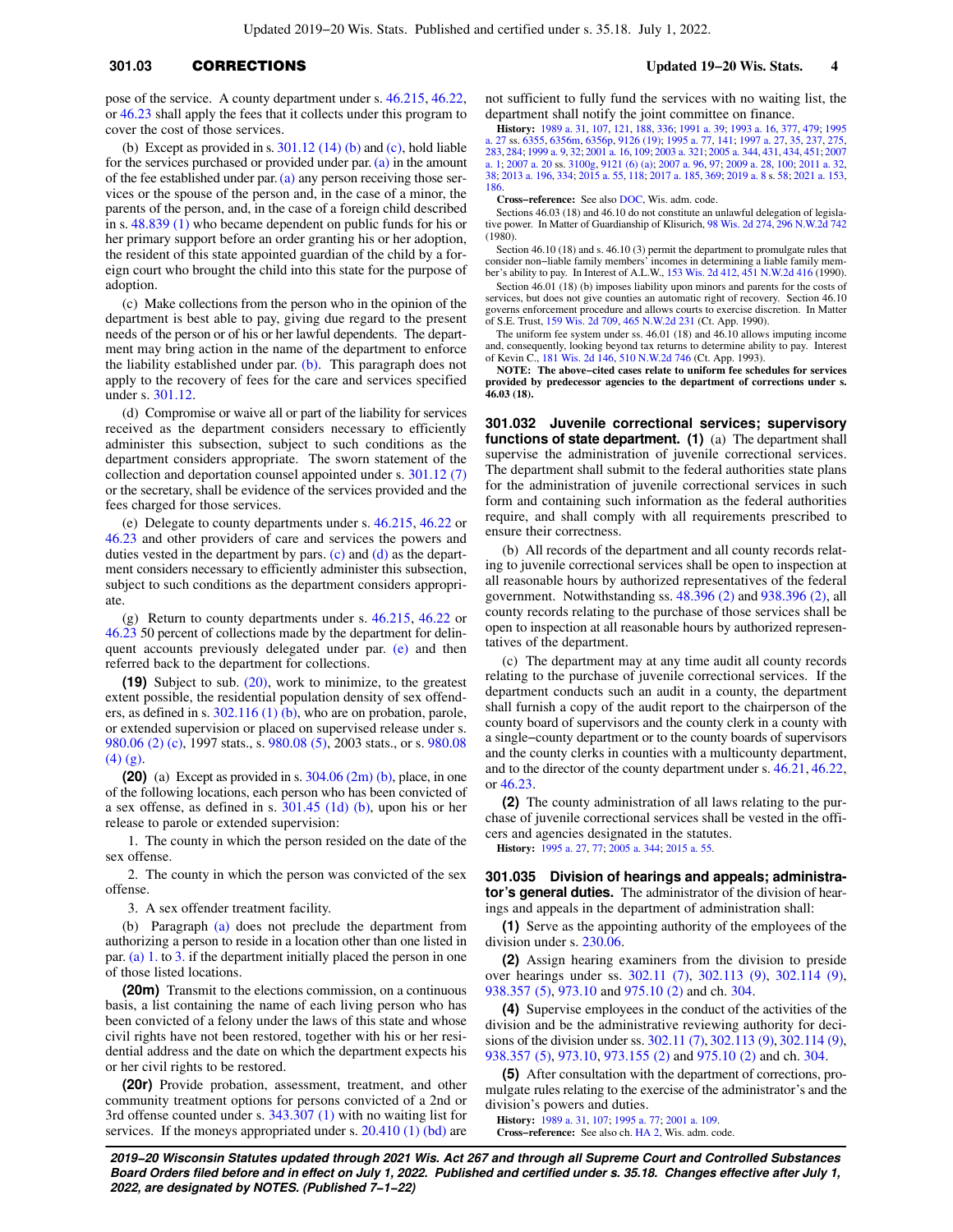**301.04 Legal actions.** The department may sue and be sued. **History:** [1989 a. 31.](https://docs.legis.wisconsin.gov/document/acts/1989/31)

The Department of Corrections (DOC) is entitled to sovereign immunity. DOC lacks sufficient attributes to render it an independent going concern. Despite the breadth of its statutory powers, the character of those powers reveals that the legis-lature did not intend DOC to be anything other than an arm of the state. The legis-lature has not expressly waived DOC's sovereign immunity. This section is not an<br>express waiver of DOC's tort immunity but rather addresses DOC's capacity to be<br>sued. Mayhugh v. State, [2015 WI 77,](https://docs.legis.wisconsin.gov/document/courts/2015%20WI%2077) [364 Wis. 2d 208,](https://docs.legis.wisconsin.gov/document/courts/364%20Wis.%202d%20208) 867 N.W.

**301.045 Investigations.** The secretary may inquire into any matter affecting corrections and hold hearings, subpoena witnesses and make recommendations on such matters to the appropriate public or private agencies.

**History:** [1989 a. 31.](https://docs.legis.wisconsin.gov/document/acts/1989/31)

**301.046 Community residential confinement. (1)** INSTITUTION STATUS. The department shall establish and operate a community residential confinement program as a correctional institution under the charge of a superintendent. Under the program, the department shall confine prisoners in their places of residence or other places designated by the department. The secretary may allocate and reallocate existing and future facilities as part of the institution. The institution is subject to s. [301.02](https://docs.legis.wisconsin.gov/document/statutes/301.02) and is a state prison as defined in s. [302.01](https://docs.legis.wisconsin.gov/document/statutes/302.01). Construction or establishment of the institution shall be in compliance with all state laws except s. [32.035](https://docs.legis.wisconsin.gov/document/statutes/32.035) and ch. [91.](https://docs.legis.wisconsin.gov/document/statutes/ch.%2091) In addition to the exemptions under s. [13.48 \(13\),](https://docs.legis.wisconsin.gov/document/statutes/13.48(13)) construction or establishment of facilities for the institution are not subject to the ordinances or regulations relating to zoning, including zoning under ch. [91](https://docs.legis.wisconsin.gov/document/statutes/ch.%2091), of the county and municipality in which the construction or establishment takes place and are exempt from inspections required under s. [301.36](https://docs.legis.wisconsin.gov/document/statutes/301.36).

**(2)** INMATE, OFFICER AND EMPLOYEE STATUS. Inmates confined under sub. [\(1\)](https://docs.legis.wisconsin.gov/document/statutes/301.046(1)) are under the care and control of the institution, subject to its rules and discipline and subject to all laws pertaining to inmates of other correctional institutions. Courts may not directly commit persons to the institution under sub. [\(1\).](https://docs.legis.wisconsin.gov/document/statutes/301.046(1)) Officers and employees of the institution are subject to the same laws pertaining to other correctional institutions.

**(3)** ELIGIBILITY. The department shall determine those prisoners who are confined under sub. [\(1\)](https://docs.legis.wisconsin.gov/document/statutes/301.046(1)). Except as provided in subs. [\(3m\)](https://docs.legis.wisconsin.gov/document/statutes/301.046(3m)) and [\(3t\)](https://docs.legis.wisconsin.gov/document/statutes/301.046(3t)), a prisoner is eligible for this confinement only under all of the following conditions:

(c) The prisoner is not serving a life sentence.

(d) The prisoner is eligible for parole under s. [304.06 \(1\) \(b\)](https://docs.legis.wisconsin.gov/document/statutes/304.06(1)(b)) or is serving a sentence that is not longer than 3 years.

**(3m)** INTENSIVE SANCTIONS PROGRAM PARTICIPANTS. The department may confine any intensive sanctions program participant under sub. [\(1\)](https://docs.legis.wisconsin.gov/document/statutes/301.046(1)).

**(3t)** PERSONS SERVING BIFURCATED SENTENCE; RESTRICTED ELI-GIBILITY. A prisoner serving a bifurcated sentence imposed under s. [973.01](https://docs.legis.wisconsin.gov/document/statutes/973.01) is not eligible for confinement under sub. [\(1\)](https://docs.legis.wisconsin.gov/document/statutes/301.046(1)) during the term of confinement in prison portion of the bifurcated sentence.

**(4)** NOTIFICATION. (a) In this subsection:

1. "Member of the family" means spouse, domestic partner under ch. [770](https://docs.legis.wisconsin.gov/document/statutes/ch.%20770), child, sibling, parent or legal guardian.

2. "Victim" means a person against whom a crime has been committed.

(b) Before a prisoner is confined under sub. [\(1\)](https://docs.legis.wisconsin.gov/document/statutes/301.046(1)) for a violation of s. [940.03,](https://docs.legis.wisconsin.gov/document/statutes/940.03) [940.05](https://docs.legis.wisconsin.gov/document/statutes/940.05), [940.225 \(1\)](https://docs.legis.wisconsin.gov/document/statutes/940.225(1)) or [\(2\)](https://docs.legis.wisconsin.gov/document/statutes/940.225(2)), [948.02 \(1\)](https://docs.legis.wisconsin.gov/document/statutes/948.02(1)) or [\(2\),](https://docs.legis.wisconsin.gov/document/statutes/948.02(2)) [948.025,](https://docs.legis.wisconsin.gov/document/statutes/948.025) [948.06,](https://docs.legis.wisconsin.gov/document/statutes/948.06) [948.07](https://docs.legis.wisconsin.gov/document/statutes/948.07), or [948.085,](https://docs.legis.wisconsin.gov/document/statutes/948.085) the department shall make a reasonable attempt to notify all of the following persons, if they can be found, in accordance with par. [\(c\)](https://docs.legis.wisconsin.gov/document/statutes/301.046(4)(c)) and after receiving a completed card under par. [\(d\):](https://docs.legis.wisconsin.gov/document/statutes/301.046(4)(d))

1. The victim of the crime committed by the prisoner or, if the victim died as a result of the crime, an adult member of the victim's family or, if the victim is younger than 18 years old, the victim's parent or legal guardian.

2. Any witness who testified against the prisoner in any court proceeding involving the offense.

(c) The department shall make a reasonable effort to send the notice, postmarked at least 7 days before a prisoner is confined under sub. [\(1\)](https://docs.legis.wisconsin.gov/document/statutes/301.046(1)), to the last−known address of the persons under par. [\(b\).](https://docs.legis.wisconsin.gov/document/statutes/301.046(4)(b))

(d) The department shall design and prepare cards for any person specified in par.  $(b)$  to send to the department. The cards shall have space for any such person to provide his or her name and address, the name of the applicable prisoner and any other information the department determines is necessary. The department shall provide the cards, without charge, to district attorneys. District attorneys shall provide the cards, without charge, to persons specified in par. [\(b\)](https://docs.legis.wisconsin.gov/document/statutes/301.046(4)(b)). These persons may send completed cards to the department. All department records or portions of records that relate to mailing addresses of these persons are not subject to inspection or copying under s. [19.35 \(1\).](https://docs.legis.wisconsin.gov/document/statutes/19.35(1))

(e) Before a prisoner is confined under sub. [\(1\)](https://docs.legis.wisconsin.gov/document/statutes/301.046(1)), the department shall notify the police chief of any community and the sheriff and district attorney of any county where the prisoner will be confined.

**(5)** ELECTRONIC SURVEILLANCE. The department shall monitor any prisoner's confinement under sub.  $(1)$  by the use of an electronic device worn continuously on the prisoner's person or by the confinement of the prisoner in supervised places designated by the department. The department may permit the prisoner to leave confinement for employment, education or other rehabilitative activities.

**(5m)** FEE. The prisoner shall pay any fee charged under s. [301.135 \(3\)](https://docs.legis.wisconsin.gov/document/statutes/301.135(3)).

**(6)** ESCAPE. Any intentional failure of a prisoner to remain within the extended limits of his or her confinement or to return within the time prescribed by the superintendent is considered an escape under s. [946.42 \(3\) \(a\)](https://docs.legis.wisconsin.gov/document/statutes/946.42(3)(a)).

**History:** [1989 a. 31](https://docs.legis.wisconsin.gov/document/acts/1989/31) ss. [961m,](https://docs.legis.wisconsin.gov/document/acts/1989/31,%20s.%20961m) [961mb;](https://docs.legis.wisconsin.gov/document/acts/1989/31,%20s.%20961mb) Stats. 1989 s. 301.046; [1989 a. 251;](https://docs.legis.wisconsin.gov/document/acts/1989/251) [1991](https://docs.legis.wisconsin.gov/document/acts/1991/39) [a. 39;](https://docs.legis.wisconsin.gov/document/acts/1991/39) [1993 a. 97,](https://docs.legis.wisconsin.gov/document/acts/1993/97) [227,](https://docs.legis.wisconsin.gov/document/acts/1993/227) [479;](https://docs.legis.wisconsin.gov/document/acts/1993/479) [1997 a. 181,](https://docs.legis.wisconsin.gov/document/acts/1997/181) [283;](https://docs.legis.wisconsin.gov/document/acts/1997/283) [2005 a. 277](https://docs.legis.wisconsin.gov/document/acts/2005/277); [2009 a. 28.](https://docs.legis.wisconsin.gov/document/acts/2009/28) **Cross−reference:** See also s. [DOC 327.01](https://docs.legis.wisconsin.gov/document/administrativecode/DOC%20327.01), Wis. adm. code.

Read together, ss. 301.045 and 301.048 permit an escape charge when a prisoner in community residential confinement cuts off an electronic bracelet and fails to return. State v. Holliman, [180 Wis. 2d 348](https://docs.legis.wisconsin.gov/document/courts/180%20Wis.%202d%20348), [509 N.W.2d 73](https://docs.legis.wisconsin.gov/document/courts/509%20N.W.2d%2073) (Ct. App. 1993).

An inmate does not have a constitutionally protected liberty interest in maintaining his status under this section. Santiago v. Ware, [205 Wis. 2d 295](https://docs.legis.wisconsin.gov/document/courts/205%20Wis.%202d%20295), [556 N.W.2d 356](https://docs.legis.wisconsin.gov/document/courts/556%20N.W.2d%20356) (Ct. App. 1996), [95−2453](https://docs.legis.wisconsin.gov/document/wicourtofappeals/95-2453).

Except as provided in s. 301.048 (7), counties are responsible for the provision of medical and dental services, including psychiatric and alcohol and drug abuse services, to persons in the community residential confinemen [156.](https://docs.legis.wisconsin.gov/document/oag/vol81-156)

**301.047 Inmate rehabilitation and aftercare. (1)** PRO-GRAM. The department may permit one or more nonprofit community−based organizations meeting the requirements of this section to operate an inmate rehabilitation program in any department facility if the department determines that operation of that program does not constitute a threat to the security of the facility or the safety of inmates or the public and that operation of the program is in the best interest of the inmates.

**(2)** PROGRAM REQUIREMENTS. (a) An organization seeking to operate a rehabilitation program under sub. [\(1\)](https://docs.legis.wisconsin.gov/document/statutes/301.047(1)) shall submit to the department a detailed proposal for the operation of the program. The proposal shall include all of the following:

1. A description of the services to be provided, including aftercare services, and a description of the geographic area in which aftercare services will be provided.

2. A description of the activities to be undertaken and the approximate daily schedule of programming for inmates participating in the program.

3. A statement of the qualifications of the individuals providing services.

4. A statement of the organization's policies regarding eligibility of inmates to participate in the program.

5. A statement of the goals of the program.

6. A description of the methods by which the organization will evaluate the effectiveness of the program in attaining the goals under subd. [5.](https://docs.legis.wisconsin.gov/document/statutes/301.047(2)(a)5.)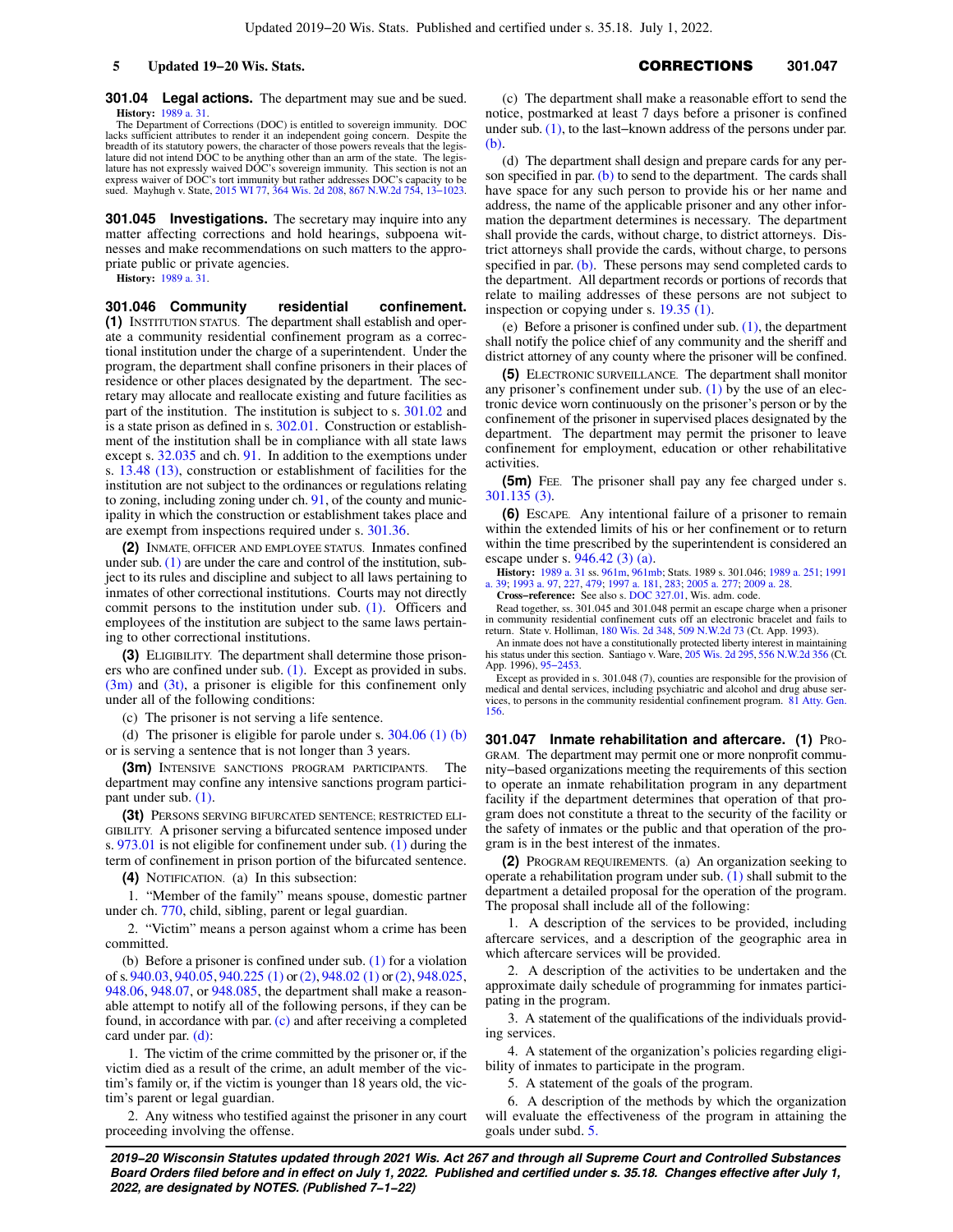# **301.047 CORRECTIONS Updated 19−20 Wis. Stats. 6**

7. Any other information specified by the department.

(b) An organization seeking to operate a rehabilitation program under sub. [\(1\)](https://docs.legis.wisconsin.gov/document/statutes/301.047(1)) shall agree in writing to all of the following:

1. The organization may not receive compensation from the department for services provided in the rehabilitation program.

2. The organization may not deny an inmate the opportunity to participate in the program for any reason related to the inmate's religious beliefs or nonbelief.

3. An inmate may stop participating in the program at any time.

4. Upon the inmate's release, the organization shall provide community−based aftercare services for each inmate who completes the program and who resides in the geographic area described in par. [\(a\) 1.](https://docs.legis.wisconsin.gov/document/statutes/301.047(2)(a)1.)

**(3)** DUTIES AND AUTHORITY OF THE DEPARTMENT. (a) The department shall establish policies that provide an organization operating a rehabilitation program under sub. [\(1\)](https://docs.legis.wisconsin.gov/document/statutes/301.047(1)) reasonable access to inmates.

(b) The department shall designate a specific portion of the facility for operation of a rehabilitation program, if one is established, under sub. [\(1\).](https://docs.legis.wisconsin.gov/document/statutes/301.047(1)) To the extent possible, inmates participating in the program shall be housed in the portion of the facility in which the program is operated.

(c) The department may not require an inmate to participate in a rehabilitation program under sub. [\(1\)](https://docs.legis.wisconsin.gov/document/statutes/301.047(1)).

(d) The department may not base any decision regarding an inmate's conditions of confinement, including discipline, or an inmate's eligibility for release, on an inmate's decision to participate or not to participate in a rehabilitation program under sub. [\(1\).](https://docs.legis.wisconsin.gov/document/statutes/301.047(1))

(e) The treatment of inmates, including the provision of housing, activities in which an inmate may participate, freedom of movement, and work assignments, shall be substantially the same for inmates who participate in a rehabilitation program under sub. [\(1\)](https://docs.legis.wisconsin.gov/document/statutes/301.047(1)) and inmates who do not participate in such a program.

(f) The department may restrict an inmate's participation in a rehabilitation program under sub. [\(1\).](https://docs.legis.wisconsin.gov/document/statutes/301.047(1))

(g) The department may suspend or terminate operation of a rehabilitation program under sub.  $(1)$  if the organization operating the program fails to comply with any of the requirements under this section and shall suspend or terminate the operation of a program if the department determines that suspension or termination of the program is necessary for the security of the facility or the safety of the inmates or the public or is in the best interests of the inmates.

(h) 1. Except as provided in subd. [2.](https://docs.legis.wisconsin.gov/document/statutes/301.047(3)(h)2.), if an organization operating a rehabilitation program under sub. [\(1\)](https://docs.legis.wisconsin.gov/document/statutes/301.047(1)) promotes or informs the department that the organization intends to promote sectarian worship, instruction, or proselytization in connection with the rehabilitation program, the department shall permit all other religious organizations meeting the requirements of this section to operate an inmate rehabilitation program under sub. [\(1\)](https://docs.legis.wisconsin.gov/document/statutes/301.047(1)).

2. The department is not required under subd. [1.](https://docs.legis.wisconsin.gov/document/statutes/301.047(3)(h)1.) to permit a religious organization to operate an inmate rehabilitation program under sub.  $(1)$  if the department determines that the organization's operation of that program constitutes a threat to the security of the facility or the safety of the inmates or the public.

**(4)** EVALUATION. The department shall evaluate or contract with a public or private agency for an evaluation of the effectiveness of each rehabilitation program operated under sub. [\(1\)](https://docs.legis.wisconsin.gov/document/statutes/301.047(1)) in reducing recidivism and alcohol and other drug abuse among program participants. The department shall collect the data and information necessary to evaluate the program. No later than 3 years from the date on which the rehabilitation program begins operating, the department shall submit a report of the evaluation to the governor and to the appropriate standing committees of the legislature, as determined by the speaker of the assembly and the president of the senate, under s. [13.172 \(3\).](https://docs.legis.wisconsin.gov/document/statutes/13.172(3)) **History:** [2001 a. 16.](https://docs.legis.wisconsin.gov/document/acts/2001/16)

**301.048 Intensive sanctions program. (1) PROGRAM** ADMINISTRATION AND DESIGN. The department shall administer an intensive sanctions program. The department shall design the program to provide all of the following:

(a) Punishment that is less costly than ordinary imprisonment and more restrictive than ordinary probation or parole supervision or extended supervision.

(b) Component phases that are intensive and highly structured.

(c) A series of component phases for each participant that is based on public safety considerations and the participant's needs for punishment and treatment.

**(2)** ELIGIBILITY. (am) Except as provided in par. [\(bm\)](https://docs.legis.wisconsin.gov/document/statutes/301.048(2)(bm)), a person enters the intensive sanctions program only if he or she has been convicted of a felony and only under one of the following circumstances:

1. A court sentences him or her to the program under s. [973.032](https://docs.legis.wisconsin.gov/document/statutes/973.032).

2. He or she is a prisoner serving a felony sentence not punishable by life imprisonment and the department directs him or her to participate in the program. This subdivision does not apply to a prisoner serving a bifurcated sentence imposed under s. [973.01.](https://docs.legis.wisconsin.gov/document/statutes/973.01)

3. The parole commission grants him or her parole under s. [304.06](https://docs.legis.wisconsin.gov/document/statutes/304.06) and requires his or her participation in the program as a condition of parole under s.  $304.06$  (1x).

3m. A court or the department requires his or her participation in the program as a condition of extended supervision under s. [302.113 \(7\),](https://docs.legis.wisconsin.gov/document/statutes/302.113(7)) [302.114 \(5\) \(d\)](https://docs.legis.wisconsin.gov/document/statutes/302.114(5)(d)) or [\(8\),](https://docs.legis.wisconsin.gov/document/statutes/302.114(8)) or [973.01 \(5\).](https://docs.legis.wisconsin.gov/document/statutes/973.01(5))

4. The department and the person agree to his or her participation in the program as an alternative to revocation of probation, extended supervision or parole.

(bm) 1. In this paragraph, "violent offense" means:

a. A crime specified in s. [940.19 \(3\),](https://docs.legis.wisconsin.gov/document/statutes/1999/940.19(3)) 1999 stats., s. [940.195](https://docs.legis.wisconsin.gov/document/statutes/1999/940.195(3)) [\(3\),](https://docs.legis.wisconsin.gov/document/statutes/1999/940.195(3)) 1999 stats., s. [943.23 \(1m\),](https://docs.legis.wisconsin.gov/document/statutes/1999/943.23(1m)) 1999 stats., or s. [943.23 \(1r\)](https://docs.legis.wisconsin.gov/document/statutes/1999/943.23(1r)), 1999 stats., or s. [940.01,](https://docs.legis.wisconsin.gov/document/statutes/940.01) [940.02,](https://docs.legis.wisconsin.gov/document/statutes/940.02) [940.03](https://docs.legis.wisconsin.gov/document/statutes/940.03), [940.05,](https://docs.legis.wisconsin.gov/document/statutes/940.05) [940.06](https://docs.legis.wisconsin.gov/document/statutes/940.06), [940.08,](https://docs.legis.wisconsin.gov/document/statutes/940.08) [940.09,](https://docs.legis.wisconsin.gov/document/statutes/940.09) [940.10,](https://docs.legis.wisconsin.gov/document/statutes/940.10) [940.19 \(4\)](https://docs.legis.wisconsin.gov/document/statutes/940.19(4)) or [\(5\),](https://docs.legis.wisconsin.gov/document/statutes/940.19(5)) [940.195 \(4\)](https://docs.legis.wisconsin.gov/document/statutes/940.195(4)) or [\(5\)](https://docs.legis.wisconsin.gov/document/statutes/940.195(5)), [940.198 \(2\),](https://docs.legis.wisconsin.gov/document/statutes/940.198(2)) [940.20,](https://docs.legis.wisconsin.gov/document/statutes/940.20) [940.201,](https://docs.legis.wisconsin.gov/document/statutes/940.201) [940.203](https://docs.legis.wisconsin.gov/document/statutes/940.203), [940.204,](https://docs.legis.wisconsin.gov/document/statutes/940.204) [940.21,](https://docs.legis.wisconsin.gov/document/statutes/940.21) [940.225 \(1\)](https://docs.legis.wisconsin.gov/document/statutes/940.225(1)) to [\(3\),](https://docs.legis.wisconsin.gov/document/statutes/940.225(3)) [940.23,](https://docs.legis.wisconsin.gov/document/statutes/940.23) [940.235,](https://docs.legis.wisconsin.gov/document/statutes/940.235) [940.285 \(2\) \(a\) 1.](https://docs.legis.wisconsin.gov/document/statutes/940.285(2)(a)1.) or [2.](https://docs.legis.wisconsin.gov/document/statutes/940.285(2)(a)2.), [940.29](https://docs.legis.wisconsin.gov/document/statutes/940.29), [940.295 \(3\) \(b\)](https://docs.legis.wisconsin.gov/document/statutes/940.295(3)(b)1g.) [1g.](https://docs.legis.wisconsin.gov/document/statutes/940.295(3)(b)1g.), [1m.](https://docs.legis.wisconsin.gov/document/statutes/940.295(3)(b)1m.), [1r.,](https://docs.legis.wisconsin.gov/document/statutes/940.295(3)(b)1r.) [2.](https://docs.legis.wisconsin.gov/document/statutes/940.295(3)(b)2.), or [3.,](https://docs.legis.wisconsin.gov/document/statutes/940.295(3)(b)3.) [940.31,](https://docs.legis.wisconsin.gov/document/statutes/940.31) [940.43 \(1\)](https://docs.legis.wisconsin.gov/document/statutes/940.43(1)) to [\(3\),](https://docs.legis.wisconsin.gov/document/statutes/940.43(3)) [940.45 \(1\)](https://docs.legis.wisconsin.gov/document/statutes/940.45(1)) to [\(3\),](https://docs.legis.wisconsin.gov/document/statutes/940.45(3)) [941.20 \(2\)](https://docs.legis.wisconsin.gov/document/statutes/941.20(2)) or [\(3\),](https://docs.legis.wisconsin.gov/document/statutes/941.20(3)) [941.26,](https://docs.legis.wisconsin.gov/document/statutes/941.26) [941.30,](https://docs.legis.wisconsin.gov/document/statutes/941.30) [941.327](https://docs.legis.wisconsin.gov/document/statutes/941.327), [943.01 \(2\) \(c\),](https://docs.legis.wisconsin.gov/document/statutes/943.01(2)(c)) [943.011](https://docs.legis.wisconsin.gov/document/statutes/943.011), [943.013](https://docs.legis.wisconsin.gov/document/statutes/943.013), [943.02](https://docs.legis.wisconsin.gov/document/statutes/943.02), [943.04,](https://docs.legis.wisconsin.gov/document/statutes/943.04) [943.06,](https://docs.legis.wisconsin.gov/document/statutes/943.06) [943.10 \(2\),](https://docs.legis.wisconsin.gov/document/statutes/943.10(2)) [943.23](https://docs.legis.wisconsin.gov/document/statutes/943.23(1g)) [\(1g\)](https://docs.legis.wisconsin.gov/document/statutes/943.23(1g)), [943.30,](https://docs.legis.wisconsin.gov/document/statutes/943.30) [943.32,](https://docs.legis.wisconsin.gov/document/statutes/943.32) [946.43](https://docs.legis.wisconsin.gov/document/statutes/946.43), [947.015,](https://docs.legis.wisconsin.gov/document/statutes/947.015) [948.02 \(1\)](https://docs.legis.wisconsin.gov/document/statutes/948.02(1)) or [\(2\),](https://docs.legis.wisconsin.gov/document/statutes/948.02(2)) [948.025,](https://docs.legis.wisconsin.gov/document/statutes/948.025) [948.03,](https://docs.legis.wisconsin.gov/document/statutes/948.03) [948.04](https://docs.legis.wisconsin.gov/document/statutes/948.04), [948.05,](https://docs.legis.wisconsin.gov/document/statutes/948.05) [948.051,](https://docs.legis.wisconsin.gov/document/statutes/948.051) [948.06](https://docs.legis.wisconsin.gov/document/statutes/948.06), [948.07,](https://docs.legis.wisconsin.gov/document/statutes/948.07) [948.08,](https://docs.legis.wisconsin.gov/document/statutes/948.08) [948.085](https://docs.legis.wisconsin.gov/document/statutes/948.085), or [948.30.](https://docs.legis.wisconsin.gov/document/statutes/948.30)

b. A crime under federal law, the law of any other state or, prior to October 29, 1999, the law of this state that is comparable to a crime specified in subd. [1. a.](https://docs.legis.wisconsin.gov/document/statutes/301.048(2)(bm)1.a.)

2. A person who has at any time been convicted, adjudicated delinquent or found not guilty or not responsible by reason of insanity or mental disease, defect or illness of or for a violent offense is not eligible for the intensive sanctions program.

**(2m)** PERSONS SERVING BIFURCATED SENTENCE; RESTRICTED ELIGIBILITY. A prisoner serving a bifurcated sentence imposed under s. [973.01](https://docs.legis.wisconsin.gov/document/statutes/973.01) is not eligible for the intensive sanctions program during the term of confinement in prison portion of the bifurcated sentence.

**(3)** COMPONENT PHASES. (a) The department shall provide each participant with one or more of the following sanctions:

1. Placement in a Type 1 prison or a jail, county reforestation camp, residential treatment facility or community−based residential facility. The department may not place a participant under this paragraph for more than one year or, if applicable, the period specified by the court under s.  $973.032$  (3) (b), whichever is shorter, except as provided in s. [973.032 \(4\).](https://docs.legis.wisconsin.gov/document/statutes/973.032(4))

- 2. Intensive or other field supervision.
- 3. Electronic monitoring.
- 4. Community service.
- 5. Restitution.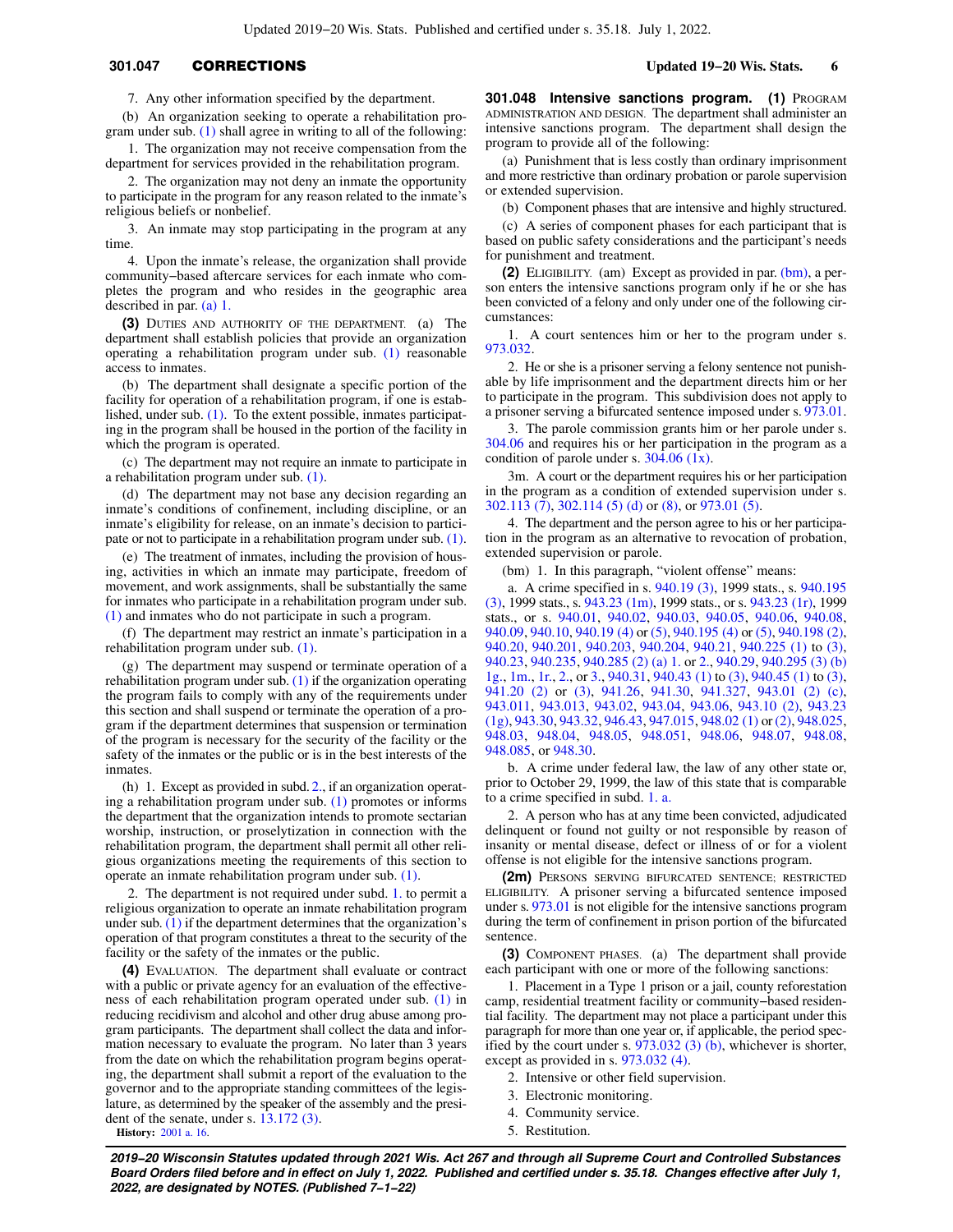6. Other programs as prescribed by the department.

(b) The department may provide the sanctions under par. [\(a\)](https://docs.legis.wisconsin.gov/document/statutes/301.048(3)(a)) in any order and may provide more than one sanction at a time. Subject to the cumulative time restrictions under par.  $(a)$  1., the department may return to a sanction that was used previously for a participant. A participant is not entitled to a hearing regarding the department's exercise of authority under this subsection unless the department provides for a hearing by rule.

(c) The department may provide a participant with alcohol or other drug abuse outpatient treatment and services or mental health treatment and services.

(d) A person may seek review of a final decision of the department of corrections, or of the division of hearings and appeals in the department of administration acting under s. [304.06 \(3\)](https://docs.legis.wisconsin.gov/document/statutes/304.06(3)), relating to denials of eligibility for or placement in sanctions or relating to discipline or revocation under or termination from the intensive sanctions program only by the common law writ of certiorari.

**(4)** STATUS. (a) A participant is in the custody and under the control of the department, subject to its rules and discipline. A participant entering the program under sub. [\(2\) \(am\) 1.](https://docs.legis.wisconsin.gov/document/statutes/301.048(2)(am)1.) or [2.](https://docs.legis.wisconsin.gov/document/statutes/301.048(2)(am)2.) is a prisoner. A participant entering the program under sub. [\(2\) \(am\)](https://docs.legis.wisconsin.gov/document/statutes/301.048(2)(am)3.) [3.](https://docs.legis.wisconsin.gov/document/statutes/301.048(2)(am)3.) is a prisoner, except that he or she is a parolee for purposes of revocation. A participant entering the program under sub. [\(2\)](https://docs.legis.wisconsin.gov/document/statutes/301.048(2)(am)3m.) [\(am\) 3m.](https://docs.legis.wisconsin.gov/document/statutes/301.048(2)(am)3m.) is a prisoner, except that he or she remains a person on extended supervision for purposes of revocation. A participant entering the program under sub. [\(2\) \(am\) 4.](https://docs.legis.wisconsin.gov/document/statutes/301.048(2)(am)4.) is a prisoner, except that he or she remains a probationer, parolee or person on extended supervision, whichever is applicable, for purposes of revocation.

(am) A participant who is a parolee for purposes of revocation is subject to revocation for violation of any condition of parole or any rule or condition applicable because he or she is a program participant. A participant who is a person on extended supervision for purposes of revocation is subject to revocation for violation of any condition of extended supervision or any rule or condition applicable because he or she is a program participant. A participant who is a probationer for purposes of revocation is subject to revocation for violation of any condition of probation or any rule or condition applicable because he or she is a program participant.

(b) The department shall operate the program as a correctional institution. The secretary may allocate and reallocate existing and future facilities as part of the institution. The institution is subject to s. [301.02](https://docs.legis.wisconsin.gov/document/statutes/301.02) and is a state prison as defined in s. [302.01.](https://docs.legis.wisconsin.gov/document/statutes/302.01) Construction or establishment of the institution shall be in compliance with all state laws except s. [32.035](https://docs.legis.wisconsin.gov/document/statutes/32.035) and ch. [91.](https://docs.legis.wisconsin.gov/document/statutes/ch.%2091) In addition to the exemptions under s. [13.48 \(13\),](https://docs.legis.wisconsin.gov/document/statutes/13.48(13)) construction or establishment of facilities for the institution are not subject to the ordinances or regulations relating to zoning, including zoning under ch. [91,](https://docs.legis.wisconsin.gov/document/statutes/ch.%2091) of the county and municipality in which the construction or establishment takes place and are exempt from inspections required under s. [301.36.](https://docs.legis.wisconsin.gov/document/statutes/301.36)

**(4m)** NOTIFICATION. (a) In this subsection:

1. "Member of the family" means spouse, domestic partner under ch. [770](https://docs.legis.wisconsin.gov/document/statutes/ch.%20770), child, sibling, parent or legal guardian.

2. "Victim" means a person against whom a crime has been committed.

(b) As soon as possible after a prisoner, probationer, parolee or person on extended supervision who has violated s. [940.03,](https://docs.legis.wisconsin.gov/document/statutes/940.03) [940.05,](https://docs.legis.wisconsin.gov/document/statutes/940.05) [940.225 \(1\)](https://docs.legis.wisconsin.gov/document/statutes/940.225(1)) or [\(2\)](https://docs.legis.wisconsin.gov/document/statutes/940.225(2)), [948.02 \(1\)](https://docs.legis.wisconsin.gov/document/statutes/948.02(1)) or [\(2\),](https://docs.legis.wisconsin.gov/document/statutes/948.02(2)) [948.025,](https://docs.legis.wisconsin.gov/document/statutes/948.025) [948.06,](https://docs.legis.wisconsin.gov/document/statutes/948.06) [948.07,](https://docs.legis.wisconsin.gov/document/statutes/948.07) or [948.085](https://docs.legis.wisconsin.gov/document/statutes/948.085) enters the intensive sanctions program, the department shall make a reasonable attempt to notify all of the following persons, if they can be found, in accordance with par. [\(c\)](https://docs.legis.wisconsin.gov/document/statutes/301.048(4m)(c)) and after receiving a completed card under par.  $(d)$ :

1. The victim of the crime committed by the prisoner, probationer, parolee or person on extended supervision or, if the victim died as a result of the crime, an adult member of the victim's family or, if the victim is younger than 18 years old, the victim's parent or legal guardian.

2. Any witness who testified against the prisoner, probationer, parolee or person on extended supervision in any court proceeding involving the offense.

(c) The department shall make a reasonable effort to send the notice to the last−known address of the persons under par. [\(b\).](https://docs.legis.wisconsin.gov/document/statutes/301.048(4m)(b))

(d) The department shall design and prepare cards for any person specified in par.  $(b)$  to send to the department. The cards shall have space for any such person to provide his or her name and address, the name of the applicable participant and any other information the department determines is necessary. The department shall provide the cards, without charge, to district attorneys. District attorneys shall provide the cards, without charge, to per-sons specified in par. [\(b\)](https://docs.legis.wisconsin.gov/document/statutes/301.048(4m)(b)). These persons may send completed cards to the department. All department records or portions of records that relate to mailing addresses of these persons are not subject to inspection or copying under s. [19.35 \(1\)](https://docs.legis.wisconsin.gov/document/statutes/19.35(1)).

**(5)** ESCAPE. Any intentional failure of a participant to remain within the extended limits of his or her placement or confinement under sub.  $(3)$  (a) or to return within the time prescribed by the administrator of the division is considered an escape under s. [946.42 \(3\) \(a\)](https://docs.legis.wisconsin.gov/document/statutes/946.42(3)(a)).

**(6)** DISCHARGE. (a) Except as provided in par. [\(b\),](https://docs.legis.wisconsin.gov/document/statutes/301.048(6)(b)) the department may discharge a participant from participation in the program and from departmental custody and control at any time.

(b) The department may discharge a participant who is on extended supervision under s. [302.113](https://docs.legis.wisconsin.gov/document/statutes/302.113) from participation in the program at any time, but the person remains under departmental supervision under the terms of the person's bifurcated sentence imposed under s. [973.01](https://docs.legis.wisconsin.gov/document/statutes/973.01) until the end of that sentence.

**(7)** REIMBURSEMENT. The department shall provide reimbursement to counties and others for the actual costs incurred under sub.  $(3)$ , as authorized by the department, from the appropriations under s. [20.410 \(1\) \(ab\)](https://docs.legis.wisconsin.gov/document/statutes/20.410(1)(ab)) and [\(b\).](https://docs.legis.wisconsin.gov/document/statutes/20.410(1)(b))

**(8)** EDUCATION. The department and the director of state courts shall educate judges, district attorneys, criminal defense attorneys, county sheriffs, jail administrators and members of the public regarding the intensive sanctions program.

**(10)** RULES. The department shall promulgate rules to implement this section.

**History:** [1991 a. 39;](https://docs.legis.wisconsin.gov/document/acts/1991/39) [1993 a. 79,](https://docs.legis.wisconsin.gov/document/acts/1993/79) [97](https://docs.legis.wisconsin.gov/document/acts/1993/97), [227](https://docs.legis.wisconsin.gov/document/acts/1993/227), [437](https://docs.legis.wisconsin.gov/document/acts/1993/437), [479](https://docs.legis.wisconsin.gov/document/acts/1993/479); [1995 a. 27](https://docs.legis.wisconsin.gov/document/acts/1995/27); [1997 a. 27](https://docs.legis.wisconsin.gov/document/acts/1997/27), [133](https://docs.legis.wisconsin.gov/document/acts/1997/133), [181,](https://docs.legis.wisconsin.gov/document/acts/1997/181) [283;](https://docs.legis.wisconsin.gov/document/acts/1997/283) [1999 a. 9](https://docs.legis.wisconsin.gov/document/acts/1999/9); [2001 a. 109;](https://docs.legis.wisconsin.gov/document/acts/2001/109) [2005 a. 277;](https://docs.legis.wisconsin.gov/document/acts/2005/277) [2007 a. 116](https://docs.legis.wisconsin.gov/document/acts/2007/116); [2009 a. 28](https://docs.legis.wisconsin.gov/document/acts/2009/28); [2011 a. 38](https://docs.legis.wisconsin.gov/document/acts/2011/38); [2013 a. 173](https://docs.legis.wisconsin.gov/document/acts/2013/173) s. [33](https://docs.legis.wisconsin.gov/document/acts/2013/173,%20s.%2033); [2013 a. 362;](https://docs.legis.wisconsin.gov/document/acts/2013/362) [2021 a. 76,](https://docs.legis.wisconsin.gov/document/acts/2021/76) [209.](https://docs.legis.wisconsin.gov/document/acts/2021/209)

**Cross−reference:** See also s. [DOC 333.01](https://docs.legis.wisconsin.gov/document/administrativecode/DOC%20333.01), Wis. adm. code.

Read together, ss. 301.046 and 301.048 permit an escape charge when a prisoner in community residential confinement cuts off an electronic bracelet and fails to return. State v. Holliman, [180 Wis. 2d 348](https://docs.legis.wisconsin.gov/document/courts/180%20Wis.%202d%20348), [509 N.W.2d 73](https://docs.legis.wisconsin.gov/document/courts/509%20N.W.2d%2073) (Ct. App. 1993).

The extension under s. 973.032 of an intensive sanctions program placement period must be based on public safety considerations and the participant's need for punishment and treatment. All that needs to be shown at an extension hearing is that the participant has not made sufficient progress in the program and that more time is required to meet those concerns. State v. Turner, [200 Wis. 2d 168](https://docs.legis.wisconsin.gov/document/courts/200%20Wis.%202d%20168), [546 N.W.2d 880](https://docs.legis.wisconsin.gov/document/courts/546%20N.W.2d%20880) (Ct. App. 1996), [95−1295](https://docs.legis.wisconsin.gov/document/wicourtofappeals/95-1295).

Custody of a person in the intensive sanctions program under this section exists for purposes of sentence credit under s. 973.155 only if the person's sanctions program sufficiently infringes upon the person's freedom to equate with being under the state's control for a substantial time. State v. Collett, [207 Wis. 2d 319,](https://docs.legis.wisconsin.gov/document/courts/207%20Wis.%202d%20319) [558 N.W.2d 642](https://docs.legis.wisconsin.gov/document/courts/558%20N.W.2d%20642) (Ct. App. 1996), [96−1952](https://docs.legis.wisconsin.gov/document/wicourtofappeals/96-1952).

The Department of Corrections is not prevented from requiring a person on mandatory release parole to wear an electronic monitoring bracelet. State ex rel. Macemon v. Reynolds, [208 Wis. 2d 594,](https://docs.legis.wisconsin.gov/document/courts/208%20Wis.%202d%20594) [561 N.W.2d 779](https://docs.legis.wisconsin.gov/document/courts/561%20N.W.2d%20779) (Ct. App. 1997), [96−0064.](https://docs.legis.wisconsin.gov/document/wicourtofappeals/96-0064)

Administrative confinement may be followed by a criminal conviction for escape if both arise from a participant's leaving the halfway house where the participant was assigned under the intensive sanctions program. State v. Grosse, [210 Wis. 2d 172](https://docs.legis.wisconsin.gov/document/courts/210%20Wis.%202d%20172), [565 N.W.2d 174](https://docs.legis.wisconsin.gov/document/courts/565%20N.W.2d%20174) (Ct. App. 1997), [96−2027](https://docs.legis.wisconsin.gov/document/wicourtofappeals/96-2027).

Placement under this section does not confer a liberty interest. A return to prison after revocation of status under the program is a change from a lesser to a higher from of confinement. State ex rel. Harris v. Smith, [220 Wis. 2d 158](https://docs.legis.wisconsin.gov/document/courts/220%20Wis.%202d%20158), [582 N.W.2d 131](https://docs.legis.wisconsin.gov/document/courts/582%20N.W.2d%20131) (Ct. App. 1998), [97−2193](https://docs.legis.wisconsin.gov/document/wicourtofappeals/97-2193).

Except as provided in sub. (7), counties are responsible for the provision of medical and dental services, including psychiatric and alcohol and drug abuse services, to per-sons in the intensive sanctions program. [81 Atty. Gen. 156.](https://docs.legis.wisconsin.gov/document/oag/vol81-156)

Intensive Sanctions: A New Sentencing Option. Fiedler. Wis. Law. June 1992.

**301.049 Mother−young child care program. (1)** PRO-GRAM. The department shall administer a mother−young child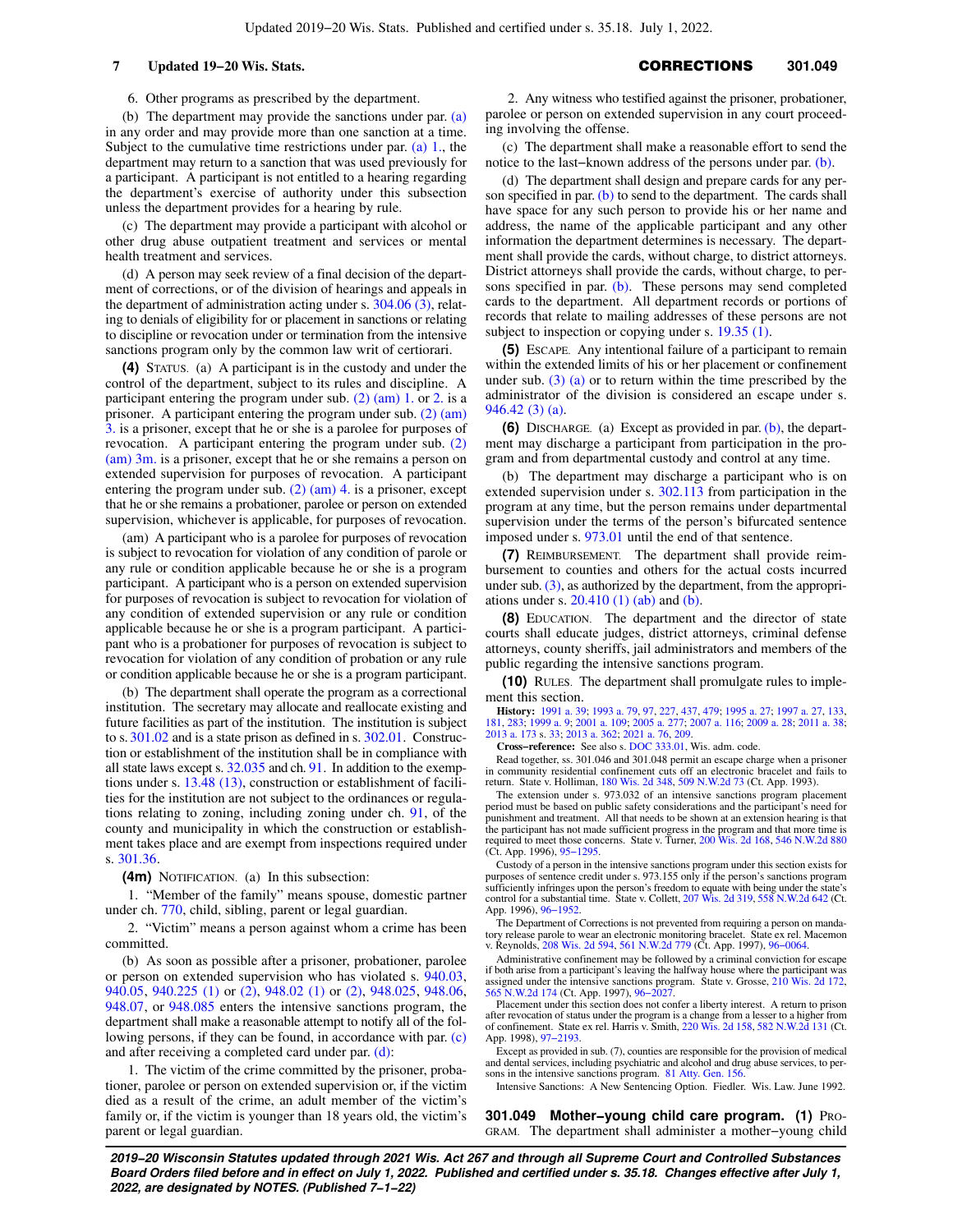# **301.049** CORRECTIONS **Updated 19−20 Wis. Stats. 8**

**(2)** ELIGIBILITY. (a) The department shall provide the program for females who are:

1. Prisoners; or

2. On probation, extended supervision or parole and who, if approved by the department under par.  $(b)$ , would participate in the program as an alternative to revocation of probation, extended supervision or parole.

(b) A female covered under par. [\(a\)](https://docs.legis.wisconsin.gov/document/statutes/301.049(2)(a)) and her child may enter the program if all of the following conditions are met:

1. The female covered under par. [\(a\)](https://docs.legis.wisconsin.gov/document/statutes/301.049(2)(a)) consents to participate.

2. The department approves and the female covered under par. [\(a\)](https://docs.legis.wisconsin.gov/document/statutes/301.049(2)(a)) is pregnant or has a child who has not attained the age of one year.

**(3)** SERVICES. The department shall do all of the following under the program:

(a) Place program participants in the least restrictive placement consistent with community safety and correctional needs and objectives.

(b) Provide a stable, safe and stimulating environment for each child participating in the program.

(d) Provide program services with the goal of achieving a stable relationship between each mother and her child during and after participation in the program.

(e) Prepare each mother to be able to live in a safe, lawful and stable manner in the community upon parole, extended supervision or discharge.

**(4)** PURCHASE OF SERVICES. The department shall purchase the services of a private, nonprofit organization to administer the mother−young child care program.

**History:** [1991 a. 39,](https://docs.legis.wisconsin.gov/document/acts/1991/39) [189;](https://docs.legis.wisconsin.gov/document/acts/1991/189) [1997 a. 283.](https://docs.legis.wisconsin.gov/document/acts/1997/283)

### **301.05 Gifts; trustee duty.** The department may:

**(1)** Accept gifts, grants or donations of money or property from private sources to be administered by the department for the execution of its functions. All moneys so received shall be paid into the general fund and are appropriated as provided in s. [20.410](https://docs.legis.wisconsin.gov/document/statutes/20.410(1)(i)) [\(1\) \(i\)](https://docs.legis.wisconsin.gov/document/statutes/20.410(1)(i)).

**(2)** Take and hold in trust all property transferred to the state to be applied to any specified purpose, use or benefit pertaining to any of the institutions under its control or the inmates thereof, and apply the same in accordance with the trust.

**History:** [1989 a. 31.](https://docs.legis.wisconsin.gov/document/acts/1989/31)

**301.055 Prisoner population limits.** The department shall promulgate rules providing limits on the number of prisoners at all state prisons, but excluding those prisoners confined in the institution authorized under s. [301.046 \(1\)](https://docs.legis.wisconsin.gov/document/statutes/301.046(1)) or in a Type 2 prison. The rules shall provide systemwide limits and limits for each state prison, except the department may provide a single limit for the Wisconsin correctional center system. The rules may provide procedures allowing the department to exceed any systemwide, institution or center system limit in an emergency situation.

**History:** [1989 a. 31](https://docs.legis.wisconsin.gov/document/acts/1989/31) ss. [968r,](https://docs.legis.wisconsin.gov/document/acts/1989/31,%20s.%20968r) [968rc;](https://docs.legis.wisconsin.gov/document/acts/1989/31,%20s.%20968rc) Stats. 1989 s. 301.055; [1989 a. 107;](https://docs.legis.wisconsin.gov/document/acts/1989/107) [1991 a.](https://docs.legis.wisconsin.gov/document/acts/1991/39) [39;](https://docs.legis.wisconsin.gov/document/acts/1991/39) [1993 a. 16.](https://docs.legis.wisconsin.gov/document/acts/1993/16)

**301.06 Education and prevention.** The department may do all of the following:

**(1)** Develop and maintain education and prevention programs.

**(2)** Study causes and methods of prevention and treatment of juvenile delinquency and related social problems. The department may utilize all powers provided by the statutes, including the authority to accept grants of money or property from federal, state or private sources, and enlist the cooperation of other agencies and state departments.

**History:** [1989 a. 31,](https://docs.legis.wisconsin.gov/document/acts/1989/31) [107;](https://docs.legis.wisconsin.gov/document/acts/1989/107) [1995 a. 27](https://docs.legis.wisconsin.gov/document/acts/1995/27).

**301.065 Religious organizations; contract powers. (1)** RELIGIOUS ORGANIZATIONS; LEGISLATIVE PURPOSE. The purpose of this section is to allow the department to contract with, or award grants to, religious organizations, under any program administered by the department relating to the prevention of delinquency and crime or the rehabilitation of offenders, on the same basis as any other nongovernmental provider, without impairing the religious character of such organizations, and without diminishing the religious freedom of beneficiaries of assistance funded under such program.

**(2)** NONDISCRIMINATION AGAINST RELIGIOUS ORGANIZATIONS. If the department is authorized under ch. [16](https://docs.legis.wisconsin.gov/document/statutes/ch.%2016) to contract with a nongovernmental entity, or to award grants to a nongovernmental entity, religious organizations are eligible, on the same basis as any other private organization, to be contractors and grantees under any program administered by the department so long as the programs are implemented consistently with the [first amendment](https://docs.legis.wisconsin.gov/document/usconstitution/Amdt.%201) to the U.S. Constitution and [article I, section 18](https://docs.legis.wisconsin.gov/document/wisconsinconstitution/I,18), of the Wisconsin Constitution. Except as provided in sub.  $(11)$ , the department may not discriminate against an organization that is or applies to be a contractor or grantee on the basis that the organization does or does not have a religious character or because of the specific religious nature of the organization.

**(3)** RELIGIOUS CHARACTER AND FREEDOM. (a) The department shall allow a religious organization with which the department contracts or to which the department awards a grant to retain its independence from government, including the organization's control over the definition, development, practice, and expression of its religious beliefs.

(b) The department may not require a religious organization to alter its form of internal governance or to remove religious art, icons, scripture, or other symbols to be eligible for a contract or grant.

**(4)** RIGHTS OF BENEFICIARIES OF ASSISTANCE. (a) If the department contracts with or awards grants to a religious organization for the provisions of crime prevention or offender rehabilitation assistance under a program administered by the department, an individual who is eligible for this assistance shall be informed in writing that assistance of equal value and accessibility is available from a nonreligious provider upon request.

(b) The department shall provide an individual who is otherwise eligible for assistance from an organization described under par. [\(a\)](https://docs.legis.wisconsin.gov/document/statutes/301.065(4)(a)) with assistance of equal value from a nonreligious provider if the individual objects to the religious character of the organization described under par. [\(a\)](https://docs.legis.wisconsin.gov/document/statutes/301.065(4)(a)) and requests assistance from a nonreligious provider. The department shall provide such assistance within a reasonable period of time after the date of the objection and shall ensure that it is accessible to the individual.

**(6)** NONDISCRIMINATION AGAINST BENEFICIARIES. A religious organization may not discriminate against an individual in regard to rendering assistance that is funded under any program administered by the department on the basis of religion, a religious belief or nonbelief, or a refusal to actively participate in a religious practice

**(7)** FISCAL ACCOUNTABILITY. (a) Except as provided in par. [\(b\),](https://docs.legis.wisconsin.gov/document/statutes/301.065(7)(b)) any religious organization that contracts with, or receives a grant from, the department is subject to the same laws and rules as other contractors and grantees regarding accounting, in accord with generally accepted auditing principles, for the use of the funds provided under such programs.

(b) If the religious organization segregates funds provided under programs administered by the department into separate accounts, only the financial assistance provided with those funds shall be subject to audit.

**(8)** COMPLIANCE. Any party that seeks to enforce its rights under this section may bring a civil action for injunctive relief against the entity that allegedly commits the violation.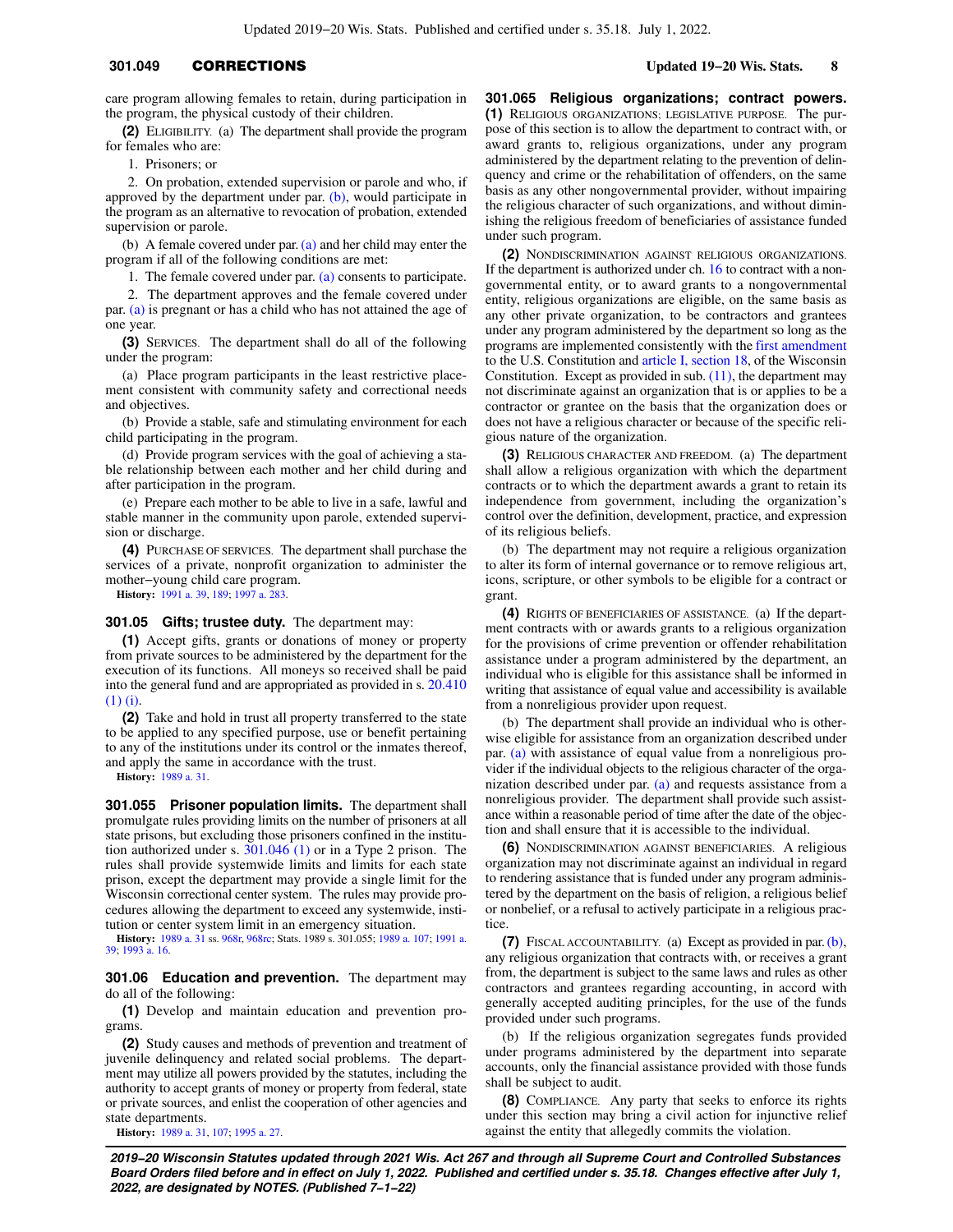**(9)** LIMITATIONS ON USE OF FUNDS FOR CERTAIN PURPOSES. No funds provided directly to religious organizations by the department may be expended for sectarian worship, instruction, or proselytization.

**(10)** CERTIFICATION OF COMPLIANCE. Every religious organization that contracts with, or receives a grant from, the department to provide delinquency and crime prevention or offender rehabilitation services to eligible recipients shall certify in writing that it has complied with the requirements of subs.  $(6)$  and  $(9)$  and submit to the department a copy of this certification and a written description of the policies the organization has adopted to ensure that it has complied with the requirements under subs.  $(6)$  and  $(9)$ .

**(11)** PREEMPTION. Nothing in this section may be construed to preempt any other statute that prohibits or restricts the expenditure of federal or state funds by or the granting of federal or state funds to religious organizations.

**History:** [2001 a. 16.](https://docs.legis.wisconsin.gov/document/acts/2001/16)

**301.068 Community services to reduce recidivism. (1)** The department shall establish community services that have the goals of increasing public safety, reducing the risk that offenders on community supervision will reoffend, and reducing by 2010−11 the recidivism rate of persons who are on probation, parole, or extended supervision following a felony conviction. In establishing community services under this section, the department shall consider the capacity of existing services and any needs that are not met by existing services.

**(2)** The community services to reduce recidivism under sub. [\(1\)](https://docs.legis.wisconsin.gov/document/statutes/301.068(1)) shall include all of the following:

(a) Alcohol and other drug treatment, including residential treatment, outpatient treatment, and aftercare.

(b) Cognitive group intervention.

(c) Day reporting centers.

(d) Treatment and services that evidence has shown to be successful and to reduce recidivism.

**(3)** The department shall ensure that community services established under sub. [\(1\)](https://docs.legis.wisconsin.gov/document/statutes/301.068(1)) meet all of the following conditions:

(a) The community services target offenders at a medium or high risk for revocation or recidivism as determined by valid, reliable, and objective risk assessment instruments that the department has approved.

(b) The community services provide offenders with necessary supervision and services that improve their opportunity to complete their terms of probation, parole, or extended supervision. The community services may include employment training and placement, educational assistance, transportation, and housing. The community services shall focus on mitigating offender attributes and factors that are likely to lead to criminal behavior.

(c) The community services use a system of intermediate sanctions on offenders for violations.

(d) The community services are based upon assessments of offenders using valid, reliable, and objective instruments that the department has approved.

**(4)** The department shall develop a system for monitoring offenders receiving community services under this section that evaluates how effective the services are in decreasing the rates of arrest, conviction, and imprisonment of the offenders receiving the services.

**(5)** The department shall provide to probation, extended supervision, and parole agents training and skill development in reducing offenders' risk of reoffending and intervention techniques and shall by rule set forth requirements for the training and skill development. The department shall develop policies to guide probation, extended supervision, and parole agents in the supervision and revocation of offenders on probation, extended supervision, and parole and develop practices regarding alternatives to revocation of probation, extended supervision, or parole. To the extent practicable, the department shall incorporate the practices into the system developed under s. [301.03 \(3\) \(a\)](https://docs.legis.wisconsin.gov/document/statutes/301.03(3)(a)).

**9 Updated 19−20 Wis. Stats. CORRECTIONS** 301.08

**(6)** The department shall annually submit a report to the governor, the chief clerk of each house of the legislature for distribution to the appropriate standing committees under s. [13.172](https://docs.legis.wisconsin.gov/document/statutes/13.172(3)) [\(3\),](https://docs.legis.wisconsin.gov/document/statutes/13.172(3)) and the director of state courts. The report shall set forth the scope of the community services established under sub.  $(1)$ ; the number of arrests of, convictions of, and prison sentences imposed on offenders receiving the community services under this section; and the progress toward recidivism reduction.

**History:** [2009 a. 28](https://docs.legis.wisconsin.gov/document/acts/2009/28); [2013 a. 196.](https://docs.legis.wisconsin.gov/document/acts/2013/196)

**301.07 Cooperation and contracts with federal government.** The department may cooperate with the federal government in carrying out federal acts concerning adult corrections and juvenile correctional services and may enter into contracts with the federal government under [18 USC 5003.](https://docs.legis.wisconsin.gov/document/usc/18%20USC%205003)

**History:** [1989 a. 31](https://docs.legis.wisconsin.gov/document/acts/1989/31), [107](https://docs.legis.wisconsin.gov/document/acts/1989/107); [1995 a. 27](https://docs.legis.wisconsin.gov/document/acts/1995/27); [1997 a. 27](https://docs.legis.wisconsin.gov/document/acts/1997/27); [2015 a. 55.](https://docs.legis.wisconsin.gov/document/acts/2015/55)

**301.073 American Indian tribal community reintegration program.** The department shall establish a program to facilitate the reintegration of American Indians who have been incarcerated in a state prison into their American Indian tribal communities. Under the program, each participant shall be provided an integration plan that addresses the participant's needs and shall be provided services that are customized for the participant. The program shall encourage confidence, responsibility, and independence among participants. The department shall ensure that the program incorporates tribal practices and traditions that meet the participant's community reintegration needs.

**History:** [2013 a. 20](https://docs.legis.wisconsin.gov/document/acts/2013/20) s. [181;](https://docs.legis.wisconsin.gov/document/acts/2013/20,%20s.%20181) Stats. 2013 s. 301.073.

**301.075 Disbursement of funds and facsimile signatures.** Withdrawal or disbursement of moneys deposited in a public depository, as defined in s.  $34.01$  (5), to the credit of the department or any of its divisions or agencies shall be by check, share draft or other draft signed by the secretary or by one or more persons in the department designated by written authorization of the secretary. The checks, share drafts and other drafts shall be signed personally or by use of a mechanical device adopted by the secretary or the secretary's designees for affixing a facsimile signature. Any public depository shall be fully warranted and protected in making payment on any check, share draft or other draft bearing the facsimile signature notwithstanding that the facsimile signature may have been placed on the check, share draft or other draft without the authority of the secretary or the designees.

**History:** [1989 a. 31](https://docs.legis.wisconsin.gov/document/acts/1989/31).

**301.08 Purchase of care and services. (1)** AUTHORIZA-TION. (a) The department may contract with public or voluntary agencies or others to:

1. Purchase in full or in part care and services which it is authorized by any statute to provide as an alternative to providing such care and services itself.

2. Purchase or provide in full or in part the care and services which county agencies may provide or purchase under any statute and to sell to county agencies such portions thereof as the county agency may desire to purchase.

3. Sell services, under contract, which the department is authorized to provide by statute, to any federally recognized tribal governing body.

(b) The department may:

1. Contract with public, private or voluntary agencies for the purchase of goods, care and services for persons committed or sentenced to a state correctional or penal institution, placed on probation or lifetime supervision to the department by a court of record, or released from a state correctional or penal institution. Services shall include, but are not limited to, diagnostic services, evaluation, treatment, counseling, referral and information, day care, inpatient hospitalization, transportation, recreation, special education, vocational training, work adjustment, sheltered employment, special living arrangements and legal and protective services.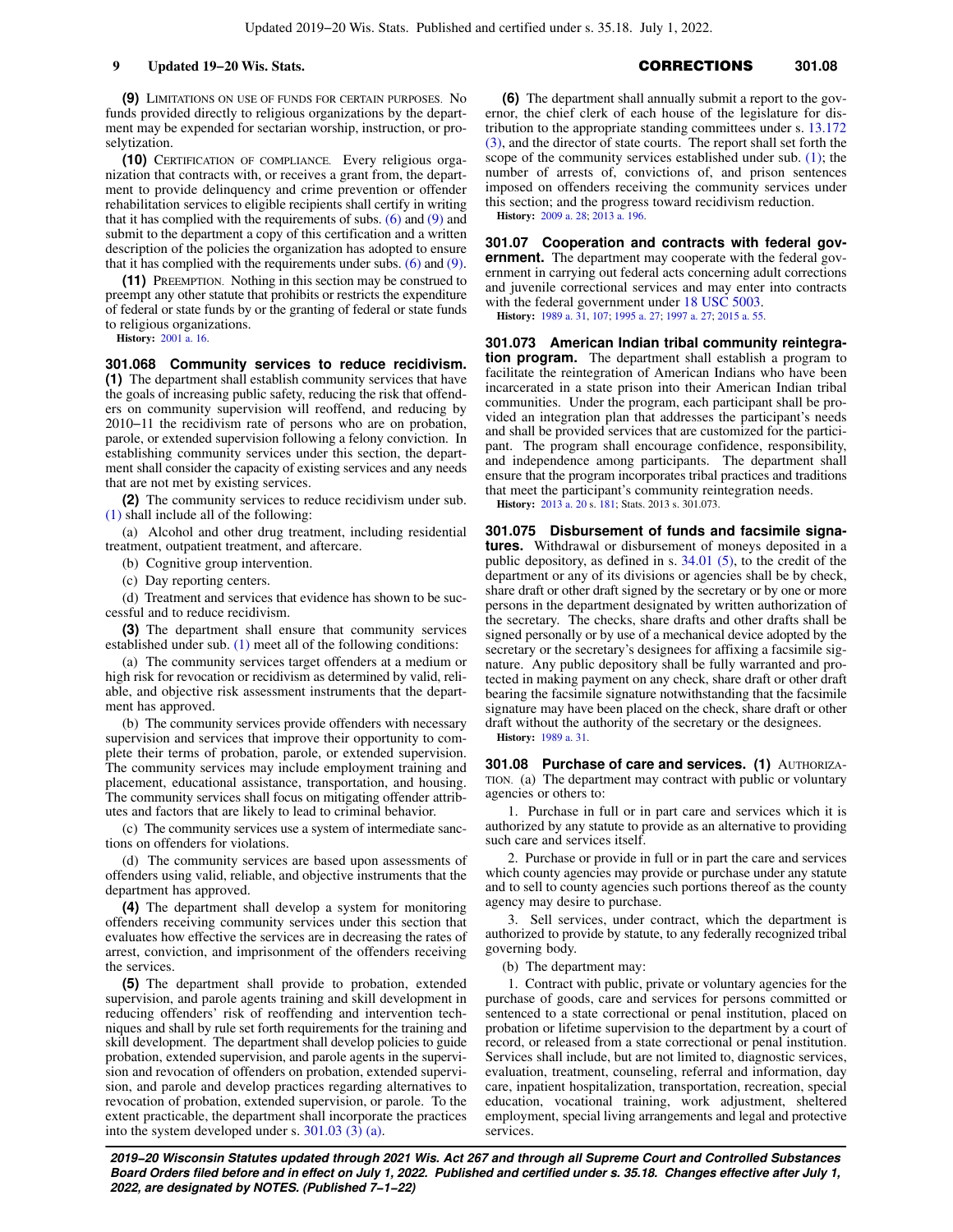# **301.08** CORRECTIONS **Updated 19−20 Wis. Stats. 10**

2. Contract with one public, private or voluntary agency for the supervision, maintenance and operation of one minimum security correctional institution in a county having a population of 750,000 or more. To be eligible, an agency must have prior relevant experience.

3. Contract with public, private, or voluntary agencies for the supervision, maintenance, and operation of juvenile correctional facilities, residential care centers for children and youth, as defined in s. [938.02 \(15d\),](https://docs.legis.wisconsin.gov/document/statutes/938.02(15d)) and secured residential care centers for children and youth for the placement of juveniles who have been convicted under s. [938.183](https://docs.legis.wisconsin.gov/document/statutes/938.183) or adjudicated delinquent under s. [938.183](https://docs.legis.wisconsin.gov/document/statutes/938.183) or [938.34 \(4d\)](https://docs.legis.wisconsin.gov/document/statutes/938.34(4d)), [\(4h\),](https://docs.legis.wisconsin.gov/document/statutes/938.34(4h)) or [\(4m\)](https://docs.legis.wisconsin.gov/document/statutes/938.34(4m)). The department may designate a juvenile correctional facility or a residential care center for children and youth contracted for under this subdivision as a Type 2 juvenile correctional facility, as defined in s. [938.02 \(20\),](https://docs.legis.wisconsin.gov/document/statutes/938.02(20)) and may designate a residential care center for children and youth contracted for under this subdivision as a Type 2 residential care center for children and youth, as defined in s. [938.02 \(19r\)](https://docs.legis.wisconsin.gov/document/statutes/938.02(19r)).

(c) 2. Beginning on January 1, 1996, the department may contract with public, private or voluntary vendors for the supervision or for any component of the supervision of probationers, parolees and persons on extended supervision who are under minimum supervision or administrative supervision.

3. Except as provided in subd. [3m.,](https://docs.legis.wisconsin.gov/document/statutes/301.08(1)(c)3m.) a contract under subd. [2.](https://docs.legis.wisconsin.gov/document/statutes/301.08(1)(c)2.) shall authorize a vendor to charge a fee to probationers, parolees and persons on extended supervision sufficient to cover the cost of supervision and administration of the contract.

3m. A contract under subd. [2.](https://docs.legis.wisconsin.gov/document/statutes/301.08(1)(c)2.) shall permit the department to prohibit a vendor from charging a fee to a probationer, parolee or person on extended supervision who is supervised under the contract if the probationer, parolee or person on extended supervision demonstrates that he or she is unable to pay the fee because of any of the following:

a. The probationer, parolee or person on extended supervision is undergoing treatment approved by the department and is unable to work.

b. The probationer, parolee or person on extended supervision has a statement from a physician certifying to the department that the probationer, parolee or person on extended supervision should be excused from working for medical reasons.

4. If the department collects any moneys from a vendor under a contract under subd. [2.](https://docs.legis.wisconsin.gov/document/statutes/301.08(1)(c)2.), the department shall credit those moneys to the appropriation account under s.  $20.410(1)$  (gf).

5. The department shall promulgate rules for fees, collections, reporting and verification regarding probationers, parolees and persons on extended supervision supervised by a vendor who contracts with the department under subd. [2.](https://docs.legis.wisconsin.gov/document/statutes/301.08(1)(c)2.) and shall promulgate rules defining "administrative supervision" and "minimum supervision".

**(2)** RESTRICTIONS. (a) All care and services purchased by the department and all juvenile correctional services purchased by a county department under s. [46.215](https://docs.legis.wisconsin.gov/document/statutes/46.215), [46.22](https://docs.legis.wisconsin.gov/document/statutes/46.22), or [46.23](https://docs.legis.wisconsin.gov/document/statutes/46.23) shall be authorized and contracted for under the standards established under this subsection. For purchases of \$10,000 or less the requirement for a written contract may be waived by the department. No contract is required for care provided by foster homes required to be licensed under s. [48.62.](https://docs.legis.wisconsin.gov/document/statutes/48.62) If the department directly contracts for services, it shall follow the procedures in this subsection in addition to meeting purchasing requirements established in s. [16.75.](https://docs.legis.wisconsin.gov/document/statutes/16.75)

(b) All care and services purchased shall meet standards established by the department and other requirements specified by purchaser in the contract. Based on these standards the department shall establish standards for cost accounting and management information systems that shall monitor the utilization of those services, and document the specific services in meeting the service plan for the client and the objective of the service.

(c) 1. Purchase of service contracts shall be written in accordance with rules and procedures established by the department. Contracts for client services shall show the total dollar amount to be purchased and for each service the number of clients to be served, number of client service units, the unit rate per client service and the total dollar amount for each service.

2. Payments under a contract may be made on the basis of actual allowable costs or on the basis of a unit rate per client service multiplied by the actual client units furnished each month. The contract may be renegotiated when units vary from the contracted number. The purchaser shall determine actual marginal costs for each service unit less than or in addition to the contracted number.

3. For proprietary agencies, contracts may include a percentage add−on for profit according to rules promulgated by the department.

4. Reimbursement to an agency may be based on total costs agreed to by the parties regardless of the actual number of service units to be furnished, when the agency is entering into a contract for a new or expanded service that the purchaser recognizes will require a start−up period not to exceed 180 days. The reimbursement applies only if identified client needs necessitate the establishment of a new service or expansion of an existing service.

5. If the purchaser finds it necessary to terminate a contract prior to the contract expiration date for reasons other than nonperformance by the provider, actual cost incurred by the provider may be reimbursed for an amount determined by mutual agreement of the parties.

6. Advance payments of up to one−twelfth of an annual contract may be allowed under the contract. If the advance payment exceeds \$10,000, the provider shall supply a surety bond for an amount equal to the amount of the advance payment applied for. No surety bond is required if the provider is a state agency. The cost of the surety bond shall be allowable as an expense.

(d) For purposes of this subsection and as a condition of reimbursement, each provider under contract shall:

1. Except as provided in s. [46.036 \(4\) \(a\)](https://docs.legis.wisconsin.gov/document/statutes/46.036(4)(a)), maintain a uniform double entry accounting system and a management information system which are compatible with cost accounting and control systems prescribed by the department.

2. Cooperate with the department and purchaser in establishing costs for reimbursement purposes.

3. Unless waived by the department, biennially, or annually if required under federal law, provide the purchaser with a certified financial and compliance audit report. The audit shall follow standards that the department prescribes. A purchaser may waive the requirements of this subdivision as provided in s. [46.036 \(4\)](https://docs.legis.wisconsin.gov/document/statutes/46.036(4)(c)) [\(c\)](https://docs.legis.wisconsin.gov/document/statutes/46.036(4)(c)).

4. Transfer a client from one category of care or service to another only with the approval of the purchaser.

5. Charge a uniform schedule of fees established under s. [301.03 \(18\)](https://docs.legis.wisconsin.gov/document/statutes/301.03(18)) unless waived by the purchaser with approval of the department. Whenever providers recover funds attributed to the client, the funds shall offset the amount paid under the contract.

(e) Except as provided in par. [\(em\)](https://docs.legis.wisconsin.gov/document/statutes/301.08(2)(em)), the purchaser shall recover from provider agencies money paid in excess of the conditions of the contract from subsequent payments made to the provider.

(em) 1. In this paragraph:

a. "Provider" means a nonstock corporation organized under ch. [181](https://docs.legis.wisconsin.gov/document/statutes/ch.%20181) that is a nonprofit corporation, as defined in s. [181.0103](https://docs.legis.wisconsin.gov/document/statutes/181.0103(17)) [\(17\)](https://docs.legis.wisconsin.gov/document/statutes/181.0103(17)), and that contracts under this section to provide client services on the basis of a unit rate per client service or a county department under s. [46.215](https://docs.legis.wisconsin.gov/document/statutes/46.215), [46.22](https://docs.legis.wisconsin.gov/document/statutes/46.22), [46.23,](https://docs.legis.wisconsin.gov/document/statutes/46.23) [51.42](https://docs.legis.wisconsin.gov/document/statutes/51.42), or [51.437](https://docs.legis.wisconsin.gov/document/statutes/51.437) that contracts under this section to provide client services on the basis of a unit rate per client service.

b. "Rate−based service" means a service or a group of services, as determined by the department, that is reimbursed through a prospectively set rate and that is distinguishable from other services or groups of services by the purpose for which funds are provided for that service or group of services and by the source of funding for that service or group of services.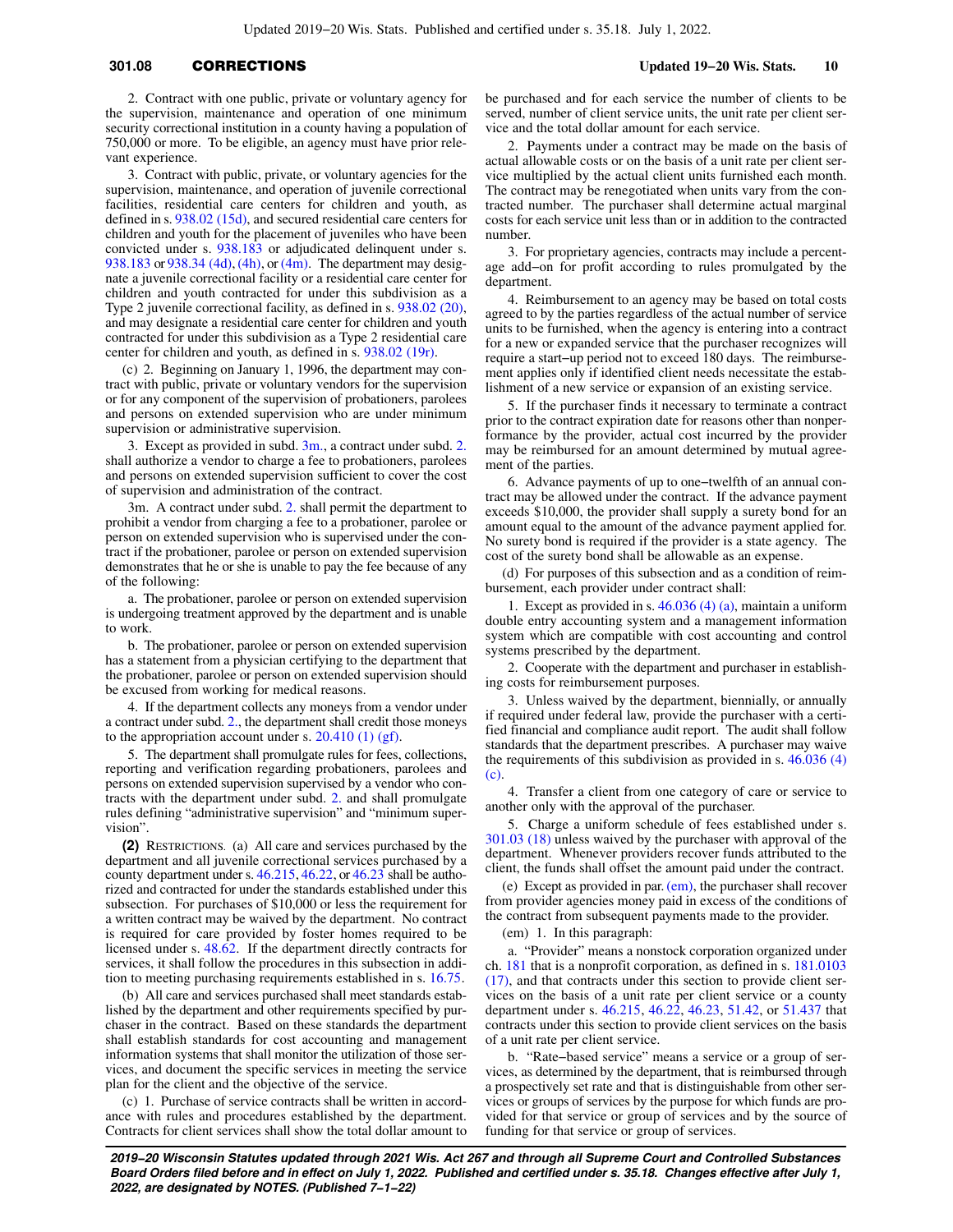2. If revenue under a contract for the provision of a rate−based service exceeds allowable costs incurred in the contract period, the contract shall allow the provider to retain from the surplus up to 5 percent of the revenue received under the contract unless a uniform rate is established by rule under subd. [6.,](https://docs.legis.wisconsin.gov/document/statutes/301.08(2)(em)6.) in which case the contract shall allow the provider to retain the uniform percentage rate established by the rule. The retained surplus is the property of the provider.

3. If on December 31 of any year the provider's accumulated surplus from all contract periods ending during that year for a rate−based service exceeds the allowable retention rate under subd. [2.,](https://docs.legis.wisconsin.gov/document/statutes/301.08(2)(em)2.) the provider shall provide written notice of that excess to all purchasers of the rate−based service. Upon the written request of such a purchaser received no later than 6 months after the date of the notice, the provider shall refund the purchaser's proportional share of that excess. If the department determines based on an audit or fiscal review that the amount of the excess identified by the provider was incorrect, the department may seek to recover funds after the 6−month period has expired. The department shall commence any audit or fiscal review under this subdivision within 6 years after the end of the contract period.

4. Notwithstanding subd. [2.](https://docs.legis.wisconsin.gov/document/statutes/301.08(2)(em)2.), a county department under s. [46.215](https://docs.legis.wisconsin.gov/document/statutes/46.215) providing client services in a county having a population of 750,000 or more or a nonstock, nonprofit corporation providing client services in such a county may not retain a surplus generated by a rate−based service or accumulate funds from more than one contract period for a rate−based service from revenues that are used to meet the maintenance−of−effort requirement under the federal temporary assistance for needy families program under [42](https://docs.legis.wisconsin.gov/document/usc/42%20USC%20601) [USC 601](https://docs.legis.wisconsin.gov/document/usc/42%20USC%20601) to [619](https://docs.legis.wisconsin.gov/document/usc/42%20USC%20619).

5. All providers that are subject to this paragraph shall comply with any financial reporting and auditing requirements that the department may prescribe. Those requirements shall include a requirement that a provider provide to any purchaser and the department any information that the department needs to claim federal reimbursement for the cost of any services purchased from the provider and a requirement that a provider provide audit reports to any purchaser and the department according to standards specified in the provider's contract and any other standards that the department may prescribe.

6. The department, in consultation with the department of health services and the department of children and families, shall promulgate rules to implement this paragraph including all of the following:

a. Requiring that contracts for rate−based services under this subsection allow a provider to retain from any surplus revenue up to 5 percent of the total revenue received under the contract, or a different percentage rate determined by the department. The percentage rate established under this subd. [6. a.](https://docs.legis.wisconsin.gov/document/statutes/301.08(2)(em)6.a.) shall apply uniformly to all rate−based service contracts under this paragraph.

b. Establishing a procedure for reviewing rate−based service contracts to determine whether a contract complies with the provisions of this paragraph.

(f) Contracts may be renegotiated by the purchaser under conditions specified in the contract.

(g) The service provider under this section may appeal decisions of the purchaser in accordance with terms and conditions of the contract and ch. [68](https://docs.legis.wisconsin.gov/document/statutes/ch.%2068) or [227.](https://docs.legis.wisconsin.gov/document/statutes/ch.%20227)

**(3)** NOTIFICATION CONCERNING PLANS FOR TRANSITIONAL HOUSING. (a) In this subsection, "political subdivision" means a city, village, town or county.

(b) Before contracting under this section for transitional housing for the temporary placement of persons on parole, extended supervision or probation, the department shall notify all of the following of the proposed contract:

1. The police department of the political subdivision in which the transitional housing will be located.

2. The sheriff for the county in which the transitional housing will be located.

3. The chief elected official of the political subdivision in which the transitional housing will be located.

4. The newspaper designated as the official newspaper of the political subdivision in which the transitional housing will be located, or, if there is no designated official newspaper, a newspaper published or having general circulation in the political subdivision and eligible under s. [985.03](https://docs.legis.wisconsin.gov/document/statutes/985.03) as an official newspaper.

(c) A person notified under par. [\(b\)](https://docs.legis.wisconsin.gov/document/statutes/301.08(3)(b)) of a proposed contract for transitional housing shall notify the general public of the proposed contract in a manner and to the extent that the person determines is appropriate.

**History:** [1989 a. 31,](https://docs.legis.wisconsin.gov/document/acts/1989/31) [107;](https://docs.legis.wisconsin.gov/document/acts/1989/107) [1995 a. 27,](https://docs.legis.wisconsin.gov/document/acts/1995/27) [352;](https://docs.legis.wisconsin.gov/document/acts/1995/352) [1997 a. 27,](https://docs.legis.wisconsin.gov/document/acts/1997/27) [205,](https://docs.legis.wisconsin.gov/document/acts/1997/205) [237,](https://docs.legis.wisconsin.gov/document/acts/1997/237) [275,](https://docs.legis.wisconsin.gov/document/acts/1997/275) [283;](https://docs.legis.wisconsin.gov/document/acts/1997/283) [1999](https://docs.legis.wisconsin.gov/document/acts/1999/9) [a. 9](https://docs.legis.wisconsin.gov/document/acts/1999/9), [185](https://docs.legis.wisconsin.gov/document/acts/1999/185); [2001 a. 59](https://docs.legis.wisconsin.gov/document/acts/2001/59); [2005 a. 344](https://docs.legis.wisconsin.gov/document/acts/2005/344); [2013 a. 20](https://docs.legis.wisconsin.gov/document/acts/2013/20); [2015 a. 55](https://docs.legis.wisconsin.gov/document/acts/2015/55); [2017 a. 59,](https://docs.legis.wisconsin.gov/document/acts/2017/59) [185;](https://docs.legis.wisconsin.gov/document/acts/2017/185) [2017 a.](https://docs.legis.wisconsin.gov/document/acts/2017/207) [207](https://docs.legis.wisconsin.gov/document/acts/2017/207) s. [5](https://docs.legis.wisconsin.gov/document/acts/2017/207,%20s.%205).

**301.085 Payment of benefits. (1)** The department may make payments of benefits directly to persons who are authorized to receive those payments in accordance with law and rules of the department on behalf of the counties. The department may charge the counties for the cost of making those payments.

**(2)** The department may make payments for juvenile correctional services directly to recipients, vendors, or providers in accordance with law and rules of the department on behalf of the counties which have contracts to have those payments made on their behalf.

**(3)** The county department under s. [46.215](https://docs.legis.wisconsin.gov/document/statutes/46.215), [46.22](https://docs.legis.wisconsin.gov/document/statutes/46.22) or [46.23](https://docs.legis.wisconsin.gov/document/statutes/46.23) shall provide the department with information which the department shall use to determine each person's eligibility and amount of payment. The county department under s. [46.215,](https://docs.legis.wisconsin.gov/document/statutes/46.215) [46.22](https://docs.legis.wisconsin.gov/document/statutes/46.22) or [46.23](https://docs.legis.wisconsin.gov/document/statutes/46.23) shall provide the department all necessary information in the manner prescribed by the department.

**(4)** The department shall disburse from state or federal funds or both the entire amount and charge the county for its share under s. [301.26.](https://docs.legis.wisconsin.gov/document/statutes/301.26)

**History:** [1995 a. 27](https://docs.legis.wisconsin.gov/document/acts/1995/27); [2015 a. 55](https://docs.legis.wisconsin.gov/document/acts/2015/55).

**301.09 Grants for pilot programs or demonstration projects.** Whenever the department provides a grant after August 15, 1991, for a pilot program or demonstration project, the department shall do all of the following:

**(1)** State on the grant application that the funding for the program or project will be provided by the department once or for a limited period of time, whichever is applicable.

**(2)** Require the applicant to provide, as part of the grant application, a plan that describes:

(a) How activities funded by the grant will be phased out or how the program or project will be eliminated; or

(b) What other funding sources will be available to support the program or project when state funding is eliminated. **History:** [1991 a. 39](https://docs.legis.wisconsin.gov/document/acts/1991/39).

**301.095 Council on offender reentry.** The council on offender reentry shall do all of the following:

**(1)** Inform the public as to the time and place of council meetings and, for at least one meeting per year, encourage public participation and receive public input in a means determined by the chairperson.

**(2)** Coordinate reentry initiatives across the state and research federal grant opportunities to ensure initiatives comply with eligibility requirements for federal grants.

**(3)** Identify methods to improve collaboration and coordination of offender transition services, including training across agencies and sharing information that will improve the lives of the offenders and the families of offenders.

**(4)** Establish a means to share data, research, and measurement resources that relate to reentry initiatives.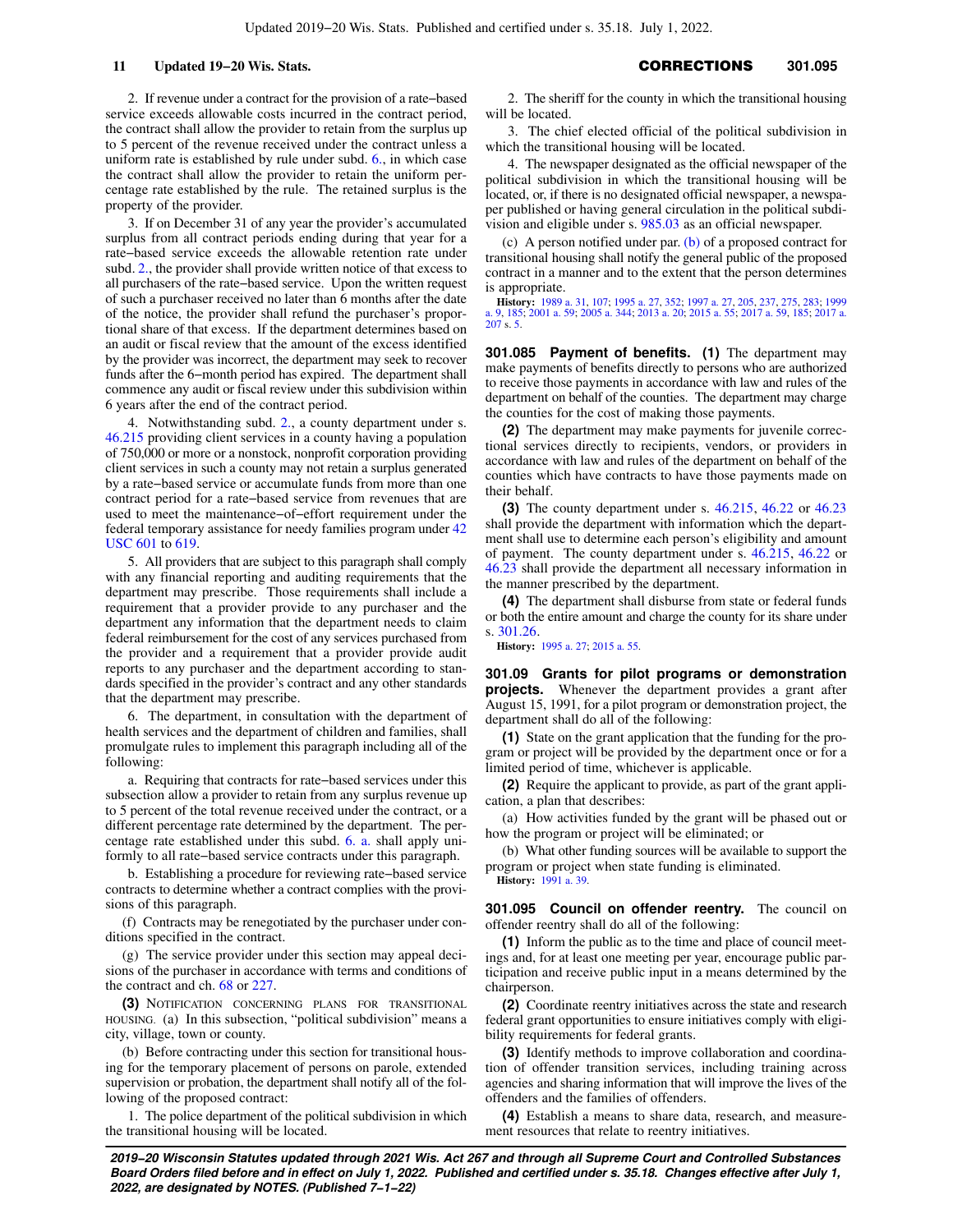# **301.095** CORRECTIONS **Updated 19−20 Wis. Stats. 12**

**(5)** Identify funding opportunities that should be coordinated across agencies to maximize the use of state and community− based services as the services relate to reentry.

**(6)** Identify areas in which improved collaboration and coordination of activities and programs would increase effectiveness or efficiency of services.

**(7)** Promote research and program evaluation that can be coordinated across agencies with an emphasis on research and evaluation practices that are based on evidence of success in treatment and intervention programs.

**(8)** Identify and review existing reentry policies, programs, and procedures to ensure that each policy, program, and procedure is based on evidence of success in allowing an offender to reenter the community, improves the chances of successful offender reentry into the community, promotes public safety, and reduces recidivism.

**(9)** Promote collaboration and communication between the department and community organizations that work in offender reentry.

**(10)** Work to include victims in the reentry process and promote services for victims, including payments of any restitution and fines by the offenders, safety training, and support and counseling, while the offenders are incarcerated and after the offenders are released.

**(11)** Annually submit a report to the governor, any relevant state agencies, as identified by the council, and to the chief clerk of each house of the legislature for distribution to the legislature under s. [13.172 \(2\)](https://docs.legis.wisconsin.gov/document/statutes/13.172(2)) that provides information on all of the following:

(a) The progress of the council's work.

(b) Any impact the council's work has had on recidivism.

(c) The effectiveness of agency coordination and communication.

(d) The implementation of a reentry strategic plan.

(e) Recommendations on legislative initiatives and policy initiatives that are consistent with the duties of the council. **History:** [2009 a. 28,](https://docs.legis.wisconsin.gov/document/acts/2009/28) [104.](https://docs.legis.wisconsin.gov/document/acts/2009/104)

**301.10 Purchases, bills, audits, payments.** Unless otherwise provided by law, no bills may be incurred in the management of the institutions nor be paid until they have been audited by the department of corrections under the supervision of the department of administration. All payments shall be made on the warrant of the department of administration drawn in accordance with the certificate of the proper designated officer of the department of corrections. All claims and accounts, before being certified to the department of administration by the department of corrections, shall be verified and approved as provided in s. [16.53.](https://docs.legis.wisconsin.gov/document/statutes/16.53)

**History:** [1989 a. 31;](https://docs.legis.wisconsin.gov/document/acts/1989/31) [1997 a. 289;](https://docs.legis.wisconsin.gov/document/acts/1997/289) [2011 a. 257.](https://docs.legis.wisconsin.gov/document/acts/2011/257)

**301.103 Prescription drug formulary.** The corrections system formulary board shall promulgate rules establishing written guidelines or procedures for making therapeutic alternate drug selections for the purposes of s.  $450.01$  (16) (hr). Rules promulgated under this section shall apply uniformly within all state correctional institutions.

**History:** [2015 a. 40.](https://docs.legis.wisconsin.gov/document/acts/2015/40)

**301.105 Telephone company commissions.** The department shall collect moneys for commissions from telephone companies for contracts to provide telephone services to inmates. The department shall transmit those moneys to the secretary of administration. The secretary of administration shall do all of the following:

**(1)** Deposit two−thirds of all moneys collected under this section in the general fund as general purpose revenue−earned.

**(2)** Credit one−third of all moneys collected under this section to the appropriation account under s.  $20.410(1)(gt)$ . **History:** [1993 a. 16;](https://docs.legis.wisconsin.gov/document/acts/1993/16) [2003 a. 33.](https://docs.legis.wisconsin.gov/document/acts/2003/33)

**301.11 Reports of corrections institutions. (1)** MONTHLY REPORT. The officer in charge of each state institution under the control of the department shall report monthly to the department an itemized statement of all receipts and disbursements and of the daily number of inmates, officers, teachers and employees, and of the wages paid to each.

**(2)** BIENNIAL REPORT. On July 1 in each even−numbered year, the officer in charge of each state institution under the control of the department shall submit a report to the department, covering the preceding biennial fiscal term, which includes a summarized statement of the management of every department of the institution and of all receipts and disbursements, and any other information the department requires.

**History:** [1989 a. 31](https://docs.legis.wisconsin.gov/document/acts/1989/31).

**301.12 Cost of care and maintenance, liability; collection and deportation counsel; collections; court actions; recovery. (1)** Liability and the collection and enforcement of such liability for the care, maintenance, services, and supplies specified in this section is governed exclusively by this section, except in cases of child support ordered by a court under s. [938.183 \(4\),](https://docs.legis.wisconsin.gov/document/statutes/938.183(4)) [938.355 \(2\) \(b\) 4.](https://docs.legis.wisconsin.gov/document/statutes/938.355(2)(b)4.) or [\(4g\) \(a\),](https://docs.legis.wisconsin.gov/document/statutes/938.355(4g)(a)) [938.357 \(5m\)](https://docs.legis.wisconsin.gov/document/statutes/938.357(5m)(a)) [\(a\)](https://docs.legis.wisconsin.gov/document/statutes/938.357(5m)(a)), or [938.363 \(2\)](https://docs.legis.wisconsin.gov/document/statutes/938.363(2)) or ch. [767](https://docs.legis.wisconsin.gov/document/statutes/ch.%20767).

**(2)** Except as provided in subs. [\(2m\)](https://docs.legis.wisconsin.gov/document/statutes/301.12(2m)) and [\(14\) \(b\)](https://docs.legis.wisconsin.gov/document/statutes/301.12(14)(b)) and [\(c\)](https://docs.legis.wisconsin.gov/document/statutes/301.12(14)(c)), any person, including a person placed under s. [938.183,](https://docs.legis.wisconsin.gov/document/statutes/938.183) [938.32 \(1\)](https://docs.legis.wisconsin.gov/document/statutes/938.32(1)(bm)) [\(bm\)](https://docs.legis.wisconsin.gov/document/statutes/938.32(1)(bm)) or [\(c\)](https://docs.legis.wisconsin.gov/document/statutes/938.32(1)(c)), [938.34 \(4h\)](https://docs.legis.wisconsin.gov/document/statutes/938.34(4h)) or [\(4m\),](https://docs.legis.wisconsin.gov/document/statutes/938.34(4m)) or [938.357 \(1\),](https://docs.legis.wisconsin.gov/document/statutes/938.357(1)) [\(2m\),](https://docs.legis.wisconsin.gov/document/statutes/938.357(2m)) [\(4\),](https://docs.legis.wisconsin.gov/document/statutes/938.357(4)) or [\(5\)](https://docs.legis.wisconsin.gov/document/statutes/938.357(5)(e)) [\(e\)](https://docs.legis.wisconsin.gov/document/statutes/938.357(5)(e)), receiving care, maintenance, services, and supplies provided by any institution in this state operated or contracted for by the department, in which the state is chargeable with all or part of the person's care, maintenance, services, and supplies, and the person's property and estate, including the homestead, and the spouse of the person, and the spouse's property and estate, including the homestead, and, in the case of a minor child, the parents of the person, and their property and estates, including their homestead, and, in the case of a foreign child described in s. [48.839 \(1\)](https://docs.legis.wisconsin.gov/document/statutes/48.839(1)) who became dependent on public funds for his or her primary support before an order granting his or her adoption, the resident of this state appointed guardian of the child by a foreign court who brought the child into this state for the purpose of adoption, and his or her property and estate, including his or her homestead, shall be liable for the cost of the care, maintenance, services, and supplies in accordance with the fee schedule established by the department under s. [301.03 \(18\)](https://docs.legis.wisconsin.gov/document/statutes/301.03(18)). If a spouse, widow, or minor, or an incapacitated person, may be lawfully dependent upon the property for his or her support, the court shall release all or such part of the property and estate from the charges that may be necessary to provide for that person. The department shall make every reasonable effort to notify the liable persons as soon as possible after the beginning of the maintenance, but the notice or the receipt of the notice is not a condition of liability.

**(2m)** The liability specified in sub. [\(2\)](https://docs.legis.wisconsin.gov/document/statutes/301.12(2)) shall not apply to persons 17 and older receiving care, maintenance, services and supplies provided by prisons named in s. [302.01](https://docs.legis.wisconsin.gov/document/statutes/302.01).

**(3)** After investigation of the liable persons' ability to pay, the department shall make collection from the person who in the opinion of the department under all of the circumstances is best able to pay, giving due regard to relationship and the present needs of the person or of the lawful dependents. However, the liability of relatives for maintenance shall be in the following order: first, the spouse of the resident; then, in the case of a minor, the parent or parents

**(4)** (a) If a person liable under sub. [\(2\)](https://docs.legis.wisconsin.gov/document/statutes/301.12(2)) fails to make payment or enter into or comply with an agreement for payment, the department may bring an action to enforce the liability or may issue an order to compel payment of the liability. Any person aggrieved by an order issued by the department under this paragraph may appeal the order as a contested case under ch. [227](https://docs.legis.wisconsin.gov/document/statutes/ch.%20227) by filing with the department a request for a hearing within 30 days after the date of the order.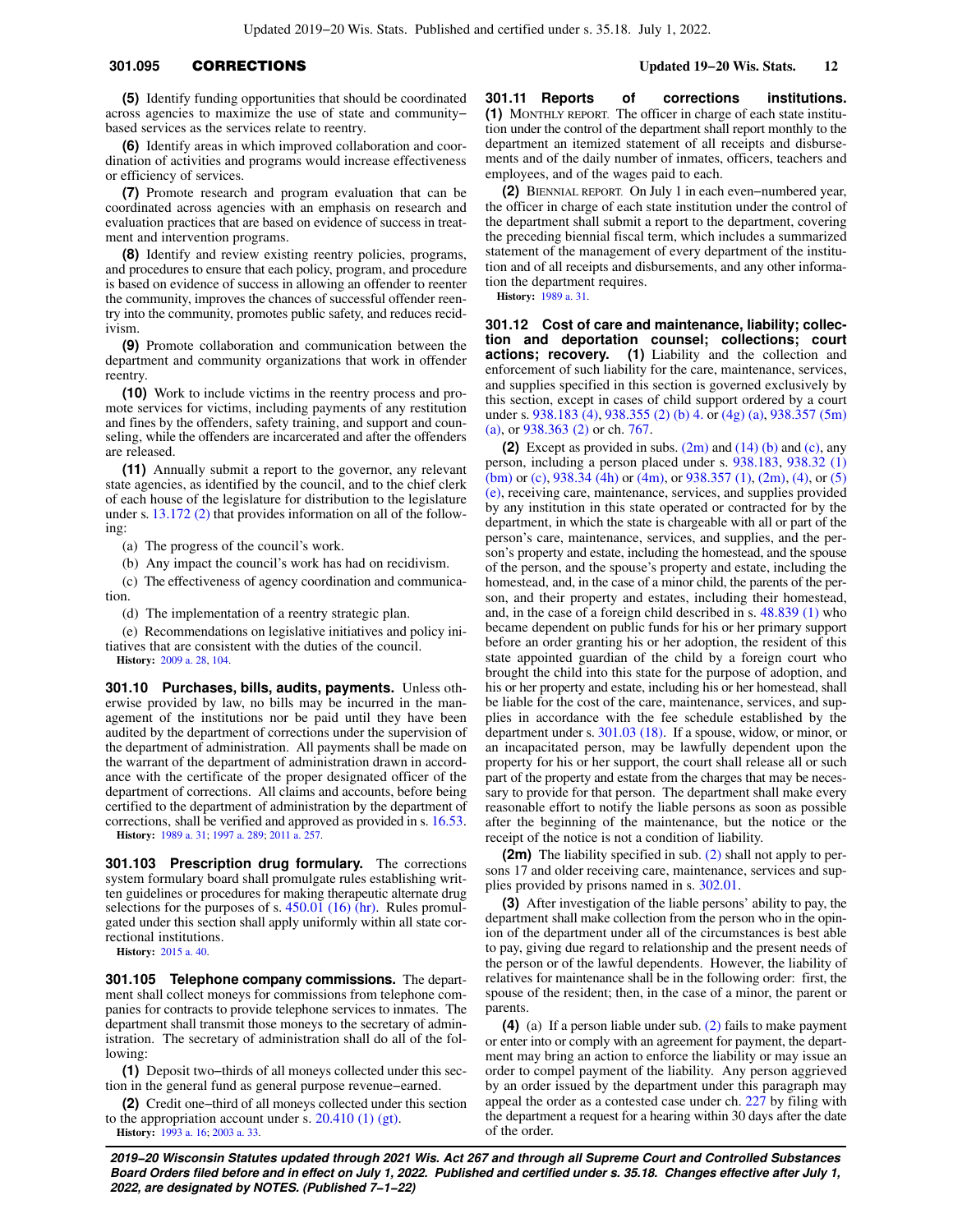(b) If judgment is rendered in an action brought under par. [\(a\)](https://docs.legis.wisconsin.gov/document/statutes/301.12(4)(a)) for any balance that is 90 or more days past due, interest at the rate of 12 percent per year shall be computed by the clerk and added to the liable person's costs. That interest shall begin on the date on which payment was due and shall end on the day before the date of any interest that is computed under s. [814.04 \(4\).](https://docs.legis.wisconsin.gov/document/statutes/814.04(4))

(c) If the department issues an order to compel payment under par.[\(a\)](https://docs.legis.wisconsin.gov/document/statutes/301.12(4)(a)), interest at the rate of 12 percent per year shall be computed by the department and added at the time of payment to the person's liability. That interest shall begin on the date on which payment was due and shall end on the day before the date of final payment.

**(5)** If any person named in an order to compel payment issued under sub.  $(4)$   $(a)$  fails to pay the department any amount due under the terms of the order and no contested case to review the order is pending and the time for filing for a contested case review has expired, the department may present a certified copy of the order to the circuit court for any county. The circuit court shall, without notice, render judgment in accordance with the order. A judgment rendered under this subsection shall have the same effect and shall be entered in the judgment and lien docket and may be enforced in the same manner as if the judgment had been rendered in an action tried and determined by the circuit court.

**(6)** The sworn statement of the collection and deportation counsel, or of the secretary, shall be evidence of the fee and of the care and services received by the resident.

**(7)** The department shall administer and enforce this section. The department shall appoint an attorney to be designated "collection and deportation counsel" and other necessary assistants. The department may delegate to the collection and deportation counsel such other powers and duties as the department considers advisable. The collection and deportation counsel or any of the assistants may administer oaths, take affidavits and testimony, examine public records, subpoena witnesses and the production of books, papers, records, and documents material to any matter of proceeding relating to payments for the cost of maintenance. The department shall encourage agreements or settlements with the liable person, having due regard to ability to pay and the present needs of lawful dependents.

**(8)** The department may do any of the following:

(a) Appear for the state in any collection and deportation matter arising in the several courts, and may commence suit in the name of the department to recover the cost of maintenance against the person liable for that cost.

(b) Determine whether any residents are subject to deportation; and on behalf of this state enter into reciprocal agreements with other states for deportation and importation of persons who are public charges, upon such terms as will protect the state's interests and promote mutually amicable relations with other states.

(c) From time to time investigate the financial condition and needs of persons liable under sub. [\(2\),](https://docs.legis.wisconsin.gov/document/statutes/301.12(2)) their ability to presently maintain themselves, the persons legally dependent upon them for support, the protection of the property and investments from which they derive their living and their care and protection, for the purpose of ascertaining the person's ability to make payment in whole or in part.

(d) After due regard to the case and to a spouse and minor children who are lawfully dependent on the property for support, compromise or waive any portion of any claim of the state or county for which a person specified under sub. [\(2\)](https://docs.legis.wisconsin.gov/document/statutes/301.12(2)) is liable, but not any claim payable by an insurer under s. [632.89 \(2\)](https://docs.legis.wisconsin.gov/document/statutes/632.89(2)) or [\(4m\)](https://docs.legis.wisconsin.gov/document/statutes/632.89(4m)) or by any other 3rd party.

(e) Make an agreement with a person who is liable under sub. [\(2\)](https://docs.legis.wisconsin.gov/document/statutes/301.12(2)), or who may be willing to assume the cost of maintenance of any resident, providing for the payment of such costs at a specified rate or amount.

(f) Make adjustment and settlement with the several counties for their proper share of all moneys collected.

(i) Pay quarterly from the appropriation account under s. [20.410 \(3\) \(gg\)](https://docs.legis.wisconsin.gov/document/statutes/20.410(3)(gg)) the collection moneys due county departments under ss. [46.215,](https://docs.legis.wisconsin.gov/document/statutes/46.215) [46.22](https://docs.legis.wisconsin.gov/document/statutes/46.22) and [46.23](https://docs.legis.wisconsin.gov/document/statutes/46.23). Payments shall be made as soon after the close of each quarter as is practicable.

**(9)** Any person who willfully testifies falsely as to any material matter in an investigation or proceeding under this section shall be guilty of perjury. Banks, employers, insurers, savings banks, savings and loan associations, brokers and fiduciaries, upon request of the department, shall furnish in writing and duly certified, full information regarding the property, earnings or income or any funds deposited to the credit of or owing to any person liable under sub.  $(2)$ . Such a certified statement shall be admissible in evidence in any action or proceeding to compel payment under this section, and shall be evidence of the facts stated in the certified statement, if a copy of the certified statement is served upon the party sought to be charged not less than 3 days before the hearing.

**(10)** The department shall make all reasonable and proper efforts to collect all claims for maintenance, to keep payments current, and to periodically review all unpaid claims.

**(11)** (a) Except as provided in par. [\(b\),](https://docs.legis.wisconsin.gov/document/statutes/301.12(11)(b)) in any action to recover from a person liable under this section, the statute of limitations may be pleaded in defense.

(b) If a person who is liable under this section is deceased, a claim may be filed against the decedent's estate and the statute of limitations specified in s. [859.02](https://docs.legis.wisconsin.gov/document/statutes/859.02) shall be exclusively applicable.

**(14)** (a) Except as provided in pars. [\(b\)](https://docs.legis.wisconsin.gov/document/statutes/301.12(14)(b)) and [\(c\),](https://docs.legis.wisconsin.gov/document/statutes/301.12(14)(c)) liability of a person specified in sub. [\(2\)](https://docs.legis.wisconsin.gov/document/statutes/301.12(2)) or s. [301.03 \(18\)](https://docs.legis.wisconsin.gov/document/statutes/301.03(18)) for care and maintenance of persons under 17 years of age in residential, nonmedical facilities such as group homes, foster homes, residential care centers for children and youth, and juvenile correctional institutions is determined in accordance with the cost−based fee established under s. [301.03 \(18\)](https://docs.legis.wisconsin.gov/document/statutes/301.03(18)). The department shall bill the liable person up to any amount of liability not paid by an insurer under s. [632.89](https://docs.legis.wisconsin.gov/document/statutes/632.89(2)) [\(2\)](https://docs.legis.wisconsin.gov/document/statutes/632.89(2)) or [\(4m\)](https://docs.legis.wisconsin.gov/document/statutes/632.89(4m)) or by other 3rd−party benefits, subject to rules that include formulas governing ability to pay promulgated by the department under s. [301.03 \(18\).](https://docs.legis.wisconsin.gov/document/statutes/301.03(18)) Any liability of the resident not payable by any other person terminates when the resident reaches age 17, unless the liable person has prevented payment by any act or omission.

(b) Except as provided in par.  $(c)$  and subject to par.  $(cm)$ , lia-bility of a parent specified in sub. [\(2\)](https://docs.legis.wisconsin.gov/document/statutes/301.12(2)) or s. [301.03 \(18\)](https://docs.legis.wisconsin.gov/document/statutes/301.03(18)) for the care and maintenance of the parent's minor child who has been placed by a court order under s. [938.183,](https://docs.legis.wisconsin.gov/document/statutes/938.183) [938.32,](https://docs.legis.wisconsin.gov/document/statutes/938.32) [938.355](https://docs.legis.wisconsin.gov/document/statutes/938.355), or [938.357](https://docs.legis.wisconsin.gov/document/statutes/938.357) in a residential, nonmedical facility such as a group home, foster home, residential care center for children and youth, or juvenile correctional institution shall be determined by the court by using the percentage standard established by the department of children and families under s. [49.22 \(9\)](https://docs.legis.wisconsin.gov/document/statutes/49.22(9)) and by applying the percentage standard in the manner established by the department under par. [\(g\).](https://docs.legis.wisconsin.gov/document/statutes/301.12(14)(g))

(c) Upon request by a parent, the court may modify the amount of child support payments determined under par. [\(b\),](https://docs.legis.wisconsin.gov/document/statutes/301.12(14)(b)) subject to par. [\(cm\),](https://docs.legis.wisconsin.gov/document/statutes/301.12(14)(cm)) if, after considering the following factors, the court finds by the greater weight of the credible evidence that the use of the percentage standard is unfair to the child or to either of the parents:

1. The needs of the child.

2. The physical, mental and emotional health needs of the child, including any costs for the child's health insurance provided by a parent.

The standard of living and circumstances of the parents, including the needs of each parent to support himself or herself at a level equal to or greater than that established under [42 USC 9902](https://docs.legis.wisconsin.gov/document/usc/42%20USC%209902) (2).

4. The financial resources of the parents.

5. The earning capacity of each parent, based on each parent's education, training and work experience and based on the availability of work in or near the parent's community.

6. The need and capacity of the child for education, including higher education.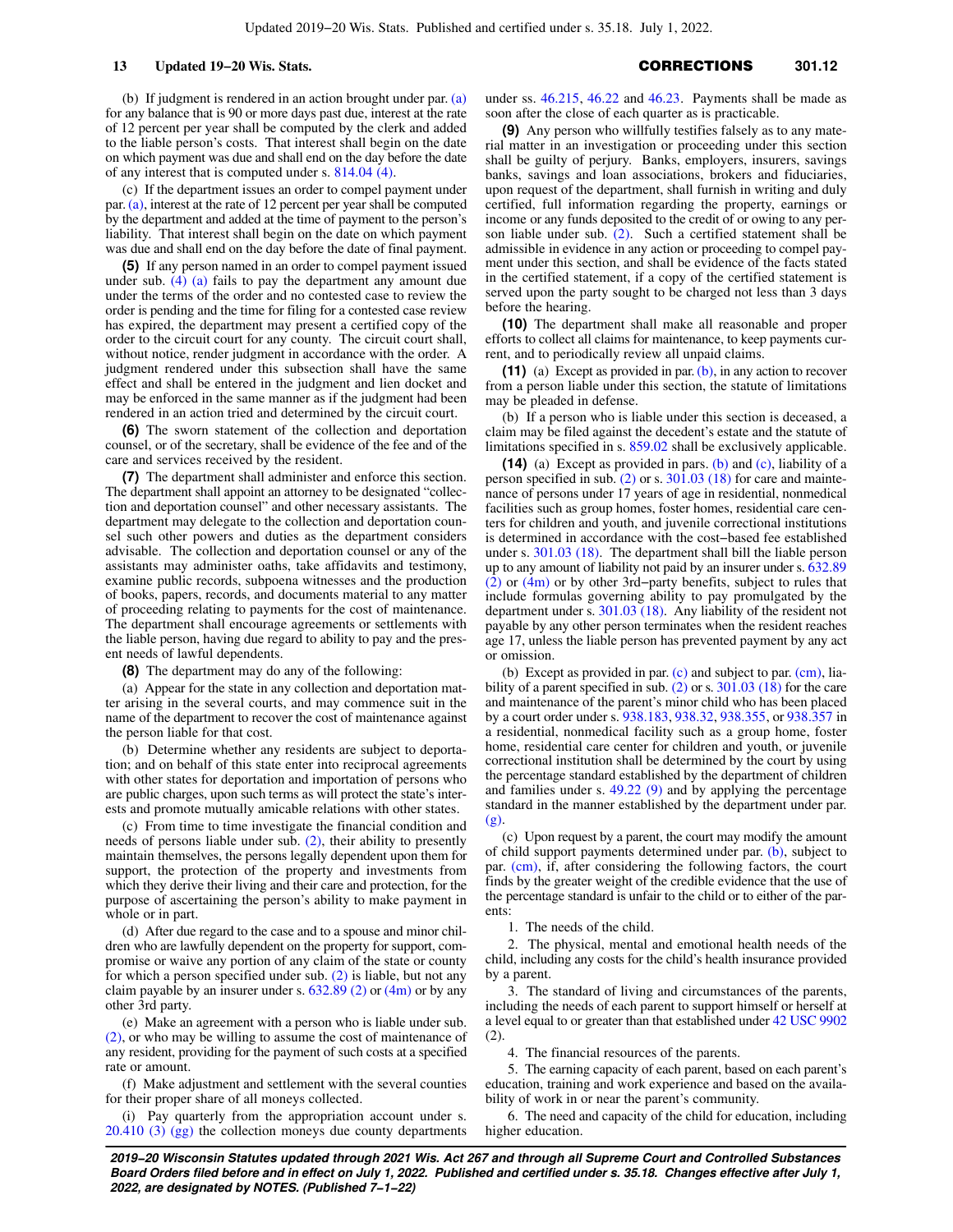# **301.12** CORRECTIONS **Updated 19−20 Wis. Stats. 14**

7. The age of the child.

8. The financial resources and the earning ability of the child. 9. The needs of any person, including dependent children other than the child, whom either parent is legally obligated to support.

10. The best interests of the child, including, but not limited to, the importance of a placement that will promote the objectives specified in s. [938.01.](https://docs.legis.wisconsin.gov/document/statutes/938.01)

11. Any other factors that the court in each case determines are relevant.

(cm) 1. Except as provided in subd. [2.,](https://docs.legis.wisconsin.gov/document/statutes/301.12(14)(cm)2.) if a parent who is required to pay child support under par. [\(b\)](https://docs.legis.wisconsin.gov/document/statutes/301.12(14)(b)) or [\(c\)](https://docs.legis.wisconsin.gov/document/statutes/301.12(14)(c)) is receiving adoption assistance under s. [48.975](https://docs.legis.wisconsin.gov/document/statutes/48.975) for the child for whom support is ordered, the amount of the child support payments determined under par. [\(b\)](https://docs.legis.wisconsin.gov/document/statutes/301.12(14)(b)) or  $(c)$  may not exceed the amount of the adoption assistance payments.

2. Subdivision [1.](https://docs.legis.wisconsin.gov/document/statutes/301.12(14)(cm)1.) does not apply if, after considering the factors under par.  $(c)$  1. to [11.](https://docs.legis.wisconsin.gov/document/statutes/301.12(14)(c)11.), the court finds by the greater weight of the credible evidence that limiting the amount of the child support payments to the amount of the adoption assistance payments is unfair to the child or to either of the parents.

(d) If the court finds under par. [\(c\)](https://docs.legis.wisconsin.gov/document/statutes/301.12(14)(c)) that use of the percentage standard is unfair to the minor child or either of the parents, the court shall state in writing or on the record the amount of support that would be required by using the percentage standard, the amount by which the court's order deviates from that amount, the court's reasons for finding that use of the percentage standard is unfair to the child or the parent, the court's reasons for the amount of the modification and the basis for the modification.

(e) 1. An order issued under s. [938.183 \(4\)](https://docs.legis.wisconsin.gov/document/statutes/938.183(4)), [938.355 \(2\) \(b\) 4.](https://docs.legis.wisconsin.gov/document/statutes/938.355(2)(b)4.) or [\(4g\) \(a\)](https://docs.legis.wisconsin.gov/document/statutes/938.355(4g)(a)), [938.357 \(5m\) \(a\)](https://docs.legis.wisconsin.gov/document/statutes/938.357(5m)(a)), or [938.363 \(2\)](https://docs.legis.wisconsin.gov/document/statutes/938.363(2)) for support determined under this subsection constitutes an assignment of all commissions, earnings, salaries, wages, pension benefits, income continuation insurance benefits under s. [40.62](https://docs.legis.wisconsin.gov/document/statutes/40.62), duty disability benefits under s. [40.65](https://docs.legis.wisconsin.gov/document/statutes/40.65), benefits under ch. [102](https://docs.legis.wisconsin.gov/document/statutes/ch.%20102) or [108](https://docs.legis.wisconsin.gov/document/statutes/ch.%20108), and other money due or to be due in the future to the county department under s. [46.215](https://docs.legis.wisconsin.gov/document/statutes/46.215), [46.22,](https://docs.legis.wisconsin.gov/document/statutes/46.22) or [46.23](https://docs.legis.wisconsin.gov/document/statutes/46.23) in the county where the order was entered or to the department, depending upon the placement of the child as specified by rules promulgated under subd. [5.](https://docs.legis.wisconsin.gov/document/statutes/301.12(14)(e)5.) The assignment shall be for an amount sufficient to ensure payment under the order.

2. Except as provided in subd. [3.,](https://docs.legis.wisconsin.gov/document/statutes/301.12(14)(e)3.) for each payment made under the assignment, the person from whom the payer under the order receives money shall receive an amount equal to the person's necessary disbursements, not to exceed \$3, which shall be deducted from the money to be paid to the payer.

3. Benefits under ch. [108](https://docs.legis.wisconsin.gov/document/statutes/ch.%20108) may be assigned and withheld only in the manner provided in s. [108.13 \(4\)](https://docs.legis.wisconsin.gov/document/statutes/108.13(4)). Any order to withhold benefits under ch. [108](https://docs.legis.wisconsin.gov/document/statutes/ch.%20108) shall be for an amount certain. When money is to be withheld from these benefits, no fee may be deducted from the amount withheld and no fine may be levied for failure to withhold the money.

4. No employer may use an assignment under this paragraph as a basis for the denial of employment to a person, the discharge of an employee or any disciplinary action against an employee. An employer who denies employment or discharges or disciplines an employee in violation of this subdivision may be fined not more than \$500 and may be required to make full restitution to the aggrieved person, including reinstatement and back pay. Except as provided in this subdivision, restitution shall be in accordance with s. [973.20.](https://docs.legis.wisconsin.gov/document/statutes/973.20) An aggrieved person may apply to the district attorney or to the department of workforce development for enforcement of this subdivision.

5. The department shall promulgate rules for the operation and implementation of assignments under this paragraph.

(f) If the amount of the child support determined under this subsection is greater than the cost for the care and maintenance of the minor child in the residential, nonmedical facility, the assignee under par. [\(e\) 1.](https://docs.legis.wisconsin.gov/document/statutes/301.12(14)(e)1.) shall expend or otherwise dispose of any funds that are collected in excess of the cost of such care and maintenance in a manner that the assignee determines will serve the best interests of the minor child.

(g) For purposes of determining child support under par. [\(b\),](https://docs.legis.wisconsin.gov/document/statutes/301.12(14)(b)) the department shall promulgate rules related to the application of the standard established by the department of children and families under s. [49.22 \(9\)](https://docs.legis.wisconsin.gov/document/statutes/49.22(9)) to a child support obligation for the care and maintenance of a child who is placed by a court order under s. [938.183](https://docs.legis.wisconsin.gov/document/statutes/938.183), [938.32](https://docs.legis.wisconsin.gov/document/statutes/938.32), [938.355](https://docs.legis.wisconsin.gov/document/statutes/938.355), or [938.357](https://docs.legis.wisconsin.gov/document/statutes/938.357) in a residential, nonmedical facility. The rules shall take into account the needs of any person, including dependent children other than the child, whom either parent is legally obligated to support.

**(16)** The department shall delegate to county departments under ss.  $46.21\overline{5}$ ,  $46.22$  and  $46.23$  or the local providers of care and services meeting the standards established by the department under s. [301.08](https://docs.legis.wisconsin.gov/document/statutes/301.08), the responsibilities vested in the department under this section for collection of fees for services other than those provided at state facilities if those county departments or providers meet the conditions considered appropriate by the department. The department may delegate to county departments under ss. [46.215,](https://docs.legis.wisconsin.gov/document/statutes/46.215) [46.22](https://docs.legis.wisconsin.gov/document/statutes/46.22) and [46.23](https://docs.legis.wisconsin.gov/document/statutes/46.23) the responsibilities vested in the department under this section for collection of fees for services provided at the state facilities if the necessary conditions are met.

**History:** [1995 a. 27](https://docs.legis.wisconsin.gov/document/acts/1995/27) ss. [6361](https://docs.legis.wisconsin.gov/document/acts/1995/27,%20s.%206361), [9126 \(19\)](https://docs.legis.wisconsin.gov/document/acts/1995/27,%20s.%209126); [1995 a. 77](https://docs.legis.wisconsin.gov/document/acts/1995/77); [1997 a. 237;](https://docs.legis.wisconsin.gov/document/acts/1997/237) [1999 a. 103](https://docs.legis.wisconsin.gov/document/acts/1999/103); [2001](https://docs.legis.wisconsin.gov/document/acts/2001/59) [a. 59;](https://docs.legis.wisconsin.gov/document/acts/2001/59) [2007 a. 20,](https://docs.legis.wisconsin.gov/document/acts/2007/20) [97](https://docs.legis.wisconsin.gov/document/acts/2007/97); [2009 a. 28,](https://docs.legis.wisconsin.gov/document/acts/2009/28) [218;](https://docs.legis.wisconsin.gov/document/acts/2009/218) [2011 a. 260;](https://docs.legis.wisconsin.gov/document/acts/2011/260) [2013 a. 334;](https://docs.legis.wisconsin.gov/document/acts/2013/334) [2015 a. 55,](https://docs.legis.wisconsin.gov/document/acts/2015/55) [373.](https://docs.legis.wisconsin.gov/document/acts/2015/373)

Sections 46.03 (18) and 46.10 do not constitute an unlawful delegation of legislative power. In Matter of Guardianship of Klisurich, [98 Wis. 2d 274,](https://docs.legis.wisconsin.gov/document/courts/98%20Wis.%202d%20274) [296 N.W.2d 742](https://docs.legis.wisconsin.gov/document/courts/296%20N.W.2d%20742) (1980).

Sub. (3) and s. 46.03 (18) permit the department to promulgate rules that consider non–liable family members' incomes in determining a liable family member's ability to pay. In Interest of A.L.W., [153 Wis. 2d 412](https://docs.legis.wisconsin.gov/document/courts/153%20Wis.%202d%20412), [451 N.W.2d 416](https://docs.legis.wisconsin.gov/document/courts/451%20N.W.2d%20416) (1990).

Section 46.03 (18) (b) imposes liability upon minors and parents for the costs of services, but does not give counties an automatic right of recovery. Section 46.10 governs enforcement procedure and allows courts to exercise discretion. In Matter of S.E. Trust, [159 Wis. 2d 709](https://docs.legis.wisconsin.gov/document/courts/159%20Wis.%202d%20709), [465 N.W.2d 231](https://docs.legis.wisconsin.gov/document/courts/465%20N.W.2d%20231) (Ct. App.

The uniform fee system under ss. 46.03 (18) and 46.10 allows imputing income and, consequently, looking beyond tax returns to determine ability to pay. In Interest of Kevin C., [181 Wis. 2d 146](https://docs.legis.wisconsin.gov/document/courts/181%20Wis.%202d%20146), [510 N.W.2d 746](https://docs.legis.wisconsin.gov/document/courts/510%20N.W.2d%20746) (Ct. App. 1993).

A circuit court may order parents to pay toward a child's support when a CHIPS child is placed in residential treatment, but the court may not assess any of the facili-ty's education−related costs against the parents. Calumet County Department of Human Services v. Randall H., [2002 WI 126](https://docs.legis.wisconsin.gov/document/courts/2002%20WI%20126), [257 Wis. 2d 57,](https://docs.legis.wisconsin.gov/document/courts/257%20Wis.%202d%2057) [653 N.W.2d 503](https://docs.legis.wisconsin.gov/document/courts/653%20N.W.2d%20503), [01−1272.](https://docs.legis.wisconsin.gov/document/wisupremecourt/01-1272)

**NOTE: The above−cited cases relate to cost of care and maintenance for a person receiving services provided by predecessor agencies to the Department of Corrections under s. 46.10.**

**301.13 Minimum security correctional institutions.** The department may establish and operate minimum security correctional institutions. The secretary may allocate and reallocate existing and future facilities as part of these institutions. The institutions are subject to s. [301.02](https://docs.legis.wisconsin.gov/document/statutes/301.02) and are state prisons as defined in s. [302.01](https://docs.legis.wisconsin.gov/document/statutes/302.01). Inmates from Wisconsin state prisons may be transferred to these institutions and they shall be subject to all laws pertaining to inmates of other penal institutions of the state. Officers and employees of the institutions shall be subject to the same laws as pertain to other penal institutions. Inmates shall not be received on direct commitment from the courts. In addition to the exemptions under s. [13.48 \(13\)](https://docs.legis.wisconsin.gov/document/statutes/13.48(13)), construction or establishment of facilities at institutions which are community correctional residential centers initially established prior to July 2, 1983, shall not be subject to the ordinances or regulations relating to zoning, including zoning under ch. [91](https://docs.legis.wisconsin.gov/document/statutes/ch.%2091), of the county and municipality in which the construction or establishment takes place. The department shall establish a procedure for soliciting responses from interested communities and persons regarding potential sites for the institutions under this section, except the procedure does not apply to the 125−bed community correctional center in the city of Waupun. The department shall consider locations proposed under this procedure and may consider any other locations on its own initiative. The department need not promulgate rules regarding the site consideration procedures under this section.

**History:** [1977 c. 418;](https://docs.legis.wisconsin.gov/document/acts/1977/418) [1983 a. 27;](https://docs.legis.wisconsin.gov/document/acts/1983/27) [1985 a. 29](https://docs.legis.wisconsin.gov/document/acts/1985/29); [1987 a. 5](https://docs.legis.wisconsin.gov/document/acts/1987/5); [1989 a. 31](https://docs.legis.wisconsin.gov/document/acts/1989/31) s. [961](https://docs.legis.wisconsin.gov/document/acts/1989/31,%20s.%20961); Stats. 1989 s. 301.13.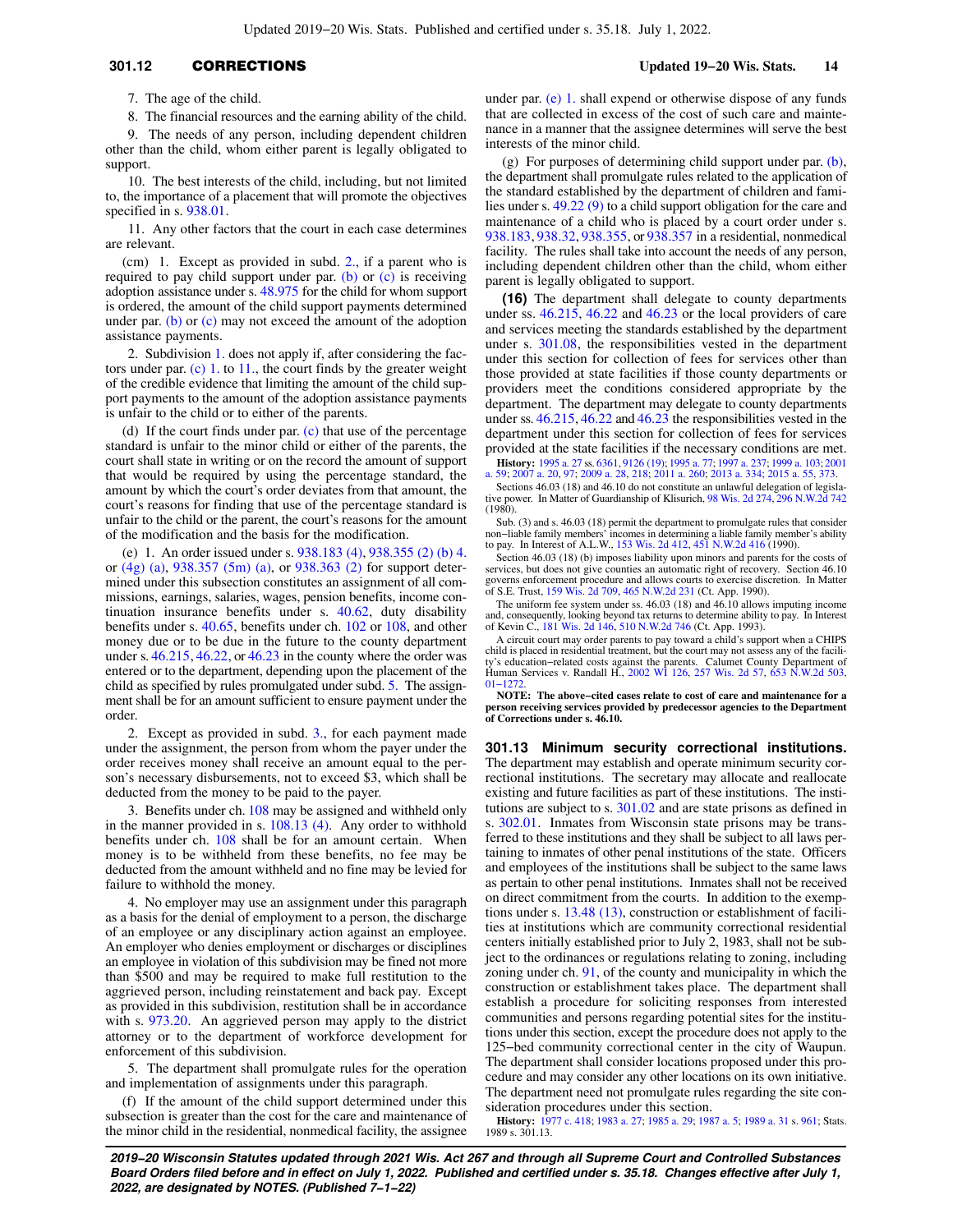# **301.132 Honesty testing of sex offenders. (1)** In this section:

(a) "Lie detector" has the meaning given in s.  $111.37$  (1) (b).

(b) "Polygraph" has the meaning given in s.  $111.37$  (1) (c).

(c) "Sex offender" means a person in the custody of the department who meets any of the criteria specified in s. [301.45 \(1g\)](https://docs.legis.wisconsin.gov/document/statutes/301.45(1g)).

**(2)** The department may require a sex offender to submit to a lie detector test when directed to do so by the department. The department may require submission to a lie detector test under this subsection as part of a sex offender's correctional programming or care and treatment, as a condition of a sex offender's probation, parole or extended supervision, or both as part of a sex offender's correctional programming or care and treatment and as a condition of the sex offender's probation, parole or extended supervision.

**(3)** The department shall promulgate rules establishing a lie detector test program for sex offenders. The rules shall provide for assessment of fees upon sex offenders to partially offset the costs of the program.

**History:** [1995 a. 440](https://docs.legis.wisconsin.gov/document/acts/1995/440); [1997 a. 283](https://docs.legis.wisconsin.gov/document/acts/1997/283); [1999 a. 89](https://docs.legis.wisconsin.gov/document/acts/1999/89).

**Cross−reference:** See also ss. [DOC 332.015](https://docs.legis.wisconsin.gov/document/administrativecode/DOC%20332.015), [332.15](https://docs.legis.wisconsin.gov/document/administrativecode/DOC%20332.15), [332.16,](https://docs.legis.wisconsin.gov/document/administrativecode/DOC%20332.16) [332.17,](https://docs.legis.wisconsin.gov/document/administrativecode/DOC%20332.17) and [332.18](https://docs.legis.wisconsin.gov/document/administrativecode/DOC%20332.18), Wis. adm. code.

**301.135 Electronic monitoring. (1)** The department may contract with counties to provide electronic monitoring services relating to criminal offenders. The department shall charge a fee to counties for providing these services.

**(2)** The department may charge a fee to offenders under its supervision to cover the costs associated with electronic monitoring. The department may charge a fee under this subsection or the department or the attorney general may collect under s. [301.325,](https://docs.legis.wisconsin.gov/document/statutes/301.325) but the state may not collect for the same expenses twice.

**(3)** The department may charge a fee to offenders who are confined under s. [301.046](https://docs.legis.wisconsin.gov/document/statutes/301.046) or who are in the intensive sanctions program under s. [301.048](https://docs.legis.wisconsin.gov/document/statutes/301.048).

**(4)** The department shall set the fees charged to offenders under subs.  $(2)$  and  $(3)$  by rule.

**History:** [1989 a. 31](https://docs.legis.wisconsin.gov/document/acts/1989/31) ss. [958](https://docs.legis.wisconsin.gov/document/acts/1989/31,%20s.%20958), [959](https://docs.legis.wisconsin.gov/document/acts/1989/31,%20s.%20959); Stats. 1989 s. 301.135; [1991 a. 39](https://docs.legis.wisconsin.gov/document/acts/1991/39); [1993 a. 98](https://docs.legis.wisconsin.gov/document/acts/1993/98); 1995 a. 2

**301.14 State−local shared correctional facilities.** In cooperation with any county or group of counties, the department may contract for the establishment and operation of state−local shared correctional facilities under s. [302.45.](https://docs.legis.wisconsin.gov/document/statutes/302.45) Except as provided in s. [302.45 \(4\)](https://docs.legis.wisconsin.gov/document/statutes/302.45(4)), the secretary may allocate and reallocate existing and future facilities as state−local shared correctional facilities. The shared facilities shall be institutions under s. [301.02](https://docs.legis.wisconsin.gov/document/statutes/301.02) and shall be prisons under s. [302.01.](https://docs.legis.wisconsin.gov/document/statutes/302.01) Inmates from Wisconsin state prisons may be transferred to these facilities and, except as to any separate rules established in the contract governing a shared facility, shall be subject to all laws pertaining to inmates of other penal institutions of this state. Officers and employees of the facilities shall be subject to the same laws as pertain to other penal institutions. Inmates may not be received on direct commitment from the courts.

**History:** [1983 a. 332](https://docs.legis.wisconsin.gov/document/acts/1983/332); [1989 a. 31](https://docs.legis.wisconsin.gov/document/acts/1989/31) s. [967](https://docs.legis.wisconsin.gov/document/acts/1989/31,%20s.%20967); Stats. 1989 s. 301.14.

**NOTE: [1983 Wisconsin Act 332](https://docs.legis.wisconsin.gov/document/acts/1983/332) s. [1,](https://docs.legis.wisconsin.gov/document/acts/1983/332,%20s.%201) which created this section, contains a long prefatory note explaining the bill. See 1983 Session Laws.**

**301.15 Medium security prison.** The department may construct a medium security prison to be known as the Fox Lake Correctional Institution on state−owned land known as prison farm 10 in Dodge County. Inmates from the Wisconsin state prisons may be transferred to this institution, and they shall be subject to all laws pertaining to inmates of other penal institutions of this state. Officers and employees of the institutions shall be subject to the same laws as pertain to other penal institutions. Inmates shall not be received on direct commitment from the courts.

**History:** [1977 c. 418](https://docs.legis.wisconsin.gov/document/acts/1977/418) s. [924 \(18\) \(b\);](https://docs.legis.wisconsin.gov/document/acts/1977/418,%20s.%20924) [1989 a. 31](https://docs.legis.wisconsin.gov/document/acts/1989/31) s. [962;](https://docs.legis.wisconsin.gov/document/acts/1989/31,%20s.%20962) Stats. 1989 s. 301.15; [2001](https://docs.legis.wisconsin.gov/document/acts/2001/103) [a. 103.](https://docs.legis.wisconsin.gov/document/acts/2001/103)

**301.16 Construction or establishment of certain institutions. (1)** The department shall construct or establish an adult medium/maximum security institution or an adult medium security institution or both.

**(1f)** In addition to the institutions under sub. [\(1\)](https://docs.legis.wisconsin.gov/document/statutes/301.16(1)), the department may establish and operate an adult correctional institution in the town of Birch, Lincoln County, at the location that was the Lincoln Hills School and Copper Lake School.

**(1m)** The medium security institution under sub. [\(1\)](https://docs.legis.wisconsin.gov/document/statutes/301.16(1)) shall be the Oshkosh Correctional Institution and shall be located north of Oshkosh, north of Snell Road and south of Sunnyview Road at the site that, on July 31, 1981, was the site of the Winnebago Correctional Farm.

**(1n)** In addition to the institutions under sub. [\(1\),](https://docs.legis.wisconsin.gov/document/statutes/301.16(1)) the department shall establish a maximum security correctional institution that constitutes the prison expansion project enumerated in [1995](https://docs.legis.wisconsin.gov/document/acts/1995/27) [Wisconsin Act 27](https://docs.legis.wisconsin.gov/document/acts/1995/27), section [9108 \(1\) \(b\),](https://docs.legis.wisconsin.gov/document/acts/1995/27,%20s.%209108) and that is located at a site selected by the building commission.

**(1o)** (a) In addition to the institutions under sub. [\(1\)](https://docs.legis.wisconsin.gov/document/statutes/301.16(1)), the department shall establish a correctional institution located at the St. Bonaventure site which is located between CTH "H" on the west and 90th Street on the east in the village of Sturtevant in Racine County.

(b) In the selection of classified service employees of the institution specified in par.  $(a)$ , the appointing authority shall, whenever possible, use the expanded certification program under rules of the director of the bureau of merit recruitment and selection in the department of administration to ensure that employees of the institution reflect the general population of either the county in which the institution is located or the most populous county contiguous to the county in which the institution is located, whichever population is greater. The director of the bureau of merit recruitment and selection in the department of administration shall provide guidelines for the administration of this selection procedure.

**(1q)** The department shall establish probation and parole holding facilities, one of which shall be the probation and parole holding and alcohol and other drug abuse treatment facility in the city of Milwaukee, as enumerated in [1997 Wisconsin Act 27,](https://docs.legis.wisconsin.gov/document/acts/1997/27) section [9107 \(1\) \(b\)](https://docs.legis.wisconsin.gov/document/acts/1997/27,%20s.%209107) [1.](https://docs.legis.wisconsin.gov/document/acts/1997/27,%20s.%201)

**(1r)** In addition to the institutions under sub. [\(1\)](https://docs.legis.wisconsin.gov/document/statutes/301.16(1)), the department shall establish a medium security correctional institution for persons 15 years of age or over, but not more than 24 years of age, who have been placed in a state prison under s. [302.01](https://docs.legis.wisconsin.gov/document/statutes/302.01). The medium security correctional institution under this subsection shall be known as the Racine Youthful Offender Correctional Facility and shall be located at the intersection of Albert Street and North Memorial Drive in the city of Racine. The department shall limit the number of prisoners who may be placed at the Racine Youthful Offender Correctional Facility to no more than 500 at any one time.

**(1s)** In addition to the institutions under sub. [\(1\),](https://docs.legis.wisconsin.gov/document/statutes/301.16(1)) the department shall establish a medium security correctional institution that is a part of the correctional facilities enumerated in [1997 Wis](https://docs.legis.wisconsin.gov/document/acts/1997/27)[consin Act 27](https://docs.legis.wisconsin.gov/document/acts/1997/27), section [9107 \(1\) \(b\),](https://docs.legis.wisconsin.gov/document/acts/1997/27,%20s.%209107) and that is located in Redgranite.

**(1t)** In addition to the institutions under sub. [\(1\)](https://docs.legis.wisconsin.gov/document/statutes/301.16(1)), the department shall establish a medium security correctional institution that is a part of the correctional facilities enumerated in [1997 Wis](https://docs.legis.wisconsin.gov/document/acts/1997/27)[consin Act 27,](https://docs.legis.wisconsin.gov/document/acts/1997/27) section [9107 \(1\) \(b\)](https://docs.legis.wisconsin.gov/document/acts/1997/27,%20s.%209107), and that is located in New Lisbon.

**(1u)** Notwithstanding [1995 Wisconsin Act 27,](https://docs.legis.wisconsin.gov/document/acts/1995/27) section [9126](https://docs.legis.wisconsin.gov/document/acts/1995/27,%20s.%209126) [\(23\)](https://docs.legis.wisconsin.gov/document/acts/1995/27,%20s.%209126) and (26v), the department shall operate the facility authorized under [1995 Wisconsin Act 27,](https://docs.legis.wisconsin.gov/document/acts/1995/27) section [9126 \(26v\),](https://docs.legis.wisconsin.gov/document/acts/1995/27,%20s.%209126) as a state prison.

**(1v)** In addition to the institutions under sub. [\(1\),](https://docs.legis.wisconsin.gov/document/statutes/301.16(1)) the department shall establish a minimum security correctional institution in Chippewa Falls.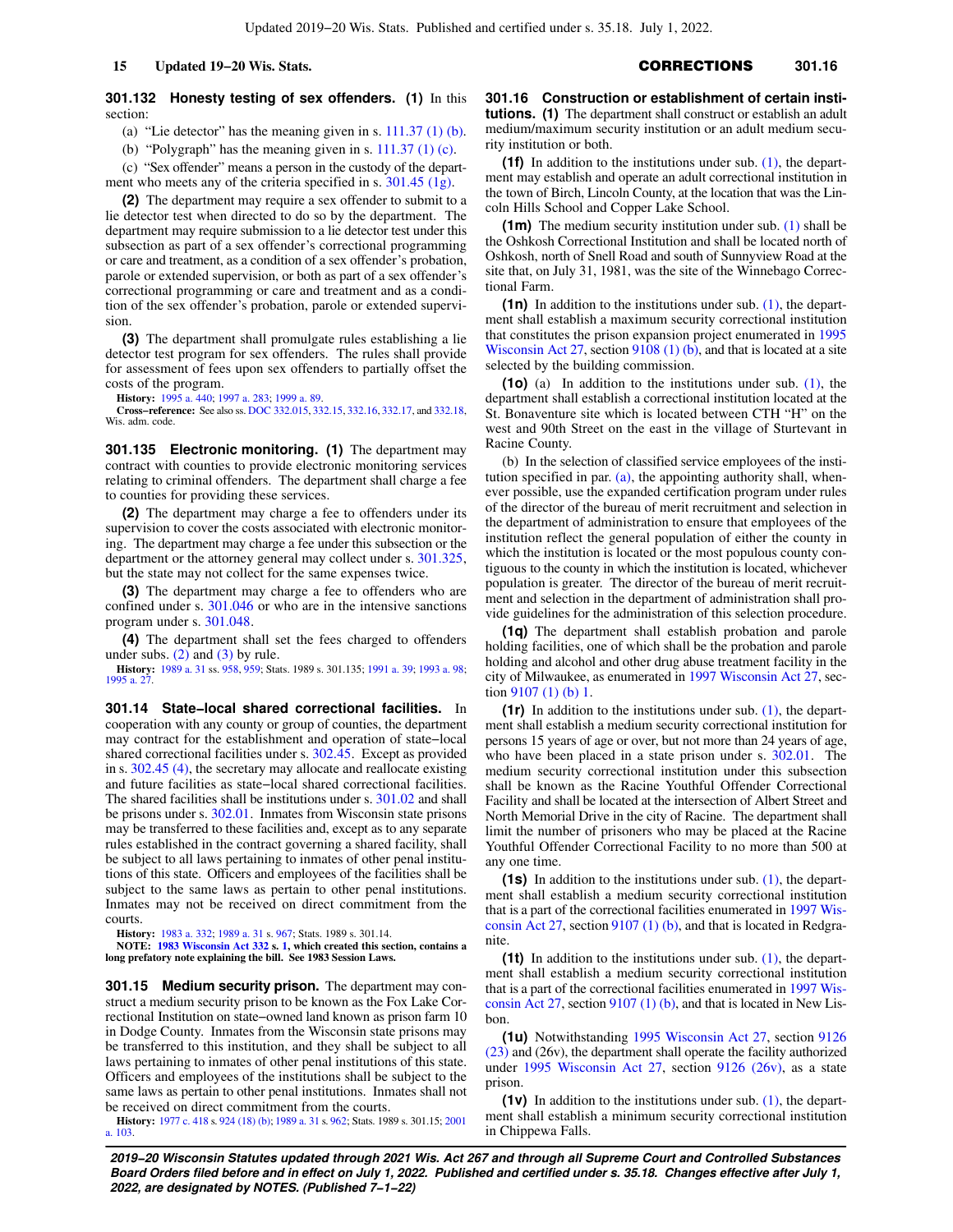**(1ww)** In addition to the institutions under sub. [\(1\),](https://docs.legis.wisconsin.gov/document/statutes/301.16(1)) the department shall establish a geriatric correctional institution, as enumerated in [2017 Wisconsin Act 59](https://docs.legis.wisconsin.gov/document/acts/2017/59), section [9104 \(1\) \(c\)](https://docs.legis.wisconsin.gov/document/acts/2017/59,%20s.%209104) [1.](https://docs.legis.wisconsin.gov/document/acts/2017/59,%20s.%201) d.

**(1x)** Inmates from the Wisconsin state prisons may be transferred to the institutions under this section, except that inmates may not be transferred to a Type 1 juvenile correctional facility established under sub. [\(1w\)](https://docs.legis.wisconsin.gov/document/statutes/301.16(1w)) unless required under s. [973.013](https://docs.legis.wisconsin.gov/document/statutes/973.013(3m)) [\(3m\)](https://docs.legis.wisconsin.gov/document/statutes/973.013(3m)). Inmates transferred under this subsection shall be subject to all laws pertaining to inmates of other penal institutions of this state. Officers and employees of the institutions shall be subject to the same laws as pertain to other penal institutions. Inmates shall not be received on direct commitment from the courts.

**(2)** Construction or establishment of the institutions shall be in compliance with all state laws except s. [32.035](https://docs.legis.wisconsin.gov/document/statutes/32.035) and ch. [91.](https://docs.legis.wisconsin.gov/document/statutes/ch.%2091)

**(3)** In addition to the exemptions under s. [13.48 \(13\)](https://docs.legis.wisconsin.gov/document/statutes/13.48(13)), construction or establishment of the institutions shall not be subject to the ordinances or regulations relating to zoning, including zoning under ch. [91,](https://docs.legis.wisconsin.gov/document/statutes/ch.%2091) of the county and municipality in which the construction or establishment takes place.

**History:** [1979 c. 221;](https://docs.legis.wisconsin.gov/document/acts/1979/221) [1981 c. 20](https://docs.legis.wisconsin.gov/document/acts/1981/20), [317,](https://docs.legis.wisconsin.gov/document/acts/1981/317) [387](https://docs.legis.wisconsin.gov/document/acts/1981/387); [1983 a. 16](https://docs.legis.wisconsin.gov/document/acts/1983/16); [1983 a. 27](https://docs.legis.wisconsin.gov/document/acts/1983/27) ss. [953p,](https://docs.legis.wisconsin.gov/document/acts/1983/27,%20s.%20953p) [953r,](https://docs.legis.wisconsin.gov/document/acts/1983/27,%20s.%20953r)<br>[2200 \(15\);](https://docs.legis.wisconsin.gov/document/acts/1983/27,%20s.%202200) [1985 a. 29;](https://docs.legis.wisconsin.gov/document/acts/1985/29) [1987 a. 5](https://docs.legis.wisconsin.gov/document/acts/1987/5); [1989 a. 31](https://docs.legis.wisconsin.gov/document/acts/1989/31) ss. [964,](https://docs.legis.wisconsin.gov/document/acts/1989/31,%20s.%20964) [964m](https://docs.legis.wisconsin.gov/document/acts/1989/31,%20s.%20964m); Stats. 1989 s. 301.16; [1991](https://docs.legis.wisconsin.gov/document/acts/1991/39)<br>[a. 39;](https://docs.legis.wisconsin.gov/document/acts/1991/39) [1995 a. 27;](https://docs.legis.wisconsin.gov/document/acts/1995/27) [1997 a. 27](https://docs.legis.wisconsin.gov/document/acts/1997/27); [1999 a. 9](https://docs.legis.wisconsin.gov/document/acts/1999/9); 2001 a. [2807,](https://docs.legis.wisconsin.gov/document/acts/2003/33,%20s.%202807) [9160](https://docs.legis.wisconsin.gov/document/acts/2003/33,%20s.%209160); [2015 a. 55;](https://docs.legis.wisconsin.gov/document/acts/2015/55) [2017 a. 59,](https://docs.legis.wisconsin.gov/document/acts/2017/59) [185.](https://docs.legis.wisconsin.gov/document/acts/2017/185)

**301.17 Minimum security corrections institutions.** The department may, with the approval of the joint committee on finance, increase staffing levels at minimum security institutions sufficiently to allow temporary placement of medium security inmates at existing minimum security institutions as may be necessary to relieve medium security overcrowding. The temporary placement under this section may constitute a partial use of the institution.

**History:** [1981 c. 20;](https://docs.legis.wisconsin.gov/document/acts/1981/20) [1989 a. 31](https://docs.legis.wisconsin.gov/document/acts/1989/31) s. [973;](https://docs.legis.wisconsin.gov/document/acts/1989/31,%20s.%20973) Stats. 1989 s. 301.17.

**301.18 Correctional and other institutions; expansion and establishment of facilities. (1)** The department of corrections shall:

(a) Provide the facilities necessary for at least 25 additional beds at Camp Flambeau.

(b) Provide the facilities necessary for at least 45 additional beds for a corrections drug abuse treatment program on the grounds of the Winnebago Mental Health Institute.

(bp) Provide the facilities necessary for not more than 400 beds at the correctional institution under s. [301.16 \(1m\).](https://docs.legis.wisconsin.gov/document/statutes/301.16(1m))

(bw) Provide the facilities necessary for the correctional institution under s. [301.16 \(1n\)](https://docs.legis.wisconsin.gov/document/statutes/301.16(1n)).

(bx) Provide the facilities necessary for the Racine Correctional Institution.

(by) Provide the facilities necessary for the Racine Youthful Offender Correctional Facility under s. [301.16 \(1r\)](https://docs.legis.wisconsin.gov/document/statutes/301.16(1r)).

(bz) Provide the facilities necessary for not more than 170 additional beds at the Kettle Moraine Correctional Institution for use associated with alcohol and other drug abuse treatment.

(c) Provide the facilities necessary for the correctional institution under s. [301.16 \(1v\)](https://docs.legis.wisconsin.gov/document/statutes/301.16(1v)) using the Highview building located at the Northern Wisconsin Center for the Developmentally Disabled and converted to a correctional facility under [1999 Wisconsin Act](https://docs.legis.wisconsin.gov/document/acts/1999/9) [9](https://docs.legis.wisconsin.gov/document/acts/1999/9), section [9107 \(1\) \(b\)](https://docs.legis.wisconsin.gov/document/acts/1999/9,%20s.%209107) [1](https://docs.legis.wisconsin.gov/document/acts/1999/9,%20s.%201).

(d) Provide the facilities necessary for at least 40 additional beds at the Green Bay work release center.

(e) Provide the facilities necessary for at least 20 additional beds at Black River camp.

(f) Provide the facilities necessary for at least 20 additional beds at the Oregon camp.

(fm) Provide the facilities necessary for each Type 1 juvenile correctional facility established under s. [301.16 \(1w\).](https://docs.legis.wisconsin.gov/document/statutes/301.16(1w))

(g) Provide the facilities necessary for housing to alleviate overcrowding.

(h) Provide the facilities necessary for the geriatric correctional institution established under s. [301.16 \(1ww\).](https://docs.legis.wisconsin.gov/document/statutes/301.16(1ww))

**(1m)** The department of health services shall provide the facilities necessary to operate the Wisconsin resource center with 460 beds. The facilities may be used for persons transferred under ch. [302.](https://docs.legis.wisconsin.gov/document/statutes/ch.%20302)

**(2)** In addition to the exemptions under s. [13.48 \(13\),](https://docs.legis.wisconsin.gov/document/statutes/13.48(13)) construction or establishment of facilities necessary to comply with sub.  $(1)$  or  $(1m)$  shall not be subject to the ordinances or regulations relating to zoning, including zoning under ch. [91](https://docs.legis.wisconsin.gov/document/statutes/ch.%2091), of the county and municipality in which the construction or establishment takes place.

**(3)** For compliance with this section, the department of corrections may expend moneys authorized under [chapter 29, laws](https://docs.legis.wisconsin.gov/document/acts/1977/29) [of 1977,](https://docs.legis.wisconsin.gov/document/acts/1977/29) section [1606c \(1\) \(b\)](https://docs.legis.wisconsin.gov/document/acts/1977/29,%20s.%201606c) relating to the correctional system which have not been expended or encumbered or moneys available under residual existing general fund supported borrowing, not to exceed \$1,500,000.

**(4)** Any purchase, lease or construction of additional correctional facilities is subject to prior approval by the building commission and the joint committee on finance.

**(5)** This section constitutes enumeration in the authorized state building program for purposes of s. [20.924](https://docs.legis.wisconsin.gov/document/statutes/20.924).

**(6)** The building commission is encouraged and authorized to utilize the most economical and expeditious construction alternatives available to effectuate completion of the construction projects.

**History:** [1989 a. 31,](https://docs.legis.wisconsin.gov/document/acts/1989/31) [122](https://docs.legis.wisconsin.gov/document/acts/1989/122); [1991 a. 39](https://docs.legis.wisconsin.gov/document/acts/1991/39); [1995 a. 27](https://docs.legis.wisconsin.gov/document/acts/1995/27) ss. [6363h,](https://docs.legis.wisconsin.gov/document/acts/1995/27,%20s.%206363h) [9126 \(19\)](https://docs.legis.wisconsin.gov/document/acts/1995/27,%20s.%209126); [1995 a. 416](https://docs.legis.wisconsin.gov/document/acts/1995/416); [1997 a. 27](https://docs.legis.wisconsin.gov/document/acts/1997/27); [1999 a. 9](https://docs.legis.wisconsin.gov/document/acts/1999/9); [2001 a. 103;](https://docs.legis.wisconsin.gov/document/acts/2001/103) [2007 a. 20](https://docs.legis.wisconsin.gov/document/acts/2007/20) s. [9121 \(6\) \(a\)](https://docs.legis.wisconsin.gov/document/acts/2007/20,%20s.%209121); [2017 a. 59,](https://docs.legis.wisconsin.gov/document/acts/2017/59) [185.](https://docs.legis.wisconsin.gov/document/acts/2017/185)

A private company may build a private incarceration facility without enabling legislation, but it cannot be operated by a private company. A state purchase or lease<br>must be within the state's long range building program and approved by the joint<br>finance committee. Out–of–state prisoners may be housed b a municipality only as authorized per statute, which is currently limited to the Inter-state Corrections Compact, s. 302.25. [OAG 2−99.](https://docs.legis.wisconsin.gov/document/oag/oag2-99)

### **301.19 Restrictions on construction or modifications of correctional facilities. (1)** In this section:

(a) "Authorized jurisdiction" means a county, 2 counties acting jointly under s. [302.44,](https://docs.legis.wisconsin.gov/document/statutes/302.44) the United States, or a federally recognized American Indian tribe or band in this state.

(b) "Correctional facility" means an institution or facility, or a portion of an institution or facility, that is used to confine juveniles alleged or found to be delinquent or a prison, jail, house of correction, or lockup facility.

**(2)** No person may commence construction of a correctional facility or commence conversion of an existing building, structure, or facility into a correctional facility unless the building, structure, or facility is enumerated in the authorized state building program.

**(3)** Subsection [\(2\)](https://docs.legis.wisconsin.gov/document/statutes/301.19(2)) does not apply to any of the following:

(a) A building, structure, or facility that is constructed or converted under a contract with and for use by an authorized jurisdiction.

(b) A building, structure, or facility the construction of which was completed before January 1, 2001, if the building, structure, or facility was designed to confine persons convicted of a criminal offense.

**(4)** Unless the governor has declared a state of emergency under s. [323.10,](https://docs.legis.wisconsin.gov/document/statutes/323.10) the department may not expand the capacity of, or substantially modify the structure or physical security of, a juvenile correctional facility established under s. [301.16 \(1w\)](https://docs.legis.wisconsin.gov/document/statutes/301.16(1w)) without prior approval by the governing body of the city, village, or town in which the juvenile correctional facility is located.

**History:** [2001 a. 16](https://docs.legis.wisconsin.gov/document/acts/2001/16); [2005 a. 344;](https://docs.legis.wisconsin.gov/document/acts/2005/344) [2019 a. 8](https://docs.legis.wisconsin.gov/document/acts/2019/8); [2021 a. 239](https://docs.legis.wisconsin.gov/document/acts/2021/239).

**301.205 Reimbursement to visiting families.** The department may reimburse families visiting girls at a juvenile correctional facility. If the department decides to provide the reim-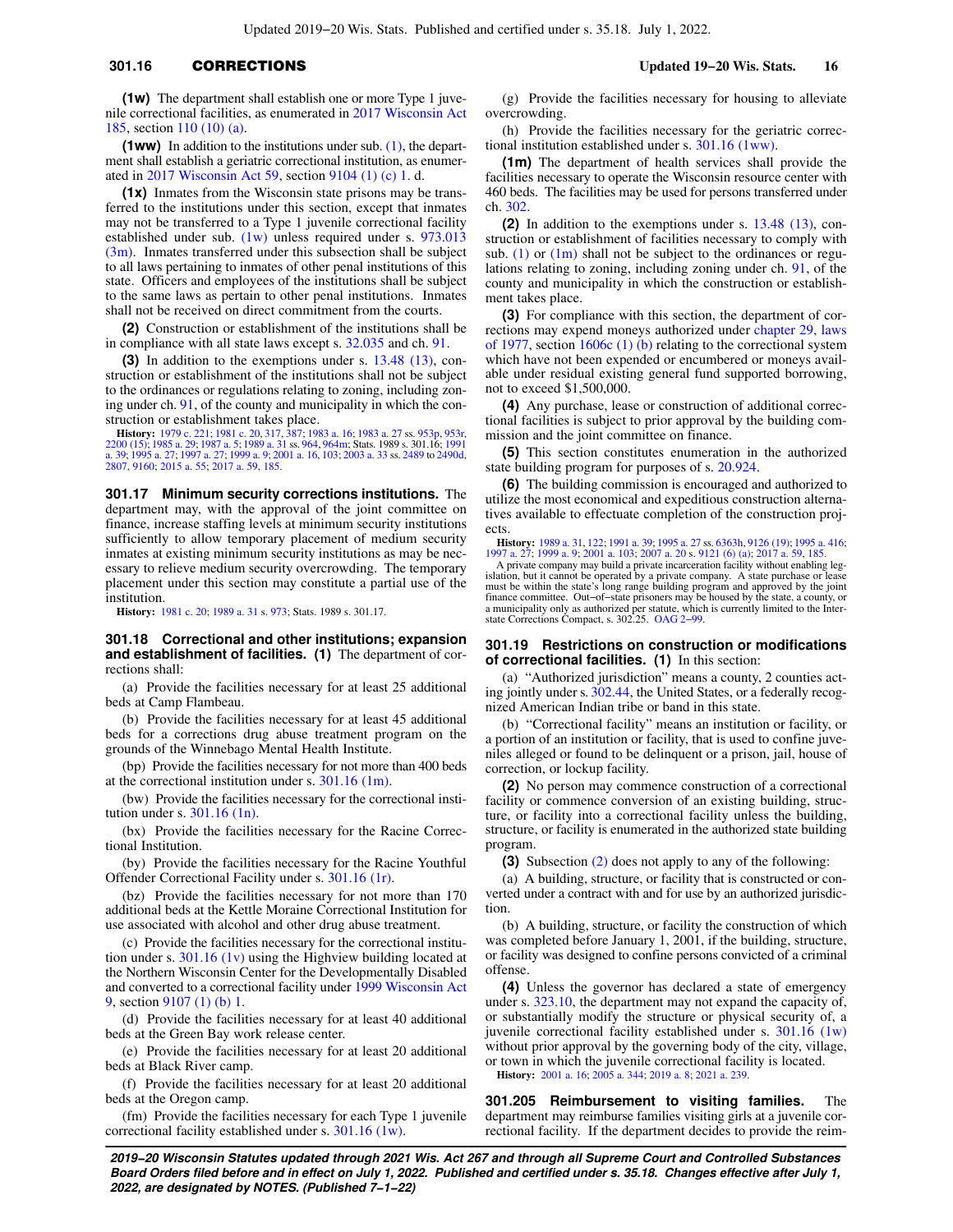bursement, the department shall establish criteria for the level of reimbursement, which shall include family income and size and other relevant factors.

**History:** [1995 a. 27,](https://docs.legis.wisconsin.gov/document/acts/1995/27) [77](https://docs.legis.wisconsin.gov/document/acts/1995/77); [1999 a. 9](https://docs.legis.wisconsin.gov/document/acts/1999/9); [2005 a. 344.](https://docs.legis.wisconsin.gov/document/acts/2005/344)

**301.21 Contracts for the transfer and confinement of Wisconsin prisoners in other states. (1m)** (a) The department may enter into one or more contracts with another state or a political subdivision of another state for the transfer and confinement in that state of prisoners who have been committed to the custody of the department. Any such contract shall provide for all of the following:

1. A termination date.

2. Provisions concerning the costs of prisoner maintenance, extraordinary medical and dental expenses and any participation in or receipt by inmates of rehabilitative or correctional services, facilities, programs or treatment, including those costs not reasonably included as part of normal maintenance.

3. Provisions concerning any participation in programs of inmate employment if any, the disposition or crediting of any payments received by inmates on account of employment, and the crediting of proceeds from or disposal of any products resulting from employment.

4. Delivery and retaking of inmates.

5. Waiver of extradition by Wisconsin and the state to which the prisoners are transferred.

6. Retention of jurisdiction of the prisoners transferred by Wisconsin.

7. Regular reporting procedures concerning Wisconsin prisoners by officials of the state or political subdivision with which the department is contracting.

8. Provisions concerning procedures for probation, parole, extended supervision and discharge.

9. The same standards of reasonable and humane care as the prisoners would receive in an appropriate Wisconsin institution.

10. Any other matters as are necessary and appropriate to fix the obligations, responsibilities and rights of Wisconsin and the state or political subdivision with which the department is contracting.

(b) Inmates from Wisconsin state prisons while in an institution in another state are subject to all provisions of law and regulation concerning the confinement of persons committed for violations of the laws of that state, except as otherwise provided for by any contract entered into under this subsection.

(c) Any hearing to consider parole to which an inmate confined under this contract may be entitled by the laws of Wisconsin will be conducted by the Wisconsin parole commission under rules of the department.

(d) Sections [16.75](https://docs.legis.wisconsin.gov/document/statutes/16.75) and [301.08 \(2\)](https://docs.legis.wisconsin.gov/document/statutes/301.08(2)) do not apply to contracts entered into under this subsection.

(e) The provisions of this subsection are severable, as provided in s. [990.001 \(11\)](https://docs.legis.wisconsin.gov/document/statutes/990.001(11)). The provisions of any contract entered into under this subsection are severable. If any provision of such a contract is invalid, or if the application of a provision of the contract to any person or circumstance is invalid, the invalidity does not affect other provisions or applications which can be given effect without the invalid provision or application.

**(2m)** (a) The department may enter into one or more contracts with a private person for the transfer and confinement in another state of prisoners who have been committed to the custody of the department. Any such contract shall provide for all of the following:

1. A termination date.

2. Provisions concerning the costs of prisoner maintenance, extraordinary medical and dental expenses and any participation in or receipt by prisoners of rehabilitative or correctional services, facilities, programs or treatment, including those costs not reasonably included as part of normal maintenance.

3. Provisions concerning any participation in programs of prisoner employment if any, the disposition or crediting of any payments received by prisoners on account of employment, and the crediting of proceeds from or disposal of any products resulting from employment.

4. Delivery and retaking of prisoners.

5. Regular reporting procedures concerning Wisconsin prisoners by the private person with which the department is contracting.

6. Provisions concerning procedures for probation, parole, extended supervision and discharge.

7. The same standards of reasonable and humane care as the prisoners would receive in an appropriate Wisconsin institution.

8. Any other matters as are necessary and appropriate to fix the obligations, responsibilities and rights of Wisconsin and the private person with which the department is contracting.

(b) While in an institution in another state covered by a contract under this subsection, Wisconsin prisoners are subject to all provisions of law and regulation concerning the confinement of persons in that institution under the laws of that state.

(c) Any hearing to consider parole to which a prisoner confined under a contract under this subsection may be entitled by the laws of Wisconsin shall be conducted by the Wisconsin parole commission under rules of the department.

(e) The provisions of any contract entered into under this subsection are severable. If any provision of such a contract is invalid, or if the application of a provision of the contract to any person or circumstance is invalid, the invalidity does not affect other provisions or applications which can be given effect without the invalid provision or application.

**(6)** Contracts under this section are subject to approval under s. [302.26](https://docs.legis.wisconsin.gov/document/statutes/302.26), except that for purposes of s. [302.26](https://docs.legis.wisconsin.gov/document/statutes/302.26) this section constitutes legislative approval of contracts between the department and the state of Minnesota.

**History:** [1981 c. 20](https://docs.legis.wisconsin.gov/document/acts/1981/20); [1983 a. 27;](https://docs.legis.wisconsin.gov/document/acts/1983/27) [1989 a. 31](https://docs.legis.wisconsin.gov/document/acts/1989/31) s. [965](https://docs.legis.wisconsin.gov/document/acts/1989/31,%20s.%20965); Stats. 1989 s. 301.21; [1995 a.](https://docs.legis.wisconsin.gov/document/acts/1995/344) [344;](https://docs.legis.wisconsin.gov/document/acts/1995/344) [1997 a. 27,](https://docs.legis.wisconsin.gov/document/acts/1997/27) [283;](https://docs.legis.wisconsin.gov/document/acts/1997/283) [2009 a. 28;](https://docs.legis.wisconsin.gov/document/acts/2009/28) [2011 a. 38.](https://docs.legis.wisconsin.gov/document/acts/2011/38)<br>That this section does not, apart from the authority to contract for out–of–state

placements, grant specific authority to transfer prisoners to out−of−state prisons does not mean that the Department of Corrections is without authority to so transfer prison-ers without their consent. Prisoners do not have a constitutionally protected liberty interest in not being transferred from one prison to another. Evers  $\dot{v}$ . Sullivan, [2000](https://docs.legis.wisconsin.gov/document/courts/2000%20WI%20App%20144) WI App 144, 237 Wis. 2d 759, 615 N.W.2d 680, 00–0127.

[WI App 144](https://docs.legis.wisconsin.gov/document/courts/2000%20WI%20App%20144), [237 Wis. 2d 759,](https://docs.legis.wisconsin.gov/document/courts/237%20Wis.%202d%20759) [615 N.W.2d 680](https://docs.legis.wisconsin.gov/document/courts/615%20N.W.2d%20680), 00–0127.<br>The Department of Corrections has the authority under sub. (2m) to delegate to employees at a private correctional facility in another state the responsibility for con-ducting reviews and making recommendations on the security classifications and<br>program assignments of Wisconsin prisoners incarcerated in that facility. State ex rel.<br>Treat v. Puckett, [2002 WI App 58,](https://docs.legis.wisconsin.gov/document/courts/2002%20WI%20App%2058) [252 Wis. 2d 404](https://docs.legis.wisconsin.gov/document/courts/252%20Wis.%202d%20404), 643

The state is not required to use the extradition process whenever and wherever prisoners are transported through noncontracting states on their way to incarceration in a contracting state. State ex rel. Jones v. Smith, 200 [643 N.W.2d 548](https://docs.legis.wisconsin.gov/document/courts/643%20N.W.2d%20548), [01−1673](https://docs.legis.wisconsin.gov/document/wicourtofappeals/01-1673).

The reference to "provisions of law and regulation concerning the confinement of persons" in sub. (2m) (b) means the conditions of confinement and procedures used in the out−of−state institution. Sentence credit under the law of the state where the prison is located are not laws concerning confinement but are an element of that state's sentencing system and do not apply to a prisoner serving a Wisconsin sentence. State ex rel. Griffin v. Litscher, [2003 WI App 60](https://docs.legis.wisconsin.gov/document/courts/2003%20WI%20App%2060), [261 Wis. 2d 694,](https://docs.legis.wisconsin.gov/document/courts/261%20Wis.%202d%20694) [659 N.W.2d 455](https://docs.legis.wisconsin.gov/document/courts/659%20N.W.2d%20455), [02−1704.](https://docs.legis.wisconsin.gov/document/wicourtofappeals/02-1704)

Transferring inmates from Wisconsin prisons to out−of−state facilities does not violate state law. Lambert v. Sullivan,  $35$  F. Supp. 2d 1131 (1999).

A prisoner has no liberty interest in avoiding transfer to any prison, whether within or without the state. Berdine v. Sullivan, [161 F. Supp. 2d 972](https://docs.legis.wisconsin.gov/document/courts/161%20F.%20Supp.%202d%20972) (2001).

A Wisconsin prisoner's income while imprisoned in an out−of−state institution is not subject to Department of Corrections rules, but instead is subject to the rules of the host state. Doty v. Doyle, [182 F. Supp. 2d 750](https://docs.legis.wisconsin.gov/document/courts/182%20F.%20Supp.%202d%20750) (2002).

### **301.235 Structures, facilities and permanent improvements.** (1) In this section unless the context requires otherwise:

(a) "Existing building", in relation to any conveyance, lease or sublease made under sub.  $(2)$  (a) 1, 2, and 3, means all detention, treatment, administrative, recreational, infirmary, hospital, vocational and academic buildings; all dormitories and cottages; all storage facilities, heating plants, sewage disposal plants, and such other buildings, structures, facilities and permanent improvements as in the judgment of the secretary are needed or useful for the purposes of the department, and all equipment therefor and all improvements and additions thereto which were erected, con-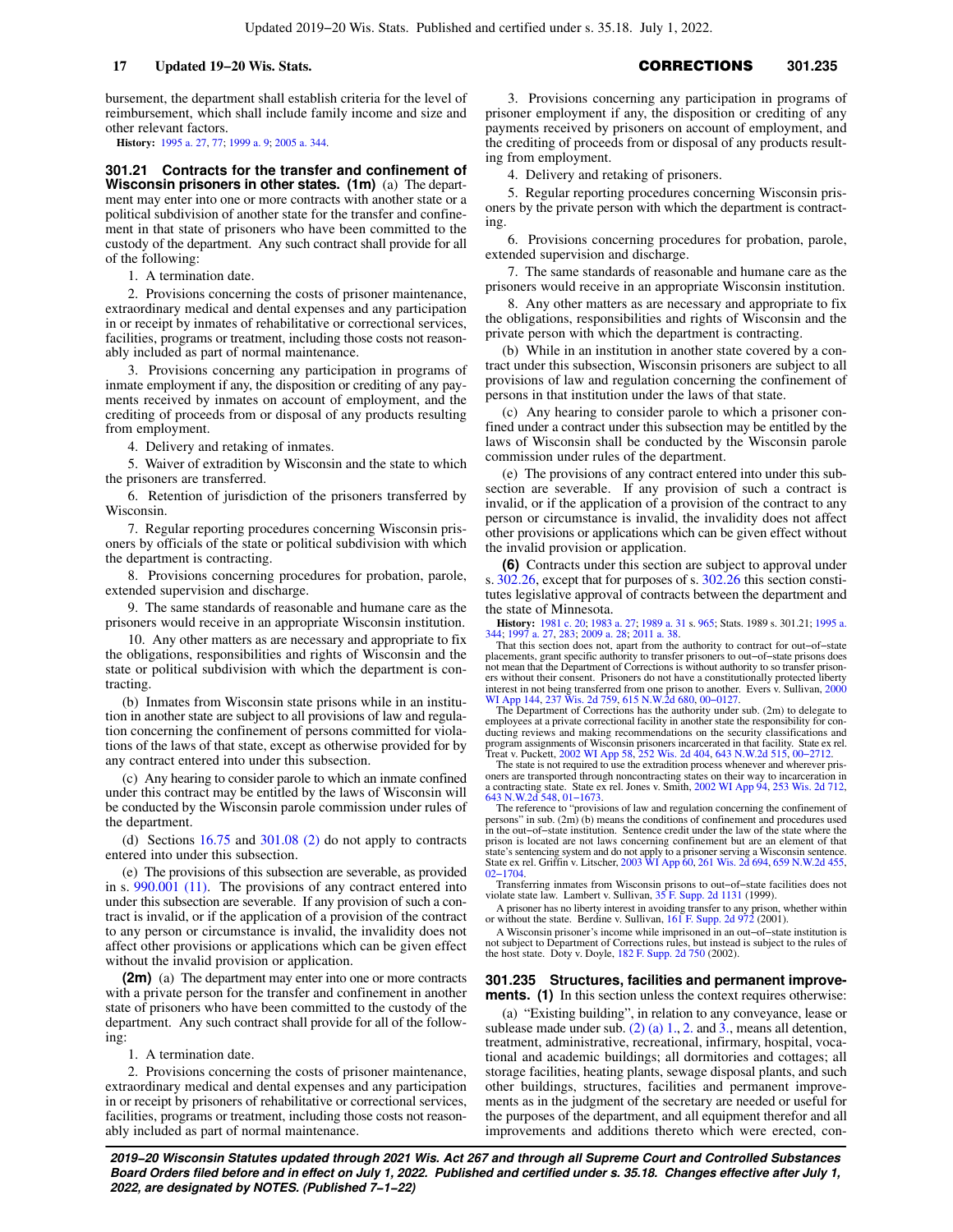structed or installed prior to making the conveyance, lease or sublease.

(b) "New building", in relation to any conveyance, lease or sublease made under sub. (2) (a)  $1, 2$  and  $3$ , means all detention, treatment, administrative, recreational, infirmary, hospital, vocational and academic buildings; all dormitories and cottages; all storage facilities, heating plants, sewage disposal plants, and such other buildings, structures, facilities and permanent improvements as in the judgment of the secretary are needed or useful for the purposes of the department, and all equipment therefor and all improvements and additions thereto which are erected, constructed or installed after making the conveyance, lease or sublease.

(c) "Nonprofit corporation" means a nonstock corporation organized under ch. [181](https://docs.legis.wisconsin.gov/document/statutes/ch.%20181) that is a nonprofit corporation, as defined in s. [181.0103 \(17\)](https://docs.legis.wisconsin.gov/document/statutes/181.0103(17)).

**(2)** The department shall have and may exercise the following powers and duties:

(a) In order to provide new buildings and to enable the construction and financing thereof, to refinance indebtedness created by a nonprofit corporation for the purpose of providing a new building or buildings or additions or improvements thereto which are located on land owned by, or owned by the state and held for, the department or on lands of the institutions under the jurisdiction of the department or owned by the nonprofit corporation, or for any one or more of those purposes, but for no other purpose unless authorized by law, the department, subject to s. [16.848,](https://docs.legis.wisconsin.gov/document/statutes/16.848) has the following powers and duties:

1. Without limitation by reason of any other statute except ss. [13.48 \(14\) \(am\)](https://docs.legis.wisconsin.gov/document/statutes/13.48(14)(am)) and [16.848 \(1\)](https://docs.legis.wisconsin.gov/document/statutes/16.848(1)), the power to sell and to convey title in fee simple to a nonprofit corporation any land and any existing buildings thereon owned by, or owned by the state and held for, the department or any of the institutions under the jurisdiction of the department for such consideration and upon such terms and conditions as in the judgment of the secretary are in the public interest.

2. The power to lease to a nonprofit corporation for a term or terms not exceeding 50 years each any land and any existing buildings thereon owned by, or owned by the state and held for, the department or any of the institutions under the jurisdiction of the department upon such terms and conditions as in the judgment of the secretary are in the public interest.

3. The power to lease or sublease from the nonprofit corporation, and to make available for public use, any such land and existing buildings conveyed or leased to the nonprofit corporation under subds. [1.](https://docs.legis.wisconsin.gov/document/statutes/301.235(2)(a)1.) and [2.,](https://docs.legis.wisconsin.gov/document/statutes/301.235(2)(a)2.) and any new buildings erected upon the land or upon any other land owned by such nonprofit corporation, upon such terms, conditions and rentals, subject to available appropriations, as the secretary determines are in the public interest. With respect to any property conveyed to the nonprofit corporation under subd. [1.,](https://docs.legis.wisconsin.gov/document/statutes/301.235(2)(a)1.) the lease from the nonprofit corporation may be subject or subordinated to one or more mortgages of the property granted by the nonprofit corporation.

4. The duty to submit the plans and specifications for all such new buildings and all conveyances, leases and subleases made under this section to the department of administration and the governor for written approval before they are finally adopted, executed and delivered.

5. The power to pledge and assign all or any part of the revenues derived from the operation of the new buildings as security for the payment of rentals due and to become due under any lease or sublease of the new buildings under subd. [3.](https://docs.legis.wisconsin.gov/document/statutes/301.235(2)(a)3.)

6. The power to covenant and agree in any lease or sublease of the new buildings made under subd. [3.](https://docs.legis.wisconsin.gov/document/statutes/301.235(2)(a)3.) to impose fees, rentals or other charges for the use and occupancy or other operation of the new buildings in an amount calculated to produce net revenues sufficient to pay the rentals due and to become due under the lease or sublease.

7. The power to apply all or any part of the revenues derived from the operation of existing buildings to the payment of rentals due and to become due under any lease or sublease made under subd. [3.](https://docs.legis.wisconsin.gov/document/statutes/301.235(2)(a)3.)

8. The power to pledge and assign all or any part of the revenues derived from the operation of existing buildings to the payment of rentals due and to become due under any lease or sublease made under subd. [3.](https://docs.legis.wisconsin.gov/document/statutes/301.235(2)(a)3.)

9. The power to covenant and agree in any lease or sublease made under subd. [3.](https://docs.legis.wisconsin.gov/document/statutes/301.235(2)(a)3.) to impose fees, rentals or other charges for the use and occupancy or other operation of existing buildings in an amount calculated to produce net revenues sufficient to pay the rentals due and to become due under the lease or sublease.

10. The power and duty, upon receipt of notice of any assignment by any such nonprofit corporation of any lease or sublease made under subd. [3.](https://docs.legis.wisconsin.gov/document/statutes/301.235(2)(a)3.), or of any of its rights under any such sublease, to recognize and give effect to the assignment, and to pay to the assignee thereof rentals or other payments then due or which may become due under any such lease or sublease which has been so assigned by the nonprofit corporation.

(b) The state is liable for accrued rentals and for any other default under any lease or sublease made under par. [\(a\) 3.,](https://docs.legis.wisconsin.gov/document/statutes/301.235(2)(a)3.) and may be sued therefor on contract as in other contract actions under ch. [775,](https://docs.legis.wisconsin.gov/document/statutes/ch.%20775) except that it is not necessary for the lessor under any such lease or sublease or any assignee of the lessor or any person or other legal entity proceeding on behalf of the lessor to file any claim with the legislature prior to the commencement of any such action.

(c) Nothing in this section empowers the secretary or the department to incur any state debt.

(d) All conveyances, leases and subleases made under this section shall be made, executed and delivered in the name of the department and shall be signed by the secretary and sealed with the seal of the department.

(e) All laws, except ch. [150](https://docs.legis.wisconsin.gov/document/statutes/ch.%20150), conflicting with this section are, insofar as they conflict with this section and no further, superseded by this section.

**History:** [1989 a. 31](https://docs.legis.wisconsin.gov/document/acts/1989/31); [1997 a. 79](https://docs.legis.wisconsin.gov/document/acts/1997/79); [2005 a. 25](https://docs.legis.wisconsin.gov/document/acts/2005/25); [2013 a. 20.](https://docs.legis.wisconsin.gov/document/acts/2013/20)

**301.24 Lands; condemnation, easements, leases,** sales, purchases. (1) CONDEMNATION. When the department is authorized and desires to acquire land and is unable to agree with the owner upon the terms of purchase, or when agreement cannot be had without unreasonable delay, the department may condemn the land in the manner prescribed in ch. [32](https://docs.legis.wisconsin.gov/document/statutes/ch.%2032).

**(2)** EASEMENTS. The department may grant easements for the extension of municipal and public utilities onto the lands of the institutions under its jurisdiction, for the purpose of connecting railroads, roads, water systems, sewers, electric lines and similar facilities, to serve the institutions.

**(3)** LEASES. The department may lease additional lands for the operation of the institutions under its jurisdiction.

**(4)** SALES. Except where a sale occurs under s. [13.48 \(14\) \(am\)](https://docs.legis.wisconsin.gov/document/statutes/13.48(14)(am)) or [16.848 \(1\)](https://docs.legis.wisconsin.gov/document/statutes/16.848(1)), the department, with the approval of the building commission, may sell and convey such lands under the jurisdiction of the department as the secretary deems to be in excess of the present or future requirements of the department for either the operation of its facilities or programs, for the maintenance of buffer zones adjacent to its facilities or for other public purposes. The proceeds of the sales shall be credited to the state building trust fund.

**(4m)** CORRECTIONAL INSTITUTION PROPERTY DISPOSITION. In addition to any other requirements under this section, except where a sale occurs under s. [13.48 \(14\) \(am\)](https://docs.legis.wisconsin.gov/document/statutes/13.48(14)(am)) or [16.848 \(1\)](https://docs.legis.wisconsin.gov/document/statutes/16.848(1)), the department may sell or otherwise transfer or dispose of the property acquired for the correctional institution under s. [46.05 \(1o\),](https://docs.legis.wisconsin.gov/document/statutes/1985/46.05(1o)) 1985 stats., only if the sale, transfer or disposition is approved by the joint committee on finance. The department shall submit a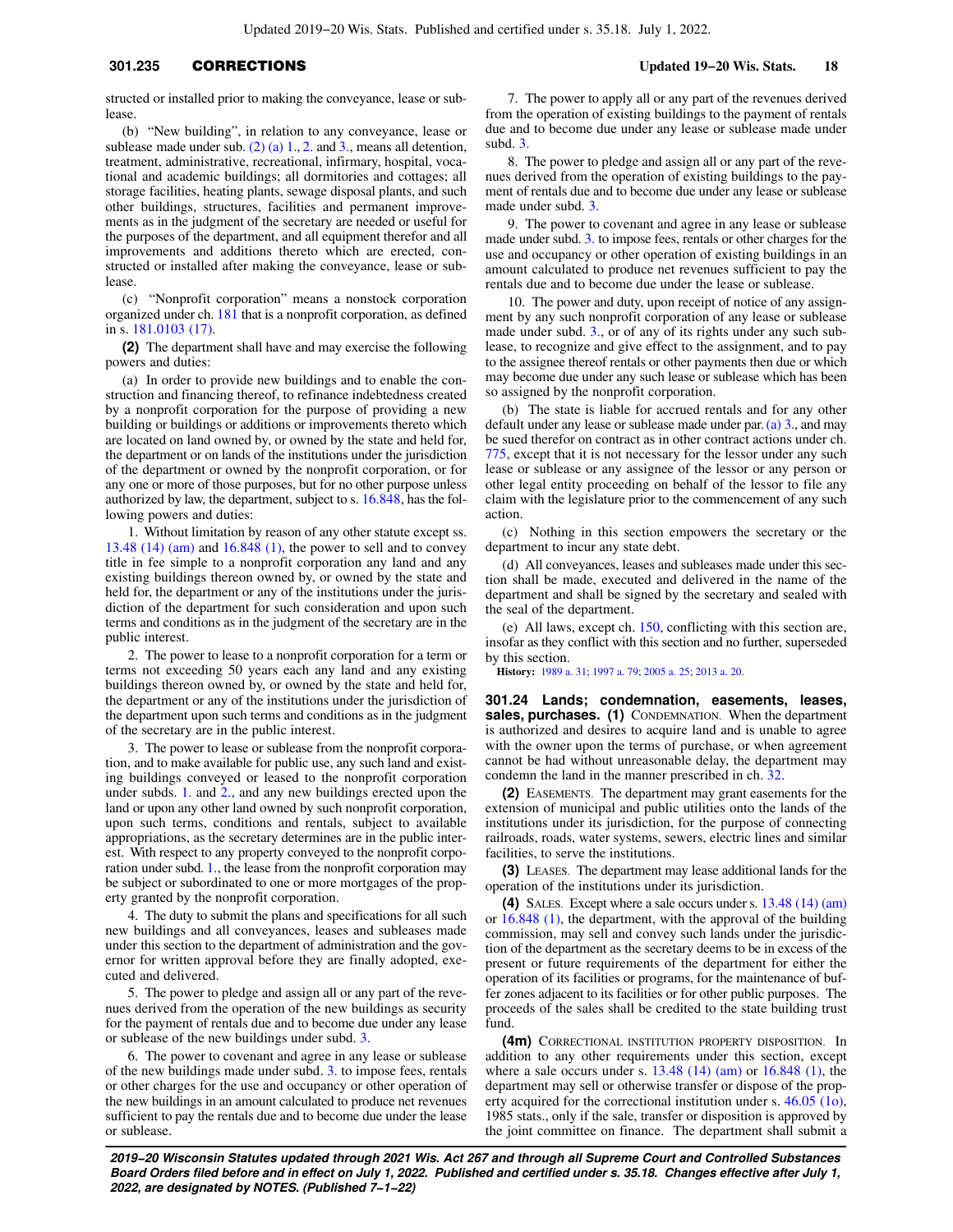plan for any such proposed transfer or disposition to the committee

**(5)** PURCHASES. The department, with the approval of and release of state building trust funds by the building commission, may acquire by purchase such lands, together with such improvements as are situated thereon, as the secretary deems necessary for the department's farm programs, or for the purpose of providing adequate buffer zones to its existing facilities, or for the purpose of eliminating flexuous boundaries in cooperation with owners of lands adjoining lands under the department's jurisdiction.

**(6)** LEASE OF LANDS FOR RADIO RANGE STATION. The department may lease state owned lands under its control situated in section 16, township 24 north, range 18 east, town of Seymour, Outagamie County, not exceeding 2 acres in extent, to the United States of America, to be used by the civil aeronautics administration for a radio range station. The terms of the lease shall be determined by the department and may grant to the lessee authority to erect navigational aids and other structures on such lands. Such lease shall not be effective unless approved by the governor in writing. **History:** [1989 a. 31](https://docs.legis.wisconsin.gov/document/acts/1989/31) ss. [974](https://docs.legis.wisconsin.gov/document/acts/1989/31,%20s.%20974), [975](https://docs.legis.wisconsin.gov/document/acts/1989/31,%20s.%20975), [2569](https://docs.legis.wisconsin.gov/document/acts/1989/31,%20s.%202569); [1989 a. 56](https://docs.legis.wisconsin.gov/document/acts/1989/56) s. [84](https://docs.legis.wisconsin.gov/document/acts/1989/56,%20s.%2084); [1995 a. 378;](https://docs.legis.wisconsin.gov/document/acts/1995/378) [2005 a. 25](https://docs.legis.wisconsin.gov/document/acts/2005/25); [2013 a. 20](https://docs.legis.wisconsin.gov/document/acts/2013/20).

**301.25 Sewer system at Taycheedah Correctional Institution.** The department, with the approval of the governor, may enter into an agreement containing terms, conditions and covenants approved by the building commission, to participate in the construction of a sanitary sewer system in the area adjacent to the Taycheedah Correctional Institution in the town of Taycheedah, Fond du Lac County; to connect the sewer system of the Taycheedah Correctional Institution thereto; to pay sewage disposal charges; and to grant easements or convey land to meet construction requirements.

**History:** [1975 c. 189](https://docs.legis.wisconsin.gov/document/acts/1975/189) s. [99 \(1\);](https://docs.legis.wisconsin.gov/document/acts/1975/189,%20s.%2099) [1975 c. 224](https://docs.legis.wisconsin.gov/document/acts/1975/224) s. [146m](https://docs.legis.wisconsin.gov/document/acts/1975/224,%20s.%20146m); [1989 a. 31](https://docs.legis.wisconsin.gov/document/acts/1989/31) s.[1069;](https://docs.legis.wisconsin.gov/document/acts/1989/31,%20s.%201069) Stats. 1989 s. 301.25; [2005 a. 25](https://docs.legis.wisconsin.gov/document/acts/2005/25); [2007 a. 20.](https://docs.legis.wisconsin.gov/document/acts/2007/20)

**301.26 Juvenile correctional services; state services. (1)** PROCEDURES. The department shall develop procedures for the implementation of this section and standards for the development and delivery of juvenile correctional services, and shall provide consultation and technical assistance to aid counties in the purchase of those services. The department shall establish information systems and monitoring and evaluation procedures to report periodically to the governor and legislature on the statewide impact of this section.

**(4)** STATE SERVICES. (a) Except as provided in pars. [\(c\)](https://docs.legis.wisconsin.gov/document/statutes/301.26(4)(c)) and [\(cm\),](https://docs.legis.wisconsin.gov/document/statutes/301.26(4)(cm)) the department of corrections shall bill counties, or the department of children and families shall deduct from the allocations under s.  $20.437$  (1) (cj), for the costs of care, services, and supplies purchased or provided by the department of corrections for each person receiving services under s. [938.183](https://docs.legis.wisconsin.gov/document/statutes/938.183) or [938.34](https://docs.legis.wisconsin.gov/document/statutes/938.34) or the department of health services for each person receiving services under s. [46.057](https://docs.legis.wisconsin.gov/document/statutes/46.057) or [51.35 \(3\).](https://docs.legis.wisconsin.gov/document/statutes/51.35(3)) The department of corrections may not bill a county, and the department of children and families may not deduct from a county's allocation, for the cost of care, services, and supplies provided to a person subject to an order under s. [938.183](https://docs.legis.wisconsin.gov/document/statutes/938.183) after the person reaches 18 years of age. Payment shall be due within 60 days after the billing date. If any payment has not been received within those 60 days, the department of children and families may withhold aid payments in the amount due from the appropriation under s.  $20.437$  (1) (cj).

(b) Assessment of costs under par. [\(a\)](https://docs.legis.wisconsin.gov/document/statutes/301.26(4)(a)) shall be made periodically on the basis of the per person per day cost estimate specified in par. (d)  $2, 3$ , and [4.](https://docs.legis.wisconsin.gov/document/statutes/301.26(4)(d)4.) Except as provided in pars. [\(bm\),](https://docs.legis.wisconsin.gov/document/statutes/301.26(4)(bm)) [\(c\),](https://docs.legis.wisconsin.gov/document/statutes/301.26(4)(c)) and [\(cm\),](https://docs.legis.wisconsin.gov/document/statutes/301.26(4)(cm)) liability shall apply to county departments under s. [46.215,](https://docs.legis.wisconsin.gov/document/statutes/46.215) [46.22](https://docs.legis.wisconsin.gov/document/statutes/46.22), or [46.23](https://docs.legis.wisconsin.gov/document/statutes/46.23) in the county of the court exercising jurisdiction under ch. [938](https://docs.legis.wisconsin.gov/document/statutes/ch.%20938) for each person receiving services from the department of corrections under s. [938.183](https://docs.legis.wisconsin.gov/document/statutes/938.183) or [938.34](https://docs.legis.wisconsin.gov/document/statutes/938.34) or the department of health services under s. [46.057](https://docs.legis.wisconsin.gov/document/statutes/46.057) or [51.35 \(3\)](https://docs.legis.wisconsin.gov/document/statutes/51.35(3)). Except as provided in pars.  $(bm)$ ,  $(c)$ , and  $(cm)$ , in multicounty court jurisdictions, the county of residency within the jurisdiction shall be liable for costs under this subsection. Assessment of costs under par.  $(a)$  shall also be made according to the general placement type or level of care provided, as defined by the department, and prorated according to the ratio of the amount designated under s. [48.526 \(3\) \(c\)](https://docs.legis.wisconsin.gov/document/statutes/48.526(3)(c)) to the total applicable estimated costs of care, services, and supplies provided by the department of corrections under ss. [938.183](https://docs.legis.wisconsin.gov/document/statutes/938.183) and [938.34](https://docs.legis.wisconsin.gov/document/statutes/938.34) and the department of health services under s. [46.057](https://docs.legis.wisconsin.gov/document/statutes/46.057) or [51.35 \(3\)](https://docs.legis.wisconsin.gov/document/statutes/51.35(3)).

(bm) Notwithstanding par. [\(b\)](https://docs.legis.wisconsin.gov/document/statutes/301.26(4)(b)), the county department under s. [46.215,](https://docs.legis.wisconsin.gov/document/statutes/46.215) [46.22](https://docs.legis.wisconsin.gov/document/statutes/46.22), or [46.23](https://docs.legis.wisconsin.gov/document/statutes/46.23) of the county of residency of a juvenile who has been adjudicated delinquent by a court of another county or by a court of another multicounty jurisdiction may voluntarily assume liability for the costs payable under par. [\(a\)](https://docs.legis.wisconsin.gov/document/statutes/301.26(4)(a)). A county department may assume liability under this paragraph by a written agreement signed by the director of the county department that assumes liability under this paragraph and the director of the county department that is otherwise liable under par. [\(b\).](https://docs.legis.wisconsin.gov/document/statutes/301.26(4)(b))

(c) Notwithstanding pars.  $(a)$ ,  $(b)$ , and  $(bm)$ , the department of corrections shall pay, from the appropriation under s. [20.410 \(3\)](https://docs.legis.wisconsin.gov/document/statutes/20.410(3)(hm)) [\(hm\),](https://docs.legis.wisconsin.gov/document/statutes/20.410(3)(hm)) [\(ho\).](https://docs.legis.wisconsin.gov/document/statutes/20.410(3)(ho)) or (hr), the costs of care, services, and supplies provided for each person receiving services under s. [46.057,](https://docs.legis.wisconsin.gov/document/statutes/46.057) [51.35](https://docs.legis.wisconsin.gov/document/statutes/51.35(3)) [\(3\),](https://docs.legis.wisconsin.gov/document/statutes/51.35(3)) [938.183](https://docs.legis.wisconsin.gov/document/statutes/938.183), or [938.34](https://docs.legis.wisconsin.gov/document/statutes/938.34) who was under the guardianship of the department of children and families pursuant to an order under ch. [48](https://docs.legis.wisconsin.gov/document/statutes/ch.%2048) at the time that the person was adjudicated delinquent.

(cm) 1. Notwithstanding pars. [\(a\)](https://docs.legis.wisconsin.gov/document/statutes/301.26(4)(a)), [\(b\)](https://docs.legis.wisconsin.gov/document/statutes/301.26(4)(b)), and [\(bm\),](https://docs.legis.wisconsin.gov/document/statutes/301.26(4)(bm)) the department shall transfer funds from the appropriation under s. [20.410](https://docs.legis.wisconsin.gov/document/statutes/20.410(3)(cg))  $(3)$  (cg) to the appropriations under s.  $20.410$  (3) (hm), [\(ho\),](https://docs.legis.wisconsin.gov/document/statutes/20.410(3)(ho)) and [\(hr\)](https://docs.legis.wisconsin.gov/document/statutes/20.410(3)(hr)) for the purpose of reimbursing juvenile correctional facilities, secured residential care centers for children and youth, alternate care providers, and community supervision providers for costs incurred beginning on July 1, 1996, for the care of any juvenile 14 years of age or over who has been placed in a juvenile correctional facility based on a delinquent act that is a violation of s. [943.23](https://docs.legis.wisconsin.gov/document/statutes/1999/943.23(1m)) [\(1m\)](https://docs.legis.wisconsin.gov/document/statutes/1999/943.23(1m)) or [\(1r\)](https://docs.legis.wisconsin.gov/document/statutes/1999/943.23(1r)), 1999 stats., s. [948.35,](https://docs.legis.wisconsin.gov/document/statutes/1999/948.35) 1999 stats., or s. [948.36](https://docs.legis.wisconsin.gov/document/statutes/1999/948.36), 1999 stats., or s. [939.32 \(1\) \(a\),](https://docs.legis.wisconsin.gov/document/statutes/939.32(1)(a)) [940.03,](https://docs.legis.wisconsin.gov/document/statutes/940.03) [940.06](https://docs.legis.wisconsin.gov/document/statutes/940.06), [940.21](https://docs.legis.wisconsin.gov/document/statutes/940.21), [940.225 \(1\),](https://docs.legis.wisconsin.gov/document/statutes/940.225(1)) [940.305](https://docs.legis.wisconsin.gov/document/statutes/940.305), [940.31](https://docs.legis.wisconsin.gov/document/statutes/940.31), [941.327 \(2\) \(b\) 4.,](https://docs.legis.wisconsin.gov/document/statutes/941.327(2)(b)4.) [943.02](https://docs.legis.wisconsin.gov/document/statutes/943.02), [943.10 \(2\)](https://docs.legis.wisconsin.gov/document/statutes/943.10(2)), [943.23](https://docs.legis.wisconsin.gov/document/statutes/943.23(1g)) [\(1g\)](https://docs.legis.wisconsin.gov/document/statutes/943.23(1g)), [943.32 \(2\),](https://docs.legis.wisconsin.gov/document/statutes/943.32(2)) [948.02 \(1\),](https://docs.legis.wisconsin.gov/document/statutes/948.02(1)) [948.025 \(1\),](https://docs.legis.wisconsin.gov/document/statutes/948.025(1)) or [948.30 \(2\)](https://docs.legis.wisconsin.gov/document/statutes/948.30(2)), that is a conspiracy to commit any of those violations, or that is an attempted violation of s. [943.32 \(2\)](https://docs.legis.wisconsin.gov/document/statutes/943.32(2)) and for the care of any juvenile 10 years of age or over who has been placed in a juvenile correctional facility or secured residential care center for children and youth for attempting or committing a violation of s. [940.01](https://docs.legis.wisconsin.gov/document/statutes/940.01) or for committing a violation of s. [940.02](https://docs.legis.wisconsin.gov/document/statutes/940.02) or [940.05](https://docs.legis.wisconsin.gov/document/statutes/940.05).

3. The per person daily reimbursement rate for juvenile correctional services under this paragraph shall be equal to the per person daily cost assessment to counties under par. [\(d\) 2.,](https://docs.legis.wisconsin.gov/document/statutes/301.26(4)(d)2.) [3.,](https://docs.legis.wisconsin.gov/document/statutes/301.26(4)(d)3.) and [4.](https://docs.legis.wisconsin.gov/document/statutes/301.26(4)(d)4.) for juvenile correctional services.

(ct) 1. Subject to subd. [2.](https://docs.legis.wisconsin.gov/document/statutes/301.26(4)(ct)2.) and notwithstanding ss. [16.50 \(2\),](https://docs.legis.wisconsin.gov/document/statutes/16.50(2)) [16.52](https://docs.legis.wisconsin.gov/document/statutes/16.52), [20.002 \(11\),](https://docs.legis.wisconsin.gov/document/statutes/20.002(11)) and [20.903](https://docs.legis.wisconsin.gov/document/statutes/20.903), if there is a deficit in the appropriation account under s. [20.410 \(3\) \(hm\)](https://docs.legis.wisconsin.gov/document/statutes/20.410(3)(hm)) at the close of a fiscal year, any unencumbered balance in the appropriation account under s. [20.410 \(3\) \(ho\)](https://docs.legis.wisconsin.gov/document/statutes/20.410(3)(ho)) at the close of that fiscal year, less the amounts required by s. [20.410 \(3\) \(ho\)](https://docs.legis.wisconsin.gov/document/statutes/20.410(3)(ho)) to be remitted to counties or transferred to the appropriation account under s. [20.410 \(3\) \(kx\),](https://docs.legis.wisconsin.gov/document/statutes/20.410(3)(kx)) and any unencumbered balance in the appropriation account under s. [20.410 \(3\) \(hr\)](https://docs.legis.wisconsin.gov/document/statutes/20.410(3)(hr)) at the close of that fiscal year, shall be transferred to the appropriation account under s.  $20.410$  (3) (hm), up to the amount that when added to other amounts credited to that appropriation account in that fiscal year equals the amount shown in the schedule under s. [20.005 \(3\)](https://docs.legis.wisconsin.gov/document/statutes/20.005(3)) for that appropriation account for that fiscal year.

2. The total amount transferred at the end of a fiscal year under subd. [1.](https://docs.legis.wisconsin.gov/document/statutes/301.26(4)(ct)1.) may not exceed the amount of the deficit in the appropriation account under s. [20.410 \(3\) \(hm\)](https://docs.legis.wisconsin.gov/document/statutes/20.410(3)(hm)) for that fiscal year, and if that deficit is less than the total amount of the unencumbered balances available for transfer under subd. [1.](https://docs.legis.wisconsin.gov/document/statutes/301.26(4)(ct)1.), the amount transferred from the appropriation accounts under s.  $20.410(3)$  (ho) and [\(hr\)](https://docs.legis.wisconsin.gov/document/statutes/20.410(3)(hr)) shall be in proportion to the respective unencumbered balance available for transfer from each of those appropriation accounts.

(cx) If, notwithstanding ss. [16.50 \(2\)](https://docs.legis.wisconsin.gov/document/statutes/16.50(2)), [16.52,](https://docs.legis.wisconsin.gov/document/statutes/16.52) [20.002 \(11\),](https://docs.legis.wisconsin.gov/document/statutes/20.002(11)) and [20.903,](https://docs.legis.wisconsin.gov/document/statutes/20.903) there is a deficit in the appropriation account under s.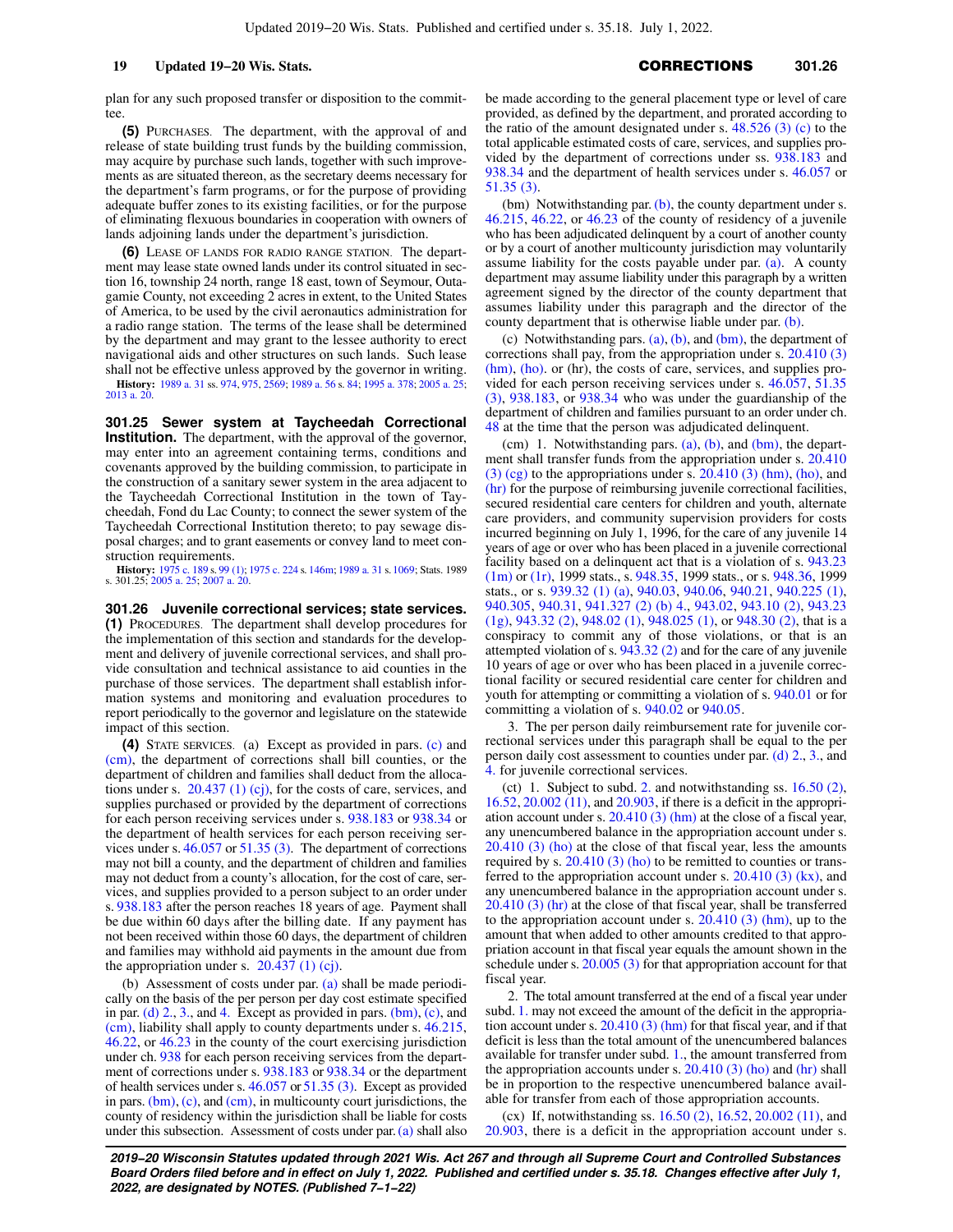# **301.26** CORRECTIONS **Updated 19−20 Wis. Stats. 20**

[20.410 \(3\) \(hm\)](https://docs.legis.wisconsin.gov/document/statutes/20.410(3)(hm)) at the close of a fiscal biennium, the governor shall, to address that deficit, increase each of the rates specified under s.  $301.26$  (4) (d) 2. and [3.](https://docs.legis.wisconsin.gov/document/statutes/301.26(4)(d)3.) for care in a Type 1 juvenile correctional facility and for care for juveniles transferred from a correctional institution by \$6, in addition to any increase due to actual costs, in the executive budget bill for each fiscal biennium, until the deficit under s.  $20.410(3)$  (hm) is eliminated.

(d) 1. Except as provided in pars. [\(e\)](https://docs.legis.wisconsin.gov/document/statutes/301.26(4)(e)) to  $(g)$ , for services under s. [938.34,](https://docs.legis.wisconsin.gov/document/statutes/938.34) all payments and deductions made under this subsection and uniform fee collections made under s. [301.03 \(18\)](https://docs.legis.wisconsin.gov/document/statutes/301.03(18)) shall be credited to the appropriation account under s. [20.410 \(3\) \(hm\).](https://docs.legis.wisconsin.gov/document/statutes/20.410(3)(hm))

1m. Except as provided in pars. [\(e\)](https://docs.legis.wisconsin.gov/document/statutes/301.26(4)(e)) to  $(g)$ , for services under s. [938.183](https://docs.legis.wisconsin.gov/document/statutes/938.183), all payments and deductions made under this subsection and uniform fee collections made under s. [301.03 \(18\)](https://docs.legis.wisconsin.gov/document/statutes/301.03(18)) shall be credited to the appropriation account under s. [20.410 \(3\) \(hm\).](https://docs.legis.wisconsin.gov/document/statutes/20.410(3)(hm))

2. Beginning on July 1, 2019, and ending on June 30, 2020, the per person daily cost assessment to counties shall be \$532 for care in a Type 1 juvenile correctional facility, as defined in s. [938.02 \(19\),](https://docs.legis.wisconsin.gov/document/statutes/938.02(19)) and \$532 for care for juveniles transferred from a juvenile correctional institution under s. [51.35 \(3\)](https://docs.legis.wisconsin.gov/document/statutes/51.35(3)). Beginning on July 1, 2021, and ending on June 30, 2022, the per person daily cost assessment to counties shall be \$1,154 for care in a Type 1 juvenile correctional facility, as defined in s. [938.02 \(19\)](https://docs.legis.wisconsin.gov/document/statutes/938.02(19)), and \$1,154 for care for juveniles transferred from a juvenile correctional institution under s. [51.35 \(3\).](https://docs.legis.wisconsin.gov/document/statutes/51.35(3))

3. Beginning on July 1, 2020, and ending on December 31, 2020, the per person daily cost assessment to counties shall be \$550 for care in a Type 1 juvenile correctional facility, as defined in s. [938.02 \(19\)](https://docs.legis.wisconsin.gov/document/statutes/938.02(19)), and \$550 for care for juveniles transferred from a juvenile correctional institution under s. [51.35 \(3\)](https://docs.legis.wisconsin.gov/document/statutes/51.35(3)). Beginning on January 1, 2021, and ending on June 30, 2021, the per person daily cost assessment to counties shall be \$615 for care in a Type 1 juvenile correctional facility, as defined in s. [938.02 \(19\)](https://docs.legis.wisconsin.gov/document/statutes/938.02(19)), and \$615 for care for juveniles transferred from a juvenile correctional institution under s. [51.35 \(3\).](https://docs.legis.wisconsin.gov/document/statutes/51.35(3)) Beginning on July 1, 2022, and ending on June 30, 2023, the per person daily cost assessment to counties shall be \$1,178 for care in a Type 1 juvenile correctional facility, as defined in s. [938.02 \(19\),](https://docs.legis.wisconsin.gov/document/statutes/938.02(19)) and \$1,178 for care for juveniles transferred from a juvenile correctional institution under s. [51.35](https://docs.legis.wisconsin.gov/document/statutes/51.35(3)) [\(3\)](https://docs.legis.wisconsin.gov/document/statutes/51.35(3)).

4. The per person daily cost assessment to counties for care in a foster home, group home, or residential care center for children and youth shall be an amount equal to the amount the provider charges the department for that care as authorized by the department of children and families.

5. The per person daily cost assessment to counties for community supervision services under s. [938.533](https://docs.legis.wisconsin.gov/document/statutes/938.533) shall be an amount determined by the department based on the cost of providing those services. In determining that assessment, the department may establish multiple rates for varying types and levels of service. The department shall calculate the amounts of that assessment and, if applicable, those rates prior to the beginning of each fiscal year and the secretary shall submit that proposed assessment and, if applicable, those proposed rates to the cochairpersons of the joint committee on finance for review of the committee. If the cochairpersons of the committee do not notify the secretary that the committee has scheduled a meeting for the purpose of reviewing that proposed assessment and, if applicable, those proposed rates within 14 working days after the date of the secretary's submittal, the department may implement that proposed assessment and those proposed rates. If, within 14 working days after the date of the secretary's submittal, the cochairpersons of the committee notify the secretary that the committee has scheduled a meeting for the purpose of reviewing that proposed assessment and, if applicable, those proposed rates, the department may implement that proposed assessment and those proposed rates only as approved by the committee.

(dt) Except as provided in pars. [\(e\)](https://docs.legis.wisconsin.gov/document/statutes/301.26(4)(e)) to  $(g)$ , for serious juvenile offender services, all uniform fee collections under s. [301.03 \(18\)](https://docs.legis.wisconsin.gov/document/statutes/301.03(18))

shall be credited to the appropriation account under s. [20.410 \(3\)](https://docs.legis.wisconsin.gov/document/statutes/20.410(3)(hm))  $(hm)$ 

(e) For alternate care services for delinquent juveniles under ss. [49.19 \(10\) \(d\),](https://docs.legis.wisconsin.gov/document/statutes/49.19(10)(d)) [938.48 \(4\)](https://docs.legis.wisconsin.gov/document/statutes/938.48(4)) and [\(14\)](https://docs.legis.wisconsin.gov/document/statutes/938.48(14)), and [938.52](https://docs.legis.wisconsin.gov/document/statutes/938.52) all payments and deductions made under this subsection and uniform fee collections under s. [301.03 \(18\)](https://docs.legis.wisconsin.gov/document/statutes/301.03(18)) shall be credited to the appropriation account under s. [20.410 \(3\) \(ho\)](https://docs.legis.wisconsin.gov/document/statutes/20.410(3)(ho)).

(ed) For alternate care services for serious juvenile offenders under ss. [49.19 \(10\) \(d\),](https://docs.legis.wisconsin.gov/document/statutes/49.19(10)(d)) [938.48 \(4\)](https://docs.legis.wisconsin.gov/document/statutes/938.48(4)) and [\(14\),](https://docs.legis.wisconsin.gov/document/statutes/938.48(14)) and [938.52](https://docs.legis.wisconsin.gov/document/statutes/938.52) all uniform fee collections under s. [301.03 \(18\)](https://docs.legis.wisconsin.gov/document/statutes/301.03(18)) shall be credited to the appropriation account under s. [20.410 \(3\) \(ho\).](https://docs.legis.wisconsin.gov/document/statutes/20.410(3)(ho))

(eg) For community supervision services under s. [938.533 \(2\),](https://docs.legis.wisconsin.gov/document/statutes/938.533(2)) all payments and deductions made under this subsection and uniform fee collections under s. [301.03 \(18\)](https://docs.legis.wisconsin.gov/document/statutes/301.03(18)) shall be credited to the appropriation account under s. [20.410 \(3\) \(hr\).](https://docs.legis.wisconsin.gov/document/statutes/20.410(3)(hr))

(f) For services under s. [51.35 \(3\)](https://docs.legis.wisconsin.gov/document/statutes/51.35(3)), payments made under par. [\(d\)](https://docs.legis.wisconsin.gov/document/statutes/301.26(4)(d)) for services to juveniles who are ineligible for medical assistance under subch. [IV of ch. 49](https://docs.legis.wisconsin.gov/document/statutes/subch.%20IV%20of%20ch.%2049) and uniform fee collections under s. [46.03 \(18\)](https://docs.legis.wisconsin.gov/document/statutes/46.03(18)) shall be deposited in the appropriation under s. [20.435 \(2\) \(gk\)](https://docs.legis.wisconsin.gov/document/statutes/20.435(2)(gk)) and all other payments made under this subsection shall be deposited in the general fund and treated as a nonappropriated receipt.

(g) For juvenile institutional services under ch. [938](https://docs.legis.wisconsin.gov/document/statutes/ch.%20938) and for the office of juvenile offender review, all payments and deductions made under this subsection and uniform fee collections under s. [301.03 \(18\)](https://docs.legis.wisconsin.gov/document/statutes/301.03(18)) shall be credited to the appropriation account under s. [20.410 \(3\) \(hm\).](https://docs.legis.wisconsin.gov/document/statutes/20.410(3)(hm))

**History:** [1995 a. 27](https://docs.legis.wisconsin.gov/document/acts/1995/27) ss. [6363p,](https://docs.legis.wisconsin.gov/document/acts/1995/27,%20s.%206363p) [9126 \(19\)](https://docs.legis.wisconsin.gov/document/acts/1995/27,%20s.%209126); [1995 a. 77](https://docs.legis.wisconsin.gov/document/acts/1995/77), [352,](https://docs.legis.wisconsin.gov/document/acts/1995/352) [416,](https://docs.legis.wisconsin.gov/document/acts/1995/416) [417;](https://docs.legis.wisconsin.gov/document/acts/1995/417) [1997 a. 27](https://docs.legis.wisconsin.gov/document/acts/1997/27), [35](https://docs.legis.wisconsin.gov/document/acts/1997/35)2, [237](https://docs.legis.wisconsin.gov/document/acts/1997/237), [252](https://docs.legis.wisconsin.gov/document/acts/1997/252); [1999 a. 9](https://docs.legis.wisconsin.gov/document/acts/1999/9), [32;](https://docs.legis.wisconsin.gov/document/acts/1999/32) [2001 a. 16](https://docs.legis.wisconsin.gov/document/acts/2001/16), [59,](https://docs.legis.wisconsin.gov/document/acts/2001/59) [109;](https://docs.legis.wisconsin.gov/document/acts/2001/109) [2003 a. 33](https://docs.legis.wisconsin.gov/document/acts/2003/33); [2005 a. 25](https://docs.legis.wisconsin.gov/document/acts/2005/25), [344;](https://docs.legis.wisconsin.gov/document/acts/2005/344) [2007](https://docs.legis.wisconsin.gov/document/acts/2007/20) [a. 20](https://docs.legis.wisconsin.gov/document/acts/2007/20) ss. [3112](https://docs.legis.wisconsin.gov/document/acts/2007/20,%20s.%203112) 16 312 16 (19); [2007 a. 97;](https://docs.legis.wisconsin.gov/document/acts/2007/97) [2009 a. 28;](https://docs.legis.wisconsin.gov/document/acts/2009/28)

**301.27 Meal and other charges; vending stands; com**missary; and butter and cheese. (1) CHARGES. In compliance with the compensation plan established under s. [230.12](https://docs.legis.wisconsin.gov/document/statutes/230.12(3)) [\(3\),](https://docs.legis.wisconsin.gov/document/statutes/230.12(3)) the department may make and determine charges for meals, living quarters, laundry, and other services furnished to employees of the state correctional institutions and members of the employee's family maintained as such. All moneys received from each person on account of these services shall be used for operation of the institutions under s.  $20.410(1)(a)$  and  $(3)(a)$  and  $(hm)$ . If a chaplain employed in any institution administered by the department is not furnished a residence by the state, \$1,800 or 20 percent of the chaplain's salary, whichever is greater, is designated as his or her housing allowance.

**(2)** VENDING STANDS. The department shall establish and maintain a revolving fund not exceeding \$100,000 in any of the state institutions administered by the department, for the education, recreation and convenience of the patients, inmates and employees, to be used for the operation of vending stands, canteen operations, reading clubs, musical organizations, religious programs, athletics and similar projects. The funds are exempt from s. [20.906](https://docs.legis.wisconsin.gov/document/statutes/20.906), but are subject to audit by the department and the legislative audit bureau in its discretion.

**(3)** COMMISSARY. With the approval of the governor and the director of personnel, the department, by rule, may provide employees in its institutions with laundry, food, housing and necessary furnishings.

**(4)** BUTTER AND CHEESE. No butter or cheese not made wholly and directly from pure milk or cream, salt and harmless coloring matter may be used in any of the institutions of the department, except for the institution authorized under s. [301.046 \(1\)](https://docs.legis.wisconsin.gov/document/statutes/301.046(1)) or a Type 2 prison.

**History:** [1989 a. 31](https://docs.legis.wisconsin.gov/document/acts/1989/31); [1991 a. 39](https://docs.legis.wisconsin.gov/document/acts/1991/39); [1995 a. 27](https://docs.legis.wisconsin.gov/document/acts/1995/27); [1999 a. 9](https://docs.legis.wisconsin.gov/document/acts/1999/9); [2013 a. 20](https://docs.legis.wisconsin.gov/document/acts/2013/20).

**301.28 Training of correctional officers. (1)** In this section, "correctional officer" means any person classified as a correctional officer employed by the state whose principal duty is the supervision of inmates at a prison, as defined in s.  $302.01$ .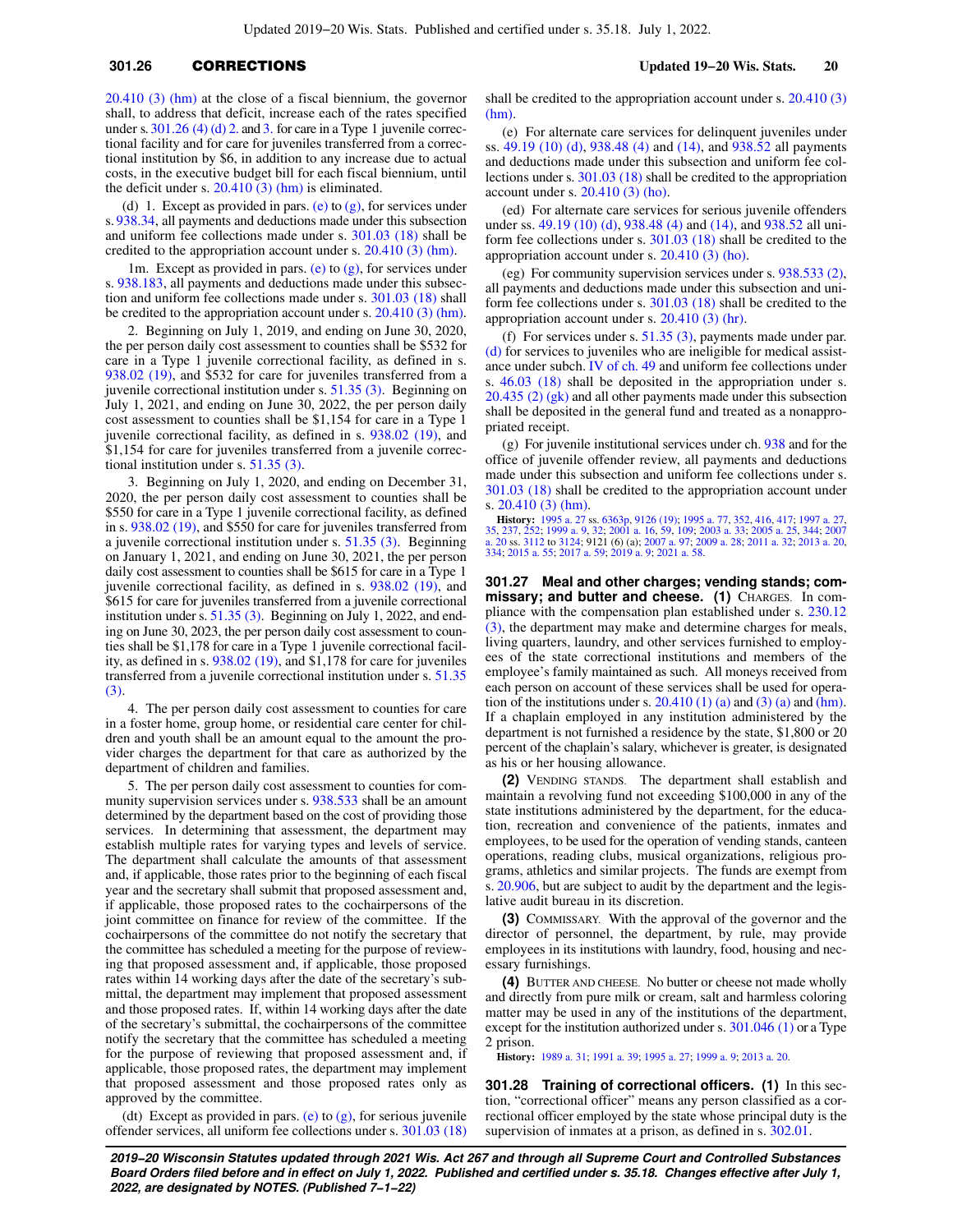**(2)** (a) Correctional officers serving under permanent appointment prior to July 31, 1981 are not required to meet any requirement under par. [\(b\)](https://docs.legis.wisconsin.gov/document/statutes/301.28(2)(b)) as a condition of continued employment. Failure of any such correctional officer to fulfill those requirements does not make that person ineligible for any promotional examination for which he or she is otherwise eligible. Those correctional officers may voluntarily participate in this program.

(b) No person may be permanently appointed as a correctional officer unless the person has satisfactorily completed a preservice training program approved by the department.

**History:** [1981 c. 20;](https://docs.legis.wisconsin.gov/document/acts/1981/20) [1989 a. 31](https://docs.legis.wisconsin.gov/document/acts/1989/31) s. [970](https://docs.legis.wisconsin.gov/document/acts/1989/31,%20s.%20970); Stats. 1989 s. 301.28; [1993 a. 377](https://docs.legis.wisconsin.gov/document/acts/1993/377); [1995](https://docs.legis.wisconsin.gov/document/acts/1995/27) [a. 27](https://docs.legis.wisconsin.gov/document/acts/1995/27).

**301.285 In−service and work experience training.** The department may conduct a program of in−service training and staff development and, in cooperation with educational institutions, provide facilities for work experience for students, including subsistence.

**History:** [1989 a. 31.](https://docs.legis.wisconsin.gov/document/acts/1989/31)

**301.286 State identification upon release from prison.** Before an individual is released from prison upon completion of his or her sentence or to parole or extended supervision, the department shall determine if the individual has an operator's license or a state identification card under ch. [343.](https://docs.legis.wisconsin.gov/document/statutes/ch.%20343) If the individual has neither, the department shall assist the individual in applying for a state identification card under s. [343.50](https://docs.legis.wisconsin.gov/document/statutes/343.50). The department shall determine if the individual is able to pay all or a portion of the fee under s. [343.50 \(5\)](https://docs.legis.wisconsin.gov/document/statutes/343.50(5)) from the individual's general fund account. The department shall pay any portion of the fee the individual is unable to pay from the individual's general fund account. **History:** [2007 a. 20.](https://docs.legis.wisconsin.gov/document/acts/2007/20)

**301.287 Correctional officer overtime.** The department shall maintain a central monitoring system to record the amount of overtime worked by correctional officers. **History:** [1991 a. 39.](https://docs.legis.wisconsin.gov/document/acts/1991/39)

**301.29 Bonds of employees; police powers; investigation of complaints. (2)** The superintendents of all the state correctional institutions, and the employees under them to whom they delegate police power, may arrest any person within or upon the grounds of the institutions whom they have reason to believe guilty of any offense against the laws or regulations governing the institutions; and for that purpose they shall possess the powers of constables.

**(3)** The department shall investigate complaints against any institution under its jurisdiction or against the officers or employees of the institutions. For that purpose, the secretary and such officers and employees as the secretary authorizes may summon and swear witnesses, take testimony and compel the production of books and papers. On its own initiative, the department may investigate the affairs of any institution. Any written communication or complaint addressed to the secretary by any inmate, employee or subordinate of an institution shall be immediately forwarded unopened to the addressee.

**History:** [1989 a. 31;](https://docs.legis.wisconsin.gov/document/acts/1989/31) [1997 a. 289.](https://docs.legis.wisconsin.gov/document/acts/1997/289)

**301.30 Inmate wages, allowances and release payments.** The department may pay a wage or an allowance and a release payment to inmates at its institutions. The department shall prescribe the amounts of pay and such hours, health and other conditions in connection with employment as are reasonable.

**History:** [1989 a. 31.](https://docs.legis.wisconsin.gov/document/acts/1989/31)

**301.31 Wages to prisoners.** The department may provide for assistance of prisoners on their discharge; for the support of their families while the prisoners are in confinement; or for the payment, either in full or ratably, of their obligations acknowledged by them in writing or which have been reduced to judgment

by the allowance of moderate wages, to be paid from the operation, maintenance, farm and construction appropriations of the institution in which they are confined. Until the prisoner's final discharge, the funds arising from the wages shall be under the control of the officer in charge of the institution and shall be used for the benefit of the prisoner, the prisoner's family and other obligations specified in this section. Earnings by inmates working in the prison industries and the retention and distribution thereof shall be governed by ss. [303.01 \(4\)](https://docs.legis.wisconsin.gov/document/statutes/303.01(4)) and [\(8\)](https://docs.legis.wisconsin.gov/document/statutes/303.01(8)) and [303.06 \(2\)](https://docs.legis.wisconsin.gov/document/statutes/303.06(2)). **History:** [1989 a. 31](https://docs.legis.wisconsin.gov/document/acts/1989/31); [1991 a. 269.](https://docs.legis.wisconsin.gov/document/acts/1991/269)

**301.315 Corrections programs report.** The department shall report to the joint committee on finance with a proposal to address negative cash balances associated with closed industries or other corrections programs through the use of moneys appropriated under s. [20.410](https://docs.legis.wisconsin.gov/document/statutes/20.410) as of the date of the proposal. **History:** [1989 a. 31](https://docs.legis.wisconsin.gov/document/acts/1989/31).

**301.32 Property of prisoners, residents and probationers. (1)** PROPERTY DELIVERED TO WARDEN OR SUPERINTEN-DENT; CREDIT AND DEBIT. All money and other property delivered to an employee of any state correctional institution for the benefit of a prisoner or resident shall be delivered to the warden or superintendent, who shall enter the property upon his or her accounts to the credit of the prisoner or resident. The property may be used only under the direction and with the approval of the superintendent or warden and for the crime victim and witness assistance surcharge under s. [973.045 \(4\)](https://docs.legis.wisconsin.gov/document/statutes/973.045(4)), the delinquency victim and witness assistance surcharge under s. [938.34 \(8d\) \(c\),](https://docs.legis.wisconsin.gov/document/statutes/938.34(8d)(c)) the deoxyribonucleic acid analysis surcharge under s. [973.046 \(1r\)](https://docs.legis.wisconsin.gov/document/statutes/973.046(1r)), the child pornography surcharge under s. [973.042,](https://docs.legis.wisconsin.gov/document/statutes/973.042) the drug offender diversion surcharge under s. [973.043,](https://docs.legis.wisconsin.gov/document/statutes/973.043) victim restitution under s. [973.20](https://docs.legis.wisconsin.gov/document/statutes/973.20(11)(c)) [\(11\) \(c\)](https://docs.legis.wisconsin.gov/document/statutes/973.20(11)(c)), or the benefit of the prisoner or resident. If the money remains uncalled for for one year after the prisoner's or resident's death or departure from the state correctional institution, the superintendent shall deposit it in the general fund. If any prisoner or resident leaves property, other than money, uncalled for at a state correctional institution for one year, the superintendent shall sell the property and deposit the proceeds in the general fund, donate the property to a public agency or private, nonprofit organization or destroy the property. If any person satisfies the department, within 5 years after the deposit, of his or her right to the deposit, the department shall direct the department of administration to draw its warrant in favor of the claimant and it shall charge the same to the appropriation made by s. [20.913 \(3\) \(bm\).](https://docs.legis.wisconsin.gov/document/statutes/20.913(3)(bm))

**(2)** CENTRAL RECEPTION UNIT; EXCEPTION. Notwithstanding sub. [\(1\)](https://docs.legis.wisconsin.gov/document/statutes/301.32(1)) and s. [302.13,](https://docs.legis.wisconsin.gov/document/statutes/302.13) an inmate account need not be opened or maintained for an inmate placed at the central reception unit at the Dodge Correctional Institution.

**(3)** PROPERTY DELIVERED TO EMPLOYEE. All money or other property paid or delivered to a probation, extended supervision and parole agent or other employee of the department by or for the benefit of any person on probation, extended supervision or parole shall be immediately transmitted to the department and it shall enter the same upon its books to his or her credit. The property shall be used only under the direction of the department.

**History:** [1989 a. 31](https://docs.legis.wisconsin.gov/document/acts/1989/31) ss. [980,](https://docs.legis.wisconsin.gov/document/acts/1989/31,%20s.%20980) [981,](https://docs.legis.wisconsin.gov/document/acts/1989/31,%20s.%20981) [2569;](https://docs.legis.wisconsin.gov/document/acts/1989/31,%20s.%202569) [1991 a. 189,](https://docs.legis.wisconsin.gov/document/acts/1991/189) [315;](https://docs.legis.wisconsin.gov/document/acts/1991/315) [1993 a. 16](https://docs.legis.wisconsin.gov/document/acts/1993/16); [1995 a. 27](https://docs.legis.wisconsin.gov/document/acts/1995/27), [417;](https://docs.legis.wisconsin.gov/document/acts/1995/417) [1997 a. 27,](https://docs.legis.wisconsin.gov/document/acts/1997/27) [283,](https://docs.legis.wisconsin.gov/document/acts/1997/283) [289;](https://docs.legis.wisconsin.gov/document/acts/1997/289) [2001 a. 103](https://docs.legis.wisconsin.gov/document/acts/2001/103); [2005 a. 25,](https://docs.legis.wisconsin.gov/document/acts/2005/25) [433;](https://docs.legis.wisconsin.gov/document/acts/2005/433) [2013 a. 20;](https://docs.legis.wisconsin.gov/document/acts/2013/20) [2015 a. 355.](https://docs.legis.wisconsin.gov/document/acts/2015/355) **Cross−reference:** See also ch. [DOC 309](https://docs.legis.wisconsin.gov/document/administrativecode/ch.%20DOC%20309), Wis. adm. code.

Sub. (1) and s. 973.20 (11) (c) codify common law by specifically authorizing the Department of Corrections to take restitution from an inmate's account at an amount or a percentage the department determines is reasonable for payment to victims. State v. Williams, [2018 WI App 20,](https://docs.legis.wisconsin.gov/document/courts/2018%20WI%20App%2020) [380 Wis. 2d 440](https://docs.legis.wisconsin.gov/document/courts/380%20Wis.%202d%20440), [909 N.W.2d 177,](https://docs.legis.wisconsin.gov/document/courts/909%20N.W.2d%20177) [17−0320](https://docs.legis.wisconsin.gov/document/wicourtofappeals/17-0320).

The Department of Corrections was authorized under sub. (1) to take money delivered to the defendant's prison account to satisfy unpaid restitution ordered in a judgment that imposed a sentence that the defendant had completed because using that money to pay restitution was for the defendant's benefit within the meaning of sub. (1), regardless of whether the restitution ordered in the judgment was directly enforceable against the defendant. Markovic v. Litscher, [2018 WI App 44](https://docs.legis.wisconsin.gov/document/courts/2018%20WI%20App%2044), [383 Wis.](https://docs.legis.wisconsin.gov/document/courts/383%20Wis.%202d%20576) [2d 576](https://docs.legis.wisconsin.gov/document/courts/383%20Wis.%202d%20576), [916 N.W.2d 202,](https://docs.legis.wisconsin.gov/document/courts/916%20N.W.2d%20202) [17−2206](https://docs.legis.wisconsin.gov/document/wicourtofappeals/17-2206).

This section does not create a property interest in items prohibited by administrative rule because these items have not been delivered to prison employees for the ben-efit of inmates. Prohibited items are contraband subject to seizure. Escobar v. Landwehr, [837 F. Supp. 284](https://docs.legis.wisconsin.gov/document/courts/837%20F.%20Supp.%20284) (1993).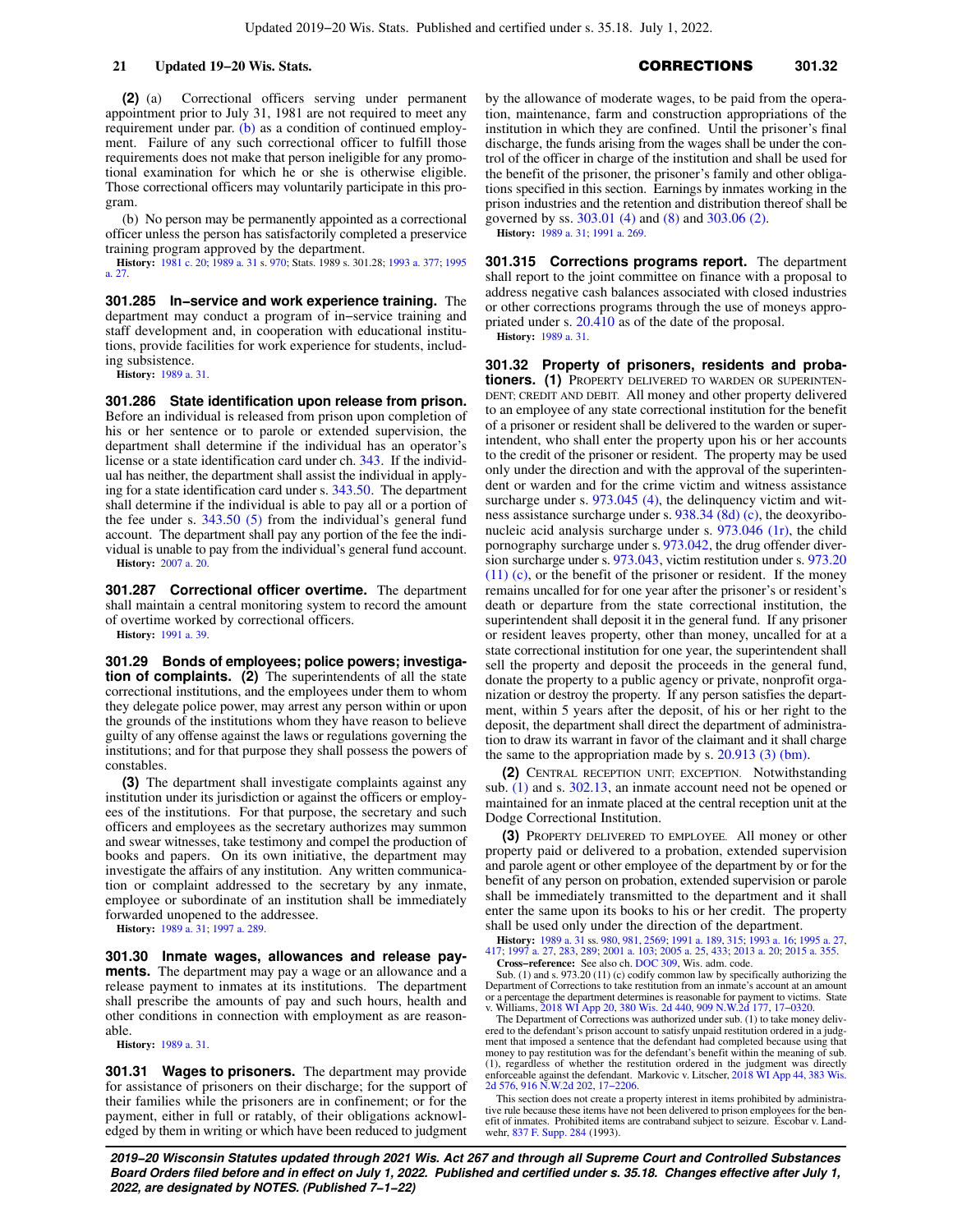**301.323 Vendors of personal property items. (1)** The department shall permit an inmate in a state correctional institution, or a 3rd party on behalf of an inmate, to purchase department−approved hobby, religious, and other personal property items from a vendor that is contracted with under sub. [\(2\).](https://docs.legis.wisconsin.gov/document/statutes/301.323(2)) The department shall ensure that inmates have equal access to the approved items offered by each vendor, and the department may not give any preference to any contracted vendor.

**(2)** Through a competitive bid for contractual services under s. [16.75,](https://docs.legis.wisconsin.gov/document/statutes/16.75) the department shall contract with not fewer than 3 vendors to provide department−approved hobby, religious, and other personal property items for purchase by an inmate in a state correctional institution or by a 3rd party on behalf of an inmate. The department may contract with 2 vendors if it receives fewer than 3 bids satisfying the bid criteria. All contract specifications for contracts awarded under this subsection, including those specified in sub.  $(3)$ , shall be included in a single solicitation for bids.

**(3)** Each vendor that is contracted with under sub. [\(2\)](https://docs.legis.wisconsin.gov/document/statutes/301.323(2)) shall allow for an inmate, or a 3rd party on behalf of an inmate, to purchase the approved items from a catalog and through an online Internet site.

**(4)** The department shall ensure that each vendor that receives a contract under sub. [\(2\)](https://docs.legis.wisconsin.gov/document/statutes/301.323(2)) offers substantially all of the types of items that are approved by the department.

**History:** [2021 a. 264.](https://docs.legis.wisconsin.gov/document/acts/2021/264)

**301.325 Prisoner reimbursement to the state.** The department may charge a prisoner or a prisoner's estate for some or all of the costs to the department of the prisoner's incarceration or burial or cremation and burial under s.  $157.02$  (5). The department may collect from the inmate or his or her estate during his or her incarceration or after his or her release or death, or both. If the prisoner has paid all victim restitution ordered under s. [973.20](https://docs.legis.wisconsin.gov/document/statutes/973.20) or if the department has collected victim restitution pursuant to s. [973.20 \(11\) \(f\),](https://docs.legis.wisconsin.gov/document/statutes/973.20(11)(f)) the department may use any remaining money held for a prisoner under s. [301.32 \(1\)](https://docs.legis.wisconsin.gov/document/statutes/301.32(1)) to pay for some or all of the costs to the department for the prisoner's burial or cremation and burial under s. [157.02 \(5\)](https://docs.legis.wisconsin.gov/document/statutes/157.02(5)). Upon the request of the department, the attorney general may bring a civil action to recover costs under this section that the department has been unable to collect. The department may not recover under this section for any costs already recovered as otherwise provided in chs. [301](https://docs.legis.wisconsin.gov/document/statutes/ch.%20301) to [303](https://docs.legis.wisconsin.gov/document/statutes/ch.%20303). The department shall promulgate rules providing a method of charging under this section that is based on a prisoner's ability to pay and providing procedures for collection of the costs.

**History:** [1995 a. 27;](https://docs.legis.wisconsin.gov/document/acts/1995/27) [2017 a. 246.](https://docs.legis.wisconsin.gov/document/acts/2017/246)

**301.328 Judgment for litigation loans to prisoners. (1)** In this section, "litigation loan" means a loan made to a prisoner by the department to pay for paper, photocopying, postage or other expenses associated with litigation commenced by the prisoner.

**(1m)** No prisoner may receive more than \$100 annually in litigation loans, except that any amount of the debt the prisoner repays during the year may be advanced to the prisoner again without counting against the \$100 litigation loan limit. No prisoner may receive a litigation loan in any amount until he or she has repaid a prior loan in full or has made arrangements for repayment.

**(2)** If a prisoner fails to repay a litigation loan to the department, the warden of the institution where the prisoner is incarcerated, imprisoned, confined or detained may submit a certification under oath to the clerk of circuit court in the county where the institution is located. The certification shall state the amount of litigation loans unpaid, the name and location of the prisoner and such other information as the court considers necessary. The court shall order that the amount certified by the warden be a judgment on behalf of the state and against the prisoner if the prisoner fails to submit a written objection to the court within 20 days after the court receives the certification from the warden. If the prisoner

timely submits a written objection to the certification, the court shall consider the objection to be a complaint in a civil action and proceed under the rules of procedure under ch. [799](https://docs.legis.wisconsin.gov/document/statutes/ch.%20799), without requiring the service of a summons or the payment of filing fees.

**(3)** At the same time that the warden submits the certification to the court, the warden shall provide the prisoner with a copy of the certification. The warden shall attach to the certification provided to the prisoner a notice informing the prisoner of all of the following:

(a) That if the prisoner fails to submit a written objection to the court within 20 days after the court receives the certification from the warden, the court shall order that the amount certified by the warden be a judgment on behalf of the state and against the prisoner.

(b) The name and address of the circuit court where the certification was submitted.

(c) That if the prisoner timely objects to the certification, the objection will be considered a complaint for purposes of the commencement of a civil suit under ch. [799](https://docs.legis.wisconsin.gov/document/statutes/ch.%20799).

(d) That the prisoner is required to submit a copy of the objection to the warden at the time he or she submits the objection to the clerk of circuit court.

**History:** [1997 a. 133;](https://docs.legis.wisconsin.gov/document/acts/1997/133) [2011 a. 32](https://docs.legis.wisconsin.gov/document/acts/2011/32).

**301.33 Freedom of worship; religious ministration. (1)** Subject to reasonable exercise of the privilege, members of the clergy of all religious faiths shall have an opportunity, at least once each week, to conduct religious services within the state correctional institutions. Attendance at the services is voluntary.

**(2)** Every inmate shall receive, upon request, religious ministration and sacraments according to the inmate's faith.

**(3)** Every inmate who requests it shall have the use of the Bible.

**History:** [1989 a. 31](https://docs.legis.wisconsin.gov/document/acts/1989/31).

The state must make copies of the Quran available to prisoners to the same extent that Bibles are made available. Pitts v. Knowles, [339 F. Supp. 1183](https://docs.legis.wisconsin.gov/document/courts/339%20F.%20Supp.%201183) (1972).

**301.335 Treatment records.** Section [51.30](https://docs.legis.wisconsin.gov/document/statutes/51.30) applies to treatment records, as defined in s. [51.30 \(1\) \(b\)](https://docs.legis.wisconsin.gov/document/statutes/51.30(1)(b)), maintained by the department of corrections in regard to children adjudged delinquent. The department has the same authority, including rule− making authority, with regard to treatment records maintained by the department that is granted to the department of health services under s. [51.30](https://docs.legis.wisconsin.gov/document/statutes/51.30).

**History:** [1989 a. 31](https://docs.legis.wisconsin.gov/document/acts/1989/31); [1995 a. 27](https://docs.legis.wisconsin.gov/document/acts/1995/27) s. [9126 \(19\);](https://docs.legis.wisconsin.gov/document/acts/1995/27,%20s.%209126) [2007 a. 20](https://docs.legis.wisconsin.gov/document/acts/2007/20) s. [9121 \(6\) \(a\)](https://docs.legis.wisconsin.gov/document/acts/2007/20,%20s.%209121).

### **301.35 Law enforcement officer access to department records. (1)** In this section:

(a) "Law enforcement officer" has the meaning given in s. [165.85 \(2\) \(c\)](https://docs.legis.wisconsin.gov/document/statutes/165.85(2)(c)).

(b) "Record" has the meaning given in s. [19.32 \(2\)](https://docs.legis.wisconsin.gov/document/statutes/19.32(2)).

**(2)** The department shall allow a law enforcement officer access to a departmental record if the record pertains to any of the following persons who resides or is planning to reside in the officer's territorial jurisdiction:

- (a) A probationer.
- (b) A parolee.
- (bm) A person on extended supervision.
- (c) A prisoner confined under s. [301.046](https://docs.legis.wisconsin.gov/document/statutes/301.046).
- 

(d) A participant in the intensive sanctions program under s. [301.048](https://docs.legis.wisconsin.gov/document/statutes/301.048).

(e) A participant in the serious juvenile offender program under s. [938.538](https://docs.legis.wisconsin.gov/document/statutes/938.538).

**History:** [1993 a. 98](https://docs.legis.wisconsin.gov/document/acts/1993/98); [1995 a. 77](https://docs.legis.wisconsin.gov/document/acts/1995/77); [1997 a. 283.](https://docs.legis.wisconsin.gov/document/acts/1997/283)

**301.36 General supervision and inspection by department. (1)** GENERAL AUTHORITY. The department shall investigate and supervise all of the state prisons under s. [302.01](https://docs.legis.wisconsin.gov/document/statutes/302.01), all juvenile correctional facilities, all secured residential care centers for children and youth, and all juvenile detention facilities and famil-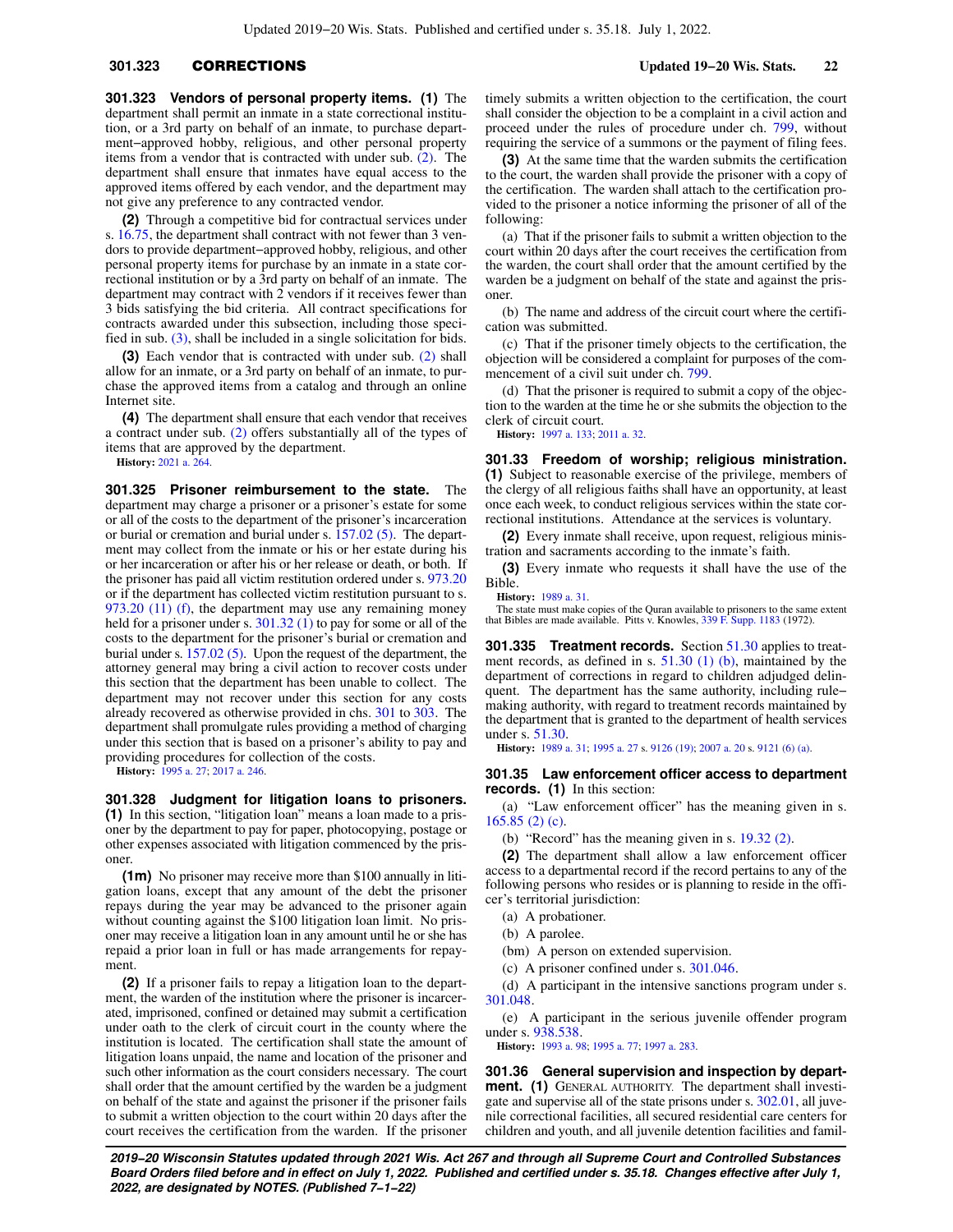iarize itself with all of the circumstances affecting their management and usefulness.

**(2)** PRISONS. The department shall visit all places in which persons convicted or suspected of crime are confined, and ascertain their arrangement for the separation of the hardened criminals from juvenile offenders and persons suspected of crime or detained as witnesses; collect statistics concerning the inmates, their treatment, employment and reformation; and collect information of other facts and considerations affecting the increase or decrease of crime.

**(3)** INSPECTIONS. The department shall inquire into the methods of treatment, instruction, government and management of inmates of the institutions mentioned in this section; the conduct of their trustees, managers, directors, superintendents and other officers and employees; the condition of the buildings, grounds and all other property pertaining to the institutions, and all other matters pertaining to their usefulness and management; and recommend to the officers in charge such changes and additional provisions as it deems proper.

**(4)** FREQUENCY OF INSPECTIONS. The department shall inspect and investigate each institution at least annually and, when directed by the governor, it shall conduct a special investigation into an institution's management, or anything connected with its management, and report to the governor the testimony taken, the facts found and conclusions drawn.

**(5)** ENFORCEMENT BY ATTORNEY GENERAL AND DISTRICT ATTORNEYS. Upon request of the department, the attorney general or the district attorney serving the proper county shall aid in any investigation, inspection, hearing or trial had under this chapter or those sections of ch. [938](https://docs.legis.wisconsin.gov/document/statutes/ch.%20938) relating to powers of the department, and shall institute and prosecute all necessary actions or proceedings for the enforcement of those provisions and for the punishment of violations of those provisions. The attorney general or district attorney so requested shall report or confer with the department regarding the request, within 30 days after receipt of the request.

**(6)** OPPORTUNITY TO INSPECT. All trustees, managers, directors, superintendents and other officers or employees of the institutions shall at all times afford to every member of the department and its agents, unrestrained facility for inspection of and free access to all parts of the buildings and grounds and to all books and papers of the institutions; and shall give, either verbally or in writing, such information as the department requires. Any person who violates this subsection shall forfeit not less than \$10 nor more than \$100.

**(7)** TESTIMONIAL POWER; EXPENSES. The director or any person delegated by the director may administer oaths, take testimony and cause depositions to be taken. All expenses of the investigations, including fees of officers and witnesses, shall be charged to the appropriation for the department.

**(8)** STATISTICS TO BE FURNISHED. Wherever the department is required to collect statistics, the person or agency shall furnish the required statistics on request.

**(9)** COOPERATION WITH LOCAL GOVERNING BODIES. Upon request by the governing body of a city, village, or town in which a juvenile correctional facility established under s. [301.16 \(1w\)](https://docs.legis.wisconsin.gov/document/statutes/301.16(1w)) is located, the department shall meet with the governing body to discuss matters of local concern pertaining to the juvenile correctional facility.

**History:** [1989 a. 31,](https://docs.legis.wisconsin.gov/document/acts/1989/31) [107;](https://docs.legis.wisconsin.gov/document/acts/1989/107) [1995 a. 27](https://docs.legis.wisconsin.gov/document/acts/1995/27), [77;](https://docs.legis.wisconsin.gov/document/acts/1995/77) [1999 a. 9](https://docs.legis.wisconsin.gov/document/acts/1999/9); [2005 a. 344;](https://docs.legis.wisconsin.gov/document/acts/2005/344) [2019 a. 8.](https://docs.legis.wisconsin.gov/document/acts/2019/8) **Cross−reference:** See also ss. [DOC 346.01](https://docs.legis.wisconsin.gov/document/administrativecode/DOC%20346.01), [348.01,](https://docs.legis.wisconsin.gov/document/administrativecode/DOC%20348.01) [349.01,](https://docs.legis.wisconsin.gov/document/administrativecode/DOC%20349.01) and [350.01](https://docs.legis.wisconsin.gov/document/administrativecode/DOC%20350.01), Wis. adm. code.

**301.37 County buildings; establishment, approval, inspection.** (1) The department shall fix reasonable standards and regulations for the design, construction, repair, and maintenance of all houses of correction, reforestation camps maintained under s. [303.07,](https://docs.legis.wisconsin.gov/document/statutes/303.07) jails, as defined in s. [302.30,](https://docs.legis.wisconsin.gov/document/statutes/302.30) extensions of jails under s. [59.54 \(14\) \(g\),](https://docs.legis.wisconsin.gov/document/statutes/59.54(14)(g)) rehabilitation facilities under s. [59.53 \(8\),](https://docs.legis.wisconsin.gov/document/statutes/59.53(8)) lockup facilities, as defined in s. [302.30](https://docs.legis.wisconsin.gov/document/statutes/302.30), work camps under s. [303.10,](https://docs.legis.wisconsin.gov/document/statutes/303.10) Huber facilities under s. [303.09,](https://docs.legis.wisconsin.gov/document/statutes/303.09) and, after consulting with the department of children and families, all juvenile detention facilities and secured residential care centers for children and youth, with respect to their adequacy and fitness for the needs which they are to serve.

**(1m)** The rules promulgated by the department under sub. [\(1\)](https://docs.legis.wisconsin.gov/document/statutes/301.37(1)) shall allow a secured residential care center for children and youth to use less restrictive physical security barriers than a Type 1 juvenile correctional facility while ensuring the safety of the public, staff, and youth. The rules promulgated under sub. [\(1\)](https://docs.legis.wisconsin.gov/document/statutes/301.37(1)) shall allow a secured residential care center for children and youth to be located in a portion of a juvenile detention facility or a Type 1 juvenile correctional facility. A secured residential care center for children and youth that is located in a portion of a juvenile detention facility or a Type 1 juvenile correctional facility shall provide trauma−informed, evidence−based programming and services as required by the department under s. [938.48 \(16\) \(b\)](https://docs.legis.wisconsin.gov/document/statutes/938.48(16)(b)).

**(2)** The selection and purchase of the site, and the plans, specifications and erection of buildings, for the institutions is subject to the review and approval of the department. Department review shall include review of the proposed program to be carried out by the institution.

**(3)** Before any such building is occupied, and at least annually thereafter, the department shall inspect each institution with respect to safety, sanitation, adequacy and fitness, report to the authorities conducting the institution any deficiency found and order the necessary work to correct it or a new building. If within 6 months thereafter the work is not commenced, or not completed within a reasonable period thereafter, to the satisfaction of the department, the department shall suspend the allowance of state aid for, and prohibit the use of, the building until the order is complied with.

**(4)** The department's standards and regulations under sub. [\(1\)](https://docs.legis.wisconsin.gov/document/statutes/301.37(1)) for county jails apply to tribal jails used under s. [302.445.](https://docs.legis.wisconsin.gov/document/statutes/302.445) At least annually, the department shall inspect each such tribal jail with respect to safety, sanitation, adequacy and fitness, report to the sheriff and the tribal jail authorities regarding any deficiency found and order the necessary work to correct it. If within 6 months thereafter the work is not commenced, or not completed within a reasonable period thereafter to the satisfaction of the department, the department shall prohibit the use of the tribal jail for purposes of s. [302.445](https://docs.legis.wisconsin.gov/document/statutes/302.445) until the order is complied with.

**(5)** The department's standards and regulations under sub. [\(1\)](https://docs.legis.wisconsin.gov/document/statutes/301.37(1)) for juvenile detention facilities apply to private juvenile detention facilities used under s. [938.222](https://docs.legis.wisconsin.gov/document/statutes/938.222). At least annually, the department shall inspect each such private juvenile detention facility with respect to safety, sanitation, adequacy, and fitness, report to the county board and the private entity operating the private juvenile detention facility regarding any deficiency found and order the necessary work to correct it. If within 6 months thereafter the work is not commenced, or not completed within a reasonable period thereafter to the satisfaction of the department, the department shall prohibit the use of the private juvenile detention facility for purposes of s. [938.222](https://docs.legis.wisconsin.gov/document/statutes/938.222) until the order is complied with.

**History:** [1989 a. 31,](https://docs.legis.wisconsin.gov/document/acts/1989/31) [107;](https://docs.legis.wisconsin.gov/document/acts/1989/107) [1993 a. 48;](https://docs.legis.wisconsin.gov/document/acts/1993/48) [1995 a. 27](https://docs.legis.wisconsin.gov/document/acts/1995/27) s. [9126 \(19\);](https://docs.legis.wisconsin.gov/document/acts/1995/27,%20s.%209126) [1995 a. 201](https://docs.legis.wisconsin.gov/document/acts/1995/201), [281](https://docs.legis.wisconsin.gov/document/acts/1995/281); [1997 a. 27](https://docs.legis.wisconsin.gov/document/acts/1997/27), [35](https://docs.legis.wisconsin.gov/document/acts/1997/35); [1999 a. 9;](https://docs.legis.wisconsin.gov/document/acts/1999/9) [2005 a. 344](https://docs.legis.wisconsin.gov/document/acts/2005/344); [2007 a. 20;](https://docs.legis.wisconsin.gov/document/acts/2007/20) [2017 a. 185](https://docs.legis.wisconsin.gov/document/acts/2017/185); [2019 a. 8.](https://docs.legis.wisconsin.gov/document/acts/2019/8) **Cross−reference:** See also ss. [DOC 346.01,](https://docs.legis.wisconsin.gov/document/administrativecode/DOC%20346.01) [349.01](https://docs.legis.wisconsin.gov/document/administrativecode/DOC%20349.01), and [350.01,](https://docs.legis.wisconsin.gov/document/administrativecode/DOC%20350.01) Wis. adm. code.

**301.373 Operating loss reimbursement program.** The department shall reimburse a county that operates a secured residential care center for children and youth that holds female juveniles in secure custody and that was established using funding from the grant program under [2017 Wisconsin Act 185,](https://docs.legis.wisconsin.gov/document/acts/2017/185) section [110 \(4\)](https://docs.legis.wisconsin.gov/document/acts/2017/185,%20s.%20110), for any annual net operating loss for the services and facilities offered to female juveniles. A county seeking reimbursement under this section shall submit its request and supporting financial statements for the prior fiscal year to the department and the legislative audit bureau in a format prescribed by the department. The department shall reimburse the county for the amount of the net operating loss, as determined by the legislative audit bureau under s. [13.94 \(1\) \(v\)](https://docs.legis.wisconsin.gov/document/statutes/13.94(1)(v)), from the appropriation under s. [20.410 \(3\)](https://docs.legis.wisconsin.gov/document/statutes/20.410(3)(f)) [\(f\).](https://docs.legis.wisconsin.gov/document/statutes/20.410(3)(f)) The department may pay for the cost of the audit by the legisla-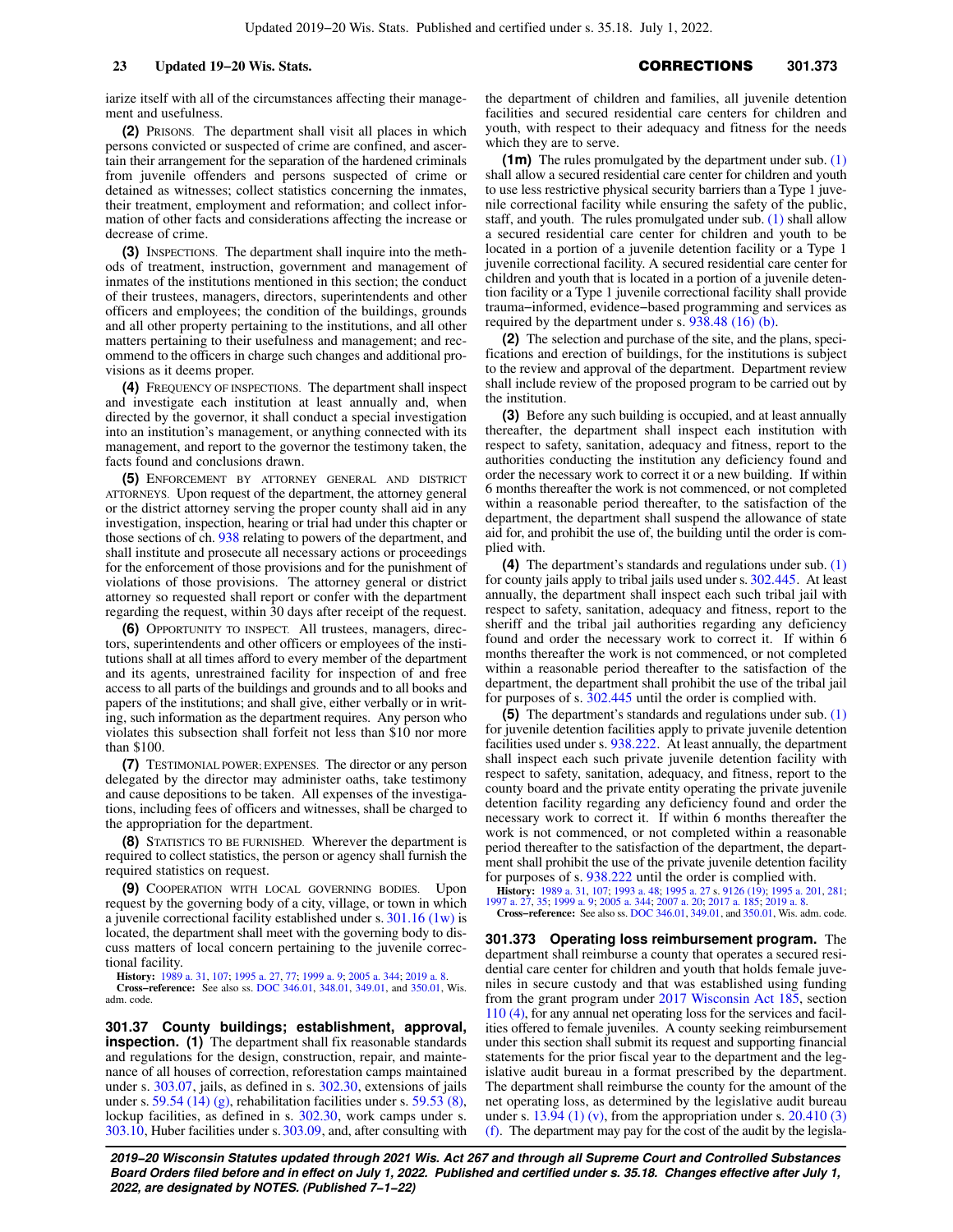# **301.373** CORRECTIONS **Updated 19−20 Wis. Stats. 24**

tive audit bureau under s.  $13.94$  (1) (v) from the appropriation under s. [20.410 \(3\) \(f\).](https://docs.legis.wisconsin.gov/document/statutes/20.410(3)(f))

**History:** [2017 a. 185](https://docs.legis.wisconsin.gov/document/acts/2017/185); [2019 a. 8.](https://docs.legis.wisconsin.gov/document/acts/2019/8)

### **301.38 Notification of victims and witnesses about prisoner escapes. (1)** In this section:

(a) "Member of the family" means spouse, domestic partner under ch. [770](https://docs.legis.wisconsin.gov/document/statutes/ch.%20770), child, sibling, parent or legal guardian.

(am) "Prisoner" has the meaning given in s. [301.01 \(2\),](https://docs.legis.wisconsin.gov/document/statutes/301.01(2)) but does not include any person in the intensive sanctions program under s. [301.048](https://docs.legis.wisconsin.gov/document/statutes/301.048) or any person who is imprisoned as an alternative to the revocation of probation, extended supervision or parole.

(b) "Victim" means a person against whom a crime has been committed.

**(2)** If a prisoner escapes from a Type 1 prison, the department shall make a reasonable attempt to notify all of the following persons, if they can be found, in accordance with sub. [\(3\)](https://docs.legis.wisconsin.gov/document/statutes/301.38(3)) and after receiving a completed card under sub. [\(4\)](https://docs.legis.wisconsin.gov/document/statutes/301.38(4)):

(a) The victim of the crime committed by the prisoner or, if the victim died as a result of the crime, an adult member of the victim's family or, if the victim is younger than 18 years old, the victim's parent or legal guardian.

(b) Any witness who testified against the prisoner in any court proceeding involving the offense.

**(3)** The department shall make a reasonable effort to notify the person by telephone as soon as possible after the escape and after any subsequent apprehension of the prisoner.

**(4)** The department shall design and prepare cards for any person specified in sub. [\(2\)](https://docs.legis.wisconsin.gov/document/statutes/301.38(2)) to send to the department. The cards shall have space for any such person to provide his or her name, telephone number and mailing address, the name of the applicable prisoner and any other information that the department determines is necessary. The department shall provide the cards, without charge, to district attorneys. District attorneys shall provide the cards, without charge, to persons specified in sub. [\(2\)](https://docs.legis.wisconsin.gov/document/statutes/301.38(2)). These persons may send completed cards to the department. All department records or portions of records that relate to telephone numbers and mailing addresses of these persons are not subject to inspection or copying under s. [19.35 \(1\).](https://docs.legis.wisconsin.gov/document/statutes/19.35(1))

**History:** [1995 a. 74;](https://docs.legis.wisconsin.gov/document/acts/1995/74) [1997 a. 181,](https://docs.legis.wisconsin.gov/document/acts/1997/181) [283;](https://docs.legis.wisconsin.gov/document/acts/1997/283) [2009 a. 28.](https://docs.legis.wisconsin.gov/document/acts/2009/28)

### **301.45 Sex offender registration. (1d) DEFINITIONS. In** this section:

(a) "Employed or carrying on a vocation" means employment or vocational activity that is full−time or part−time for a continuous period of time exceeding 14 days or for an aggregate period of time exceeding 30 days during any calendar year, whether financially compensated, volunteered or for the purpose of government or educational benefit.

(am) "Found to have committed a sex offense by another jurisdiction" means any of the following:

1. Convicted or found not guilty or not responsible by reason of mental disease or defect for a violation of a law of another state that is comparable to a sex offense.

2. Convicted or found not guilty by reason of mental disease or defect for a violation of a federal law that is comparable to a sex offense.

3. Convicted or found not guilty or not responsible by reason of mental disease or defect in the tribal court of a federally recognized American Indian tribe or band for a violation that is comparable to a sex offense.

4. Sentenced or found not guilty by reason of mental disease or defect by a court martial for a violation that is comparable to a sex offense.

(b) "Sex offense" means a violation, or the solicitation, conspiracy, or attempt to commit a violation, of s. [940.22 \(2\),](https://docs.legis.wisconsin.gov/document/statutes/940.22(2)) [940.225](https://docs.legis.wisconsin.gov/document/statutes/940.225(1))  $(1)$ ,  $(2)$  or  $(3)$ ,  $944.06$ ,  $944.18$ ,  $948.02$   $(1)$  or  $(2)$ ,  $948.025$ ,  $948.05$ , [948.051](https://docs.legis.wisconsin.gov/document/statutes/948.051), [948.055](https://docs.legis.wisconsin.gov/document/statutes/948.055), [948.06,](https://docs.legis.wisconsin.gov/document/statutes/948.06) [948.07 \(1\)](https://docs.legis.wisconsin.gov/document/statutes/948.07(1)) to [\(4\),](https://docs.legis.wisconsin.gov/document/statutes/948.07(4)) [948.075](https://docs.legis.wisconsin.gov/document/statutes/948.075), [948.08,](https://docs.legis.wisconsin.gov/document/statutes/948.08) [948.085](https://docs.legis.wisconsin.gov/document/statutes/948.085), [948.095,](https://docs.legis.wisconsin.gov/document/statutes/948.095) [948.11 \(2\) \(a\)](https://docs.legis.wisconsin.gov/document/statutes/948.11(2)(a)) or [\(am\)](https://docs.legis.wisconsin.gov/document/statutes/948.11(2)(am)), [948.12](https://docs.legis.wisconsin.gov/document/statutes/948.12), [948.13](https://docs.legis.wisconsin.gov/document/statutes/948.13), or [948.30,](https://docs.legis.wisconsin.gov/document/statutes/948.30) of s. [940.302 \(2\)](https://docs.legis.wisconsin.gov/document/statutes/940.302(2)) if s. [940.302 \(2\) \(a\) 1. b.](https://docs.legis.wisconsin.gov/document/statutes/940.302(2)(a)1.b.) applies, or of s. [940.30](https://docs.legis.wisconsin.gov/document/statutes/940.30) or [940.31](https://docs.legis.wisconsin.gov/document/statutes/940.31) if the victim was a minor and the person who committed the violation was not the victim's parent.

(c) "Student" means a person who is enrolled on a full−time or part−time basis in any public, private, or tribal educational institution, including a secondary school, a business, trade, technical or vocational school, or an institution of higher education.

**(1g)** WHO IS COVERED. Except as provided in subs. [\(1m\)](https://docs.legis.wisconsin.gov/document/statutes/301.45(1m)) and [\(1p\)](https://docs.legis.wisconsin.gov/document/statutes/301.45(1p)), a person shall comply with the reporting requirements under this section if he or she meets one or more of the following criteria:

(a) Is convicted or adjudicated delinquent on or after December 25, 1993, for a sex offense.

(b) Is in prison, a juvenile correctional facility, or a secured residential care center for children and youth or is on probation, extended supervision, parole, supervision, community supervision, or aftercare supervision on or after December 25, 1993, for a sex offense.

(bm) Is in prison, a juvenile correctional facility, or a secured residential care center for children and youth or is on probation, extended supervision, parole, supervision, community supervision, or aftercare supervision on or after December 25, 1993, for a violation, or for the solicitation, conspiracy, or attempt to commit a violation, of a law of this state that is comparable to a sex offense.

(c) Is found not guilty or not responsible by reason of mental disease or defect on or after December 25, 1993, and committed under s. [51.20](https://docs.legis.wisconsin.gov/document/statutes/51.20) or [971.17](https://docs.legis.wisconsin.gov/document/statutes/971.17) for a sex offense.

(d) Is in institutional care or on conditional transfer under s. [51.35 \(1\)](https://docs.legis.wisconsin.gov/document/statutes/51.35(1)) or conditional release under s. [971.17](https://docs.legis.wisconsin.gov/document/statutes/971.17) on or after December 25, 1993, for a sex offense.

(dd) Is in institutional care or on conditional transfer under s. [51.35 \(1\)](https://docs.legis.wisconsin.gov/document/statutes/51.35(1)) or conditional release under s. [971.17](https://docs.legis.wisconsin.gov/document/statutes/971.17) on or after December 25, 1993, for a violation, or for the solicitation, conspiracy or attempt to commit a violation, of a law of this state that is comparable to a sex offense.

(dh) Is on parole, extended supervision, or probation in this state from another state under s. [304.13 \(1m\)](https://docs.legis.wisconsin.gov/document/statutes/304.13(1m)), [304.135,](https://docs.legis.wisconsin.gov/document/statutes/304.135) or [304.16](https://docs.legis.wisconsin.gov/document/statutes/304.16) on or after December 25, 1993, for a violation, or for the solicitation, conspiracy, or attempt to commit a violation, of the law of another state that is comparable to a sex offense.

(dj) Is a juvenile in this state on or after May 9, 2000, and is on supervision in this state from another state pursuant to the interstate compact on the placement of children under ss. [48.988](https://docs.legis.wisconsin.gov/document/statutes/48.988) and [48.989,](https://docs.legis.wisconsin.gov/document/statutes/48.989) the interstate compact for the placement of children under s. [48.99](https://docs.legis.wisconsin.gov/document/statutes/48.99), or the interstate compact for juveniles under s. [938.999](https://docs.legis.wisconsin.gov/document/statutes/938.999) for a violation of a law of another state that is comparable to a sex offense.

(dL) Is placed on lifetime supervision under s. [939.615](https://docs.legis.wisconsin.gov/document/statutes/939.615) on or after June 26, 1998.

(dp) Is in institutional care under, or on parole from, a commit-ment for specialized treatment under ch. [975](https://docs.legis.wisconsin.gov/document/statutes/ch.%20975) on or after December 25, 1993.

(dt) Is in institutional care or on supervised release under ch. [980](https://docs.legis.wisconsin.gov/document/statutes/ch.%20980) on or after June 2, 1994.

(e) Is ordered by a court under s. [51.20 \(13\) \(ct\) 1m.,](https://docs.legis.wisconsin.gov/document/statutes/51.20(13)(ct)1m.) [938.34](https://docs.legis.wisconsin.gov/document/statutes/938.34(15m)(am)) [\(15m\) \(am\),](https://docs.legis.wisconsin.gov/document/statutes/938.34(15m)(am)) [938.345 \(3\),](https://docs.legis.wisconsin.gov/document/statutes/938.345(3)) [971.17 \(1m\) \(b\) 1m.](https://docs.legis.wisconsin.gov/document/statutes/971.17(1m)(b)1m.) or [973.048 \(1m\)](https://docs.legis.wisconsin.gov/document/statutes/973.048(1m)) to comply with the reporting requirements under this section.

(em) Was required to register under s. [301.45 \(1\) \(a\),](https://docs.legis.wisconsin.gov/document/statutes/1997/301.45(1)(a)) 1997 stats., based on a finding that he or she was in need of protection or services and is ordered to continue complying with the requirements of this section by a court acting under [1999 Wisconsin Act](https://docs.legis.wisconsin.gov/document/acts/1999/89) [89](https://docs.legis.wisconsin.gov/document/acts/1999/89), section [107 \(1\) \(e\)](https://docs.legis.wisconsin.gov/document/acts/1999/89,%20s.%20107).

(f) On or after December 1, 2000, is registered as a sex offender in another state or is registered as a sex offender with the federal bureau of investigation under [42 USC 14072](https://docs.legis.wisconsin.gov/document/usc/42%20USC%2014072) and is a resident of this state, a student in this state or employed or carrying on a vocation in this state.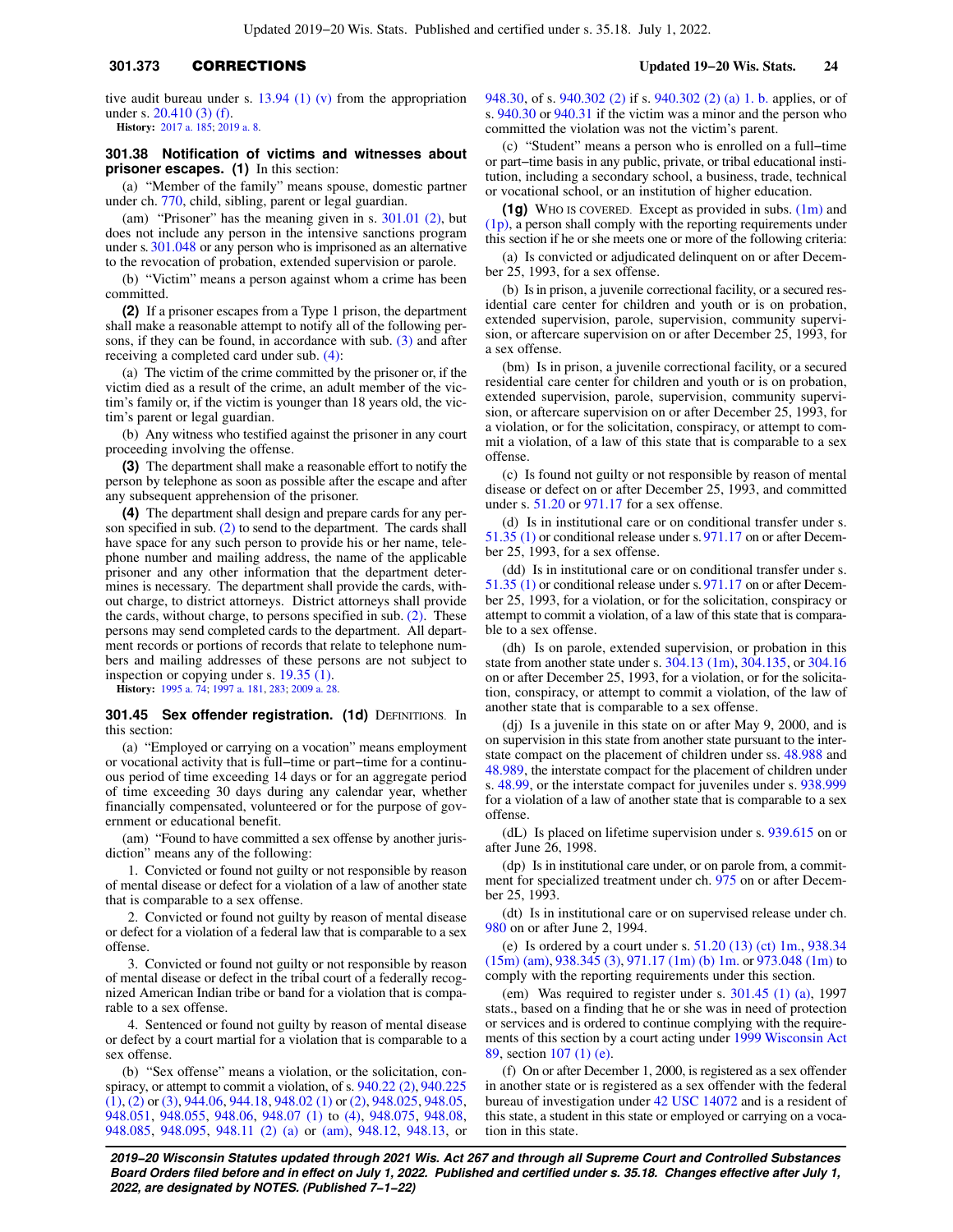(g) Has been found to have committed a sex offense by another jurisdiction and, on or after December 1, 2000, is a resident of this state, a student in this state or employed or carrying on a vocation in this state. This paragraph does not apply if 10 years have passed since the date on which the person was released from prison or placed on parole, probation, extended supervision or other supervised release for the sex offense.

**(1m)** EXCEPTION TO REGISTRATION REQUIREMENT; UNDERAGE SEXUAL ACTIVITY. (a) A person is not required to comply with the reporting requirements under this section if any of the following applies:

1m. All of the following apply:

a. The person meets the criteria under sub.  $(1g)$  (a) to  $(dd)$ based on any violation, or on the solicitation, conspiracy or attempt to commit any violation, of s. [948.02 \(1\)](https://docs.legis.wisconsin.gov/document/statutes/948.02(1)) or [\(2\)](https://docs.legis.wisconsin.gov/document/statutes/948.02(2)), [948.025,](https://docs.legis.wisconsin.gov/document/statutes/948.025) or [948.085 \(2\).](https://docs.legis.wisconsin.gov/document/statutes/948.085(2))

b. The violation, or the solicitation, conspiracy or attempt to commit the violation, of s. [948.02 \(1\)](https://docs.legis.wisconsin.gov/document/statutes/948.02(1)) or [\(2\)](https://docs.legis.wisconsin.gov/document/statutes/948.02(2)), [948.025,](https://docs.legis.wisconsin.gov/document/statutes/948.025) or [948.085](https://docs.legis.wisconsin.gov/document/statutes/948.085(2)) [\(2\)](https://docs.legis.wisconsin.gov/document/statutes/948.085(2)) did not involve sexual intercourse, as defined in s. [948.01 \(6\),](https://docs.legis.wisconsin.gov/document/statutes/948.01(6)) either by the use or threat of force or violence or with a victim under the age of 12 years.

c. At the time of the violation, or of the solicitation, conspiracy or attempt to commit the violation, of s. [948.02 \(1\)](https://docs.legis.wisconsin.gov/document/statutes/948.02(1)) or [\(2\),](https://docs.legis.wisconsin.gov/document/statutes/948.02(2)) [948.025](https://docs.legis.wisconsin.gov/document/statutes/948.025), or [948.085 \(2\),](https://docs.legis.wisconsin.gov/document/statutes/948.085(2)) the person had not attained the age of 19 years and was not more than 4 years older or not more than 4 years younger than the child.

d. It is not necessary, in the interest of public protection, to require the person to comply with the reporting requirements under this section.

2m. All of the following apply:

a. The person meets the criteria under sub.  $(1g)$  (a) based on a violation, or on the solicitation, conspiracy or attempt to commit a violation, of s. [940.225 \(3\) \(a\)](https://docs.legis.wisconsin.gov/document/statutes/940.225(3)(a)).

b. At the time of the violation, or of the solicitation, conspiracy or attempt to commit the violation, of s. [940.225 \(3\) \(a\)](https://docs.legis.wisconsin.gov/document/statutes/940.225(3)(a)), the person had not attained the age of 19 years and the victim had attained the age of 15 years.

c. It is not necessary, in the interest of public protection, to require the person to comply with the reporting requirements under this section.

(b) If a person believes that he or she is not required under par. [\(a\)](https://docs.legis.wisconsin.gov/document/statutes/301.45(1m)(a)) to comply with the reporting requirements under this section and the person is not before the court under s. [51.20 \(13\) \(ct\),](https://docs.legis.wisconsin.gov/document/statutes/51.20(13)(ct)) [938.34 \(15m\),](https://docs.legis.wisconsin.gov/document/statutes/938.34(15m)) [971.17 \(1m\) \(b\)](https://docs.legis.wisconsin.gov/document/statutes/971.17(1m)(b)) or [973.048](https://docs.legis.wisconsin.gov/document/statutes/973.048), the person may move a court to make a determination of whether the person satisfies the criteria specified in par. [\(a\).](https://docs.legis.wisconsin.gov/document/statutes/301.45(1m)(a)) A motion made under this paragraph shall be filed with the circuit court for the county in which the person was convicted, adjudicated delinquent or found not guilty or not responsible by reason of mental disease or defect.

(be) A person who files a motion under par. [\(b\)](https://docs.legis.wisconsin.gov/document/statutes/301.45(1m)(b)) or s.  $51.20(13)$ [\(ct\) 2m.](https://docs.legis.wisconsin.gov/document/statutes/51.20(13)(ct)2m.), [938.34 \(15m\) \(bm\),](https://docs.legis.wisconsin.gov/document/statutes/938.34(15m)(bm)) [971.17 \(1m\) \(b\) 2m.](https://docs.legis.wisconsin.gov/document/statutes/971.17(1m)(b)2m.) or [973.048 \(2m\)](https://docs.legis.wisconsin.gov/document/statutes/973.048(2m)) requesting a determination of whether the person is required to comply with the reporting requirements under this section shall send a copy of the motion to the district attorney for the county in which the motion is filed. The district attorney shall make a reasonable attempt to contact the victim of the crime that is the subject of the person's motion to inform the victim of his or her right to make or provide a statement under par. [\(bv\)](https://docs.legis.wisconsin.gov/document/statutes/301.45(1m)(bv)).

(bm) A court shall hold a hearing on a motion made by a person under par. [\(b\)](https://docs.legis.wisconsin.gov/document/statutes/301.45(1m)(b)) or s. [51.20 \(13\) \(ct\) 2m.,](https://docs.legis.wisconsin.gov/document/statutes/51.20(13)(ct)2m.) [938.34 \(15m\) \(bm\)](https://docs.legis.wisconsin.gov/document/statutes/938.34(15m)(bm)), [971.17](https://docs.legis.wisconsin.gov/document/statutes/971.17(1m)(b)2m.) [\(1m\) \(b\) 2m.](https://docs.legis.wisconsin.gov/document/statutes/971.17(1m)(b)2m.) or [973.048 \(2m\)](https://docs.legis.wisconsin.gov/document/statutes/973.048(2m)) requesting a determination of whether the person is required to comply with the reporting requirements under this section. The district attorney who receives a copy of a motion under par. [\(be\)](https://docs.legis.wisconsin.gov/document/statutes/301.45(1m)(be)) may appear at the hearing.

(bv) Before deciding a motion filed under par. [\(b\)](https://docs.legis.wisconsin.gov/document/statutes/301.45(1m)(b)) or s. [51.20](https://docs.legis.wisconsin.gov/document/statutes/51.20(13)(ct)2m.) [\(13\) \(ct\) 2m.](https://docs.legis.wisconsin.gov/document/statutes/51.20(13)(ct)2m.), [938.34 \(15m\) \(bm\)](https://docs.legis.wisconsin.gov/document/statutes/938.34(15m)(bm)), [971.17 \(1m\) \(b\) 2m.](https://docs.legis.wisconsin.gov/document/statutes/971.17(1m)(b)2m.) or [973.048](https://docs.legis.wisconsin.gov/document/statutes/973.048(2m)) [\(2m\)](https://docs.legis.wisconsin.gov/document/statutes/973.048(2m)) requesting a determination of whether the person is required to comply with the reporting requirements under this section, the court shall allow the victim of the crime that is the subject of the motion to make a statement in court at the hearing under par. [\(bm\)](https://docs.legis.wisconsin.gov/document/statutes/301.45(1m)(bm)) or to submit a written statement to the court. A statement under this paragraph must be relevant to whether the person satisfies the criteria specified in par. [\(a\).](https://docs.legis.wisconsin.gov/document/statutes/301.45(1m)(a))

(d) 1. Before deciding a motion filed by a person under par. [\(b\)](https://docs.legis.wisconsin.gov/document/statutes/301.45(1m)(b)) or s. [51.20 \(13\) \(ct\) 2m.,](https://docs.legis.wisconsin.gov/document/statutes/51.20(13)(ct)2m.) [938.34 \(15m\) \(bm\),](https://docs.legis.wisconsin.gov/document/statutes/938.34(15m)(bm)) [971.17 \(1m\) \(b\)](https://docs.legis.wisconsin.gov/document/statutes/971.17(1m)(b)2m.) [2m.](https://docs.legis.wisconsin.gov/document/statutes/971.17(1m)(b)2m.) or [973.048 \(2m\)](https://docs.legis.wisconsin.gov/document/statutes/973.048(2m)) requesting a determination of whether the person is required to comply with the reporting requirements under this section, a court may request the person to be examined by a physician, psychologist or other expert approved by the court. If the person refuses to undergo an examination requested by the court under this subdivision, the court shall deny the person's motion without prejudice.

2. If a person is examined by a physician, psychologist or other expert under subd. [1.,](https://docs.legis.wisconsin.gov/document/statutes/301.45(1m)(d)1.) the physician, psychologist or other expert shall file a report of his or her examination with the court, and the court shall provide copies of the report to the person and, if he or she requests a copy, to the district attorney. The contents of the report shall be confidential until the physician, psychologist or other expert has testified at the hearing held under par. [\(bm\).](https://docs.legis.wisconsin.gov/document/statutes/301.45(1m)(bm)) The report shall contain an opinion regarding whether it would be in the interest of public protection to have the person register under this section and the basis for that opinion.

3. A person who is examined by a physician, psychologist or other expert under subd. [1.](https://docs.legis.wisconsin.gov/document/statutes/301.45(1m)(d)1.) is responsible for paying the cost of the services provided by the physician, psychologist or other expert, except that if the person is indigent the cost of the services provided by the physician, psychologist or other expert shall be paid by the county. If the person claims or appears to be indigent, the court shall refer the person to the authority for indigency determinations under s. [977.07 \(1\)](https://docs.legis.wisconsin.gov/document/statutes/977.07(1)), except that the person shall be considered indigent without another determination under s. [977.07](https://docs.legis.wisconsin.gov/document/statutes/977.07(1)) [\(1\)](https://docs.legis.wisconsin.gov/document/statutes/977.07(1)) if the person is represented by the state public defender or by a private attorney appointed under s. [977.08](https://docs.legis.wisconsin.gov/document/statutes/977.08).

(e) At the hearing held under par. [\(bm\)](https://docs.legis.wisconsin.gov/document/statutes/301.45(1m)(bm)), the person who filed the motion under par. [\(b\)](https://docs.legis.wisconsin.gov/document/statutes/301.45(1m)(b)) or s. [51.20 \(13\) \(ct\) 2m.](https://docs.legis.wisconsin.gov/document/statutes/51.20(13)(ct)2m.), [938.34 \(15m\)](https://docs.legis.wisconsin.gov/document/statutes/938.34(15m)(bm)) [\(bm\),](https://docs.legis.wisconsin.gov/document/statutes/938.34(15m)(bm)) [971.17 \(1m\) \(b\) 2m.](https://docs.legis.wisconsin.gov/document/statutes/971.17(1m)(b)2m.) or [973.048 \(2m\)](https://docs.legis.wisconsin.gov/document/statutes/973.048(2m)) has the burden of proving by clear and convincing evidence that he or she satisfies the criteria specified in par. [\(a\)](https://docs.legis.wisconsin.gov/document/statutes/301.45(1m)(a)). In deciding whether the person has satisfied the criterion specified in par. (a)  $1m$ . d. or  $2m$ . c., the court may consider any of the following:

1. The ages, at the time of the violation, of the person and of the child with whom the person had sexual contact or sexual intercourse.

2. The relationship between the person and the child with whom the person had sexual contact or sexual intercourse.

3. Whether the violation resulted in bodily harm, as defined in s. [939.22 \(4\),](https://docs.legis.wisconsin.gov/document/statutes/939.22(4)) to the child with whom the person had sexual contact or sexual intercourse.

4. Whether the child with whom the person had sexual contact or sexual intercourse suffered from a mental illness or mental deficiency that rendered the child temporarily or permanently incapable of understanding or evaluating the consequences of his or her actions.

5. The probability that the person will commit other violations in the future.

6. The report of the examination conducted under par. [\(d\).](https://docs.legis.wisconsin.gov/document/statutes/301.45(1m)(d))

7. Any other factor that the court determines may be relevant to the particular case.

**(1p)** EXCEPTION TO REGISTRATION REQUIREMENT; PRIVACY−RE-LATED OFFENSES. (a) If a person is covered under sub.  $(1g)$  based solely on an order that was entered under s. [938.34 \(15m\) \(am\)](https://docs.legis.wisconsin.gov/document/statutes/938.34(15m)(am)) or  $973.048$  (1m) in connection with a delinquency adjudication or a conviction for a violation of s.  $942.08$  (2) (b), [\(c\),](https://docs.legis.wisconsin.gov/document/statutes/942.08(2)(c)) or [\(d\)](https://docs.legis.wisconsin.gov/document/statutes/942.08(2)(d)) or [\(3\)](https://docs.legis.wisconsin.gov/document/statutes/942.08(3)), the person is not required to comply with the reporting requirements under this section if the delinquency adjudication is expunged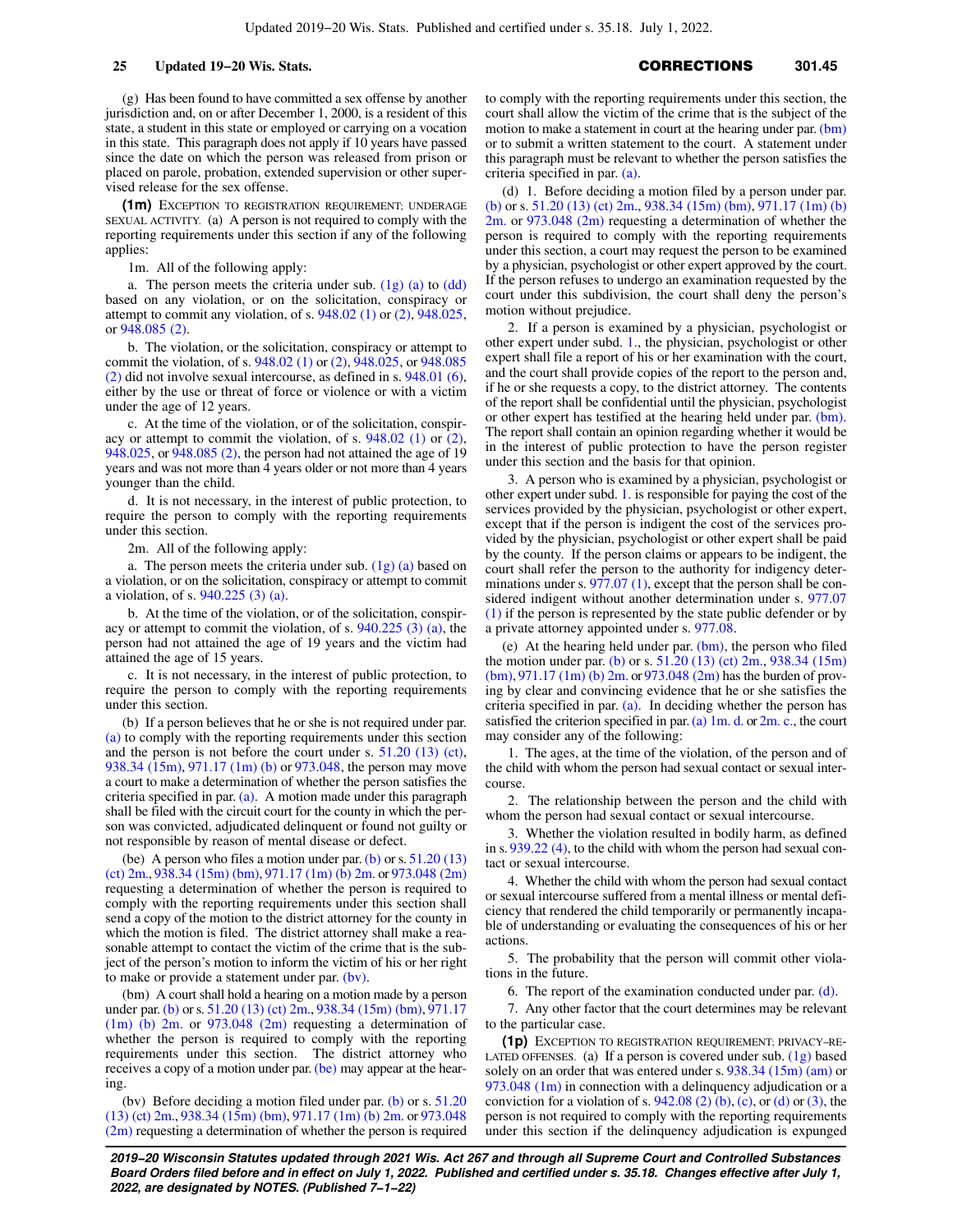# **301.45** CORRECTIONS **Updated 19−20 Wis. Stats. 26**

under s. [938.355 \(4m\) \(b\)](https://docs.legis.wisconsin.gov/document/statutes/938.355(4m)(b)) or if the conviction is expunged under s. [973.015 \(1m\) \(b\).](https://docs.legis.wisconsin.gov/document/statutes/973.015(1m)(b))

(b) If a person is covered under sub. [\(1g\)](https://docs.legis.wisconsin.gov/document/statutes/301.45(1g)) based solely on an order that was entered under s. [51.20 \(13\) \(ct\) 1m.,](https://docs.legis.wisconsin.gov/document/statutes/51.20(13)(ct)1m.) [938.34 \(15m\)](https://docs.legis.wisconsin.gov/document/statutes/938.34(15m)(am)) [\(am\),](https://docs.legis.wisconsin.gov/document/statutes/938.34(15m)(am)) [938.345 \(3\) \(a\)](https://docs.legis.wisconsin.gov/document/statutes/938.345(3)(a)), [971.17 \(1m\) \(b\) 1m.](https://docs.legis.wisconsin.gov/document/statutes/971.17(1m)(b)1m.), or [973.048 \(1m\)](https://docs.legis.wisconsin.gov/document/statutes/973.048(1m)) in connection with a violation, or the solicitation, conspiracy, or attempt to commit a violation, of s. [942.09,](https://docs.legis.wisconsin.gov/document/statutes/942.09) and the court provided in the order that the person be released from the requirement to comply with the reporting requirements under this section upon satisfying the conditions of the court order under s. [51.20 \(13\) \(ct\)](https://docs.legis.wisconsin.gov/document/statutes/51.20(13)(ct)1m.) [1m.](https://docs.legis.wisconsin.gov/document/statutes/51.20(13)(ct)1m.) or the dispositional order under subch. [VI of ch. 938,](https://docs.legis.wisconsin.gov/document/statutes/subch.%20VI%20of%20ch.%20938) upon the termination or expiration of a commitment order under s. [971.17,](https://docs.legis.wisconsin.gov/document/statutes/971.17) or upon successful completion of the sentence or probation as provided under s. [973.048 \(1m\) \(b\)](https://docs.legis.wisconsin.gov/document/statutes/973.048(1m)(b)), whichever is applicable, and the person satisfies the conditions of the court order under s. [51.20](https://docs.legis.wisconsin.gov/document/statutes/51.20(13)(ct)1m.) [\(13\) \(ct\) 1m.](https://docs.legis.wisconsin.gov/document/statutes/51.20(13)(ct)1m.) or the dispositional order under subch. [VI of ch. 938,](https://docs.legis.wisconsin.gov/document/statutes/subch.%20VI%20of%20ch.%20938) the commitment order under s. [971.17](https://docs.legis.wisconsin.gov/document/statutes/971.17) is terminated or expires, or the person successfully completes the sentence or probation, whichever is applicable, the person is no longer required to comply with the reporting requirements under this section.

**(2)** WHAT INFORMATION MUST BE PROVIDED, BY WHOM AND WHEN. (a) The department shall maintain a registry of all persons subject to sub.  $(1g)$ . The registry shall contain all of the following with respect to each person:

1. The person's name, including any aliases used by the person.

2. Information sufficient to identify the person, including date of birth, gender, race, height, weight and hair and eye color.

3. The statute the person violated that subjects the person to the requirements of this section, the date of conviction, adjudication or commitment, and the county or, if the state is not this state, the state in which the person was convicted, adjudicated or committed.

3m. a. Any sex offense that was dismissed as part of a plea agreement if the sentencing court ordered that the offender be subject to the registration requirements of this section.

b. Any sex offense that was dismissed as part of a plea agreement if the adjudicating court ordered that the juvenile be subject to the registration requirements of this section.

4. Whichever of the following is applicable:

a. The date the person was placed on probation, supervision, conditional release, conditional transfer or supervised release.

b. The date the person was or is to be released from confinement, whether on parole, extended supervision or otherwise, or discharged or terminated from a sentence or commitment.

c. The date the person entered the state.

d. The date the person was ordered to comply with this section.

5. All addresses at which the person is or will be residing.

6. The name of the agency supervising the person, if applicable, and the office or unit and telephone number of the office or unit that is responsible for the supervision of the person.

6m. The name or number of every electronic mail account the person uses, the Internet address of every website the person creates or maintains, every Internet user name the person uses, and the name and Internet address of every public or private Internet profile the person creates, uses, or maintains. The department may not place the information provided under this subdivision on any registry that the public may view but shall maintain the information in its records on the person. This subdivision applies only to an account, website, Internet address, or Internet profile the person creates, uses, or maintains for his or her personal, family, or household use.

8. The name and address of the place at which the person is or will be employed.

9. The name and location of any school in which the person is or will be enrolled.

9m. For a person covered under sub.  $(1g)(dt)$ , a notation concerning the treatment that the person has received for his or her mental disorder, as defined in s. [980.01 \(2\)](https://docs.legis.wisconsin.gov/document/statutes/980.01(2)).

10. The most recent date on which the information in the registry was updated.

(b) If the department has supervision over a person subject to sub.  $(1g)$ , the department shall enter into the registry under this section the information specified in par. [\(a\)](https://docs.legis.wisconsin.gov/document/statutes/301.45(2)(a)) concerning the person.

(c) If the department of health services has supervision over a person subject to sub.  $(1g)$ , that department, with the assistance of the person, shall provide the information specified in par. [\(a\)](https://docs.legis.wisconsin.gov/document/statutes/301.45(2)(a)) to the department of corrections in accordance with the rules under sub. [\(8\).](https://docs.legis.wisconsin.gov/document/statutes/301.45(8))

(d) A person subject to sub.  $(1g)$  who is not under the supervision of the department of corrections or the department of health services shall provide the information specified in par. [\(a\)](https://docs.legis.wisconsin.gov/document/statutes/301.45(2)(a)) to the department of corrections in accordance with the rules under sub. [\(8\).](https://docs.legis.wisconsin.gov/document/statutes/301.45(8)) If the person is unable to provide an item of information specified in par. [\(a\),](https://docs.legis.wisconsin.gov/document/statutes/301.45(2)(a)) the department of corrections may request assistance from a circuit court or the department of health services in obtaining that item of information. A circuit court and the department of health services shall assist the department of corrections when requested to do so under this paragraph.

(e) The department of health services shall provide the information required under par. [\(c\)](https://docs.legis.wisconsin.gov/document/statutes/301.45(2)(c)) or the person subject to sub. [\(1g\)](https://docs.legis.wisconsin.gov/document/statutes/301.45(1g)) shall provide the information required under par.  $(d)$  in accordance with whichever of the following is applicable:

1. Within 10 days after the person is placed on probation, supervision, community supervision, aftercare supervision, conditional release, or supervised release.

1m. If the person is being released from a prison sentence and placed on parole or extended supervision, before he or she is released.

2. If the person is on parole, extended supervision, probation, or other supervision from another state under ss. [48.988](https://docs.legis.wisconsin.gov/document/statutes/48.988) and [48.989](https://docs.legis.wisconsin.gov/document/statutes/48.989) or under s. [48.99,](https://docs.legis.wisconsin.gov/document/statutes/48.99) [304.13 \(1m\)](https://docs.legis.wisconsin.gov/document/statutes/304.13(1m)), [304.135](https://docs.legis.wisconsin.gov/document/statutes/304.135), [304.16](https://docs.legis.wisconsin.gov/document/statutes/304.16), or [938.999](https://docs.legis.wisconsin.gov/document/statutes/938.999), before the person enters this state.

2m. If the person is registered as a sex offender in another state or is registered as a sex offender with the federal bureau of investigation under [42 USC 14072,](https://docs.legis.wisconsin.gov/document/usc/42%20USC%2014072) within 10 days after the person enters this state to take up residence or begin school, employment or his or her vocation.

2t. If the person has been found to have committed a sex offense by another jurisdiction and subd. [2m.](https://docs.legis.wisconsin.gov/document/statutes/301.45(2)(e)2m.) does not apply, within 10 days after the person enters this state to take up residence or begin school, employment or his or her vocation.

3. No later than 10 days before the person is terminated or discharged from a commitment.

4. If the person is being released from prison because he or she has reached the expiration date of his or her sentence, no later than 10 days before being released from prison.

5. If subd. [1.](https://docs.legis.wisconsin.gov/document/statutes/301.45(2)(e)1.), [1m.](https://docs.legis.wisconsin.gov/document/statutes/301.45(2)(e)1m.), [2.](https://docs.legis.wisconsin.gov/document/statutes/301.45(2)(e)2.), [2m.,](https://docs.legis.wisconsin.gov/document/statutes/301.45(2)(e)2m.) [2t.](https://docs.legis.wisconsin.gov/document/statutes/301.45(2)(e)2t.), [3.](https://docs.legis.wisconsin.gov/document/statutes/301.45(2)(e)3.) or [4.](https://docs.legis.wisconsin.gov/document/statutes/301.45(2)(e)4.) does not apply, within 10 days after the person is sentenced or receives a disposition.

(f) The department may require a person covered under sub. [\(1g\)](https://docs.legis.wisconsin.gov/document/statutes/301.45(1g)) to provide the department with his or her fingerprints, a recent photograph of the person and any other information required under par. [\(a\)](https://docs.legis.wisconsin.gov/document/statutes/301.45(2)(a)) that the person has not previously provided. The department may require the person to report to a place designated by the department, including an office or station of a law enforcement agency, for the purpose of obtaining the person's fingerprints, the photograph or other information.

(g) The department may send a person subject to sub. [\(1g\)](https://docs.legis.wisconsin.gov/document/statutes/301.45(1g)) a notice or other communication requesting the person to verify the accuracy of any information contained in the registry. A person subject to sub.  $(1g)$  who receives a notice or communication sent by the department under this paragraph shall, no later than 10 days after receiving the notice or other communication, provide verifi-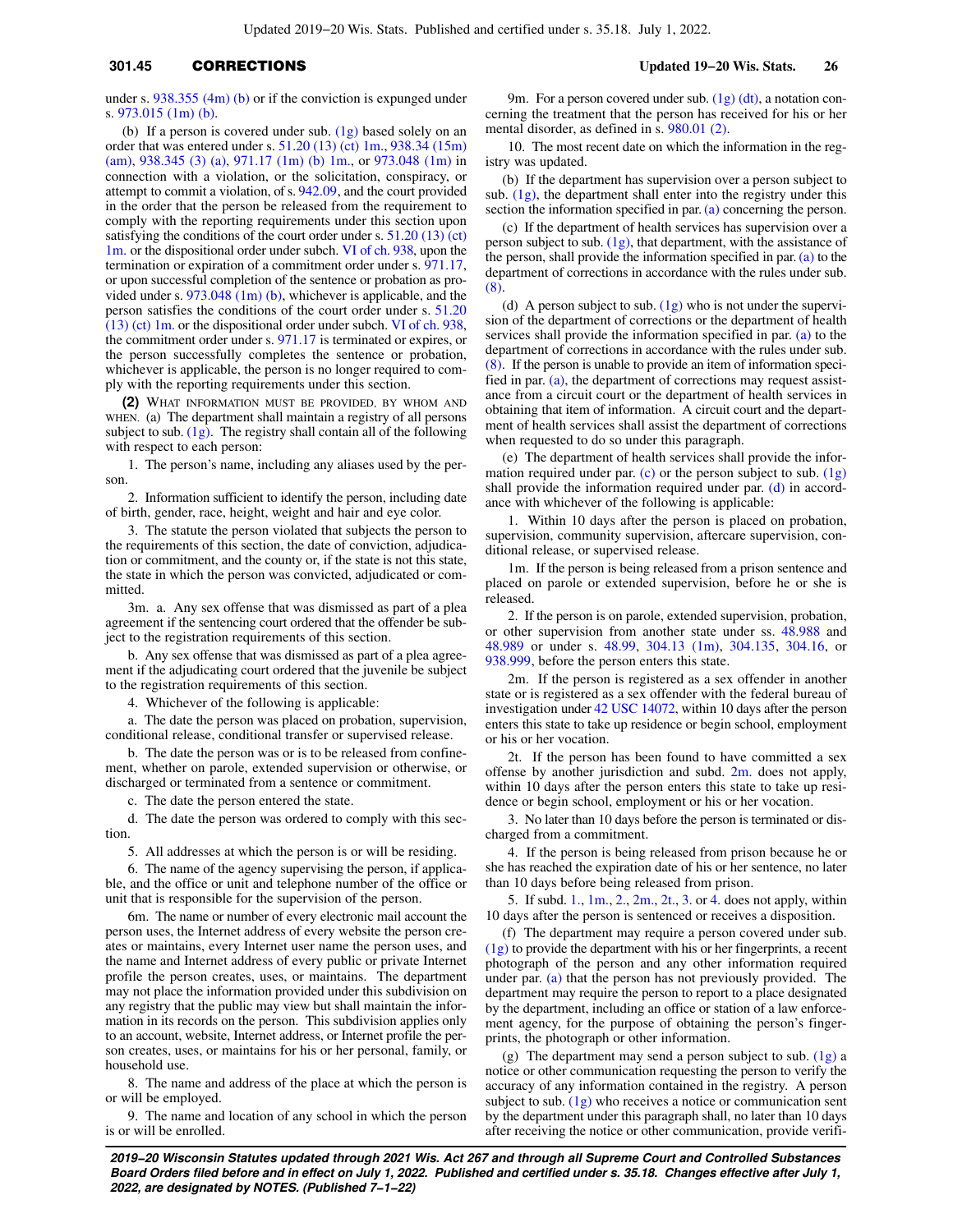cation of the accuracy of the information to the department in the form and manner specified by the department.

(h) The department shall notify any person who is subject to sub. [\(1g\)](https://docs.legis.wisconsin.gov/document/statutes/301.45(1g)) of the prohibition under s. [948.14.](https://docs.legis.wisconsin.gov/document/statutes/948.14)

**(3)** ANNUAL REGISTRATION REQUIREMENTS. (a) A person covered under sub. [\(1g\)](https://docs.legis.wisconsin.gov/document/statutes/301.45(1g)) is subject to the annual registration require-ments under par. [\(b\)](https://docs.legis.wisconsin.gov/document/statutes/301.45(3)(b)) as follows:

1. If the person has been placed on probation or supervision, he or she is subject to this subsection upon being placed on probation or supervision.

1m. If the person is on parole, extended supervision, probation, or other supervision from another state under ss. [48.988](https://docs.legis.wisconsin.gov/document/statutes/48.988) and [48.989](https://docs.legis.wisconsin.gov/document/statutes/48.989) or under s. [48.99,](https://docs.legis.wisconsin.gov/document/statutes/48.99) [304.13 \(1m\)](https://docs.legis.wisconsin.gov/document/statutes/304.13(1m)), [304.135](https://docs.legis.wisconsin.gov/document/statutes/304.135), [304.16,](https://docs.legis.wisconsin.gov/document/statutes/304.16) or [938.999](https://docs.legis.wisconsin.gov/document/statutes/938.999), he or she is subject to this subsection upon entering this state.

1r. If the person is registered as a sex offender in another state or is registered as a sex offender with the federal bureau of investigation under [42 USC 14072](https://docs.legis.wisconsin.gov/document/usc/42%20USC%2014072), within 10 days after the person enters this state to take up residence or begin school, employment or his or her vocation.

1t. If the person has been found to have committed a sex offense by another jurisdiction and subd. [1r.](https://docs.legis.wisconsin.gov/document/statutes/301.45(3)(a)1r.) does not apply, within 10 days after the person enters this state to take up residence or begin school, employment or his or her vocation.

2. If the person has been sentenced to prison or placed in a juvenile correctional facility or a secured residential care center for children and youth, he or she is subject to this subsection upon being released on parole, extended supervision, community supervision, or aftercare supervision.

2m. If the person has been sentenced to prison and is being released from prison because he or she has reached the expiration date of his or her sentence, before being released from prison.

3. If the person has been committed under s. [51.20](https://docs.legis.wisconsin.gov/document/statutes/51.20) or [971.17,](https://docs.legis.wisconsin.gov/document/statutes/971.17) he or she is subject to this subsection upon being placed on conditional release under s. [971.17](https://docs.legis.wisconsin.gov/document/statutes/971.17) or on a conditional transfer under s. [51.35 \(1\)](https://docs.legis.wisconsin.gov/document/statutes/51.35(1)) or, if he or she was not placed on conditional release or on a conditional transfer, before he or she is terminated under s. [971.17 \(5\)](https://docs.legis.wisconsin.gov/document/statutes/971.17(5)) or discharged under s. [51.35 \(4\)](https://docs.legis.wisconsin.gov/document/statutes/51.35(4)) or [971.17 \(6\).](https://docs.legis.wisconsin.gov/document/statutes/971.17(6))

3g. If the person has been committed for specialized treatment under ch. [975,](https://docs.legis.wisconsin.gov/document/statutes/ch.%20975) he or she is subject to this subsection upon being released on parole under s. [975.10](https://docs.legis.wisconsin.gov/document/statutes/975.10) or, if he or she was not released on parole, before being discharged from the commitment under s. [975.09](https://docs.legis.wisconsin.gov/document/statutes/975.09) or [975.12.](https://docs.legis.wisconsin.gov/document/statutes/975.12)

3r. If the person has been committed under ch. [980](https://docs.legis.wisconsin.gov/document/statutes/ch.%20980), he or she is subject to this subsection upon being placed on supervised release under s. [980.06 \(2\)](https://docs.legis.wisconsin.gov/document/statutes/1997/980.06(2)), 1997 stats., or s. [980.08](https://docs.legis.wisconsin.gov/document/statutes/980.08) or, if he or she was not placed on supervised release, before being discharged under s. [980.10,](https://docs.legis.wisconsin.gov/document/statutes/2003/980.10) 2003 stats., or s. [980.09 \(4\)](https://docs.legis.wisconsin.gov/document/statutes/980.09(4)).

4. If subd. [1.](https://docs.legis.wisconsin.gov/document/statutes/301.45(3)(a)1.), [1m.](https://docs.legis.wisconsin.gov/document/statutes/301.45(3)(a)1m.), [1r.](https://docs.legis.wisconsin.gov/document/statutes/301.45(3)(a)1r.), [1t.](https://docs.legis.wisconsin.gov/document/statutes/301.45(3)(a)1t.), [2.,](https://docs.legis.wisconsin.gov/document/statutes/301.45(3)(a)2.) [2m.,](https://docs.legis.wisconsin.gov/document/statutes/301.45(3)(a)2m.) [3.](https://docs.legis.wisconsin.gov/document/statutes/301.45(3)(a)3.), [3g.](https://docs.legis.wisconsin.gov/document/statutes/301.45(3)(a)3g.) or [3r.](https://docs.legis.wisconsin.gov/document/statutes/301.45(3)(a)3r.) does not apply, the person is subject to this subsection after he or she is sentenced or receives a disposition.

(b) 1. Except as provided in subd.  $1m$ ., a person who is subject to par. [\(a\)](https://docs.legis.wisconsin.gov/document/statutes/301.45(3)(a)) shall notify the department once each calendar year, as directed by the department, of his or her current information specified in sub.  $(2)$  (a). The department shall annually notify registrants of their need to comply with this requirement. If the registrant is a person under the age of 18, the department may also annually notify the registrant's parent, guardian or legal custodian of the registrant's need to comply with this requirement.

1m. A person who is subject to lifetime registration under sub. [\(5\) \(b\) 2.](https://docs.legis.wisconsin.gov/document/statutes/301.45(5)(b)2.) or  $(5m)$  (b) 4. shall notify the department once each 90 days, as directed by the department, of his or her current information specified in sub.  $(2)$  (a). Every 90 days, the department shall notify registrants subject to this subdivision of their need to comply with this requirement. If the registrant subject to this subdivision is a person under the age of 18, the department may also notify the registrant's parent, guardian or legal custodian every 90 days of the registrant's need to comply with this requirement.

2. The department shall notify a person who is being released from prison in this state because he or she has reached the expiration date of his or her sentence and who is covered under sub. [\(1g\)](https://docs.legis.wisconsin.gov/document/statutes/301.45(1g)) of the need to comply with the requirements of this section. Also, probation, extended supervision, and parole agents, community supervision agents, aftercare agents, and agencies providing supervision shall notify any client who is covered under sub.  $(1g)$ of the need to comply with the requirements of this section at the time that the client is placed on probation, extended supervision, parole, supervision, community supervision, or aftercare supervision or, if the client is on probation, extended supervision, parole, or other supervision from another state under ss. [48.988](https://docs.legis.wisconsin.gov/document/statutes/48.988) and [48.989](https://docs.legis.wisconsin.gov/document/statutes/48.989) or under s. [48.99,](https://docs.legis.wisconsin.gov/document/statutes/48.99) [304.13 \(1m\)](https://docs.legis.wisconsin.gov/document/statutes/304.13(1m)), [304.135](https://docs.legis.wisconsin.gov/document/statutes/304.135), [304.16](https://docs.legis.wisconsin.gov/document/statutes/304.16), or [938.999](https://docs.legis.wisconsin.gov/document/statutes/938.999), when the client enters this state.

3. The department of health services shall notify a person who is being placed on conditional release, supervised release, conditional transfer or parole, or is being terminated or discharged from a commitment, under s. [51.20](https://docs.legis.wisconsin.gov/document/statutes/51.20), [51.35](https://docs.legis.wisconsin.gov/document/statutes/51.35) or [971.17](https://docs.legis.wisconsin.gov/document/statutes/971.17) or ch. [975](https://docs.legis.wisconsin.gov/document/statutes/ch.%20975) or [980](https://docs.legis.wisconsin.gov/document/statutes/ch.%20980) and who is covered under sub.  $(1g)$  of the need to comply with the requirements of this section.

3m. After notifying a person under subd. [2.](https://docs.legis.wisconsin.gov/document/statutes/301.45(3)(b)2.) or [3.](https://docs.legis.wisconsin.gov/document/statutes/301.45(3)(b)3.) of the need to comply with this section, the person who is providing the notification shall require the person who is covered under sub. [\(1g\)](https://docs.legis.wisconsin.gov/document/statutes/301.45(1g)) to read and sign a form stating that he or she has been informed of the requirements of this section.

4. It is not a defense to liability under sub.  $(6)$  (a) or [\(ag\)](https://docs.legis.wisconsin.gov/document/statutes/301.45(6)(ag)) that the person subject to sub.  $(1g)$  was not required to read and sign a form under subd.  $3m$ , was not provided with a form to read and sign under subd.  $3m$  or failed or refused to read or sign a form under subd.  $3m$ . It is not a defense to liability under sub. [\(6\) \(a\)](https://docs.legis.wisconsin.gov/document/statutes/301.45(6)(a)) or  $\frac{ag}{ag}$  that the person subject to sub.  $\frac{1g}{g}$  did not receive notice under this paragraph from the department of health services, the department of corrections, a probation, extended supervision, and parole agent, a community supervision agent, an aftercare agent, or an agency providing supervision.

**(4)** UPDATED INFORMATION. In addition to the requirements under sub.  $(3)$ , a person who is covered under sub.  $(1g)$  shall update information under sub.  $(2)$  (a) as follows:

(a) Except as provided in par.  $(b)$ , whenever any of the information under sub. [\(2\) \(a\)](https://docs.legis.wisconsin.gov/document/statutes/301.45(2)(a)) changes, the person shall provide the department with the updated information within 10 days after the change occurs.

(b) If the person is on parole or extended supervision and the person knows that any of the information under sub. [\(2\) \(a\) 5.](https://docs.legis.wisconsin.gov/document/statutes/301.45(2)(a)5.) will be changing, the person shall provide the department with the updated information before the change in his or her address occurs. If the person is on parole or extended supervision and any of the information under sub. [\(2\) \(a\) 5.](https://docs.legis.wisconsin.gov/document/statutes/301.45(2)(a)5.) changes but the person did not know before the change occurred that his or her address would be changing, the person shall provide the department with the updated information within 24 hours after the change in his or her address occurs.

**(4m)** INFORMATION CONCERNING A MOVE TO OR SCHOOLING OR EMPLOYMENT IN ANOTHER STATE. In addition to the requirements under subs. [\(3\)](https://docs.legis.wisconsin.gov/document/statutes/301.45(3)) and [\(4\)](https://docs.legis.wisconsin.gov/document/statutes/301.45(4)), a person who is covered under sub.  $(1g)$ and who is changing his or her residence from this state to another state, is becoming a student in another state or is to be employed or carrying on a vocation in another state shall, no later than 10 days before he or she moves out of this state, begins school or begins employment or his or her vocation, notify the department that he or she is changing his or her residence from this state, is beginning school in another state or is beginning employment or the carrying on of a vocation in another state. The person shall also inform the department of the state to which he or she is moving his or her residence, the state in which he or she will be in school or the state in which he or she will be employed or carrying on a vocation. Upon receiving notification from a person under this subsection, the department shall do all of the following: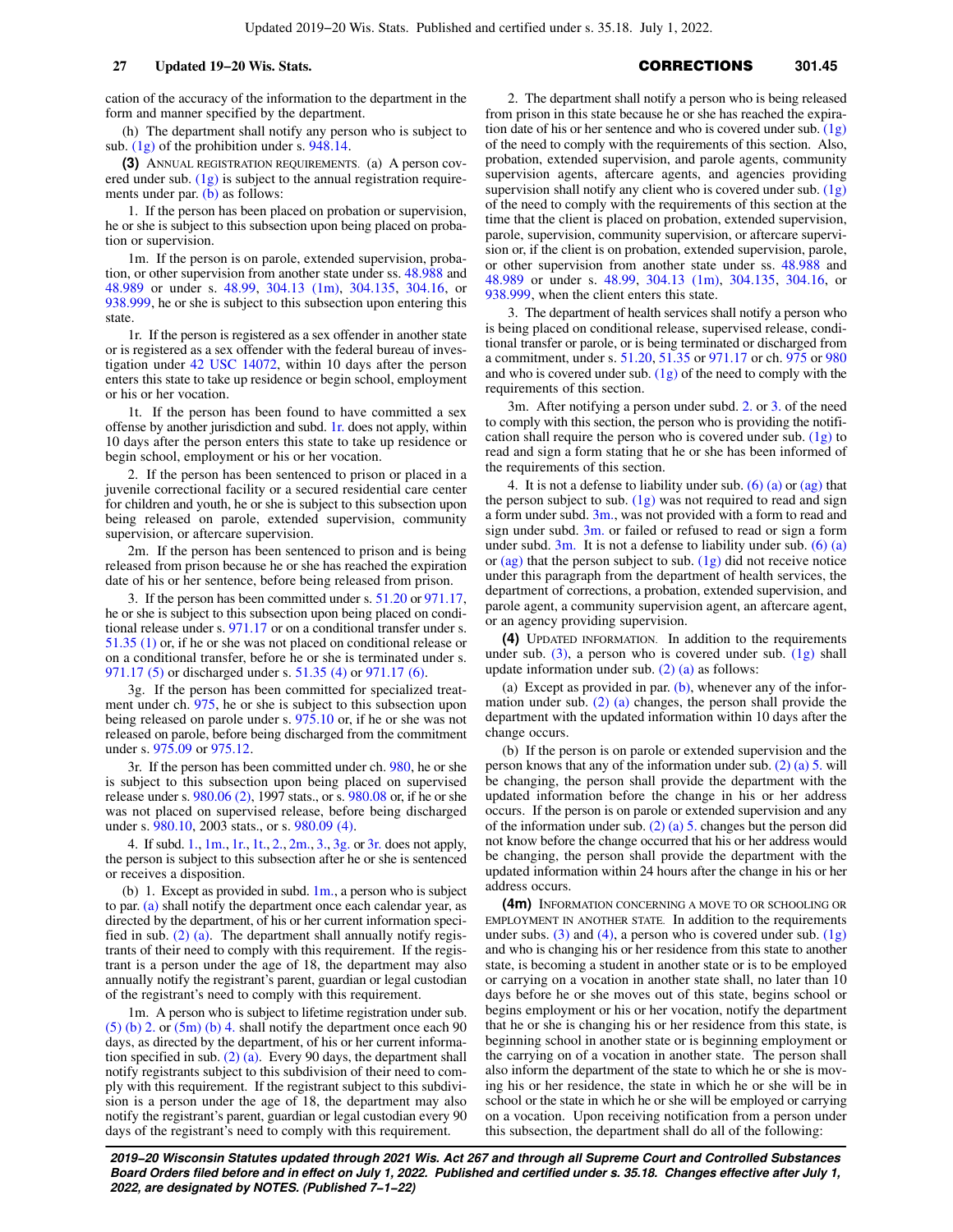# **301.45** CORRECTIONS **Updated 19−20 Wis. Stats. 28**

(a) Inform the person whether the state to which the person is moving, the state in which the person will be in school or the state in which the person will be employed or carrying on a vocation has sex offender registration requirements to which the person may be subject and, if so, the name of the agency to contact in that state for information concerning those requirements.

(b) Inform the agency responsible for sex offender registration in the state to which the person is moving, in which the person will be in school or in which the person will be employed or carrying on a vocation that the person is moving to the state, beginning school in the state or beginning employment or carrying on a vocation in the state, and provide the agency of the other state with all of the information specified in sub. [\(2\) \(a\)](https://docs.legis.wisconsin.gov/document/statutes/301.45(2)(a)).

**(4r)** RESTRICTION ON CERTAIN REGISTRANTS ESTABLISHING OR CHANGING RESIDENCE. No person covered under sub.  $(1g)$  who is on parole or extended supervision may establish a residence or change his or her residence unless he or she has complied with all of the applicable requirements of subs.  $(2)$  (e),  $(3)$  (b) and  $(4)$  (b).

**(5)** RELEASE FROM REQUIREMENTS FOR PERSONS WHO COM-MITTED A SEX OFFENSE IN THIS STATE. (a) Except as provided in pars.  $(am)$  and  $(b)$ , a person who is covered under sub.  $(1g)$   $(a)$ ,  $(b)$ ,  $(bm)$ ,  $(c)$ ,  $(d)$ ,  $(dd)$ ,  $(dp)$ ,  $(e)$  or  $(em)$  no longer has to comply with this section when the following applicable criterion is met:

1. If the person has been placed on probation or supervision for a sex offense, 15 years after discharge from the probation or supervision imposed for the sex offense.

2. If the person has been sentenced to prison for a sex offense or placed in a juvenile correctional facility or a secured residential care center for children and youth for a sex offense, 15 years after discharge from parole, extended supervision, community supervision, or aftercare supervision for the sex offense.

2m. If the person has been sentenced to prison for a sex offense and is being released from prison because he or she has reached the expiration date of the sentence for the sex offense, 15 years after being released from prison.

If the person has been committed to the department of health services under s. [51.20](https://docs.legis.wisconsin.gov/document/statutes/51.20) or [971.17](https://docs.legis.wisconsin.gov/document/statutes/971.17) and is in institutional care or on conditional transfer under s. [51.35 \(1\)](https://docs.legis.wisconsin.gov/document/statutes/51.35(1)) or conditional release under s. [971.17](https://docs.legis.wisconsin.gov/document/statutes/971.17) for a sex offense, 15 years after termination of the commitment for the sex offense under s. [971.17 \(5\)](https://docs.legis.wisconsin.gov/document/statutes/971.17(5)) or discharge from the commitment for the sex offense under s. [51.35 \(4\)](https://docs.legis.wisconsin.gov/document/statutes/51.35(4)) or [971.17 \(6\).](https://docs.legis.wisconsin.gov/document/statutes/971.17(6))

3m. If the person has been committed for specialized treatment under ch. [975,](https://docs.legis.wisconsin.gov/document/statutes/ch.%20975) [15](https://docs.legis.wisconsin.gov/document/statutes/ch.%2015) years after discharge from the commitment under s. [975.09](https://docs.legis.wisconsin.gov/document/statutes/975.09) or [975.12.](https://docs.legis.wisconsin.gov/document/statutes/975.12)

4. If subd.  $1., 2., 2m., 3.$  $1., 2., 2m., 3.$  $1., 2., 2m., 3.$  $1., 2., 2m., 3.$  or  $3m.$  does not apply, 15 years after the date of conviction for the sex offense or 15 years after the date of disposition of the sex offense, whichever is later.

(am) 1. Except as provided in subd. [2.,](https://docs.legis.wisconsin.gov/document/statutes/301.45(5)(am)2.) a person who is covered under sub.  $(1g)$   $(d)$  shall continue to comply with the requirements of this section until his or her death.

2. A person who is covered under sub.  $(1g)$   $(dL)$  is not required to comply with the requirements of this section if a court orders that the person is no longer required to comply under s. [939.615 \(6\) \(i\).](https://docs.legis.wisconsin.gov/document/statutes/939.615(6)(i))

[\(b\)](https://docs.legis.wisconsin.gov/document/statutes/301.45(1g)(b)) A person who is covered under sub.  $(1g)$   $(a)$ ,  $(b)$ ,  $(bm)$ ,  $(c)$ ,  $(d)$ ,  $(dd)$ ,  $(dp)$  or  $(e)$  shall continue to comply with the requirements of this section until his or her death if any of the following applies:

1. The person has, on 2 or more separate occasions, been convicted or found not guilty or not responsible by reason of mental disease or defect for a sex offense, or for a violation, or the solicitation, conspiracy or attempt to commit a violation, of a federal law, a military law, a tribal law or a law of any state that is comparable to a sex offense. A conviction or finding of not guilty or not responsible by reason of mental disease or defect that has been reversed, set aside or vacated is not a conviction or finding for purposes of determining under this subdivision whether a person has been convicted on 2 or more separate occasions.

1m. The person has been convicted or found not guilty or not responsible by reason of mental disease or defect for a violation, or for the solicitation, conspiracy or attempt to commit a violation, of s. [940.225 \(1\)](https://docs.legis.wisconsin.gov/document/statutes/940.225(1)) or [\(2\),](https://docs.legis.wisconsin.gov/document/statutes/940.225(2)) [948.02 \(1\)](https://docs.legis.wisconsin.gov/document/statutes/948.02(1)) or [\(2\),](https://docs.legis.wisconsin.gov/document/statutes/948.02(2)) [948.025](https://docs.legis.wisconsin.gov/document/statutes/948.025), or [948.085 \(2\).](https://docs.legis.wisconsin.gov/document/statutes/948.085(2)) A conviction or finding of not guilty or not responsible by reason of mental disease or defect that has been reversed, set aside or vacated is not a conviction or finding for purposes of this subdivision.

2. The person has been found to be a sexually violent person under ch. [980,](https://docs.legis.wisconsin.gov/document/statutes/ch.%20980) regardless of whether the person has been discharged under s. [980.10,](https://docs.legis.wisconsin.gov/document/statutes/2003/980.10) 2003 stats., or s. [980.09 \(4\)](https://docs.legis.wisconsin.gov/document/statutes/980.09(4)) from the sexually violent person commitment, except that the person no longer has to comply with this section if the finding that the person is a sexually violent person has been reversed, set aside or vacated.

3. The court that ordered the person to comply with the reporting requirements of this section under s. [51.20 \(13\) \(ct\)](https://docs.legis.wisconsin.gov/document/statutes/51.20(13)(ct)), [938.34](https://docs.legis.wisconsin.gov/document/statutes/938.34(15m)) [\(15m\)](https://docs.legis.wisconsin.gov/document/statutes/938.34(15m)), [938.345 \(3\),](https://docs.legis.wisconsin.gov/document/statutes/938.345(3)) [971.17 \(1m\) \(b\)](https://docs.legis.wisconsin.gov/document/statutes/971.17(1m)(b)) or [973.048](https://docs.legis.wisconsin.gov/document/statutes/973.048) also ordered the person to comply with the requirements until his or her death.

**(5m)** RELEASE FROM REQUIREMENTS FOR PERSONS WHO COM-MITTED A SEX OFFENSE IN ANOTHER JURISDICTION. (a) Except as provided in pars. [\(b\)](https://docs.legis.wisconsin.gov/document/statutes/301.45(5m)(b)) and [\(c\)](https://docs.legis.wisconsin.gov/document/statutes/301.45(5m)(c)), a person who is covered under sub.  $(1g)$  (dh), [\(dj\)](https://docs.legis.wisconsin.gov/document/statutes/301.45(1g)(dj)), [\(f\)](https://docs.legis.wisconsin.gov/document/statutes/301.45(1g)(f)) or [\(g\)](https://docs.legis.wisconsin.gov/document/statutes/301.45(1g)(g)) no longer has to comply with this section when the following applicable criterion is met:

1. If the person is on parole, extended supervision, probation, or other supervision from another state under ss. [48.988](https://docs.legis.wisconsin.gov/document/statutes/48.988) and [48.989](https://docs.legis.wisconsin.gov/document/statutes/48.989) or under s. [48.99,](https://docs.legis.wisconsin.gov/document/statutes/48.99) [304.13 \(1m\)](https://docs.legis.wisconsin.gov/document/statutes/304.13(1m)), [304.135](https://docs.legis.wisconsin.gov/document/statutes/304.135), [304.16](https://docs.legis.wisconsin.gov/document/statutes/304.16), or [938.999](https://docs.legis.wisconsin.gov/document/statutes/938.999), 15 years after discharge from that parole, extended supervision, probation, or other supervision or the period of time that the person is in this state, whichever is less.

2. If the person is registered as a sex offender in another state or is registered as a sex offender with the federal bureau of investigation under [42 USC 14072](https://docs.legis.wisconsin.gov/document/usc/42%20USC%2014072), whichever of the following is less:

a. The period of time that the person is a resident of this state, a student in this state or employed or carrying on a vocation in this state.

b. The period of time that the person is registered as a sex offender in another state or with the federal bureau of investigation, or 10 years from the date on which the person was released from prison or placed on parole, probation, extended supervision or other supervised release for the sex offense which subjects the person to the requirements of this section, whichever is greater.

3. If the person has been found to have committed a sex offense by another jurisdiction and subd. [2.](https://docs.legis.wisconsin.gov/document/statutes/301.45(5m)(a)2.) does not apply, whichever of the following is less:

a. The period of time that the person is a resident of this state, a student in this state or employed or carrying on a vocation in this state.

b. Ten years from the date on which the person was released from prison or placed on parole, probation, extended supervision or other supervised release for the sex offense that subjects the person to the requirements of this section.

(b) A person who is covered under sub.  $(1g)$  (dh),  $(dj)$ ,  $(f)$  or [\(g\)](https://docs.legis.wisconsin.gov/document/statutes/301.45(1g)(g)) shall continue to comply with the requirements of this section for as long as the person is a resident of this state, a student in this state or employed or carrying on a vocation in this state if one or more of the following apply:

1. The person is registered as a sex offender in another state or is registered as a sex offender with the federal bureau of investigation under [42 USC 14072](https://docs.legis.wisconsin.gov/document/usc/42%20USC%2014072) and the person is required to register with that other state or with the federal bureau of investigation until his or her death.

2. The person has been convicted or found not guilty or not responsible by reason of mental disease or defect for a violation of s. [940.225 \(1\)](https://docs.legis.wisconsin.gov/document/statutes/940.225(1)) or [\(2\),](https://docs.legis.wisconsin.gov/document/statutes/940.225(2)) [948.02 \(1\)](https://docs.legis.wisconsin.gov/document/statutes/948.02(1)) or [\(2\)](https://docs.legis.wisconsin.gov/document/statutes/948.02(2)), [948.025,](https://docs.legis.wisconsin.gov/document/statutes/948.025) or [948.085,](https://docs.legis.wisconsin.gov/document/statutes/948.085) or for the solicitation, conspiracy or attempt to commit a violation, of a federal law, a military law, a tribal law or a law of any state that is comparable to a violation of s.  $940.225$  (1) or [\(2\),](https://docs.legis.wisconsin.gov/document/statutes/940.225(2))  $948.02$ [\(1\)](https://docs.legis.wisconsin.gov/document/statutes/948.02(1)) or [\(2\)](https://docs.legis.wisconsin.gov/document/statutes/948.02(2)), [948.025,](https://docs.legis.wisconsin.gov/document/statutes/948.025) or [948.085](https://docs.legis.wisconsin.gov/document/statutes/948.085). A conviction or finding of not guilty or not responsible by reason of mental disease or defect that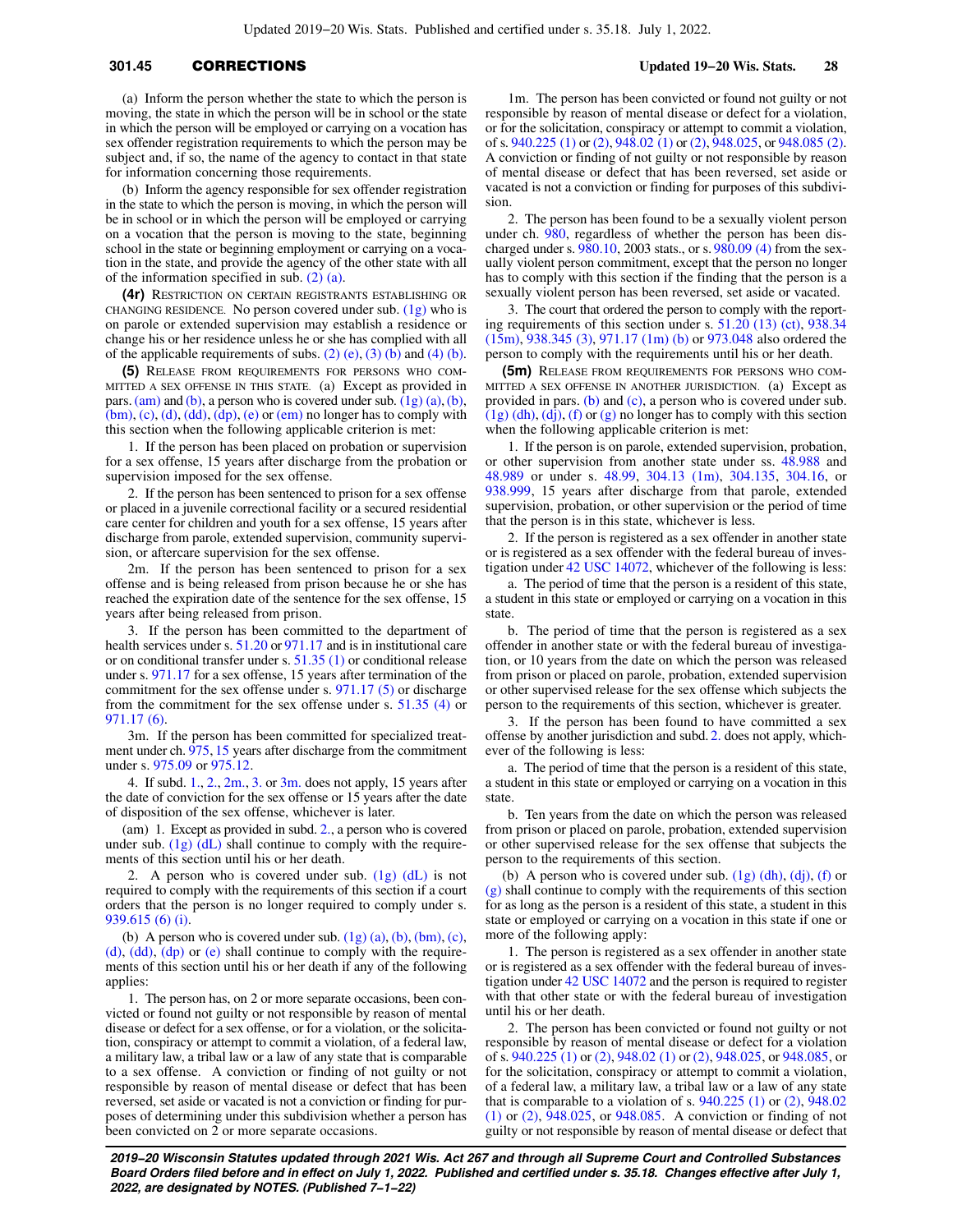has been reversed, set aside or vacated is not a conviction or finding for purposes of this subdivision.

3. The person has, on 2 or more separate occasions, been convicted or found not guilty or not responsible by reason of mental disease or defect for a sex offense or for a violation, or the solicitation, conspiracy or attempt to commit a violation, of a federal law, military law, tribal law or law of any state that is comparable to a sex offense. A conviction or finding of not guilty or not responsible by reason of mental disease or defect that has been reversed, set aside or vacated is not a conviction or finding for purposes of determining under this subdivision whether a person has been convicted on 2 or more separate occasions.

4. A determination has been made as provided under [42 USC](https://docs.legis.wisconsin.gov/document/usc/42%20USC%2014071) [14071](https://docs.legis.wisconsin.gov/document/usc/42%20USC%2014071) (a) (2) (A) or (B) that the person is a sexually violent predator, or lifetime registration by the person is required under measures approved by the attorney general of the United States under [42 USC 14071](https://docs.legis.wisconsin.gov/document/usc/42%20USC%2014071) (a) (2) (C).

(c) This subsection does not apply to a person who is required to register as a sex offender under one or more of the criteria speci-fied in sub. [\(1g\) \(a\),](https://docs.legis.wisconsin.gov/document/statutes/301.45(1g)(a)) [\(b\),](https://docs.legis.wisconsin.gov/document/statutes/301.45(1g)(b)) [\(bm\)](https://docs.legis.wisconsin.gov/document/statutes/301.45(1g)(bm)), [\(c\),](https://docs.legis.wisconsin.gov/document/statutes/301.45(1g)(c)) [\(d\),](https://docs.legis.wisconsin.gov/document/statutes/301.45(1g)(d)) [\(dd\)](https://docs.legis.wisconsin.gov/document/statutes/301.45(1g)(dd)), [\(dp\),](https://docs.legis.wisconsin.gov/document/statutes/301.45(1g)(dp)) [\(e\)](https://docs.legis.wisconsin.gov/document/statutes/301.45(1g)(e)) or [\(em\).](https://docs.legis.wisconsin.gov/document/statutes/301.45(1g)(em))

**(6)** PENALTY. (a) Whoever knowingly fails to comply with any requirement to provide information under subs. [\(2\)](https://docs.legis.wisconsin.gov/document/statutes/301.45(2)) to [\(4\)](https://docs.legis.wisconsin.gov/document/statutes/301.45(4)) is subject to the following penalties:

1. Except as provided in subd. [2.,](https://docs.legis.wisconsin.gov/document/statutes/301.45(6)(a)2.) the person is guilty of a Class H felony.

2. The person may be fined not more than \$10,000 or imprisoned for not more than 9 months or both if all of the following apply:

a. The person was ordered under s. [51.20 \(13\) \(ct\) 1m.,](https://docs.legis.wisconsin.gov/document/statutes/51.20(13)(ct)1m.) [938.34](https://docs.legis.wisconsin.gov/document/statutes/938.34(15m)(am)) [\(15m\) \(am\)](https://docs.legis.wisconsin.gov/document/statutes/938.34(15m)(am)), [938.345 \(3\),](https://docs.legis.wisconsin.gov/document/statutes/938.345(3)) [971.17 \(1m\) \(b\) 1m.,](https://docs.legis.wisconsin.gov/document/statutes/971.17(1m)(b)1m.) or [973.048 \(1m\)](https://docs.legis.wisconsin.gov/document/statutes/973.048(1m)) to comply with the reporting requirements under this section based on a finding that he or she committed or solicited, conspired, or attempted to commit a misdemeanor.

b. The person was not convicted of knowingly failing to comply with any requirement to provide information under subs. [\(2\)](https://docs.legis.wisconsin.gov/document/statutes/301.45(2)) to [\(4\)](https://docs.legis.wisconsin.gov/document/statutes/301.45(4)) before committing the present violation.

(ag) Whoever intentionally violates sub.  $(4r)$  is subject to the following penalties:

1. Except as provided in subd. [2.,](https://docs.legis.wisconsin.gov/document/statutes/301.45(6)(ag)2.) the person is guilty of a Class H felony.

2. The person may be fined not more than \$10,000 or imprisoned for not more than 9 months or both if all of the following apply:

a. The person was ordered under s. [51.20 \(13\) \(ct\) 1m.,](https://docs.legis.wisconsin.gov/document/statutes/51.20(13)(ct)1m.) [938.34](https://docs.legis.wisconsin.gov/document/statutes/938.34(15m)(am)) [\(15m\) \(am\)](https://docs.legis.wisconsin.gov/document/statutes/938.34(15m)(am)), [938.345 \(3\),](https://docs.legis.wisconsin.gov/document/statutes/938.345(3)) [971.17 \(1m\) \(b\) 1m.,](https://docs.legis.wisconsin.gov/document/statutes/971.17(1m)(b)1m.) or [973.048 \(1m\)](https://docs.legis.wisconsin.gov/document/statutes/973.048(1m)) to comply with the reporting requirements under this section based on a finding that he or she committed or solicited, conspired, or attempted to commit a misdemeanor.

b. The person was not convicted of another offense under sub. [\(4r\)](https://docs.legis.wisconsin.gov/document/statutes/301.45(4r)) before committing the present violation.

(am) Whoever knowingly fails to keep information confidential as required under sub. [\(7\)](https://docs.legis.wisconsin.gov/document/statutes/301.45(7)) may be fined not more than \$500 or imprisoned for not more than 30 days or both.

(bm) Subject to s. [971.19 \(9\),](https://docs.legis.wisconsin.gov/document/statutes/971.19(9)) a district attorney or, upon the request of a district attorney, the department of justice may prosecute a knowing failure to comply with any requirement to provide information under subs. [\(2\)](https://docs.legis.wisconsin.gov/document/statutes/301.45(2)) to  $(4)$ . If the department of corrections determines that there is probable cause to believe that a person has knowingly failed to comply with any requirement to provide information under subs. [\(2\)](https://docs.legis.wisconsin.gov/document/statutes/301.45(2)) to [\(4\)](https://docs.legis.wisconsin.gov/document/statutes/301.45(4)) or has intentionally violated sub. [\(4r\)](https://docs.legis.wisconsin.gov/document/statutes/301.45(4r)), the department shall forward a certified copy of all pertinent departmental information to the applicable district attorney. The department shall certify the copy in accordance with s. [889.08.](https://docs.legis.wisconsin.gov/document/statutes/889.08)

(c) Notwithstanding par.[\(a\),](https://docs.legis.wisconsin.gov/document/statutes/301.45(6)(a)) a person who first became subject to subs. [\(2\)](https://docs.legis.wisconsin.gov/document/statutes/301.45(2)) to [\(4\)](https://docs.legis.wisconsin.gov/document/statutes/301.45(4)) under [1995 Wisconsin Act 440](https://docs.legis.wisconsin.gov/document/acts/1995/440) and who was in prison or a secured correctional facility or a secured child caring institution, in institutional care, or on probation, parole, supervision, aftercare supervision, corrective sanctions supervision, conditional transfer or conditional release during the period beginning on December 25, 1993, and ending on May 31, 1997, shall be allowed until January 1, 1998, to comply with the requirements under subs.  $(2)$  to  $(4)$ .

(d) Notwithstanding par. [\(a\)](https://docs.legis.wisconsin.gov/document/statutes/301.45(6)(a)), a person who first became subject to subs. [\(2\)](https://docs.legis.wisconsin.gov/document/statutes/301.45(2)) to [\(4\)](https://docs.legis.wisconsin.gov/document/statutes/301.45(4)) under [1999 Wisconsin Act 89](https://docs.legis.wisconsin.gov/document/acts/1999/89) and who was in prison or a secured correctional facility or a secured child caring institution, in institutional care, or on probation, parole, supervision, aftercare supervision, corrective sanctions supervision, conditional transfer or conditional release during the period beginning on December 25, 1993, and ending on May 31, 2000, shall be allowed until January 1, 2001, to comply with the requirements under subs.  $(2)$  to  $(4)$ .

**(6m)** NOTICE TO OTHER JURISDICTIONS CONCERNING NONCOM-PLIANCE. If the department has reasonable grounds to believe that a person who is covered under sub.  $(1g)$  (f) or  $(g)$  is residing in this state, is a student in this state or is employed or carrying on a vocation in this state and that the person is not complying with the requirements of this section, the department shall notify the state agency responsible for the registration of sex offenders in any state in which the person is registered that it believes the person is not complying with the requirements of this section. If the person is registered with the federal bureau of investigation under [42](https://docs.legis.wisconsin.gov/document/usc/42%20USC%2014072) [USC 14072,](https://docs.legis.wisconsin.gov/document/usc/42%20USC%2014072) the department shall notify the federal bureau of investigation that it believes the person is not complying with the requirements of this section.

**(7)** INFORMATION MAINTENANCE AND EXPUNGEMENT. (a) The department shall maintain information provided under sub. [\(2\).](https://docs.legis.wisconsin.gov/document/statutes/301.45(2)) The department shall keep the information confidential except as provided in ss. [301.03 \(14\)](https://docs.legis.wisconsin.gov/document/statutes/301.03(14)) and [301.46](https://docs.legis.wisconsin.gov/document/statutes/301.46), except as needed for law enforcement purposes and except to provide, in response to a request for information under s. [49.22 \(2m\)](https://docs.legis.wisconsin.gov/document/statutes/49.22(2m)) made by the department of children and families or a county child support agency under s. [59.53 \(5\),](https://docs.legis.wisconsin.gov/document/statutes/59.53(5)) the name and all residential addresses of an individual registered under this section, the name and address of the individual's employer and financial information related to the individual.

(b) The department shall not charge a fee for providing information under this subsection.

(c) A person about whom information is maintained in the registry under sub. [\(2\)](https://docs.legis.wisconsin.gov/document/statutes/301.45(2)) may request expungement of all pertinent information in the registry if any of the following applies:

1m. The person's conviction, delinquency adjudication, finding of need of protection or services or commitment has been reversed, set aside or vacated.

2m. A court has determined under sub. [\(1m\) \(b\)](https://docs.legis.wisconsin.gov/document/statutes/301.45(1m)(b)) that the person is not required to comply with the reporting requirements under this section.

(d) The department shall purge all of the information maintained in the registry under sub. [\(2\)](https://docs.legis.wisconsin.gov/document/statutes/301.45(2)) concerning a person to whom par. [\(c\)](https://docs.legis.wisconsin.gov/document/statutes/301.45(7)(c)) applies if the department receives all of the following:

1. The person's written request for expungement.

2. A certified copy of the court order reversing, setting aside or vacating the conviction, delinquency adjudication, finding of need of protection or services or commitment or a certified copy of the court's determination under sub.  $(1m)$  (b).

(e) The department shall purge all of the information maintained in the registry under sub. [\(2\)](https://docs.legis.wisconsin.gov/document/statutes/301.45(2)) concerning a person to whom sub. [\(1p\) \(a\)](https://docs.legis.wisconsin.gov/document/statutes/301.45(1p)(a)) applies if any of the following occurs:

1. The department receives notice under s. [938.355 \(4m\) \(b\)](https://docs.legis.wisconsin.gov/document/statutes/938.355(4m)(b)) that a court has expunged the record of the person's delinquency adjudication for the violation described in sub.  $(1p)$  (a).

2. The department issues a certificate of discharge under s. [973.015 \(1m\) \(b\)](https://docs.legis.wisconsin.gov/document/statutes/973.015(1m)(b)).

3. The department receives a certificate of discharge issued under s. [973.015 \(1m\) \(b\)](https://docs.legis.wisconsin.gov/document/statutes/973.015(1m)(b)) by the detaining authority.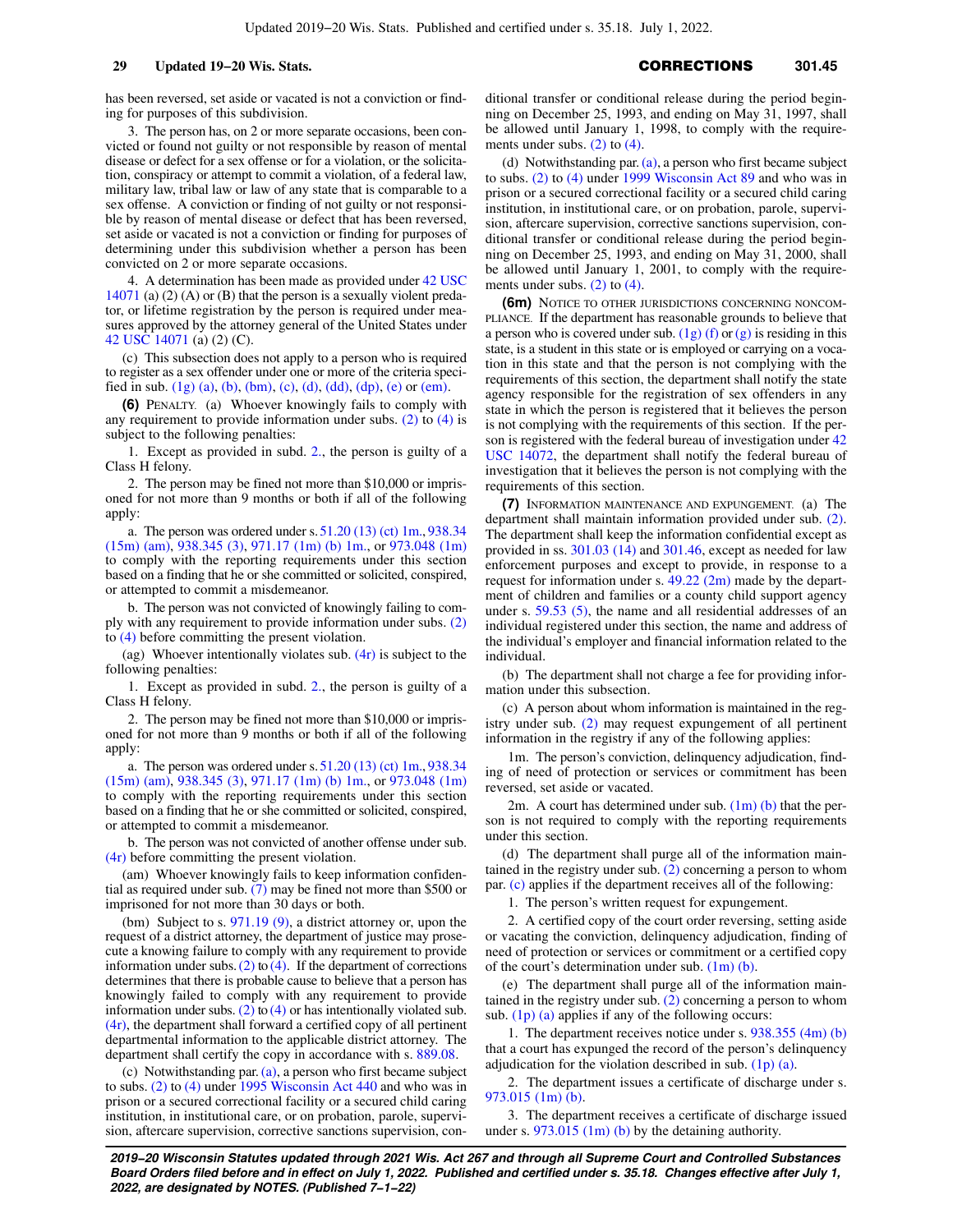# **301.45** CORRECTIONS **Updated 19−20 Wis. Stats. 30**

(f) The department shall purge all of the information maintained in the registry under sub. [\(2\)](https://docs.legis.wisconsin.gov/document/statutes/301.45(2)) concerning a person to whom sub.  $(1p)$  (b) applies when any of the following occurs:

1. If the person was ordered by a court under s. [51.20 \(13\) \(ct\)](https://docs.legis.wisconsin.gov/document/statutes/51.20(13)(ct)1m.) [1m.](https://docs.legis.wisconsin.gov/document/statutes/51.20(13)(ct)1m.) to comply with the reporting requirements under this section, when the department receives notice under s.  $51.20$  (13) (ct) 1m. [b.](https://docs.legis.wisconsin.gov/document/statutes/51.20(13)(ct)1m.b.) that the person has satisfied conditions of the court order.

2. If the person was ordered by a court under s. [938.34 \(15m\)](https://docs.legis.wisconsin.gov/document/statutes/938.34(15m)(am)) [\(am\)](https://docs.legis.wisconsin.gov/document/statutes/938.34(15m)(am)) to comply with the reporting requirements under this section, when the department receives notice under s. [938.34 \(15m\) \(am\)](https://docs.legis.wisconsin.gov/document/statutes/938.34(15m)(am)2.) [2.](https://docs.legis.wisconsin.gov/document/statutes/938.34(15m)(am)2.) that the juvenile has satisfied the conditions of the dispositional order.

3. If the person was ordered by a court under s. [938.345 \(3\)](https://docs.legis.wisconsin.gov/document/statutes/938.345(3)(a)) [\(a\)](https://docs.legis.wisconsin.gov/document/statutes/938.345(3)(a)) to comply with the reporting requirements under this section, when the department receives notice under s. [938.345 \(3\) \(d\)](https://docs.legis.wisconsin.gov/document/statutes/938.345(3)(d)) that the juvenile has satisfied the conditions of the dispositional order.

4. If the person was ordered by a court under s. [971.17 \(1m\)](https://docs.legis.wisconsin.gov/document/statutes/971.17(1m)(b)1m.) [\(b\) 1m.](https://docs.legis.wisconsin.gov/document/statutes/971.17(1m)(b)1m.) to comply with the reporting requirements under this section, when the department receives notice under s. [971.17 \(6m\) \(b\)](https://docs.legis.wisconsin.gov/document/statutes/971.17(6m)(b)2.) [2.](https://docs.legis.wisconsin.gov/document/statutes/971.17(6m)(b)2.) that the commitment order under s. [971.17](https://docs.legis.wisconsin.gov/document/statutes/971.17) is terminated or has expired.

5. If the person was ordered by a court under s. [973.048 \(1m\)](https://docs.legis.wisconsin.gov/document/statutes/973.048(1m)) to comply with the reporting requirements under this section, when the person successfully completes the sentence or probation as provided under s. [973.048 \(1m\) \(b\)](https://docs.legis.wisconsin.gov/document/statutes/973.048(1m)(b)).

**(8)** RULES. The department shall promulgate rules necessary to carry out its duties under this section.

**(9)** COOPERATION. The department of health services, the department of children and families, the department of transportation and all circuit courts shall cooperate with the department of corrections in obtaining information under this section.

**(10)** ANNUAL FEE. The department may require a person who must register as a sex offender to pay an annual fee to partially offset its costs in monitoring persons who must register as sex offenders. The department shall establish any such fee by rule, but the fee may not exceed \$100.

**History:** [1993 a. 98](https://docs.legis.wisconsin.gov/document/acts/1993/98), [227;](https://docs.legis.wisconsin.gov/document/acts/1993/227) [1995 a. 440](https://docs.legis.wisconsin.gov/document/acts/1995/440) ss. [26](https://docs.legis.wisconsin.gov/document/acts/1995/440,%20s.%2026) to [49](https://docs.legis.wisconsin.gov/document/acts/1995/440,%20s.%2049), [53](https://docs.legis.wisconsin.gov/document/acts/1995/440,%20s.%2053) to [74;](https://docs.legis.wisconsin.gov/document/acts/1995/440,%20s.%2074) Stats. 1995 s. 301.45; [1997 a. 3](https://docs.legis.wisconsin.gov/document/acts/1997/3), [35,](https://docs.legis.wisconsin.gov/document/acts/1997/35) [130](https://docs.legis.wisconsin.gov/document/acts/1997/130), [191](https://docs.legis.wisconsin.gov/document/acts/1997/191), [237](https://docs.legis.wisconsin.gov/document/acts/1997/237), [283;](https://docs.legis.wisconsin.gov/document/acts/1997/283) [1999 a. 9,](https://docs.legis.wisconsin.gov/document/acts/1999/9) [89](https://docs.legis.wisconsin.gov/document/acts/1999/89), [156](https://docs.legis.wisconsin.gov/document/acts/1999/156), [186;](https://docs.legis.wisconsin.gov/document/acts/1999/186) [2001 a. 38](https://docs.legis.wisconsin.gov/document/acts/2001/38), [96,](https://docs.legis.wisconsin.gov/document/acts/2007/96) [109;](https://docs.legis.wisconsin.gov/document/acts/2001/109) [2003](https://docs.legis.wisconsin.gov/document/acts/2003/50)<br>[a. 50](https://docs.legis.wisconsin.gov/document/acts/2003/50), [53;](https://docs.legis.wisconsin.gov/document/acts/2003/53) [2005 a. 25](https://docs.legis.wisconsin.gov/document/acts/2005/25), [253,](https://docs.legis.wisconsin.gov/document/acts/2005/253) [277,](https://docs.legis.wisconsin.gov/document/acts/2005/277) [344,](https://docs.legis.wisconsin.gov/document/acts/2005/344) [432](https://docs.legis.wisconsin.gov/document/acts/2005/432), [434](https://docs.legis.wisconsin.gov/document/acts/2005/434); [2007 a. 20](https://docs.legis.wisconsin.gov/document/acts/2007/20) ss. [3130](https://docs.legis.wisconsin.gov/document/acts/2007/20,%20s.%203130) to [3132,](https://docs.legis.wisconsin.gov/document/acts/2007/20,%20s.%203132) [9121 \(6\)](https://docs.legis.wisconsin.gov/document/acts/2007/20,%20s.%209121)<br>[\(a\);](https://docs.legis.wisconsin.gov/document/acts/2007/20,%20s.%209121) [2007 a. 80](https://docs.legis.wisconsin.gov/document/acts/2007/80), 96, [116;](https://docs.legis.wisconsin.gov/document/acts/2007/116) [2009 a. 131](https://docs.legis.wisconsin.gov/document/acts/2009/131), [137,](https://docs.legis.wisconsin.gov/document/acts/2009/137) [180,](https://docs.legis.wisconsin.gov/document/acts/2009/180) 3

[159](https://docs.legis.wisconsin.gov/document/acts/2015/159); [2017 a. 174;](https://docs.legis.wisconsin.gov/document/acts/2017/174) [2017 a. 365](https://docs.legis.wisconsin.gov/document/acts/2017/365) ss. [66](https://docs.legis.wisconsin.gov/document/acts/2017/365,%20s.%2066), [112](https://docs.legis.wisconsin.gov/document/acts/2017/365,%20s.%20112); [2019 a. 162.](https://docs.legis.wisconsin.gov/document/acts/2019/162) **Cross−reference:** See also ch. [DOC 332](https://docs.legis.wisconsin.gov/document/administrativecode/ch.%20DOC%20332), Wis. adm. code.

That sub. (1m) allows minors found delinquent because of sexual contact to be excused from sex offender registration, but not juveniles convicted of false imprisonment, does not render it unconstitutional. Sub. (1m) creates a narrow exception for sex offenders in cases of factually consensual sexual contact between two minors. In contrast, false imprisonment is never consensual and never a crime solely because of age. State v. Joseph E.G., [2001 WI App 29](https://docs.legis.wisconsin.gov/document/courts/2001%20WI%20App%2029), [240 Wis. 2d 481](https://docs.legis.wisconsin.gov/document/courts/240%20Wis.%202d%20481), [623 N.W.2d 137](https://docs.legis.wisconsin.gov/document/courts/623%20N.W.2d%20137), [99−3248](https://docs.legis.wisconsin.gov/document/wicourtofappeals/99-3248).

This section and s. 301.46 do not occupy the field in regulating the dissemination of sex offender registration information and do not prohibit a probation agent from requiring a probationer to inform the probationer's immediate neighbors of his or her status as a convicted sex offender, which was not unreasonable. State ex rel. Kamin-ski v. Schwarz, [2001 WI 94](https://docs.legis.wisconsin.gov/document/courts/2001%20WI%2094), [245 Wis. 2d 310,](https://docs.legis.wisconsin.gov/document/courts/245%20Wis.%202d%20310) [630 N.W.2d 164,](https://docs.legis.wisconsin.gov/document/courts/630%20N.W.2d%20164) [99−3040.](https://docs.legis.wisconsin.gov/document/wisupremecourt/99-3040)

Sex−offender registration as a condition of probation for bail−jumping was not authorized by s. 973.09 (1) (a). Bail jumping is not one of the offenses enumerated in the sex−offender registration statutes, this section or s. 973.048, that permit or require registration, and read−in, but dismissed, sexual assault charges do not bring a case within s. 973.048. State v. Martel, [2003 WI 70,](https://docs.legis.wisconsin.gov/document/courts/2003%20WI%2070) [262 Wis. 2d 483](https://docs.legis.wisconsin.gov/document/courts/262%20Wis.%202d%20483), [664 N.W.2d](https://docs.legis.wisconsin.gov/document/courts/664%20N.W.2d%2069) [69,](https://docs.legis.wisconsin.gov/document/courts/664%20N.W.2d%2069) [02−1599.](https://docs.legis.wisconsin.gov/document/wisupremecourt/02-1599)

Mandatory sex offender registration for juveniles under sub. (1m) is not criminal punishment. If a provision is not criminal punishment, there is no constitutional right<br>to a jury trial. Sub. (1m) does not violate the guarantees of substantive due process<br>or equal protection. State v. Jeremy P., 2005 WI [311](https://docs.legis.wisconsin.gov/document/courts/692%20N.W.2d%20311), [04−0360](https://docs.legis.wisconsin.gov/document/wicourtofappeals/04-0360). The sex offender registry scheme under this section did not violate constitutional

guarantees of equal protection or due process as applied to the defendant when the underlying crime of which he was convicted, false imprisonment of a minor, lacked a sexual element. The purpose of the statute is to protect the public, specifically children, not to identify individuals guilty of a crime with a sexual element. Because not all defendants convicted of crimes lacking sexual elements pose an inherent danger to children, not all criminal defendants will be required to register. It is reasonable to exempt parents convicted of falsely imprisoning their own children from the reporting requirement. State v. Smith, [2009 WI App 16](https://docs.legis.wisconsin.gov/document/courts/2009%20WI%20App%2016), [316 Wis. 2d 165](https://docs.legis.wisconsin.gov/document/courts/316%20Wis.%202d%20165), [762 N.W.2d](https://docs.legis.wisconsin.gov/document/courts/762%20N.W.2d%20856)<br>R56, [08−1011](https://docs.legis.wisconsin.gov/document/wicourtofappeals/08-1011).

A person convicted of false imprisonment of a minor is required to register as a sex offender. Although the complaint in this case contained no allegation that the false imprisonment entailed anything sexual, the registration requirements of this section, as applied to the defendant, are constitutional because requiring registration is rationally related to a legitimate governmental interest. State v. Smith, [2010 WI 16](https://docs.legis.wisconsin.gov/document/courts/2010%20WI%2016), [323](https://docs.legis.wisconsin.gov/document/courts/323%20Wis.%202d%20377) [Wis. 2d 377,](https://docs.legis.wisconsin.gov/document/courts/323%20Wis.%202d%20377) [780 N.W.2d 90,](https://docs.legis.wisconsin.gov/document/courts/780%20N.W.2d%2090) [08−1011.](https://docs.legis.wisconsin.gov/document/wisupremecourt/08-1011)

To calculate the disparity of ages required in sub. (1m) (a) 2. in determining if an actor is exempt from registering as a sex offender, the time between the birth dates of the two parties is to be determined. Sub. (1m) (a) 2. was not unconstitutionally vague as applied to the defendant. State v. Parmley, [2010 WI App 79,](https://docs.legis.wisconsin.gov/document/courts/2010%20WI%20App%2079) [325 Wis. 2d](https://docs.legis.wisconsin.gov/document/courts/325%20Wis.%202d%20769) [769;](https://docs.legis.wisconsin.gov/document/courts/325%20Wis.%202d%20769) [785 N.W.2d 655](https://docs.legis.wisconsin.gov/document/courts/785%20N.W.2d%20655), [09−1210](https://docs.legis.wisconsin.gov/document/wicourtofappeals/09-1210).

This section evidences a legislative intent to include out−of−state sex offenses. By its express language, sub. (1g) includes only those out–of–state offenses that are com-<br>parable to a Wisconsin sex offense. Sub. (6) (a) 2. includes out–of–state misdemean-<br>ors that are comparable to a sex offense. State

A registrant cannot be convicted of violating sub. (6) for failing to report the address at which he or she will be residing when he or she is unable to provide this information. A registrant is unable to provide the required information when that information does not exist, despite the registrant's reasonable attempt to provide it. However, homeless registrants are not exempt from registration requirements and homelessness is not a defense to failing to comply with the registration requirements. Under sub. (2) (f), the Department of Corrections may require a registrant to report to a police station to provide any required information that the person has not previ-ously provided. State v. Dinkins, [2012 WI 24,](https://docs.legis.wisconsin.gov/document/courts/2012%20WI%2024) [339 Wis. 2d 78,](https://docs.legis.wisconsin.gov/document/courts/339%20Wis.%202d%2078) [810 N.W.2d 787](https://docs.legis.wisconsin.gov/document/courts/810%20N.W.2d%20787), [09−1643.](https://docs.legis.wisconsin.gov/document/wisupremecourt/09-1643)

Sub. (2) (a) 6m. does not violate the 1st amendment as it is narrowly tailored to serve the government's significant interest in protecting the public from recidivist sex offenders and is not overbroad. State v. Jackson, [2020 WI App 4](https://docs.legis.wisconsin.gov/document/courts/2020%20WI%20App%204), [390 Wis. 2d 402](https://docs.legis.wisconsin.gov/document/courts/390%20Wis.%202d%20402), [938 N.W.2d 639](https://docs.legis.wisconsin.gov/document/courts/938%20N.W.2d%20639), [18−2074](https://docs.legis.wisconsin.gov/document/wicourtofappeals/18-2074). The \$100 annual registration fee that sub. (10) imposes on convicted sex offenders

does not violate the prohibition in article I, section 10, of the U.S. Constitution against states' enacting ex post facto laws. The fee is intended to compensate the state for the expense of maintaining the sex offender registry. The offenders are responsible for the expense, so there is nothing punitive about making them pay for it, any more than it is punitive to charge a fee for a passport. Mueller v. Raemisch, [740 F.3d 1128](https://docs.legis.wisconsin.gov/document/courts/740%20F.3d%201128) (2014).

An offender is not entitled to process to challenge the legal determinations made by the authority charged under state law with administering a sex offender statute that is based on the fact of previous conviction. In this case, the offender was not deprived of a constitutional right to due process when the Department of Corrections (DOC) determined that the offender's registration status in California required him to register as a sex offender in Wisconsin under sub. (1g) (f). Because the offender's registration status in California was established after a procedurally safeguarded criminal proceeding, the offender was not entitled to pre−registration process, and the post−regis-tration informal exchange between the offender and DOC was sufficient to comport with the requirements of due process. Murphy v. Rychlowski, [868 F.3d 561](https://docs.legis.wisconsin.gov/document/courts/868%20F.3d%20561) (2017).<br>Wisconsin's Sex Offender Registration and Notification Laws: Has the Wisconsin<br>Legislature Left the Criminals & Constitution Behind? Blair. 8

### **301.46 Access to information concerning sex offenders. (1)** DEFINITIONS. In this section:

(a) "Agency with jurisdiction" means the state agency with the authority or duty to confine or supervise a person or release or discharge a person from confinement.

(b) "Sex offense" has the meaning given in s.  $301.45$  (1d) (b).

**(2)** ACCESS FOR LAW ENFORCEMENT AGENCIES. (a) When a person is registered with the department under s. [301.45 \(2\)](https://docs.legis.wisconsin.gov/document/statutes/301.45(2)), the department shall immediately make the information specified in par. [\(b\)](https://docs.legis.wisconsin.gov/document/statutes/301.46(2)(b)) available to the police chief of any community and the sheriff of any county in which the person is residing, is employed or is attending school. The department shall make information available under this paragraph through a direct electronic data transfer system.

(b) The department shall make all of the following information available under par. [\(a\)](https://docs.legis.wisconsin.gov/document/statutes/301.46(2)(a)):

1. The person's name, including any aliases used by the person.

2. Information sufficient to identify the person, including date of birth, gender, race, height, weight and hair and eye color.

3. The statute the person violated, the date of conviction, adjudication or commitment, and the county or, if the state is not this state, the state in which the person was convicted, adjudicated or committed.

3m. a. Any sex offense that was dismissed as part of a plea agreement if the sentencing court ordered that the offender be subject to the registration requirements of s. [301.45.](https://docs.legis.wisconsin.gov/document/statutes/301.45)

b. Any sex offense that was dismissed as part of a plea agreement if the adjudicating court ordered that the juvenile be subject to the registration requirements of s. [301.45](https://docs.legis.wisconsin.gov/document/statutes/301.45).

4. Whichever of the following is applicable:

a. The date the person was placed on probation, supervision, conditional release, conditional transfer or supervised release.

b. The date the person was released from confinement, whether on parole, extended supervision or otherwise, or discharged or terminated from a sentence or commitment.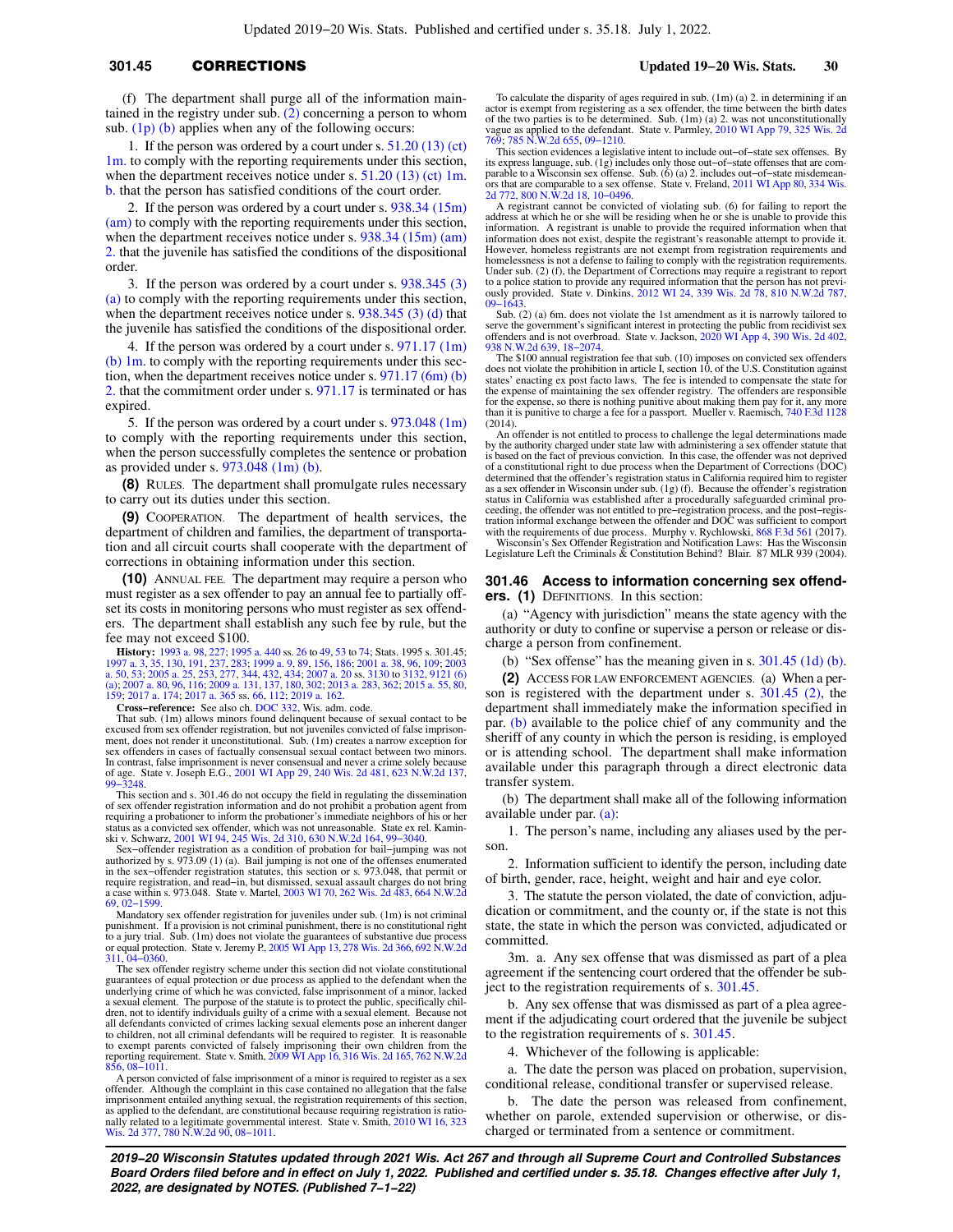c. The date the person entered the state.

d. The date the person was ordered to comply with s. [301.45.](https://docs.legis.wisconsin.gov/document/statutes/301.45)

5. All addresses at which the person is residing.

6. The name of the agency supervising the person, if applicable, and the office or unit and telephone number of the office or unit that is responsible for the supervision of the person.

8. The name and address of the place at which the person is employed.

9. The name and location of any school in which the person is enrolled.

10. The most recent date on which the information under s. [301.45](https://docs.legis.wisconsin.gov/document/statutes/301.45) was updated.

(c) When a person who is registered under s. [301.45 \(2\)](https://docs.legis.wisconsin.gov/document/statutes/301.45(2)) updates information under s. [301.45 \(4\)](https://docs.legis.wisconsin.gov/document/statutes/301.45(4)), the department shall immediately make the updated information available to the police chief of any community and the sheriff of any county in which the person is residing, is employed or is attending school. The department shall make the updated information available under this paragraph through a direct electronic data transfer system.

(d) In addition to having access to information under pars. [\(a\)](https://docs.legis.wisconsin.gov/document/statutes/301.46(2)(a)) and [\(c\)](https://docs.legis.wisconsin.gov/document/statutes/301.46(2)(c)), a police chief or sheriff may request that the department provide the police chief or sheriff with information concerning any person registered under s. [301.45](https://docs.legis.wisconsin.gov/document/statutes/301.45).

(e) A police chief or sheriff may provide any of the information to which he or she has access under this subsection to an entity in the police chief's community or the sheriff's county that is entitled to request information under sub. [\(4\)](https://docs.legis.wisconsin.gov/document/statutes/301.46(4)), to any person requesting information under sub.  $(5)$  or to members of the general public if, in the opinion of the police chief or sheriff, providing that information is necessary to protect the public.

**(2m)** BULLETINS TO LAW ENFORCEMENT AGENCIES. (a) 1. If an agency with jurisdiction confines a person under s. [301.046,](https://docs.legis.wisconsin.gov/document/statutes/301.046) provides a person entering the intensive sanctions program under s. [301.048](https://docs.legis.wisconsin.gov/document/statutes/301.048) with a sanction other than a placement in a Type 1 prison or a jail, or releases a person from confinement in a state correctional institution or institutional care, and the person has, on one occasion only, been convicted or found not guilty or not responsible by reason of mental disease or defect for a sex offense or for a violation of a law of this state that is comparable to a sex offense, the agency with jurisdiction may notify the police chief of any community and the sheriff of any county in which the person will be residing, employed, or attending school if the agency with jurisdiction determines that such notification is necessary to protect the public. Notification under this subdivision may be in addition to providing access to information under sub. [\(2\)](https://docs.legis.wisconsin.gov/document/statutes/301.46(2)) or to any other notification that an agency with jurisdiction is authorized to provide.

2. If a person described under s.  $301.45$  (1g) (dh), [\(dj\)](https://docs.legis.wisconsin.gov/document/statutes/301.45(1g)(dj)), [\(f\)](https://docs.legis.wisconsin.gov/document/statutes/301.45(1g)(f)), or [\(g\)](https://docs.legis.wisconsin.gov/document/statutes/301.45(1g)(g)) becomes a resident of this state from another state under s. [304.16,](https://docs.legis.wisconsin.gov/document/statutes/304.16) becomes a student in this state, becomes employed or begins carrying on a vocation in this state, or becomes subject to a sanction in this state other than a placement in a Type 1 prison or a jail, and the person has, on one occasion only, been convicted or found not guilty or not responsible by reason of mental disease or defect for a violation of the law of another jurisdiction that is comparable to a sex offense, the department may notify the police chief of any community and the sheriff of any county in which the person will be residing, employed or carrying on a vocation, or attending school if the department determines that such notification is necessary to protect the public. Notification under this subdivision may be in addition to providing access to information under sub. [\(2\)](https://docs.legis.wisconsin.gov/document/statutes/301.46(2)) or to any other notification that the department is authorized to provide.

(am) 1. If an agency with jurisdiction confines a person under s. [301.046](https://docs.legis.wisconsin.gov/document/statutes/301.046), provides a person entering the intensive sanctions program under s. [301.048](https://docs.legis.wisconsin.gov/document/statutes/301.048) with a sanction other than a placement in a Type 1 prison or a jail, or releases a person from confinement in a state correctional institution or institutional care, and the person has been found to be a sexually violent person under ch. [980](https://docs.legis.wisconsin.gov/document/statutes/ch.%20980) or has, on 2 or more separate occasions, been convicted or found not guilty or not responsible by reason of mental disease or defect for a sex offense or for a violation of a law of this state that is comparable to a sex offense, the agency with jurisdiction shall notify the police chief of any community and the sheriff of any county in which the person will be residing, employed, or attending school and through or to which the person will be regularly traveling. Notification under this subdivision is in addition to providing access to information under sub. [\(2\)](https://docs.legis.wisconsin.gov/document/statutes/301.46(2)) and to any other notification that an agency with jurisdiction is authorized to provide.

2. If a person described under s.  $301.45$  (1g) (dh), [\(dj\)](https://docs.legis.wisconsin.gov/document/statutes/301.45(1g)(dj)), [\(f\),](https://docs.legis.wisconsin.gov/document/statutes/301.45(1g)(f)) or [\(g\)](https://docs.legis.wisconsin.gov/document/statutes/301.45(1g)(g)) becomes a resident of this state from another state under s. [304.16,](https://docs.legis.wisconsin.gov/document/statutes/304.16) becomes a student in this state, becomes employed or begins carrying on a vocation in this state, or becomes subject to a sanction in this state other than a placement in a Type 1 prison or a jail, and the person has, on 2 or more separate occasions, been convicted or found not guilty or not responsible by reason of mental disease or defect for a violation of the law of another jurisdiction that is comparable to a sex offense, the department shall notify the police chief of any community and the sheriff of any county in which the person will be residing, employed or carrying on a vocation, or attending school. Notification under this subdivision is in addition to providing access to information under sub. [\(2\)](https://docs.legis.wisconsin.gov/document/statutes/301.46(2)) or to any other notification that the department is authorized to provide.

(ap) If the subject of the notification under par. [\(a\)](https://docs.legis.wisconsin.gov/document/statutes/301.46(2m)(a)) or  $(am)$ changes his or her residential address, the agency with jurisdiction shall notify the police chief of any community, and the sheriff of any county, in which the person will be residing, employed, or attending school. Notification under this paragraph may be in an electronic form or in the form of a written bulletin and shall be in addition to providing access to information under sub. [\(2\)](https://docs.legis.wisconsin.gov/document/statutes/301.46(2)) and to any other notification that an agency with jurisdiction is authorized to provide.

(at) 1. Paragraphs [\(a\)](https://docs.legis.wisconsin.gov/document/statutes/301.46(2m)(a)) and [\(am\)](https://docs.legis.wisconsin.gov/document/statutes/301.46(2m)(am)) do not apply to a person if a court has determined under s.  $301.45$  (1m) that the person is not required to comply with the reporting requirements under s. [301.45.](https://docs.legis.wisconsin.gov/document/statutes/301.45)

2. Paragraph [\(ap\)](https://docs.legis.wisconsin.gov/document/statutes/301.46(2m)(ap)) does not apply if the agency with jurisdiction determines that notification is not necessary in the interest of public protection and that the person did not commit a sex offense with the use or threat of force or violence.

(b) The notification under par. [\(a\)](https://docs.legis.wisconsin.gov/document/statutes/301.46(2m)(a)) or [\(am\)](https://docs.legis.wisconsin.gov/document/statutes/301.46(2m)(am)) shall be in the form of a written bulletin to the police chief or sheriff that contains all of the following:

1. The information specified in sub. [\(2\) \(b\).](https://docs.legis.wisconsin.gov/document/statutes/301.46(2)(b))

1m. Notice that, beginning on June 1, 2001, information concerning persons registered under s. [301.45](https://docs.legis.wisconsin.gov/document/statutes/301.45) will be available on the Internet site established by the department under sub. [\(5n\)](https://docs.legis.wisconsin.gov/document/statutes/301.46(5n)).

2. Any other information that the agency with jurisdiction, if the notice is provided under par. [\(a\) 1.](https://docs.legis.wisconsin.gov/document/statutes/301.46(2m)(a)1.) or  $(am)$  1., or that the department, if the notice is provided under par. [\(a\) 2.](https://docs.legis.wisconsin.gov/document/statutes/301.46(2m)(a)2.) or [\(am\) 2.,](https://docs.legis.wisconsin.gov/document/statutes/301.46(2m)(am)2.) determines is necessary to assist law enforcement officers or to protect the public. Information under this subdivision may include a photograph of the person, other identifying information and a description of the person's patterns of violation.

(c) A police chief or sheriff who receives a bulletin under this subsection may provide any of the information in the bulletin to an entity in the police chief's community or the sheriff's county that is entitled to request information under sub. [\(4\)](https://docs.legis.wisconsin.gov/document/statutes/301.46(4)), to any person requesting information under sub. [\(5\)](https://docs.legis.wisconsin.gov/document/statutes/301.46(5)) or to members of the general public if, in the opinion of the police chief or sheriff, providing that information is necessary to protect the public.

**(3)** NOTIFICATION OF VICTIMS. (a) In this subsection:

1. "Member of the family" means spouse, domestic partner under ch. [770,](https://docs.legis.wisconsin.gov/document/statutes/ch.%20770) child, parent, sibling or legal guardian.

2. "Victim" means a person against whom a crime has been committed.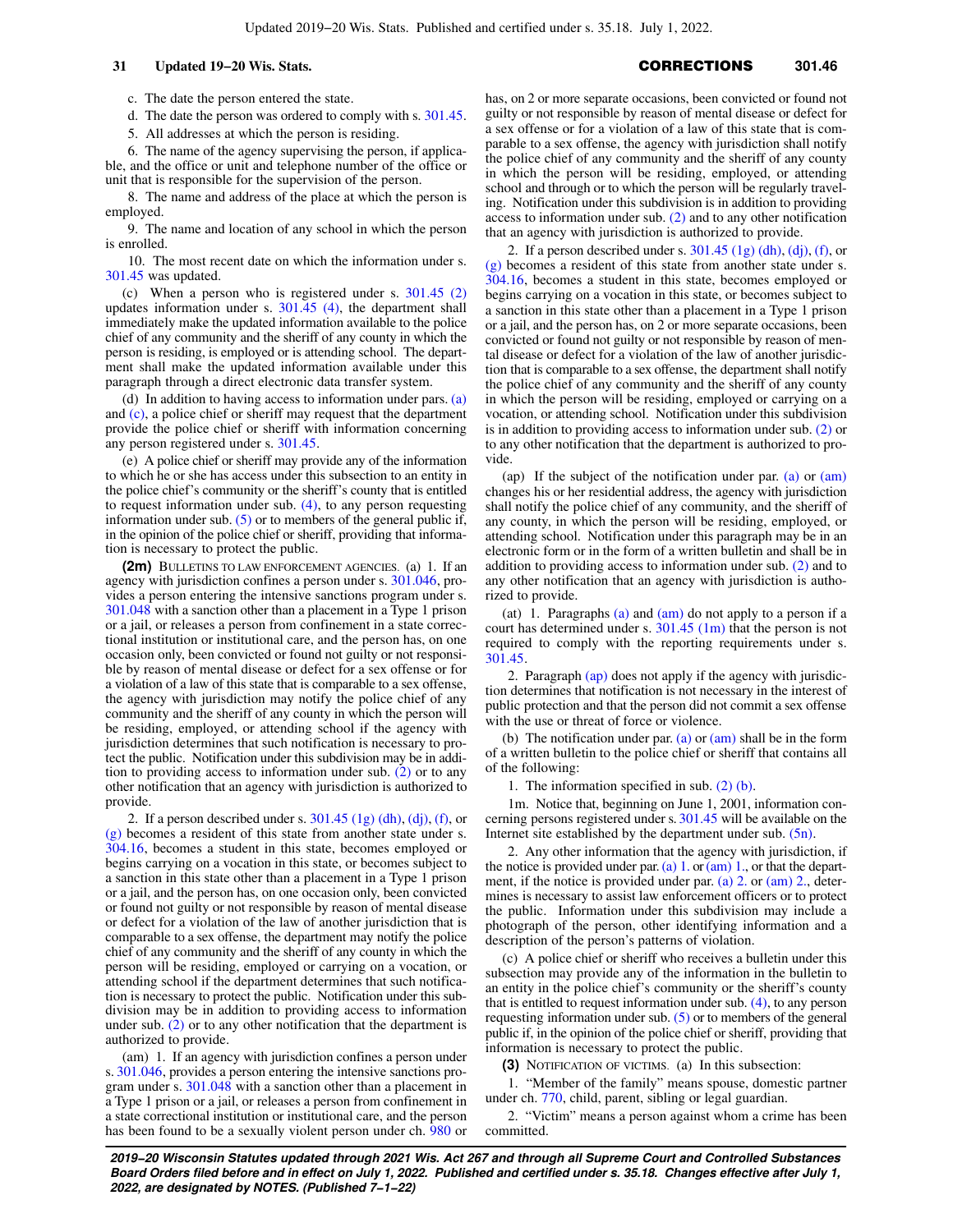# **301.46** CORRECTIONS **Updated 19−20 Wis. Stats. 32**

(b) When a person is registered under s. [301.45 \(2\)](https://docs.legis.wisconsin.gov/document/statutes/301.45(2)) or when the person informs the department of a change in information under s. [301.45 \(4\),](https://docs.legis.wisconsin.gov/document/statutes/301.45(4)) the department shall make a reasonable attempt to notify the victim or a member of the victim's family who has, according to the records of the department or the information provided under par. [\(d\),](https://docs.legis.wisconsin.gov/document/statutes/301.46(3)(d)) requested to be notified about a person required to register under s. [301.45.](https://docs.legis.wisconsin.gov/document/statutes/301.45)

(c) The notice under par.  $(b)$  shall be a written notice to the victim or member of the victim's family that the person required to register under s. [301.45](https://docs.legis.wisconsin.gov/document/statutes/301.45) and specified in the information provided under par. [\(d\)](https://docs.legis.wisconsin.gov/document/statutes/301.46(3)(d)) has been registered or, if applicable, has provided the department with updated information under s. [301.45 \(4\).](https://docs.legis.wisconsin.gov/document/statutes/301.45(4)) The notice shall contain the information specified in sub.  $(2)$  (b) 1., [5.,](https://docs.legis.wisconsin.gov/document/statutes/301.46(2)(b)5.) [6.](https://docs.legis.wisconsin.gov/document/statutes/301.46(2)(b)6.) and [10.](https://docs.legis.wisconsin.gov/document/statutes/301.46(2)(b)10.) or, if applicable, the updated information.

(d) The department of health services shall provide the department with access to the names of victims or the family members of victims who have completed cards requesting notification under s. [971.17 \(6m\)](https://docs.legis.wisconsin.gov/document/statutes/971.17(6m)) or [980.11](https://docs.legis.wisconsin.gov/document/statutes/980.11).

(e) In addition to receiving the notice provided under par. [\(c\),](https://docs.legis.wisconsin.gov/document/statutes/301.46(3)(c)) a person who receives notice under par. [\(b\)](https://docs.legis.wisconsin.gov/document/statutes/301.46(3)(b)) may request that the department provide him or her with any of the information specified in sub. [\(2\) \(b\)](https://docs.legis.wisconsin.gov/document/statutes/301.46(2)(b)) concerning the person required to register under s. [301.45.](https://docs.legis.wisconsin.gov/document/statutes/301.45)

**(4)** ACCESS TO INFORMATION FOR AGENCIES AND ORGANIZA-TIONS OTHER THAN LAW ENFORCEMENT AGENCIES. (a) Any of the following entities may request, in a form and manner specified by the department, information from the department concerning persons registered under s. [301.45:](https://docs.legis.wisconsin.gov/document/statutes/301.45)

1. A public or private elementary or secondary school or a tribal school, as defined in s. [115.001 \(15m\)](https://docs.legis.wisconsin.gov/document/statutes/115.001(15m)).

2. A child care provider that holds a license under s. [48.65,](https://docs.legis.wisconsin.gov/document/statutes/48.65) that is certified under s. [48.651,](https://docs.legis.wisconsin.gov/document/statutes/48.651) that holds a probationary license under s. [48.69,](https://docs.legis.wisconsin.gov/document/statutes/48.69) or that is established or contracted for under s. [120.13 \(14\)](https://docs.legis.wisconsin.gov/document/statutes/120.13(14)).

3. A child welfare agency licensed under s. [48.60](https://docs.legis.wisconsin.gov/document/statutes/48.60).

4. A group home licensed under s. [48.625.](https://docs.legis.wisconsin.gov/document/statutes/48.625)

5. A shelter care facility licensed under s. [938.22.](https://docs.legis.wisconsin.gov/document/statutes/938.22)

6. A foster home licensed under s. [48.62.](https://docs.legis.wisconsin.gov/document/statutes/48.62)

7. A county department under s. [46.21,](https://docs.legis.wisconsin.gov/document/statutes/46.21) [46.215,](https://docs.legis.wisconsin.gov/document/statutes/46.215) [46.22](https://docs.legis.wisconsin.gov/document/statutes/46.22), [46.23,](https://docs.legis.wisconsin.gov/document/statutes/46.23) [51.42](https://docs.legis.wisconsin.gov/document/statutes/51.42) or [51.437](https://docs.legis.wisconsin.gov/document/statutes/51.437).

8. An agency providing child welfare services under s. [48.48](https://docs.legis.wisconsin.gov/document/statutes/48.48(17)(b)) [\(17\) \(b\)](https://docs.legis.wisconsin.gov/document/statutes/48.48(17)(b)) or [48.57 \(2\).](https://docs.legis.wisconsin.gov/document/statutes/48.57(2))

8m. The department of justice.

9. The department of public instruction.

10. The department of health services.

10m. The department of children and families.

11. A neighborhood watch program authorized under s. [60.23](https://docs.legis.wisconsin.gov/document/statutes/60.23(17m)) [\(17m\)](https://docs.legis.wisconsin.gov/document/statutes/60.23(17m)) or by the law enforcement agency of a city or village.

12. An organized unit of the Boy Scouts of America, the Boys' Clubs of America, the Girl Scouts of America or Camp Fire Girls.

13. The personnel office of a sheltered workshop, as defined in s. [104.01 \(6\).](https://docs.legis.wisconsin.gov/document/statutes/104.01(6))

14. Any other community−based public or private, nonprofit organization that the department determines should have access to information under this subsection in the interest of protecting the public.

(ag) The department may not provide any of the following in response to a request under par. [\(a\)](https://docs.legis.wisconsin.gov/document/statutes/301.46(4)(a)):

1. Any information concerning a child who is required to register under s. [301.45](https://docs.legis.wisconsin.gov/document/statutes/301.45).

2. If the person required to register under s. [301.45](https://docs.legis.wisconsin.gov/document/statutes/301.45) is an adult, any information concerning a juvenile proceeding in which the person was involved.

(am) Subject to par. [\(ag\)](https://docs.legis.wisconsin.gov/document/statutes/301.46(4)(ag)), an entity may make a request under par. [\(a\)](https://docs.legis.wisconsin.gov/document/statutes/301.46(4)(a)) for information concerning a specific person registered under s. [301.45.](https://docs.legis.wisconsin.gov/document/statutes/301.45)

(ar) Subject to par.  $\frac{ag}{ag}$ , an entity specified in par.  $\frac{a}{a}$  11. may request the names of and information concerning all persons registered under s. [301.45](https://docs.legis.wisconsin.gov/document/statutes/301.45) who reside, are employed or attend school in the entity's community, district, jurisdiction or other applicable geographical area of activity.

(b) In response to a request under par. [\(a\),](https://docs.legis.wisconsin.gov/document/statutes/301.46(4)(a)) the department shall, subject to par. [\(ag\)](https://docs.legis.wisconsin.gov/document/statutes/301.46(4)(ag)), provide all of the following information:

1. The name of the person who has registered under s. [301.45,](https://docs.legis.wisconsin.gov/document/statutes/301.45) including any aliases the person has used.

2. The date of the person's conviction or commitment, and the county or, if the state is not this state, the state in which the person was convicted or committed.

4. The most recent date on which the information under s. [301.45](https://docs.legis.wisconsin.gov/document/statutes/301.45) was updated.

(c) On the request of a police chief or a sheriff, the department shall provide the police chief or sheriff with a list of entities in the police chief's community or the sheriff's county that have requested information under par. [\(a\)](https://docs.legis.wisconsin.gov/document/statutes/301.46(4)(a)) for use by the police chief or sheriff under sub.  $(2)$  (e) or  $(2m)$  (c).

(d) The department shall coordinate with the department of health services the sharing of address information of persons regarding whom notification bulletins are issued under sub. [\(2m\)](https://docs.legis.wisconsin.gov/document/statutes/301.46(2m)(a)) [\(a\)](https://docs.legis.wisconsin.gov/document/statutes/301.46(2m)(a)) or [\(am\)](https://docs.legis.wisconsin.gov/document/statutes/301.46(2m)(am)).

**(5)** ACCESS TO INFORMATION FOR GENERAL PUBLIC. (a) The department or a police chief or sheriff may provide the information specified in par. [\(b\)](https://docs.legis.wisconsin.gov/document/statutes/301.46(5)(b)) concerning a specific person required to register under s. [301.45](https://docs.legis.wisconsin.gov/document/statutes/301.45) to a person who is not provided notice or access under subs.  $(2)$  to  $(4)$  if, in the opinion of the department or the police chief or sheriff, providing the information is necessary to protect the public and if the person requesting the information does all of the following:

1. Submits a request for information in a form and manner prescribed by the department or the police chief or sheriff. The department or a police chief or sheriff may require that a person state, in his or her request under this subdivision, his or her purpose for requesting the information.

2. Specifies by name the person about whom he or she is requesting the information.

4. Provides any other information the police chief or sheriff considers necessary to determine accurately whether the person specified in subd. [2.](https://docs.legis.wisconsin.gov/document/statutes/301.46(5)(a)2.) is registered under s. [301.45](https://docs.legis.wisconsin.gov/document/statutes/301.45).

(b) If the department or a police chief or sheriff provides information under par. [\(a\)](https://docs.legis.wisconsin.gov/document/statutes/301.46(5)(a)), the department, subject to par. [\(c\),](https://docs.legis.wisconsin.gov/document/statutes/301.46(5)(c)) or the police chief or sheriff shall provide all of the following concerning the person specified in the request under par.  $(a)$  2.:

1. The date of the person's conviction or commitment, and the county or, if the state is not this state, the state in which the person was convicted or committed.

3. The most recent date on which the information under s. [301.45](https://docs.legis.wisconsin.gov/document/statutes/301.45) was updated.

4. Any other information concerning the person that the department or the police chief or sheriff determines is appropriate.

(bm) The department shall provide on the Internet site required under sub.  $(5n)$  the following information concerning persons registered under s. [301.45](https://docs.legis.wisconsin.gov/document/statutes/301.45):

1. If the person is a sexually violent person, as defined in s. [980.01 \(7\),](https://docs.legis.wisconsin.gov/document/statutes/980.01(7)) a notice, written in red letters, of that status.

2. A current color photograph of the person, if available, and a physical description including sex, race, height, weight, eye color, and hair color.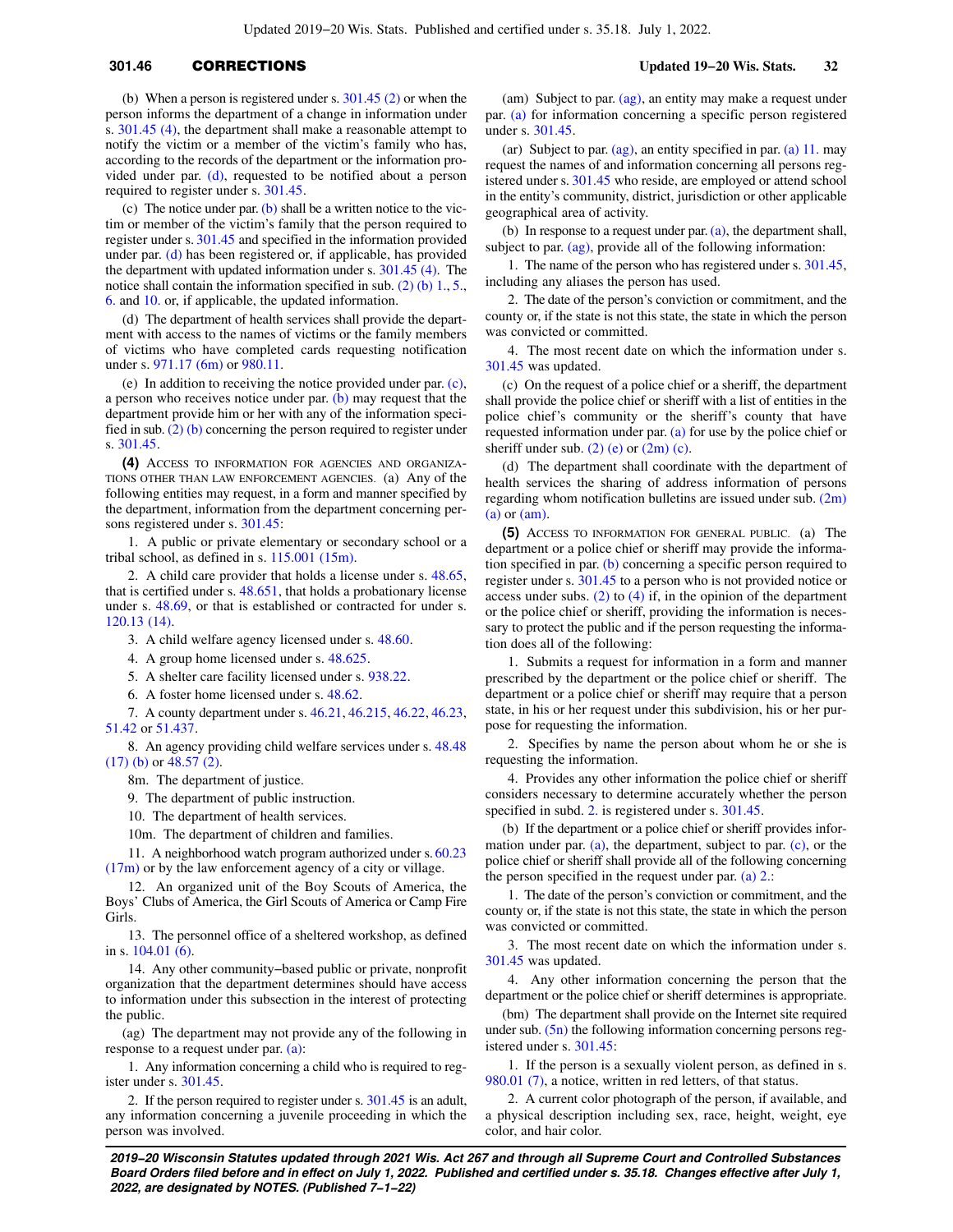3. The person's name and any aliases the person uses, indicating for each name and each alias all addresses at which the person is residing.

4. Whether the person has responded to the last contact letter from the department.

5. The crime committed for which the person must register.

5m. a. Any sex offense that was dismissed as part of a plea agreement if the sentencing court ordered that the offender be subject to the registration requirements of s. [301.45](https://docs.legis.wisconsin.gov/document/statutes/301.45).

b. Any sex offense that was dismissed as part of a plea agreement if the adjudicating court ordered that the juvenile be subject to the registration requirements of s. [301.45](https://docs.legis.wisconsin.gov/document/statutes/301.45).

6. Any conditions of the person's supervised release, except for any condition that may reveal the identity of the victim of the crime that the person committed for which he or she must register.

7. The date, time, and place of any scheduled hearings for supervised release or discharge under ch. [980](https://docs.legis.wisconsin.gov/document/statutes/ch.%20980).

8. The name and court of the judge who authorized supervised release or discharge for the person.

9. The most recent date on which the information was updated.

(c) The department may not provide any of the following under par. [\(a\)](https://docs.legis.wisconsin.gov/document/statutes/301.46(5)(a)) or [\(bm\)](https://docs.legis.wisconsin.gov/document/statutes/301.46(5)(bm)):

1. Any information concerning a child who is required to register under s. [301.45](https://docs.legis.wisconsin.gov/document/statutes/301.45).

2. If the person required to register under s. [301.45](https://docs.legis.wisconsin.gov/document/statutes/301.45) is an adult, any information concerning a juvenile proceeding in which the person was involved.

**(5n)** INTERNET ACCESS. (a) No later than June 1, 2001, the department shall provide access to information concerning persons registered under s. [301.45](https://docs.legis.wisconsin.gov/document/statutes/301.45) by creating and maintaining an Internet site and by any other means that the department determines is appropriate. The information provided through the Internet site shall be organized in a manner that allows a person using the Internet site to obtain the information that the department is required to provide the person under sub.  $(2)$ ,  $(2m)$ ,  $(3)$ ,  $(4)$  or  $(5)$ and other information that the department determines is necessary to protect the public. The department shall keep the information provided on the Internet site and in other means used to allow access to the information secure against unauthorized alteration.

(b) For Internet access provided to law enforcement agencies under this subsection, the department shall provide the means for a law enforcement agency to easily identify changes that have occurred in the residence, employment, or place of school attendance of a person registered under s. [301.45.](https://docs.legis.wisconsin.gov/document/statutes/301.45)

**(6)** PERIOD OF NOTIFICATION OF AND ACCESS TO INFORMATION. (a) Except as provided in par.  $(b)$ , the department or an agency with jurisdiction may provide notice of or access to information under subs.  $(2)$  to  $(5)$  concerning a person registered under s.  $301.45$  only during the period under s.  $301.45$  (5) or  $(5m)$  for which the person is required to comply with s. [301.45.](https://docs.legis.wisconsin.gov/document/statutes/301.45)

(b) The department or an agency with jurisdiction may provide access to any information collected under s. [301.45](https://docs.legis.wisconsin.gov/document/statutes/301.45), regardless of whether the person is still required to be registered, to a law enforcement agency for law enforcement purposes.

**(7)** IMMUNITY. A person acting under this section is immune from civil liability for any good faith act or omission regarding the release of information authorized under this section. The immunity under this subsection does not extend to a person whose act or omission constitutes gross negligence or involves reckless, wanton or intentional misconduct.

**(8)** RULES. The department shall promulgate rules necessary to carry out its duties under this section.

**(9)** EFFECT ON OPEN RECORDS REQUESTS. This section does not prohibit the department from providing to a person, in response to that person's request under s. [19.35](https://docs.legis.wisconsin.gov/document/statutes/19.35) to inspect or copy records of the department, information that is contained in the sex offender registry under s. [301.45](https://docs.legis.wisconsin.gov/document/statutes/301.45) concerning a person who is in the custody

or under the supervision of the department if that information is also contained in records of the department, other than the sex offender registry, that are subject to inspection or copying under s. [19.35](https://docs.legis.wisconsin.gov/document/statutes/19.35).

**History:** [1995 a. 440](https://docs.legis.wisconsin.gov/document/acts/1995/440); [1997 a. 6,](https://docs.legis.wisconsin.gov/document/acts/1997/6) [27](https://docs.legis.wisconsin.gov/document/acts/1997/27), [130](https://docs.legis.wisconsin.gov/document/acts/1997/130), [181](https://docs.legis.wisconsin.gov/document/acts/1997/181), [237](https://docs.legis.wisconsin.gov/document/acts/1997/237), [283](https://docs.legis.wisconsin.gov/document/acts/1997/283); [1999 a. 89](https://docs.legis.wisconsin.gov/document/acts/1999/89); [2001 a. 16](https://docs.legis.wisconsin.gov/document/acts/2001/16); [2003 a. 188](https://docs.legis.wisconsin.gov/document/acts/2003/188); [2005 a. 5,](https://docs.legis.wisconsin.gov/document/acts/2005/5) [431](https://docs.legis.wisconsin.gov/document/acts/2005/431); [2007 a. 20](https://docs.legis.wisconsin.gov/document/acts/2007/20) ss. [3132r](https://docs.legis.wisconsin.gov/document/acts/2007/20,%20s.%203132r), [3133](https://docs.legis.wisconsin.gov/document/acts/2007/20,%20s.%203133), [9121 \(6\) \(a\);](https://docs.legis.wisconsin.gov/document/acts/2007/20,%20s.%209121) [2009 a. 28,](https://docs.legis.wisconsin.gov/document/acts/2009/28) [180](https://docs.legis.wisconsin.gov/document/acts/2009/180), [185,](https://docs.legis.wisconsin.gov/document/acts/2009/185) [302;](https://docs.legis.wisconsin.gov/document/acts/2009/302) [2013 a. 283](https://docs.legis.wisconsin.gov/document/acts/2013/283), [343](https://docs.legis.wisconsin.gov/document/acts/2013/343).

**Cross−reference:** See also s. [DOC 332.01](https://docs.legis.wisconsin.gov/document/administrativecode/DOC%20332.01), Wis. adm. code.

This section and s. 301.45 do not occupy the field in regulating the dissemination of sex offender registration information and do not prohibit a probation agent from requiring a probationer to inform the probationer's immediate neighbors of his or her status as a convicted sex offender, which was not unreasonable. State ex rel. Kamin-ski v. Schwarz, [2001 WI 94,](https://docs.legis.wisconsin.gov/document/courts/2001%20WI%2094) [245 Wis. 2d 310](https://docs.legis.wisconsin.gov/document/courts/245%20Wis.%202d%20310), [630 N.W.2d 164,](https://docs.legis.wisconsin.gov/document/courts/630%20N.W.2d%20164) [99−3040.](https://docs.legis.wisconsin.gov/document/wisupremecourt/99-3040)

The language in sub.  $(2m)$  (am) referring to convictions "on 2 or more separate occasions" refers to the number of convictions, including multiple convictions imposed at the same time and based on the same complaint.  $OAG$ 

**301.47 Sex offender name changes prohibited. (1)** In this section, "sex offender" means a person who is subject to s. [301.45 \(1g\)](https://docs.legis.wisconsin.gov/document/statutes/301.45(1g)) but does not include a person who, as a result of a proceeding under s.  $301.45$  (1m), is not required to comply with the reporting requirements of s. [301.45.](https://docs.legis.wisconsin.gov/document/statutes/301.45)

**(2)** A sex offender may not do any of the following before he or she is released, under s.  $301.45$  (5) or [\(5m\)](https://docs.legis.wisconsin.gov/document/statutes/301.45(5m)), from the reporting requirements of s. [301.45](https://docs.legis.wisconsin.gov/document/statutes/301.45):

(a) Change his or her name.

(b) Identify himself or herself by a name unless the name is one by which the person is identified with the department.

**(3)** Whoever intentionally violates sub. [\(2\)](https://docs.legis.wisconsin.gov/document/statutes/301.47(2)) is subject to the following penalties:

(a) Except as provided in par.  $(b)$ , the person is guilty of a Class H felony.

(b) The person may be fined not more than \$10,000 or imprisoned for not more than 9 months or both if all of the following apply:

1. The person was ordered under s. [51.20 \(13\) \(ct\) 1m.,](https://docs.legis.wisconsin.gov/document/statutes/51.20(13)(ct)1m.) [938.34](https://docs.legis.wisconsin.gov/document/statutes/938.34(15m)(am)) [\(15m\) \(am\),](https://docs.legis.wisconsin.gov/document/statutes/938.34(15m)(am)) [938.345 \(3\),](https://docs.legis.wisconsin.gov/document/statutes/938.345(3)) [971.17 \(1m\) \(b\) 1m.](https://docs.legis.wisconsin.gov/document/statutes/971.17(1m)(b)1m.), or [973.048 \(1m\)](https://docs.legis.wisconsin.gov/document/statutes/973.048(1m)) to comply with the reporting requirements under s. [301.45](https://docs.legis.wisconsin.gov/document/statutes/301.45) based on a finding that he or she committed or solicited, conspired, or attempted to commit a misdemeanor.

2. The person was not convicted of another offense under this section before committing the present violation.

**(4)** The department shall make a reasonable attempt to notify each person required to comply with the reporting requirements under s. [301.45](https://docs.legis.wisconsin.gov/document/statutes/301.45) of the prohibition in sub. [\(2\)](https://docs.legis.wisconsin.gov/document/statutes/301.47(2)), but neither the department's failure to make such an attempt nor the department's failure to notify a person of that prohibition is a defense to a prosecution under this section.

**History:** [2003 a. 52](https://docs.legis.wisconsin.gov/document/acts/2003/52), [320](https://docs.legis.wisconsin.gov/document/acts/2003/320).

**301.475 Sex offenders to notify schools. (1)** A person who is required to comply with the reporting requirements under s. [301.45 \(1g\)](https://docs.legis.wisconsin.gov/document/statutes/301.45(1g)) may not be on any school premises, as defined in s. [948.61 \(1\) \(c\)](https://docs.legis.wisconsin.gov/document/statutes/948.61(1)(c)), unless the school district administrator or his or her designee, if the premises are affiliated with a public school, or the governing body of the school, if the premises are affiliated with a private school or charter school, has been notified of the specific date, time, and place of the visit and of the person's status as a registered sex offender.

**(2)** (a) Except as provided in par. [\(b\),](https://docs.legis.wisconsin.gov/document/statutes/301.475(2)(b)) whoever knowingly violates sub. [\(1\)](https://docs.legis.wisconsin.gov/document/statutes/301.475(1)) is guilty of a misdemeanor and subject to a fine of not more than \$10,000 or imprisonment not to exceed 9 months, or both.

(b) Whoever knowingly violates sub. [\(1\)](https://docs.legis.wisconsin.gov/document/statutes/301.475(1)) as a 2nd or subsequent offense is guilty of a Class H felony.

**(3)** Subsection [\(1\)](https://docs.legis.wisconsin.gov/document/statutes/301.475(1)) does not apply to the following:

(a) A person who is on the school premises to vote if an election is being held that day and the person's polling place is on the school premises.

(b) A person who is on the school premises to attend an event or activity that is not sponsored by the school.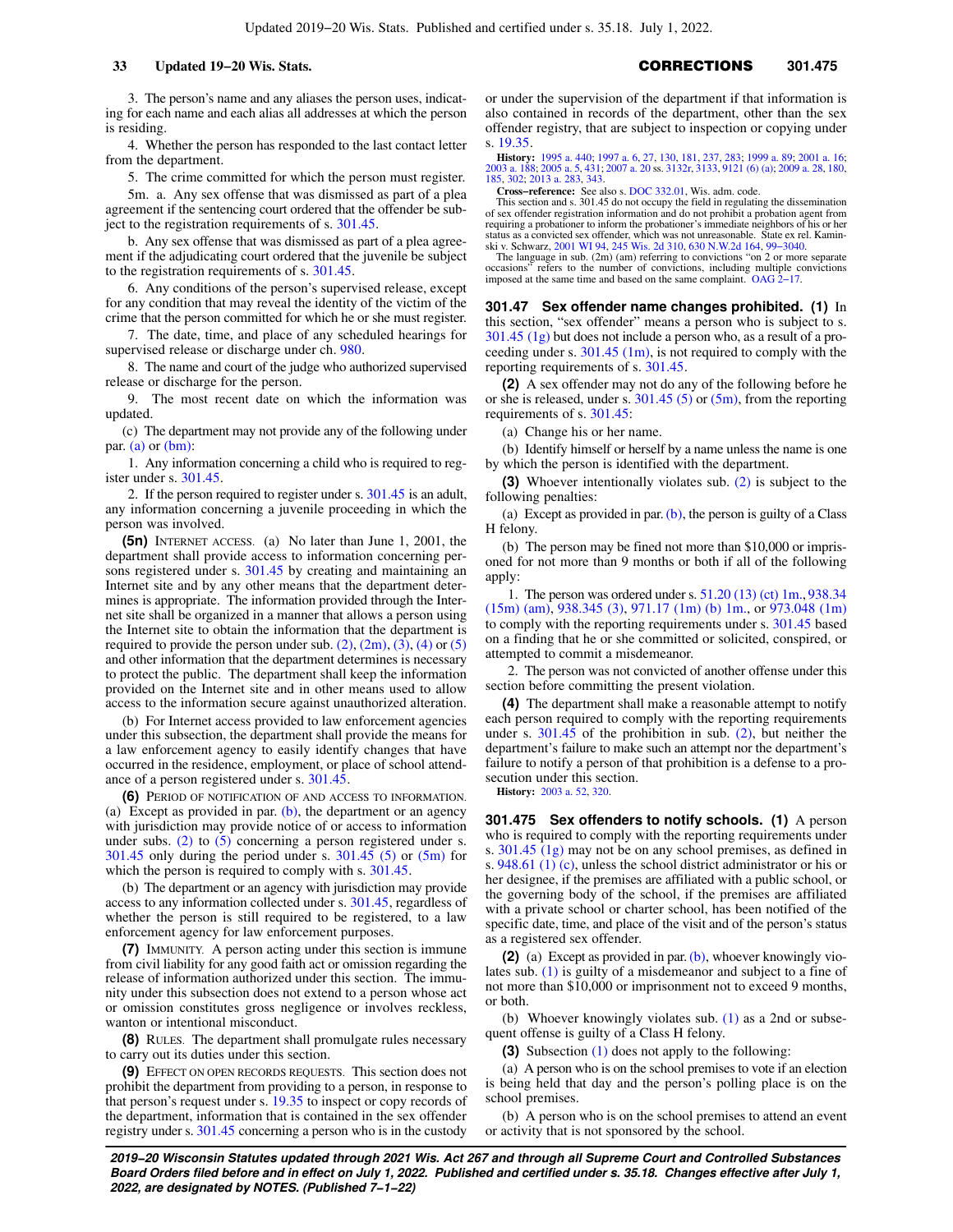# **301.475** CORRECTIONS **Updated 19−20 Wis. Stats. 34**

(c) A person whose child is enrolled at the school if the person notifies the school district administrator or his or her designee, if the premises are affiliated with a public school, or the governing body of the school, if the premises are affiliated with a private school or charter school, that he or she is a registered sex offender and that he or she has a child enrolled at the school. The notification must occur as follows:

1. Except as provided in subds. [2.](https://docs.legis.wisconsin.gov/document/statutes/301.475(3)(c)2.), [3.](https://docs.legis.wisconsin.gov/document/statutes/301.475(3)(c)3.), and [4.,](https://docs.legis.wisconsin.gov/document/statutes/301.475(3)(c)4.) at the beginning of each academic school year.

2. If the child is not enrolled at the beginning of the academic school year, when the child is first enrolled.

3. If the person is not subject to the reporting requirements under s. [301.45 \(1g\)](https://docs.legis.wisconsin.gov/document/statutes/301.45(1g)) at the beginning of the academic school year or when the child is first enrolled, when the person first becomes subject to the reporting requirements under s. [301.45 \(1g\)](https://docs.legis.wisconsin.gov/document/statutes/301.45(1g)).

4. If subd. [1.](https://docs.legis.wisconsin.gov/document/statutes/301.475(3)(c)1.), [2.](https://docs.legis.wisconsin.gov/document/statutes/301.475(3)(c)2.), or [3.](https://docs.legis.wisconsin.gov/document/statutes/301.475(3)(c)3.) does not apply but the person is otherwise subject to the prohibition under sub.  $(1)$ , when the person becomes subject to the prohibition under sub. [\(1\)](https://docs.legis.wisconsin.gov/document/statutes/301.475(1)).

(d) A student who is enrolled at the school if the department, county department, licensed child welfare agency, or other person supervising the student under a dispositional order under s. [938.34,](https://docs.legis.wisconsin.gov/document/statutes/938.34) whichever is appropriate, works with the school district administrator or his or her designee, if the premises are affiliated with a public school, or with the governing body of the school, if the premises are affiliated with a private school or charter school, to ensure the safety of the students attending the school with the student.

**(3m)** Unless sub. [\(3\) \(d\)](https://docs.legis.wisconsin.gov/document/statutes/301.475(3)(d)) applies to a county department, licensed child welfare agency, or other person supervising a student under a dispositional order under s. [938.34](https://docs.legis.wisconsin.gov/document/statutes/938.34), the department shall work with a school district administrator or his or her designee or a governing body of a school, whichever is appropriate, as provided in sub. [\(3\) \(d\)](https://docs.legis.wisconsin.gov/document/statutes/301.475(3)(d)), to ensure that a student who is required to comply with the reporting requirements under s. [301.45 \(1g\)](https://docs.legis.wisconsin.gov/document/statutes/301.45(1g)) is not prohibited under sub. [\(1\)](https://docs.legis.wisconsin.gov/document/statutes/301.475(1)) from being on the premises of the school at which he or she is enrolled and to ensure the safety of the other students attending the school.

**(4)** The department shall make a reasonable attempt to notify each person required to comply with the reporting requirements under s.  $301.45$  (1g) of the prohibition under sub. [\(1\)](https://docs.legis.wisconsin.gov/document/statutes/301.475(1)), but neither the department's failure to make such an attempt nor the department's failure to notify a person of that prohibition is a defense to prosecution under this section.

**(5)** It is an affirmative defense to a prosecution under this section that the defendant was traveling directly to the office of the school district administrator or his or her designee, if the premises are affiliated with a public school, or to the governing body of the school, if the premises are affiliated with a private school or charter school, to comply with sub. [\(1\).](https://docs.legis.wisconsin.gov/document/statutes/301.475(1)) A defendant who raises this affirmative defense has the burden of proving the defense by a preponderance of the evidence.

**(6)** The school district administrator or his or her designee, if the premises are affiliated with a public school, or the governing body of the school, if the premises are affiliated with a private school or charter school, is immune from any civil or criminal liability for any good faith act or omission in connection with any notice given under sub. [\(1\)](https://docs.legis.wisconsin.gov/document/statutes/301.475(1)).

**History:** [2013 a. 88.](https://docs.legis.wisconsin.gov/document/acts/2013/88)

### **301.48 Global positioning system tracking and residency requirement for certain sex offenders. (1)** DEFINI-TIONS. In this section:

(a) "Exclusion zone" means a zone in which a person who is tracked using a global positioning system tracking device is prohibited from entering except for purposes of traveling through it to get to another destination.

(b) "Global positioning system tracking" means tracking using a system that actively monitors and identifies a person's location and timely reports or records the person's presence near or at a crime scene or in an exclusion zone or the person's departure from an inclusion zone. "Global positioning system tracking" includes comparable technology.

(c) "Inclusion zone" means a zone in which a person who is tracked using a global positioning system tracking device is prohibited from leaving.

(cm) "Level 1 child sex offense" means a violation of s. [948.02](https://docs.legis.wisconsin.gov/document/statutes/948.02) or [948.025](https://docs.legis.wisconsin.gov/document/statutes/948.025) in which any of the following occurs:

1. The actor has sexual contact or sexual intercourse with an individual who is not a relative of the actor and who has not attained the age of 13 years and causes great bodily harm, as defined in s. [939.22 \(14\)](https://docs.legis.wisconsin.gov/document/statutes/939.22(14)), to the individual.

2. The actor has sexual intercourse with an individual who is not a relative of the actor and who has not attained the age of 12 years.

(cn) "Level 2 child sex offense" means a violation of s. [948.02](https://docs.legis.wisconsin.gov/document/statutes/948.02) or [948.025](https://docs.legis.wisconsin.gov/document/statutes/948.025) in which any of the following occurs:

1. The actor has sexual intercourse, by use or threat of force or violence, with an individual who is not a relative of the actor and who has not attained the age of 16 years.

2. The actor has sexual contact, by use or threat of force or violence, with an individual who has not attained the age of 16 years and who is not a relative of the actor, and the actor is at least 18 years of age when the sexual contact occurs.

(d) "Lifetime tracking" means global positioning system tracking that is required for a person for the remainder of the person's life. "Lifetime tracking" does not include global positioning system tracking under sub.  $(2)$  (d), regardless of how long it is required.

(dm) "Passive positioning system tracking" means tracking using a system that monitors, identifies, and records a person's location.

(dr) "Relative" means a son, daughter, brother, sister, first cousin, 2nd cousin, nephew, niece, grandchild, or great grandchild, or any other person related by blood, marriage, or adoption.

(e) "Serious child sex offense" means a level 1 child sex offense or a level 2 child sex offense.

(f) "Sex offense" means any of the following:

1. A sex offense, as defined in s. [301.45 \(1d\) \(b\).](https://docs.legis.wisconsin.gov/document/statutes/301.45(1d)(b))

2. A crime under federal law or the law of any state that is comparable to a crime described in subd. [1.](https://docs.legis.wisconsin.gov/document/statutes/301.48(1)(f)1.)

(fm) "Sexual contact" has the meaning given in s. [948.01 \(5\).](https://docs.legis.wisconsin.gov/document/statutes/948.01(5))

(g) "Sexual intercourse" means vulvar penetration as well as cunnilingus, fellatio, or anal intercourse between persons or any intrusion of any inanimate object into the genital or anal opening either by the defendant or upon the defendant's instruction. The emission of semen is not required.

**(2)** WHO IS COVERED. (a) Except as provided in subs. [\(2m\),](https://docs.legis.wisconsin.gov/document/statutes/301.48(2m))  $(6)$ , [\(7\)](https://docs.legis.wisconsin.gov/document/statutes/301.48(7)), and [\(7m\)](https://docs.legis.wisconsin.gov/document/statutes/301.48(7m)), the department shall maintain lifetime tracking of a person if any of the following occurs with respect to the person on or after January 1, 2008:

1. A court places the person on probation for committing a level 1 child sex offense.

1m. The person is convicted for committing a level 2 child sex offense and the court places the person on probation for committing the level 2 child sex offense.

2. The department releases the person to extended supervision or parole while the person is serving a sentence for committing a level 1 child sex offense.

2m. The person is convicted for committing a level 2 child sex offense and the department releases the person to extended supervision or parole while the person is serving the sentence for committing the level 2 child sex offense.

3. The department releases the person from prison upon the completion of a sentence imposed for a level 1 child sex offense.

3m. The person is convicted for committing a level 2 child sex offense and the department releases the person from prison upon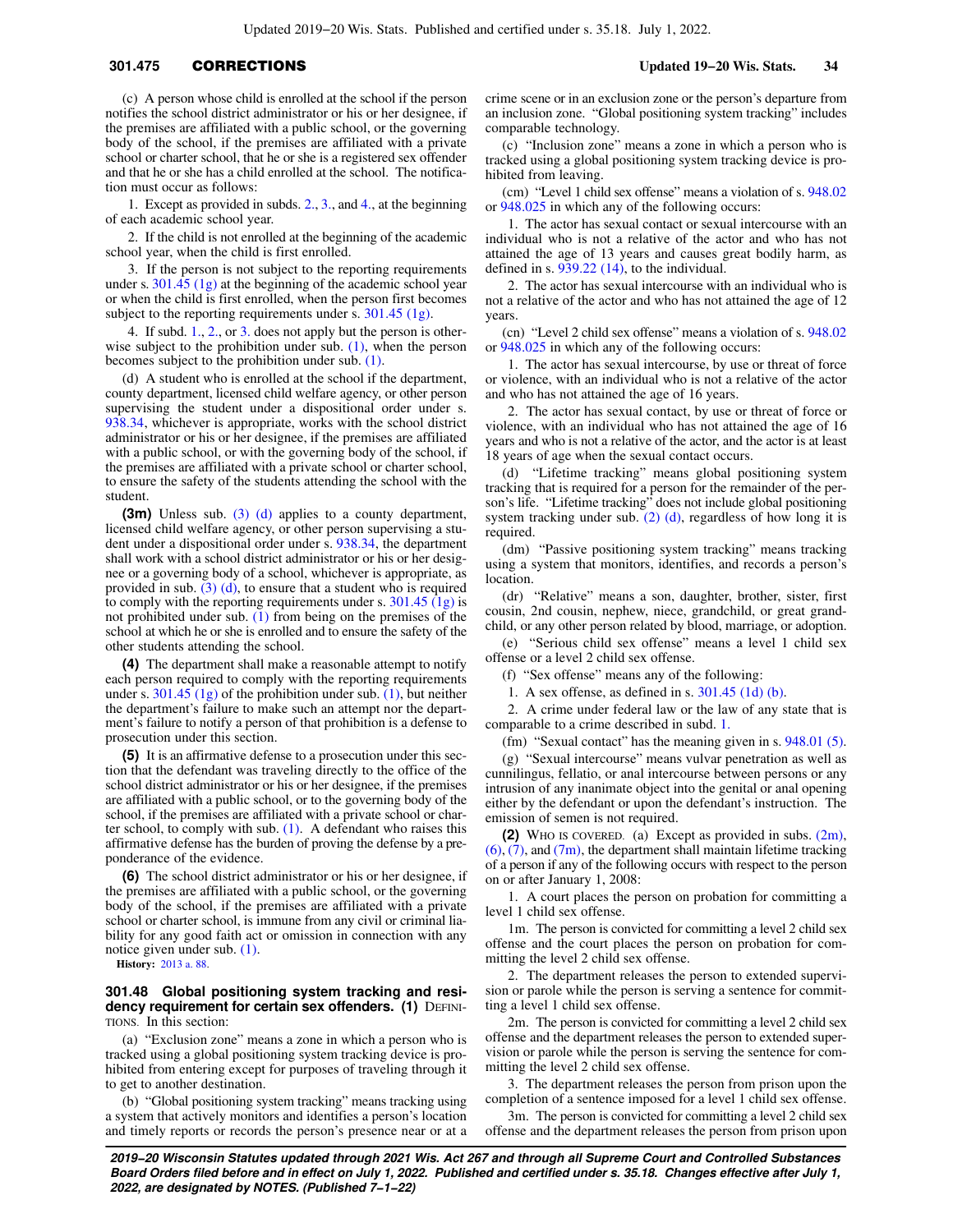the completion of the sentence imposed for the level 2 child sex offense.

4. A court that found the person not guilty of a serious child sex offense by reason of mental disease or mental defect places the person on conditional release.

5. A court that found the person not guilty of a serious child sex offense by reason of mental disease or mental defect discharges the person under s. [971.17 \(6\).](https://docs.legis.wisconsin.gov/document/statutes/971.17(6)) This subdivision does not apply if the person was on conditional release immediately before being discharged.

6. The court places a person on lifetime supervision under s. [939.615](https://docs.legis.wisconsin.gov/document/statutes/939.615) for committing a serious child sex offense and the person is released from prison.

7. A police chief or a sheriff receives a notification under s. [301.46 \(2m\) \(am\)](https://docs.legis.wisconsin.gov/document/statutes/301.46(2m)(am)) regarding the person.

8. The department makes a determination under sub.  $(2g)$  that global positioning system tracking is appropriate for the person.

(b) Except as provided in subs.  $(7)$  and  $(7m)$ , the department shall maintain lifetime tracking of a person if any of the following occurs with respect to the person on or after January 1, 2008:

1. A court places the person on supervised release under s. [980.08 \(6m\).](https://docs.legis.wisconsin.gov/document/statutes/980.08(6m))

2. A court discharges the person under s. [980.09 \(4\)](https://docs.legis.wisconsin.gov/document/statutes/980.09(4)). This subdivision does not apply if the person was on supervised release immediately before being discharged.

3. The department of health services places the person on parole or discharges the person under ch. [975.](https://docs.legis.wisconsin.gov/document/statutes/ch.%20975) This subdivision does not apply unless the person's commitment was based on his or her commission of a serious child sex offense.

(d) If, on or after January 1, 2008, a person is being placed on probation, extended supervision, parole, or lifetime supervision for committing a sex offense and par.  $(a)$  or  $(b)$  does not apply, the department may have the person tracked using a global positioning system tracking device, or passive positioning system tracking, as a condition of the person's probation, extended supervision, parole, or lifetime supervision.

**(2g)** DEPARTMENT DETERMINATION. If a person who committed a serious child sex offense, or a person under supervision under the interstate corrections compact for a serious child sex offense, is not subject to lifetime tracking under sub. [\(2\)](https://docs.legis.wisconsin.gov/document/statutes/301.48(2)), the department shall assess the person's risk using a standard risk assessment instrument to determine if global positioning system tracking is appropriate for the person.

**(2m)** PASSIVE POSITIONING SYSTEM TRACKING. If a person who is subject to lifetime tracking under sub.[\(2\) \(a\) 1.](https://docs.legis.wisconsin.gov/document/statutes/301.48(2)(a)1.), [1m.,](https://docs.legis.wisconsin.gov/document/statutes/301.48(2)(a)1m.) [2.](https://docs.legis.wisconsin.gov/document/statutes/301.48(2)(a)2.), [2m.](https://docs.legis.wisconsin.gov/document/statutes/301.48(2)(a)2m.), [3.,](https://docs.legis.wisconsin.gov/document/statutes/301.48(2)(a)3.) or [3m.](https://docs.legis.wisconsin.gov/document/statutes/301.48(2)(a)3m.) completes his or her sentence, including any probation, parole, or extended supervision, the department may use passive positioning system tracking instead of maintaining lifetime tracking.

**(3)** FUNCTIONS AND OPERATION OF TRACKING PROGRAM. (a) Except as provided in sub.  $(2m)$ , the department shall implement a continuous global positioning tracking system to electronically monitor the whereabouts of persons who are subject to this section. The system shall do all of the following:

1. Use field monitoring equipment that supports cellular communications with as large a coverage area as possible and shall automatically provide instantaneous information regarding the whereabouts of a person who is being monitored, including information regarding the person's presence in an exclusion zone established under par. [\(c\)](https://docs.legis.wisconsin.gov/document/statutes/301.48(3)(c)) or absence from an inclusion zone established under par. [\(c\)](https://docs.legis.wisconsin.gov/document/statutes/301.48(3)(c)).

2. Use land line communications equipment to transmit information regarding the location of persons who are subject to this section when they are in areas in which no commercial cellular service is available.

3. Immediately alert the department and the local law enforcement agency having jurisdiction over the exclusion or inclusion zone if the person stays in any exclusion zone for any

longer period than the time needed to travel through the zone to get to another destination or if the person leaves any inclusion zone.

(b) The department shall contract with a vendor using a competitive process under s. [16.75](https://docs.legis.wisconsin.gov/document/statutes/16.75) to provide staff in this state to install, remove, and maintain equipment related to global positioning system tracking and passive positioning system tracking for purposes of this section. The term of the contract may not exceed 7 years.

(c) For each person who is subject to global positioning system tracking under this section, the department shall create individualized exclusion and inclusion zones for the person, if necessary to protect public safety. In creating exclusion zones, the department shall focus on areas where children congregate, with perimeters of 100 to 250 feet, and on areas where the person has been prohibited from going as a condition of probation, extended supervision, parole, conditional release, supervised release, or lifetime supervision. In creating inclusion zones for a person on supervised release, the department shall consider s. [980.08 \(9\)](https://docs.legis.wisconsin.gov/document/statutes/980.08(9)).

(d) If a person who is on supervised release or conditional release is being tracked, the department shall notify the department of health services, upon request, of any tracking information for the person under any of the following circumstances:

1. The department of corrections has been alerted under par. [\(a\) 3.](https://docs.legis.wisconsin.gov/document/statutes/301.48(3)(a)3.) that the person being tracked has improperly stayed in an exclusion zone or improperly left an inclusion zone.

2. The person being tracked fails to make a payment to the department under sub. [\(4\) \(b\)](https://docs.legis.wisconsin.gov/document/statutes/301.48(4)(b)).

**(4)** COSTS. (a) The department shall determine all of the following for each person tracked:

1. The cost of global positioning system tracking or passive positioning system tracking for the person.

2. How much of the cost under subd. [1.](https://docs.legis.wisconsin.gov/document/statutes/301.48(4)(a)1.) the person is able to pay based on the factors listed in par. [\(d\)](https://docs.legis.wisconsin.gov/document/statutes/301.48(4)(d)).

(b) If required by the department, a person who is subject to global positioning system tracking or passive positioning system tracking shall pay for the cost of tracking up to the amount calculated for the person under par. [\(a\) 2.](https://docs.legis.wisconsin.gov/document/statutes/301.48(4)(a)2.) The department shall collect moneys paid by the person under this paragraph and credit those moneys to the appropriation under s.  $20.410(1)$  (gk).

(c) The department of health services shall pay for the cost of tracking a person to whom sub. [\(2\) \(a\) 4.](https://docs.legis.wisconsin.gov/document/statutes/301.48(2)(a)4.) or [5.](https://docs.legis.wisconsin.gov/document/statutes/301.48(2)(a)5.) or [\(b\)](https://docs.legis.wisconsin.gov/document/statutes/301.48(2)(b)) applies while the person is on conditional release or supervised release to the extent that the cost is not covered by payments made by the person under par. [\(b\)](https://docs.legis.wisconsin.gov/document/statutes/301.48(4)(b)).

(d) In determining how much of the costs the person is able to pay, the department may consider the following:

1. The person's financial resources.

2. The present and future earning ability of the person.

3. The needs and earning ability of the person's dependents.

4. Any other costs that the person is required to pay in conjunction with his or her supervision by the department or the department of health services.

5. Any other factors that the department considers appropriate.

**(6)** OFFENDER'S PETITION TO TERMINATE LIFETIME TRACKING. (a) Subject to par.  $(b)$ , a person who is subject to lifetime tracking may file a petition requesting that lifetime tracking be terminated. A person shall file a petition requesting termination of lifetime tracking with the circuit court for the county in which the person was convicted or found not guilty or not responsible by reason of mental disease or defect.

(b) 1. A person may not file a petition requesting termination of lifetime tracking if he or she has been convicted of a crime that was committed during the period of lifetime tracking.

2. A person may not file a petition requesting termination of lifetime tracking earlier than 20 years after the date on which the period of lifetime tracking began. If a person files a petition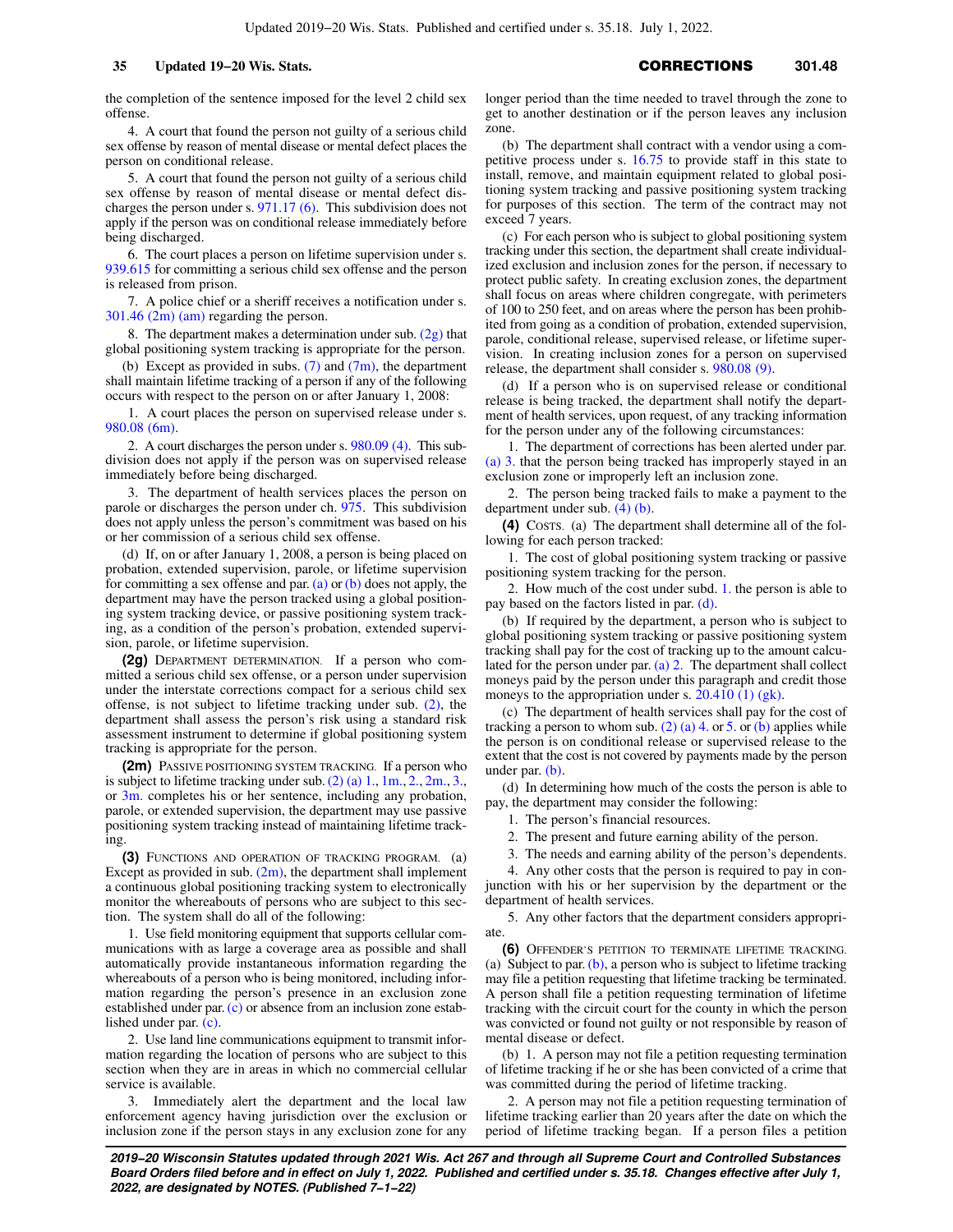# **301.48** CORRECTIONS **Updated 19−20 Wis. Stats. 36**

requesting termination of lifetime tracking at any time earlier than 20 years after the date on which the period of lifetime tracking began, the court shall deny the petition without a hearing.

3. A person described in sub. [\(2\) \(b\)](https://docs.legis.wisconsin.gov/document/statutes/301.48(2)(b)) may not file a petition requesting termination of lifetime tracking.

(c) Upon receiving a petition requesting termination of lifetime tracking, the court shall send a copy of the petition to the district attorney responsible for prosecuting the serious sex offense that was the basis for the order of lifetime tracking. Upon receiving the copy of the petition, the district attorney shall conduct a criminal history record search to determine whether the person has been convicted of a criminal offense that was committed during the period of lifetime tracking. No later than 30 days after the date on which he or she receives the copy of the petition, the district attorney shall report the results of the criminal history record search to the court and may provide a written response to the petition.

(d) After reviewing a report submitted under par. [\(c\)](https://docs.legis.wisconsin.gov/document/statutes/301.48(6)(c)) concerning the results of a criminal history record search, the court shall do whichever of the following is applicable:

1. If the report indicates that the person filing the petition has been convicted of a criminal offense that was committed during the period of lifetime tracking, the court shall deny the person's petition without a hearing.

2. If the report indicates that the person filing the petition has not been convicted of a criminal offense that was committed during the period of lifetime tracking, the court shall order the person to be examined under par. [\(e\)](https://docs.legis.wisconsin.gov/document/statutes/301.48(6)(e)), shall notify the department that it may submit a report under par.  $(f)$  and shall schedule a hearing on the petition to be conducted as provided under par. [\(g\).](https://docs.legis.wisconsin.gov/document/statutes/301.48(6)(g))

(e) A person filing a petition requesting termination of lifetime tracking who is entitled to a hearing under par. [\(d\) 2.](https://docs.legis.wisconsin.gov/document/statutes/301.48(6)(d)2.) shall be examined by a person who is either a physician or a psychologist licensed under ch. [455](https://docs.legis.wisconsin.gov/document/statutes/ch.%20455) and who is approved by the court. The physician or psychologist who conducts an examination under this paragraph shall prepare a report of his or her examination that includes his or her opinion of whether the person petitioning for termination of lifetime tracking is a danger to the public. The physician or psychologist shall file the report of his or her examination with the court within 60 days after completing the examination, and the court shall provide copies of the report to the person filing the petition and the district attorney. The contents of the report shall be confidential until the physician or psychologist testifies at a hearing under par.  $(g)$ . The person petitioning for termination of lifetime tracking shall pay the cost of an examination required under this paragraph.

(f) After it receives notification from the court under par.  $(d)$ [2.,](https://docs.legis.wisconsin.gov/document/statutes/301.48(6)(d)2.) the department may prepare and submit to the court a report concerning a person who has filed a petition requesting termination of lifetime tracking. If the department prepares and submits a report under this paragraph, the report shall include information concerning the person's conduct while on lifetime tracking and an opinion as to whether lifetime tracking of the person is still necessary to protect the public. When a report prepared under this paragraph has been received by the court, the court shall, before the hearing under par.  $(g)$ , disclose the contents of the report to the attorney for the person who filed the petition and to the district attorney. When the person who filed the petition is not represented by an attorney, the contents shall be disclosed to the person.

(g) A hearing on a petition requesting termination of lifetime tracking may not be conducted until the person filing the petition has been examined and a report of the examination has been filed as provided under par.  $(e)$ . At the hearing, the court shall take evidence it considers relevant to determining whether lifetime tracking should be continued because the person who filed the petition is a danger to the public. The person who filed the petition and the district attorney may offer evidence relevant to the issue of the person's dangerousness and the continued need for lifetime tracking.

(h) The court may grant a petition requesting termination of lifetime tracking if it determines after a hearing under par. [\(g\)](https://docs.legis.wisconsin.gov/document/statutes/301.48(6)(g)) that lifetime tracking is no longer necessary to protect the public.

(i) If a petition requesting termination of lifetime tracking is denied after a hearing under par.  $(g)$ , the person may not file a subsequent petition requesting termination of lifetime tracking until at least 5 years have elapsed since the most recent petition was denied.

**(7)** DEPARTMENT'S PETITION TO TERMINATE LIFETIME TRACKING. (a) The department may file a petition requesting that a person's lifetime tracking be terminated if the person is permanently physically incapacitated. The petition shall include affidavits from 2 physicians that explain the nature of the person's permanent physical incapacitation.

(b) 1. The department shall file a petition under par. [\(a\)](https://docs.legis.wisconsin.gov/document/statutes/301.48(7)(a)) with the circuit court for the county in which the person was convicted or found not guilty or not responsible by reason of mental disease or defect or, in the case of a person described in sub. [\(2\) \(b\),](https://docs.legis.wisconsin.gov/document/statutes/301.48(2)(b)) the circuit court for the county in which the person was found to be a sexually violent person.

2. The department shall send a copy of a petition filed under subd. [1.](https://docs.legis.wisconsin.gov/document/statutes/301.48(7)(b)1.) to the district attorney responsible for prosecuting the serious sex offense that was the basis for the order of lifetime tracking or, in the case of a person described in sub.  $(2)$  (b), the agency that filed the petition under s. [980.02.](https://docs.legis.wisconsin.gov/document/statutes/980.02)

(c) Upon its own motion or upon the motion of the party to whom the petition was sent under par. [\(b\) 2.,](https://docs.legis.wisconsin.gov/document/statutes/301.48(7)(b)2.) the court may order that the person to whom the petition relates be examined by a physician who is approved by the court. The physician who conducts an examination under this paragraph shall prepare a report of his or her examination that includes his or her opinion of whether the person is permanently physically incapacitated. The physician shall file the report of his or her examination with the court within 60 days after completing the examination, and the court shall provide copies of the report to the department and the party to whom the petition was sent under par. [\(b\) 2.](https://docs.legis.wisconsin.gov/document/statutes/301.48(7)(b)2.) The contents of the report shall be confidential until the physician testifies at a hearing under par. [\(d\)](https://docs.legis.wisconsin.gov/document/statutes/301.48(7)(d)). The department shall pay the cost of an examination required under this paragraph.

(d) The court shall conduct a hearing on a petition filed under par. [\(b\) 1.,](https://docs.legis.wisconsin.gov/document/statutes/301.48(7)(b)1.) but if the court has ordered a physical examination under par. [\(c\)](https://docs.legis.wisconsin.gov/document/statutes/301.48(7)(c)), the hearing may not occur until after the examination is complete and a report of the examination has been filed as provided under par. [\(c\)](https://docs.legis.wisconsin.gov/document/statutes/301.48(7)(c)). At the hearing, the court shall take evidence it considers relevant to determining whether the person to whom the petition relates is permanently physically incapacitated so that he or she is not a danger to the public. The department and the party to whom the petition was sent under par. [\(b\) 2.](https://docs.legis.wisconsin.gov/document/statutes/301.48(7)(b)2.) may offer relevant evidence regarding that issue.

(e) The court may grant a petition filed under par. [\(b\) 1.](https://docs.legis.wisconsin.gov/document/statutes/301.48(7)(b)1.) if it determines after a hearing under par.  $(d)$  that the person to whom the petition relates is permanently physically incapacitated so that he or she is not a danger to the public.

**(7m)** TERMINATION IF PERSON MOVES OUT OF STATE. If a person who is subject to being tracked under this section moves out of state, the department shall terminate the person's tracking. If the person returns to the state, the department shall reinstate the person's tracking except as provided under sub. [\(6\)](https://docs.legis.wisconsin.gov/document/statutes/301.48(6)) or [\(7\)](https://docs.legis.wisconsin.gov/document/statutes/301.48(7)).

**History:** [2005 a. 431;](https://docs.legis.wisconsin.gov/document/acts/2005/431) [2007 a. 20](https://docs.legis.wisconsin.gov/document/acts/2007/20) ss. [3134m](https://docs.legis.wisconsin.gov/document/acts/2007/20,%20s.%203134m) to [3165m](https://docs.legis.wisconsin.gov/document/acts/2007/20,%20s.%203165m), [9121 \(6\) \(a\)](https://docs.legis.wisconsin.gov/document/acts/2007/20,%20s.%209121); [2007 a. 96](https://docs.legis.wisconsin.gov/document/acts/2007/96); [2009 a. 28](https://docs.legis.wisconsin.gov/document/acts/2009/28), [180;](https://docs.legis.wisconsin.gov/document/acts/2009/180) [2017 a. 346](https://docs.legis.wisconsin.gov/document/acts/2017/346).

Lifetime global positioning system (GPS) tracking is not a punishment such that due process requires a defendant be informed of it before entering a plea of guilty. Neither the intent nor effect of lifetime GPS tracking is punitive. Consequently, the defendant in this case was not entitled to withdraw his plea because the circuit court was not required to inform the defendant that his guilty plea would subject him to lifetime GPS tracking. State v. Muldrow, [2018 WI 52,](https://docs.legis.wisconsin.gov/document/courts/2018%20WI%2052) [381 Wis. 2d 492,](https://docs.legis.wisconsin.gov/document/courts/381%20Wis.%202d%20492) [912 N.W.2d 74](https://docs.legis.wisconsin.gov/document/courts/912%20N.W.2d%2074), [16−0740.](https://docs.legis.wisconsin.gov/document/wisupremecourt/16-0740)

A statute is an ex post facto law only if it imposes punishment. In *Muldrow*, [2018](https://docs.legis.wisconsin.gov/document/courts/2018%20WI%2052) [WI 52,](https://docs.legis.wisconsin.gov/document/courts/2018%20WI%2052) the court determined that neither the intent nor the effect of lifetime global positioning system (GPS) tracking is punitive. Thus, GPS tracking does not violate the ex post facto clause. Kaufman v. Walker, [2018 WI App 37,](https://docs.legis.wisconsin.gov/document/courts/2018%20WI%20App%2037) [382 Wis. 2d 774,](https://docs.legis.wisconsin.gov/document/courts/382%20Wis.%202d%20774) [915](https://docs.legis.wisconsin.gov/document/courts/915%20N.W.2d%20193) [N.W.2d 193,](https://docs.legis.wisconsin.gov/document/courts/915%20N.W.2d%20193) [17−0085.](https://docs.legis.wisconsin.gov/document/wicourtofappeals/17-0085)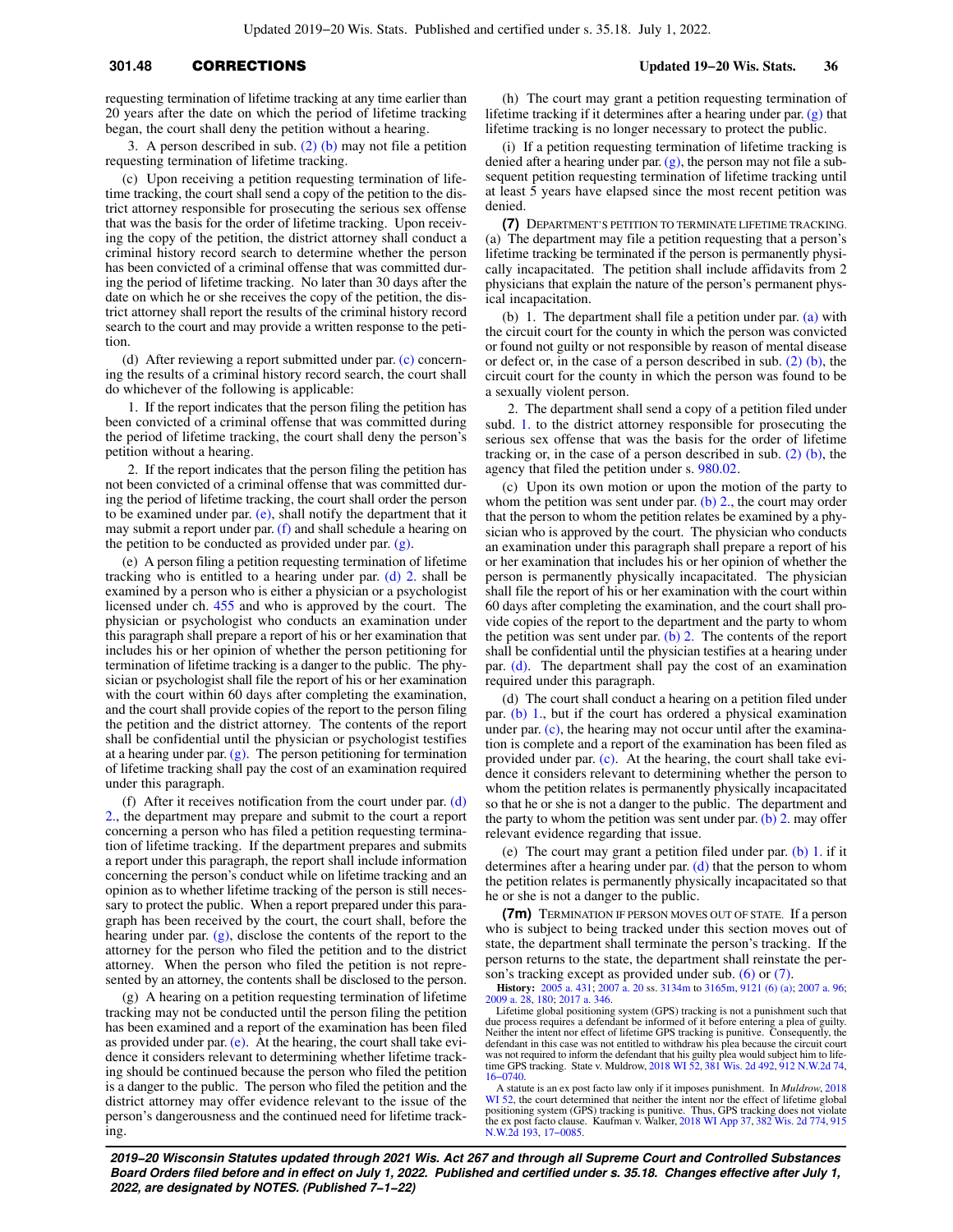This section conditions global positioning system (GPS) tracking on a defendant's prior convictions, rather than current dangerousness. Therefore, due process does not entitle the defendant to more procedural protections. The defendant in this case was not entitled to a hearing to prove that he was not dangerous because his current state of dangerousness was immaterial to being subject to GPS monitoring. Kaufman v. Walker, [2018 WI App 37](https://docs.legis.wisconsin.gov/document/courts/2018%20WI%20App%2037), [382 Wis. 2d 774,](https://docs.legis.wisconsin.gov/document/courts/382%20Wis.%202d%20774) [915 N.W.2d 193,](https://docs.legis.wisconsin.gov/document/courts/915%20N.W.2d%20193) [17−0085.](https://docs.legis.wisconsin.gov/document/wicourtofappeals/17-0085)

Given how slight is the incremental loss of privacy from having to wear an anklet monitor, and how valuable to society the information collected by the monitor is, this section does not violate the 4th amendment. The terms of supervised release, probation, and parole often authorize searches by probation officers without the officers' having to obtain warrants. Such warrantless searches do not violate the 4th amendment as long as they are reasonable. The search conducted in this case via an anklet monitor is less intrusive than a conventional search. Such monitoring of sex offenders is permissible if it satisfies the reasonableness test applied in parolee and special− needs cases. Wisconsin's ankle monitoring of the defendant was reasonable. Belleau v. Wall, [811 F.3d 929](https://docs.legis.wisconsin.gov/document/courts/811%20F.3d%20929) (2016).

This section was not an ex post facto law simply because it took effect after the plaintiff had committed the crimes for which he had been convicted. A statute is an ex post facto law only if it imposes punishment. This monitoring law is not punishment; it is prevention. Belleau v. Wall, [811 F.3d 929](https://docs.legis.wisconsin.gov/document/courts/811%20F.3d%20929) (2016).

### **301.49 Global positioning system tracking for persons who violate certain orders or injunctions. (1)** DEFI-NITIONS. In this section:

(a) "Exclusion zone" means a zone in which a person who is tracked using a global positioning system tracking device is prohibited from entering.

(am) "Exclusion zone violation" means entry into an exclusion zone except for purposes of traveling through an exclusion zone to get to another destination, unless the person is prohibited by the department from making such entry.

(b) "Global positioning system tracking" means tracking using a system that actively monitors and identifies a person's location and timely reports or records the person's presence in an exclusion zone. "Global positioning system tracking" includes comparable technology.

(c) "Petitioner" means the person who petitioned for the restraining order or injunction that was issued under s. [813.12](https://docs.legis.wisconsin.gov/document/statutes/813.12) or [813.125](https://docs.legis.wisconsin.gov/document/statutes/813.125).

(d) "Restraining order or injunction" means an order or an injunction issued pursuant to s. [813.12](https://docs.legis.wisconsin.gov/document/statutes/813.12) or [813.125.](https://docs.legis.wisconsin.gov/document/statutes/813.125)

**(2)** WHO IS COVERED; DURATION OF COVERAGE. (a) The department shall maintain global positioning system tracking of a person who is not in jail or in prison and who is ordered by a court to submit to monitoring under s. [813.129](https://docs.legis.wisconsin.gov/document/statutes/813.129) for the duration of the person's period of probation.

(b) The department shall maintain global positioning system tracking of a person who is subject to global positioning system tracking as a condition of extended supervision.

**(3)** FUNCTIONS AND OPERATION OF TRACKING PROGRAM. (a) The department shall implement a continuous global positioning tracking system to electronically monitor the whereabouts of persons who are subject to this section. The system shall do all of the following:

1. Use field monitoring equipment that supports cellular communications with as large a coverage area as possible and shall automatically provide instantaneous information regarding the whereabouts of a person who is being monitored, including information regarding the person's presence in an exclusion zone established under par. [\(c\).](https://docs.legis.wisconsin.gov/document/statutes/301.49(3)(c))

2. Use land line communications equipment to transmit information regarding the location of persons who are subject to this section when they are in areas in which no commercial cellular service is available.

3. Immediately alert the department if the person commits an exclusion zone violation. The department shall immediately notify the law enforcement agency having jurisdiction over the exclusion zone and the petitioner of any exclusion zone violation.

(b) The department shall contract with a vendor using a competitive process as described under s. [16.75](https://docs.legis.wisconsin.gov/document/statutes/16.75) to provide staff in this state to install, remove, and maintain equipment related to global positioning system tracking for purposes of this section. The term of the contract may not exceed 7 years.

# **37 Updated 19−20 Wis. Stats. CORRECTIONS** 301.50

(c) For each person who is subject to global positioning system tracking under this section, the department shall create an individualized exclusion zone for the person, as necessary to protect the petitioner. In creating an exclusion zone, the department shall consider input from the petitioner and shall include any location that the person is ordered to avoid or enjoined from entering under the restraining order or injunction that the person violated or is alleged to have violated.

**(4)** TERMINATION IF PERSON MOVES OUT OF STATE. Notwithstanding sub. [\(2\)](https://docs.legis.wisconsin.gov/document/statutes/301.49(2)), if a person who is subject to being tracked under this section moves out of state, the department shall terminate the person's tracking. If the person returns to the state during the duration of the restraining order or injunction, the department shall immediately reinstate the person's tracking.

**(5)** COSTS. (a) The department shall determine all of the following for each person tracked:

1. The cost of global positioning system tracking for the person.

2. How much of the cost under subd. [1.](https://docs.legis.wisconsin.gov/document/statutes/301.49(5)(a)1.) the person is able to pay based on the factors listed in par. [\(c\).](https://docs.legis.wisconsin.gov/document/statutes/301.49(5)(c))

(b) If required by the department, a person who is subject to global positioning system tracking shall pay for the cost of tracking up to the amount calculated for the person under par. [\(a\) 2.](https://docs.legis.wisconsin.gov/document/statutes/301.49(5)(a)2.) The department shall collect moneys paid by the person under this paragraph and credit those moneys to the appropriation account under s.  $20.410(1)$  (gL).

(c) In determining how much of the costs the person is able to pay, the department may consider the following:

1. The person's financial resources.

2. The present and future earning ability of the person.

3. The needs and earning ability of the person's dependents.

4. Any other factors that the department considers appropriate.

**(6)** NOTICE. The department shall provide all of the following to each petitioner:

(a) Notice when the person who is ordered by a court to submit to monitoring under s.  $\frac{813.129}{2}$  $\frac{813.129}{2}$  $\frac{813.129}{2}$  is released from incarceration.

(b) The exclusion zones that the person must avoid and the amount of time that the person is allowed to remain in an exclusion zone before the department and law enforcement receive an alert.

(c) An explanation of the failure rates associated with global positioning system tracking programs and an explanation of situations in which a person may not be detected by the tracking program.

**History:** [2011 a. 266](https://docs.legis.wisconsin.gov/document/acts/2011/266); [2017 a. 346.](https://docs.legis.wisconsin.gov/document/acts/2017/346)

**301.50 Notification of intent to chaperone sex offenders.** (1) In this section, "substantial parental relationship" means the acceptance and exercise of significant responsibility for the daily supervision, education, protection, and care of the child. In evaluating whether an individual has had a substantial parental relationship with the child, factors that may be considered include, but are not limited to, whether the individual has expressed concern for or interest in the support, care, or well−being of the child; whether the individual has neglected or refused to provide care or support for the child; and whether, with respect to an individual who is or may be the father of the child, the individual has expressed concern for or interest in the support, care, or well− being of the mother during her pregnancy.

**(2)** The department shall design a form to be signed by any individual who intends to be a chaperone for sex offenders. The form must include a place for the individual's signature as well as a statement that the individual has, unless par. [\(a\),](https://docs.legis.wisconsin.gov/document/statutes/301.50(2)(a)) [\(b\)](https://docs.legis.wisconsin.gov/document/statutes/301.50(2)(b)), or [\(c\)](https://docs.legis.wisconsin.gov/document/statutes/301.50(2)(c)) applies, informed, in writing, or has made a good faith effort to inform, any individual with whom the individual who intends to be a chaperone has a child in common, whether through blood, marriage, or adoption, of his or her intent to chaperone a sex offender. The individual does not have to inform an individual